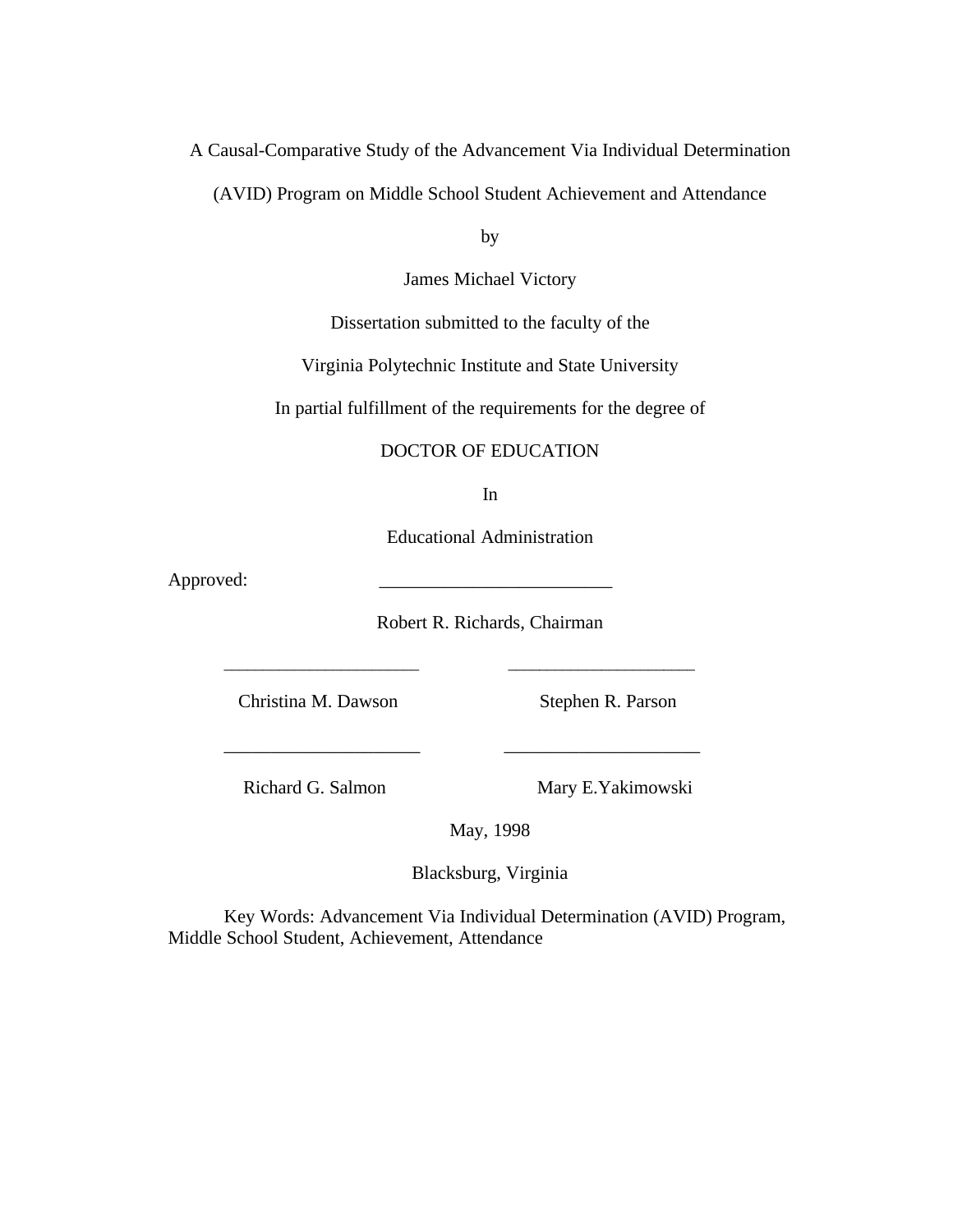# A Causal-Comparative Study of the Advancement Via Individual Determination (AVID) Program on Middle School Student Achievement and Attendance

James M. Victory

# (ABSTRACT)

This was a causal-comparative study the Advancement Via Individual Determination (AVID) Program on middle school student academic achievement and attendance. There were two major research questions, which were presented. They were as follows: Is there a statistically significant interaction among gender (males, females), race/ethnicity (blacks, whites), and group membership (Talented and Gifted, AVID) with respect to Stanford 9-TA Partial Battery Normal Curve Equivalent (NCE) achievement total scores after controlling for initial differences in socioeconomic status and, Is there a statistically significant interaction among gender (males, females), race/ethnicity (blacks, whites), and group membership (Talented and Gifted, AVID) with respect to attendance after controlling for initial differences in socioeconomic status?

These questions were analyzed using two three way ANCOVAS with 2 x 2 x 2 factorial designs, with a .05 alpha level employed to test for statistical significance. The researcher analyzed standardized testing and attendance data collected on the 1996-1997 eighth-grade student cohort within one mid-sized socioeconomic diverse urban school district. Data were collected on 398 students beginning with the 1994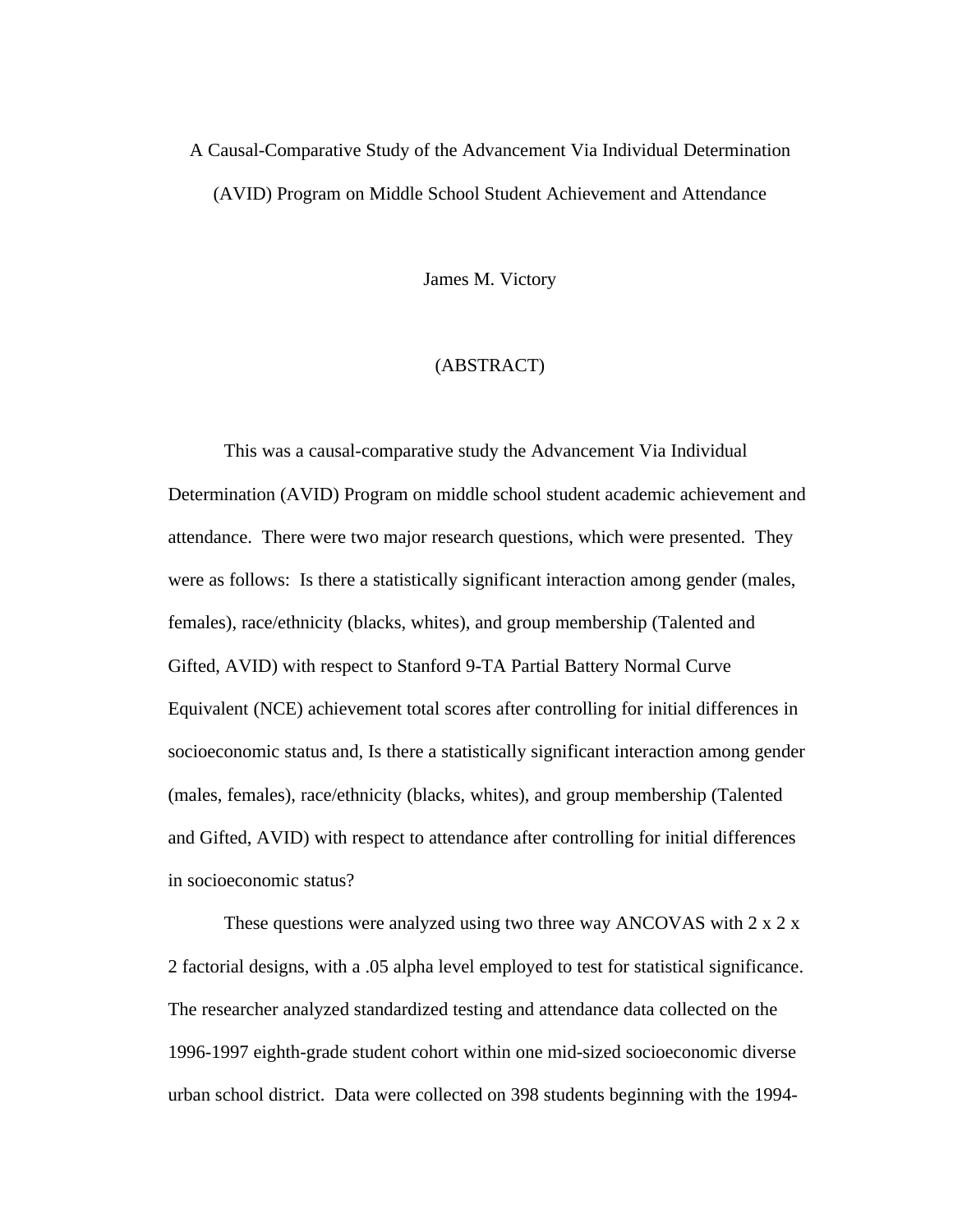1995 school year and concluding with the 1996-1997 school year. Data for eighth grade students not enrolled in the Gifted and Talented, or AVID programs for that length of time, neither were used. The collected data were analyzed using the Statistical Package for the Social Sciences (SPSS, 1995).

Threats to the internal and external validity of this study may be that students have relocated or were not present during test administrations and their Stanford 9- TA Partial Battery Achievement Test data were not available. Test data for students neither blacks or whites, or in AVID or the Talented and Gifted programs for the indicated three-year span were not analyzed. Students missing attendance data were also not included.

The creators of AVID, profess that students participating in the AVID program will attend school and achieve academically as well as other groups of children. The researcher's analyses of the data does not substantiate this claim. The data yielded that AVID students produced lower achievement scores on the Partial Battery of the Stanford 9-TA Achievement Test in all areas. It was also found that gender, race/ethnicity and group membership were significant factors.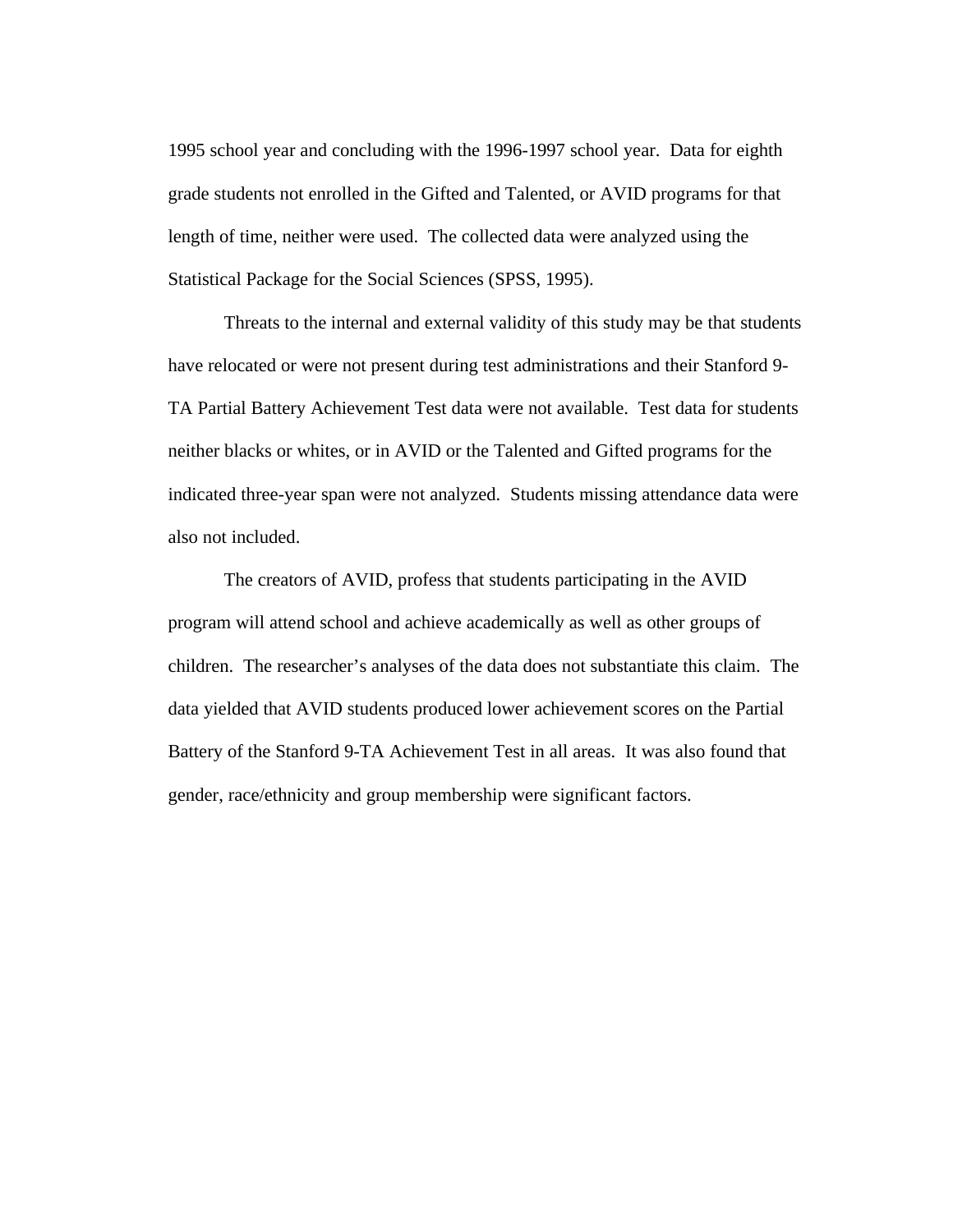#### ACKNOWLEDGEMENTS

 I wish to express my sincerest gratitude to the members of my dissertation committee for the assistance given while conducting this study. The time and effort expended by each member toward the completion of this research were invaluable. The interest, understanding and support of this committee intensified my intentions for success.

Special thanks are extended to Dr. Robert R. Richards, who served as my committee chairperson. His patience, constructive criticism, questioning and probing, and constant encouragement were deeply appreciated and valued.

Finally, I extend special thanks to my late mother, Bessie M. Hoskins, my wife, Deborah Paulette Victory, daughters, Kenya and Mekell, granddaughter, Tayla, siblings, other relatives, and friends for their prayers, well wishes, and selfless love during this period.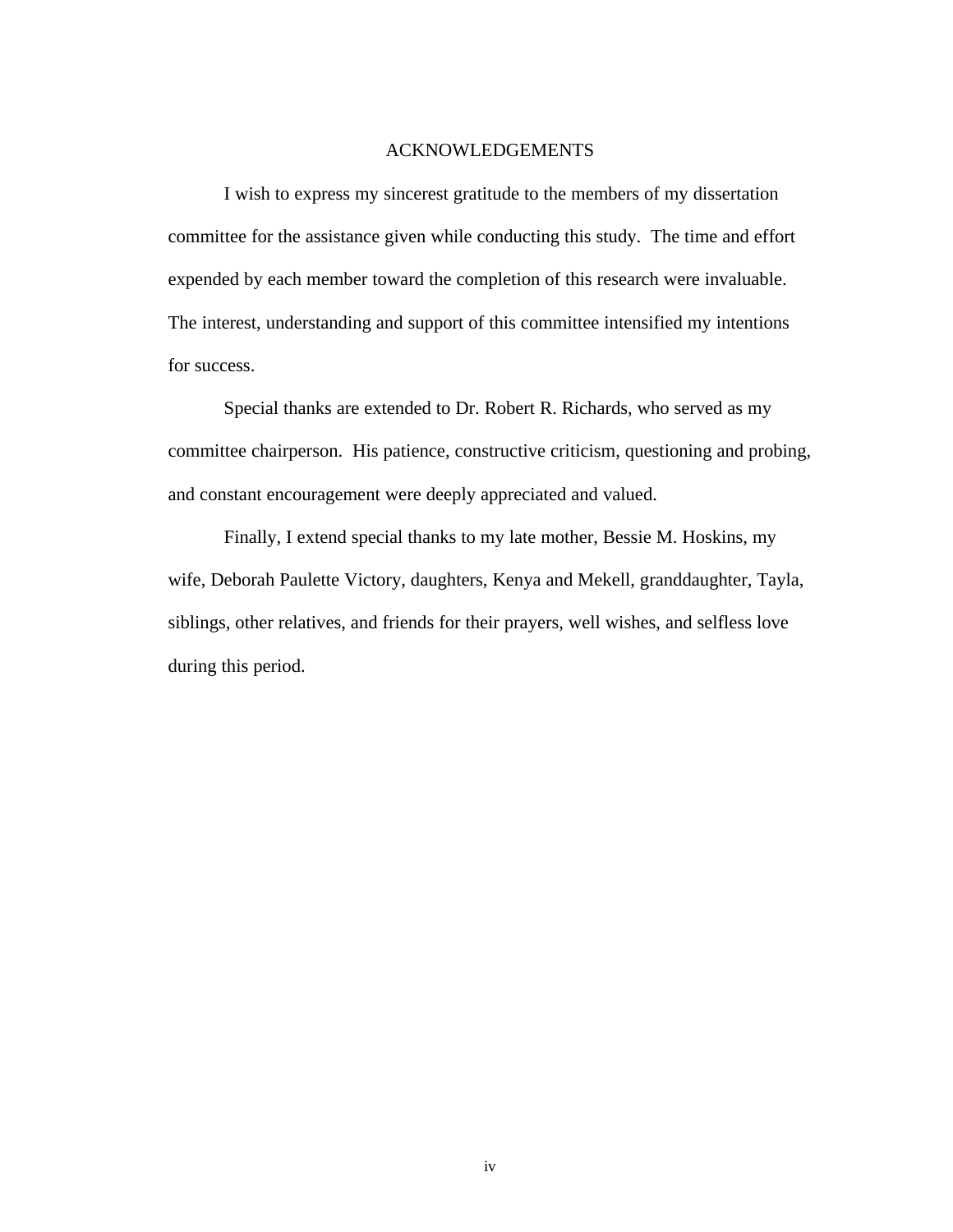# TABLE OF CONTENTS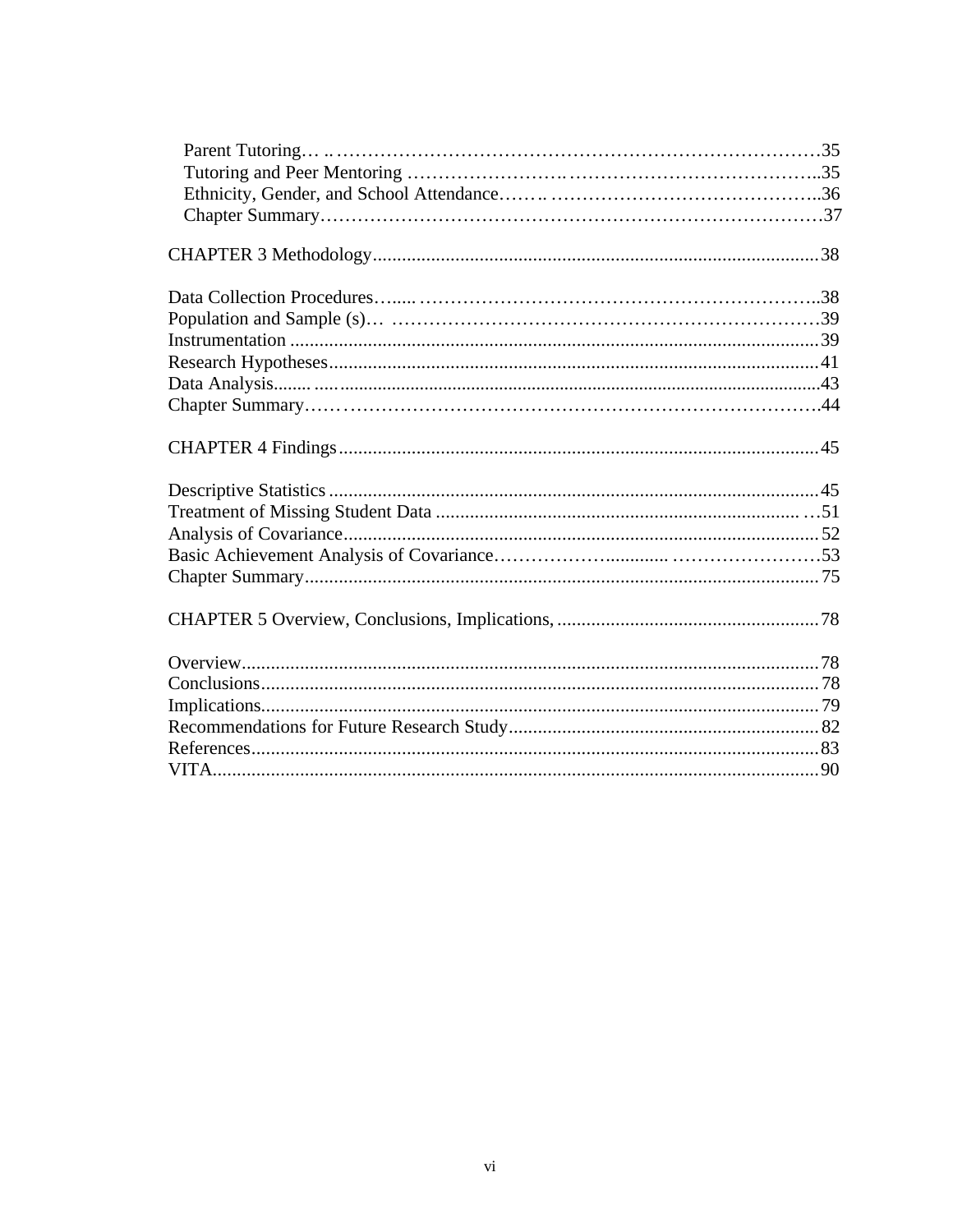# LIST OF TABLES

| Table |    |                                                                   |  |
|-------|----|-------------------------------------------------------------------|--|
|       |    |                                                                   |  |
|       |    |                                                                   |  |
|       |    |                                                                   |  |
|       |    |                                                                   |  |
|       |    | 5. Statistical Frequency Data for Talented and Gifted Students49  |  |
|       | 6. |                                                                   |  |
|       | 7. |                                                                   |  |
|       | 8. |                                                                   |  |
|       |    | 9. Summary of Null Hypotheses with Respect to Basic Achievement55 |  |
|       |    | 10. Analysis of Basic Cell Means and Adjusted Cell Means56        |  |
|       |    |                                                                   |  |
|       |    | 12. Summary of Null Hypotheses with Respect to Reading            |  |
|       |    |                                                                   |  |
|       |    |                                                                   |  |
|       |    |                                                                   |  |
|       |    | 15. Summary of Null Hypotheses with Respect to Language           |  |
|       |    |                                                                   |  |
|       |    |                                                                   |  |
|       |    |                                                                   |  |
|       |    | 18. Summary of Null Hypotheses with Respect to Mathematics        |  |
|       |    |                                                                   |  |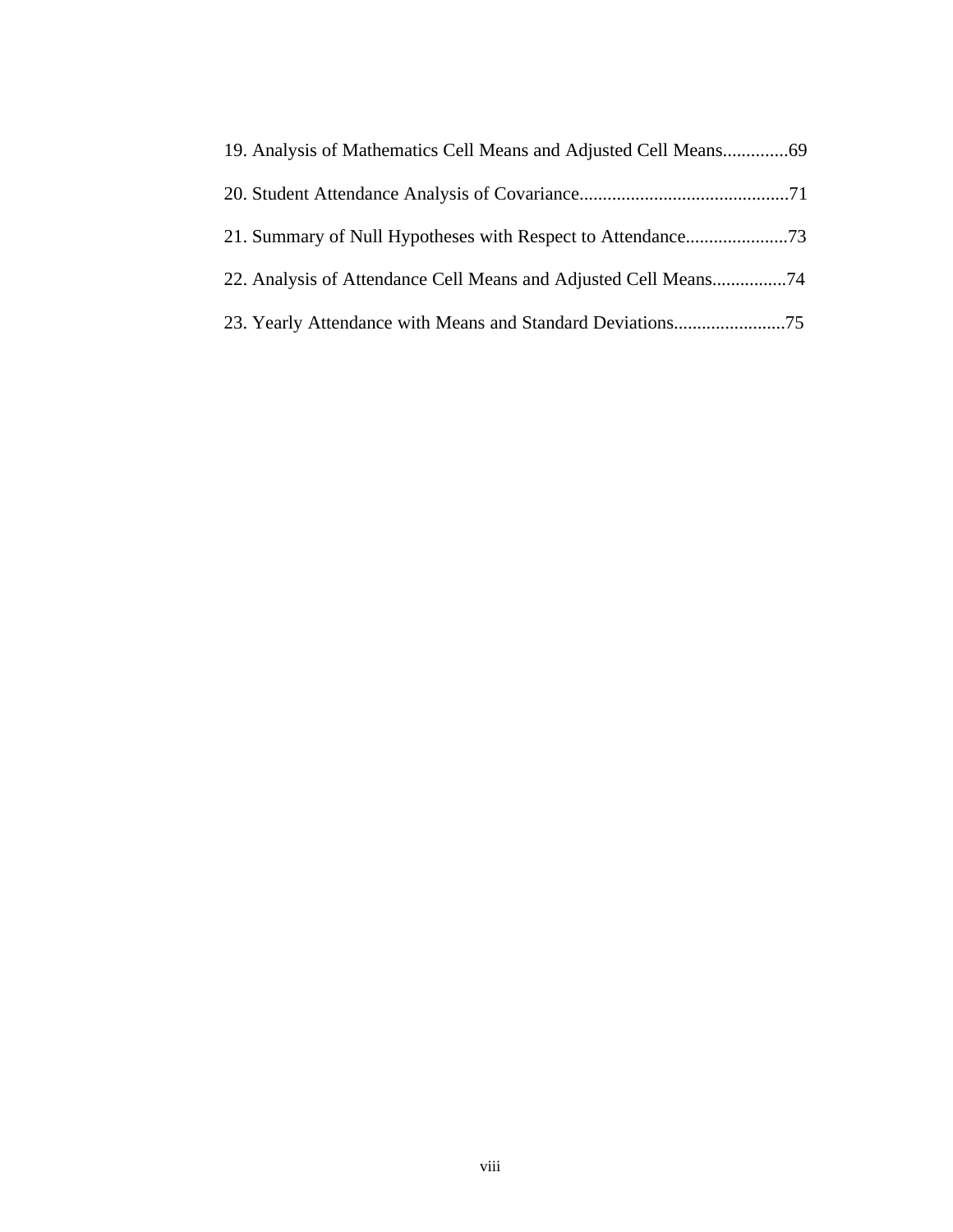# LIST OF FIGURES

Figure

|  |  |  |  |  | Race and Group Basic Total Achievement Two-Way Interaction57 |  |
|--|--|--|--|--|--------------------------------------------------------------|--|
|--|--|--|--|--|--------------------------------------------------------------|--|

2. Race and Group Mathematics Achievement Total Two-Way Interaction.......70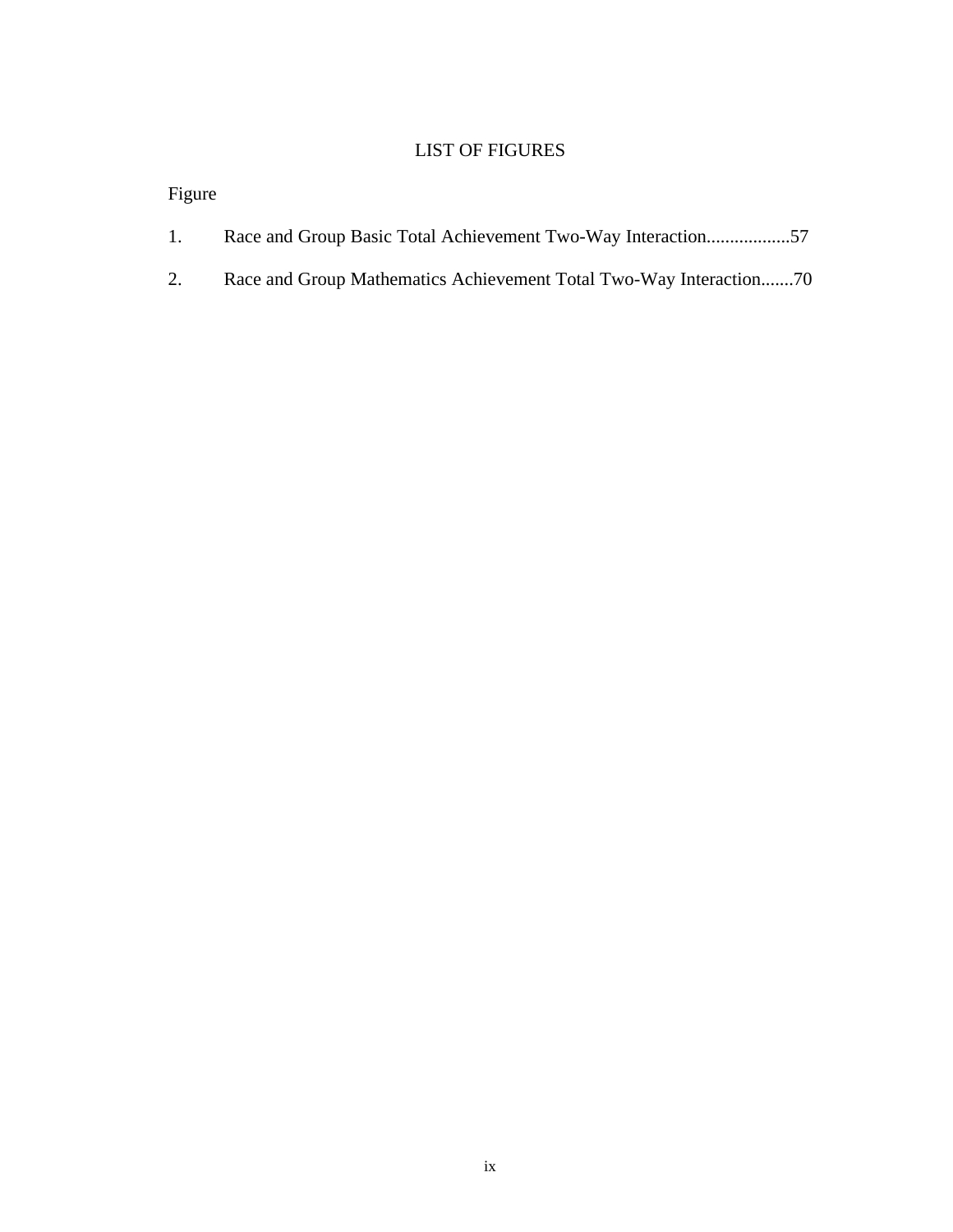#### **CHAPTER I**

#### **Introduction to the**

#### **Advancement Via Individual Determination (AVID) Program**

Over the past few decades, scholars and policy makers have been perplexed as to why students learn so little in some schools. Many researchers and school reformers currently claim that school effectiveness hinges on organization and curriculum awareness and expectations. They contend that shared values and activities, positive adult social relations, positive teacher-student relations, and democratic governance enhance student's school engagement and their academic achievement. Other researchers contend that schools are effective when they offer demanding curricula and employ teachers whose educational expectations for their students are high. The Advancement Via Individual Determination (AVID) reports to be just such a program. According to its creators, AVID is designed to prepare middle and high school students with average ability from groups traditionally underrepresented in postsecondary education for eligibility, and success in four-year colleges and universities. It recognizes that the only way some students can get into or through college is by perseverance, hard work, and as the AVID's name reveals, individual determination. AVID comes from the Latin root avidus, meaning eager for knowledge.

The program was originally designed as an intervention for high school students. In the mid-1980s, when AVID began to expand beyond San Diego City Schools, and middle school students were transitioning to high school, AVID programs were addressed through a Summer Bridge Program. By 1989-1990, however, an AVID middle level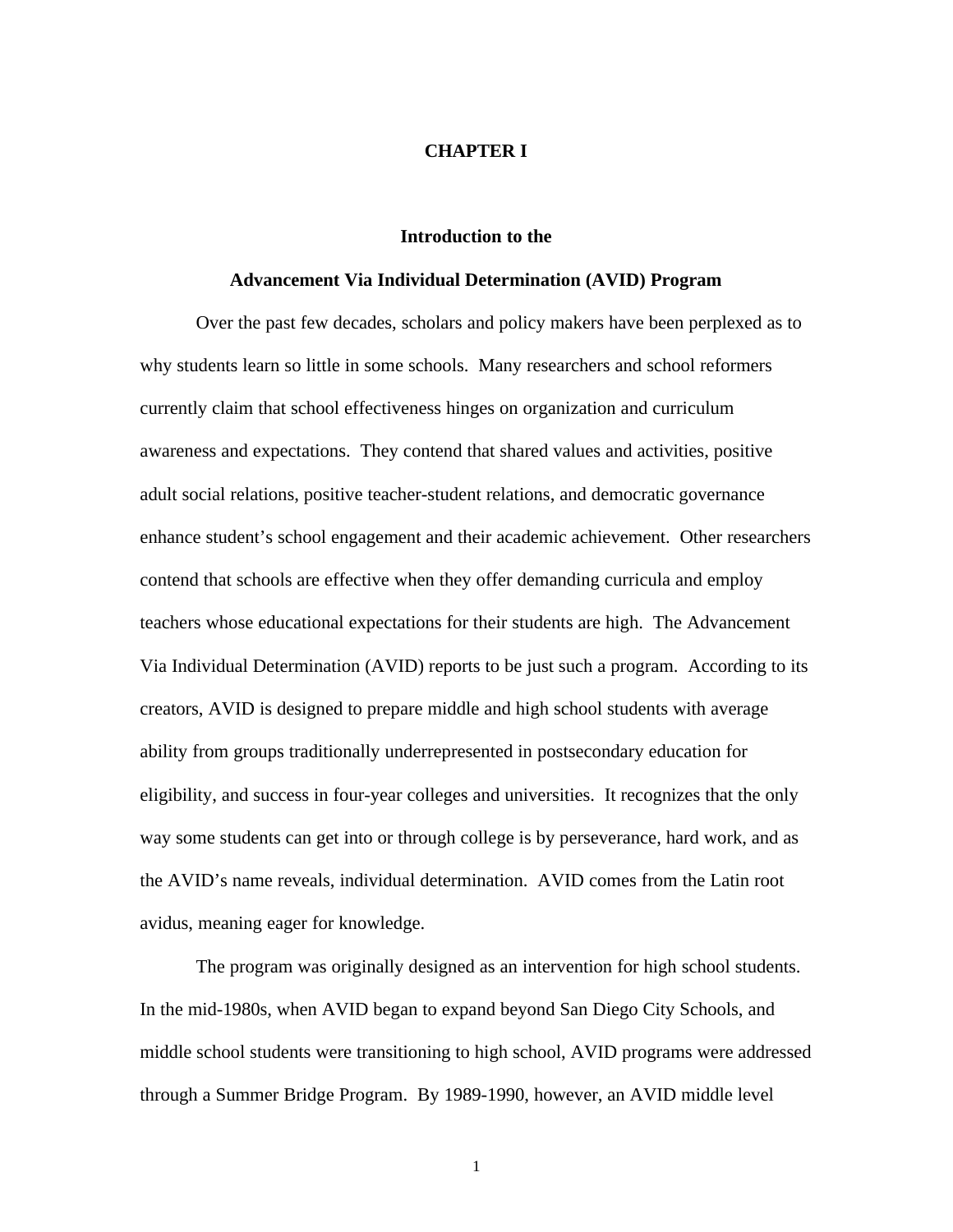program had been implemented, and the Summer Bridge program was discontinued. Since then, the number of middle school AVID programs in California has increased to approximately 119 (Guthrie and Guthrie, 1988).

Swanson (1996) states that, middle level AVID programs have grown dramatically as it has become increasingly clear that assistance and support for low income and underachieving students has to begin earlier than the ninth grade. Swanson expresses that, although the objectives of middle level AVID are much the same as in high schools, the organization and curriculum of the middle grades as well as the developmental level of students require some modifications in the program. She indicates that these include, for example, a focus on college awareness rather than college applications, and a focus on reading and literacy. Swanson emphasizes that the goal of middle level AVID is to successfully transition middle school students to a high school curricular path that will lead to college.

AVID is a school restructuring or school change program established in 1980 by two English teachers at Clairemont High School in San Diego CA. One of these founders is Mary Katherine Swanson. Many disadvantaged students assigned to the school were not achieving at academic levels that would allow them entry into four-year colleges or universities. The AVID program components are designed to promote not only entry into four-year colleges and universities for students, but to help them maintain an acceptable level of excellence. Because of the concern for students lack of entry and success at the post-high school level, Swanson states that a team consisting of students, content area teachers, counselors, administrators, parents, college personnel and business people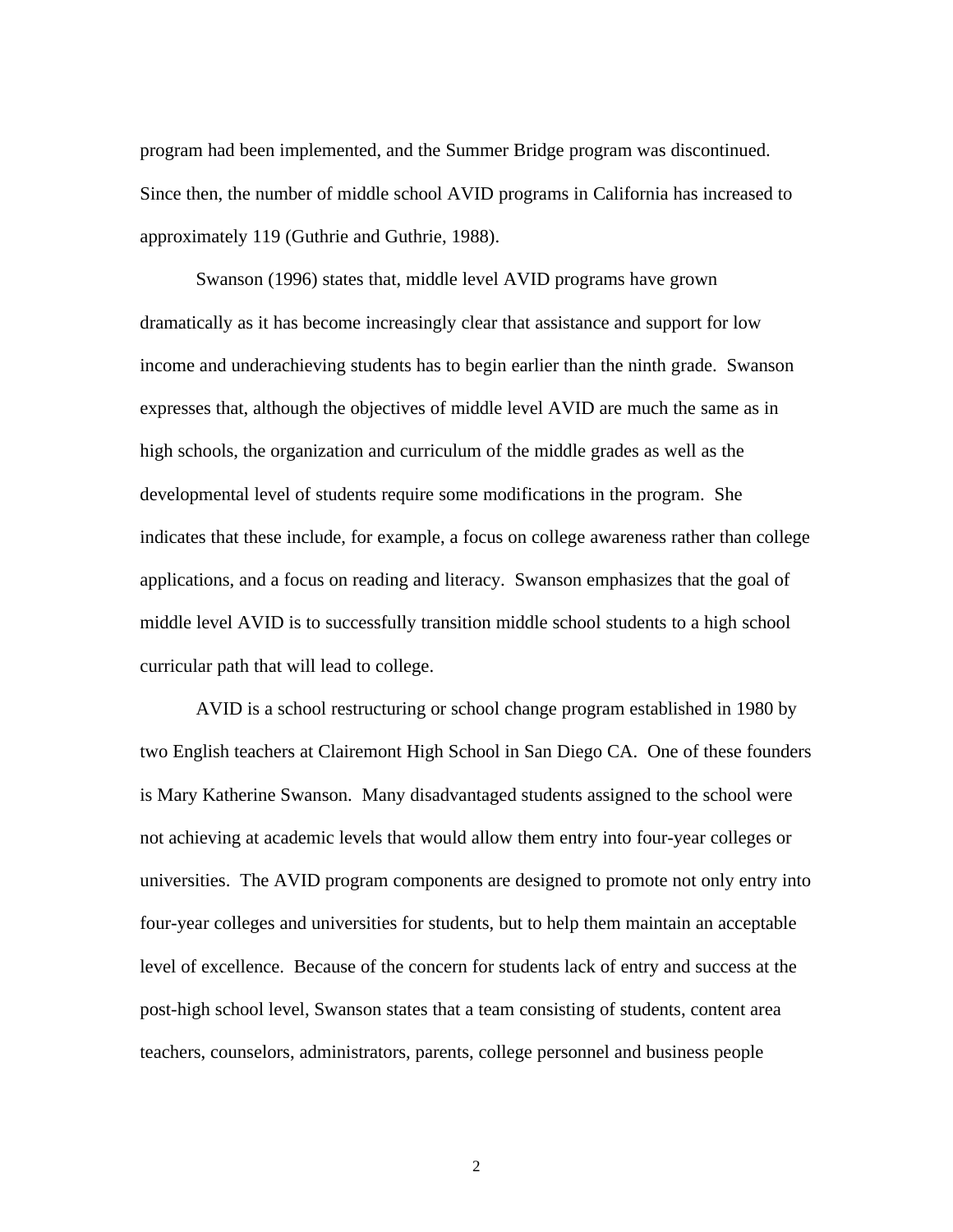gathered with the belief that education is everyone's concern. Through this team effort, the AVID program was born.

According to Swanson (1996), AVID during its more than fifteen years of existence has grown from a single classroom in one school to more than 500 schools in seven states and nine foreign countries, enrolling more than 20,000 students. Since 1990, more than 4,000 students have graduated from AVID programs in San Diego County. Of these participants, 93.8% have enrolled in college, where 89% remain two years later. This is a college enrollment rate 75% higher and a retention rate 60% higher than the national average.

It is indicated by Swanson that AVID improves daily attendance and graduation rates in secondary schools and provides a group of students, previously dismissed as inappropriate for four-year college enrollment, with the opportunity to become the leaders of the 21st Century. In California, all students graduating from AVID schools have improved completion of four-year college entry requirements at a rate 200% higher than student in non-AVID schools (Guthrie and Guthrie, 1988).

Swanson cites that the underrepresentation of disadvantaged and minority youth in colleges and universities is addressed by AVID through its components which prepare students academically to compete at such a demanding level. The disparity between these students and their white and other more affluent peers is decreasing, but it certainly has not been abolished. In Virginia, Blacks make up 22% of the university-age population, but only 17% of the first-time full-time freshmen at public colleges and just under 11% of the recipients of baccalaureate degrees at public institutions. Bachelor's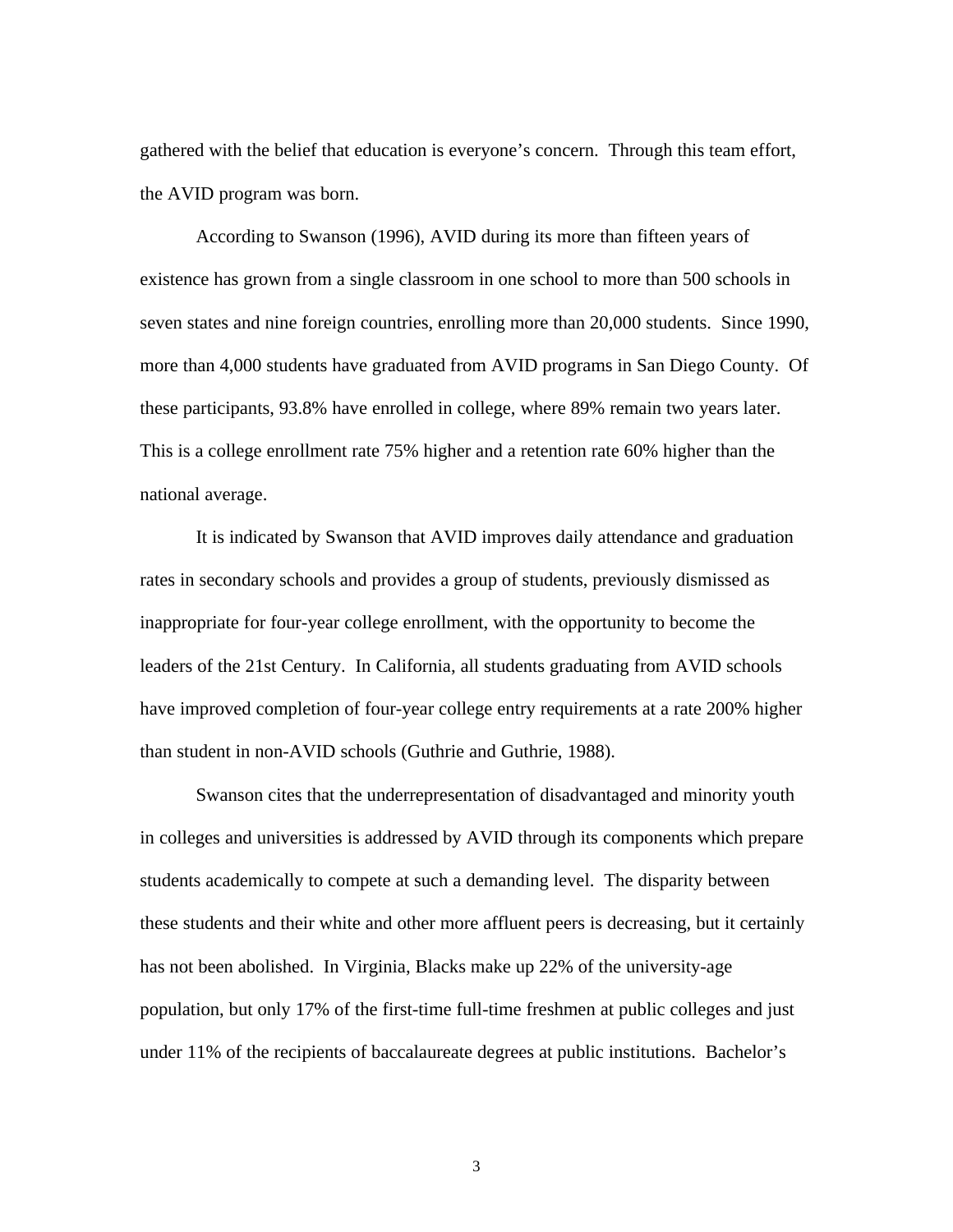degrees awarded to black students in Virginia rose 20% between 1979 and 1991 but the number granted to white students grew 32% (Southern Education Foundation, 1995).

Students of mid-range ability are targeted for participation in the AVID program. These students have the potential to succeed in a rigorous academic program but normally would not succeed without support. The program is not for at "risk" students who are in need of remediation, and it is not for gifted students, who are already performing well. The program is designed to serve students in the middle, who are capable of success but are not performing up to their potential (Swanson, 1996).

#### Students Identified for AVID

Potential AVID students are identified by counselors, teachers, parents, or by students themselves. AVID's three criteria: ability, desire and determination and membership in an underrepresented group are vital to the program's success (Swanson 1996). AVID students possess the academic potential to succeed in college preparatory courses and in college with tutorial support. According to Swanson, the typical AVID student has a grade point average (GPA) of  $2.0 - 2.9$  while in high school and they maintain grades of  $C_{+}$  - B+ while in middle school.

Furthermore, Swanson indicates that students in the AVID program must demonstrate a desire to attend college. Each is required to undertake demanding academic courses, which are college preparatory. There is an expectation that they will complete two hours of homework each night. Every student is also required to maintain a notebook binder, which incorporates all of the notes taken while in classes.

AVID students typically are members of an underrepresented group of students found on the campuses of four-year colleges and universities. This includes members of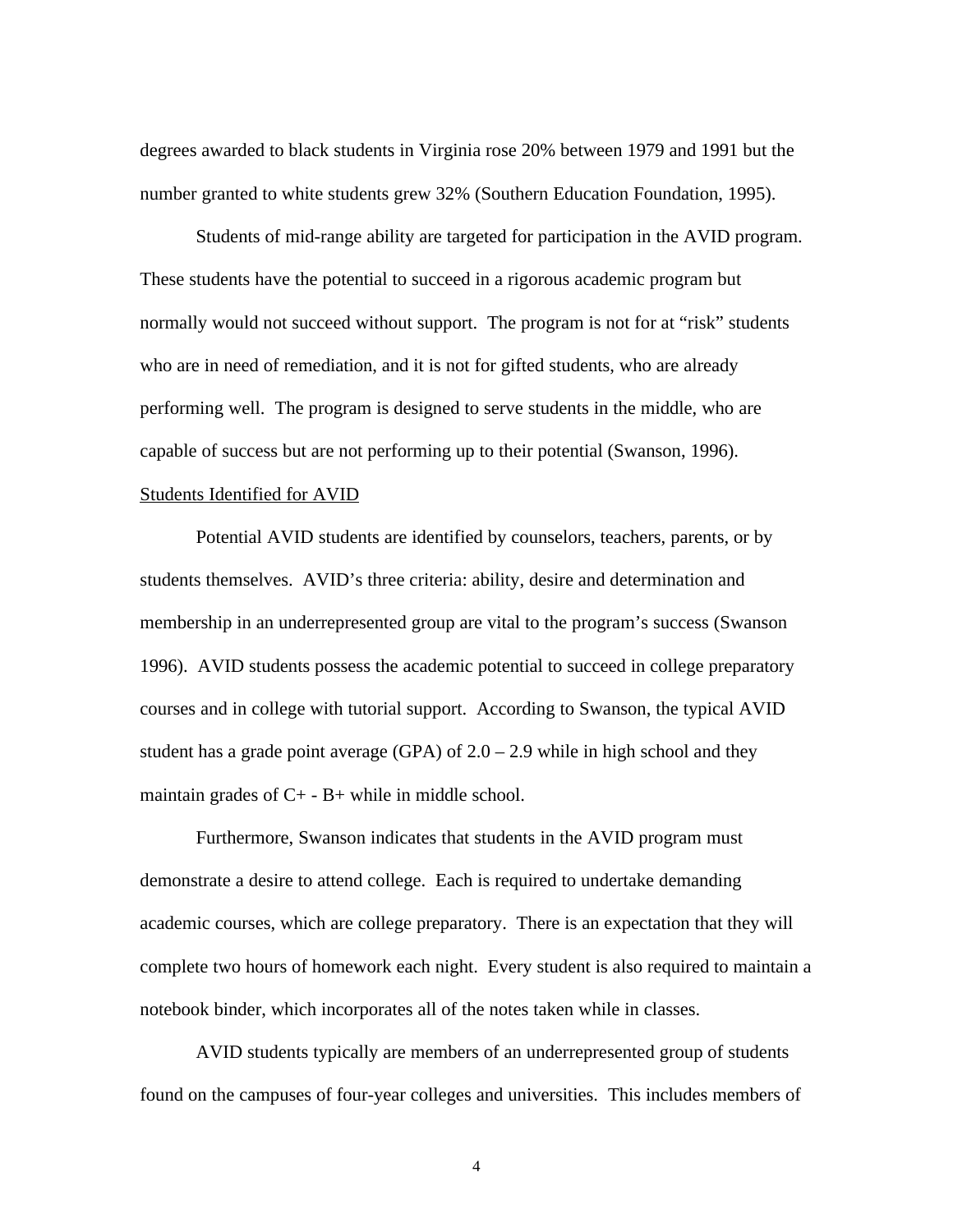racial minorities, those who speak English as a second language and those in low-income households. This socioeconomic status is determined by their participation in free or reduced lunch programs. Most of the students participating in AVID will be the first generation in their families to attend college (Swanson 1996).

The program, according to Swanson requires hard work and perseverance and is effective only if participation is voluntary. Students must sign a contract agreeing to enroll in AVID for at least three years or until they complete high school. They must maintain an AVID binder in which to take class notes, and they must participate in tutorial groups.

Parents of participating students must sign an agreement to support all AVID academic requirements. Parents must agree to encourage and support their children's academic success. The parents of AVID students must also agree to attend all parent meetings.

# Objectives of the AVID Program

AVID is designed to achieve specific objectives. It supports students while they participate in rigorous college preparatory programs. The program requires that students enroll in honors and advanced placement classes. It aids students in the development of good study habits and academic survival skills. Students, through AVID, learn appropriate writing and time management skills. It supports students in maintaining grade point averages that will be competitive in applying to four-year colleges and universities. AVID fosters positive attitudes toward school and higher education. It helps students become knowledgeable about colleges, and helps students develop a plan to get to college. It fosters opportunities for students to apply to appropriate colleges and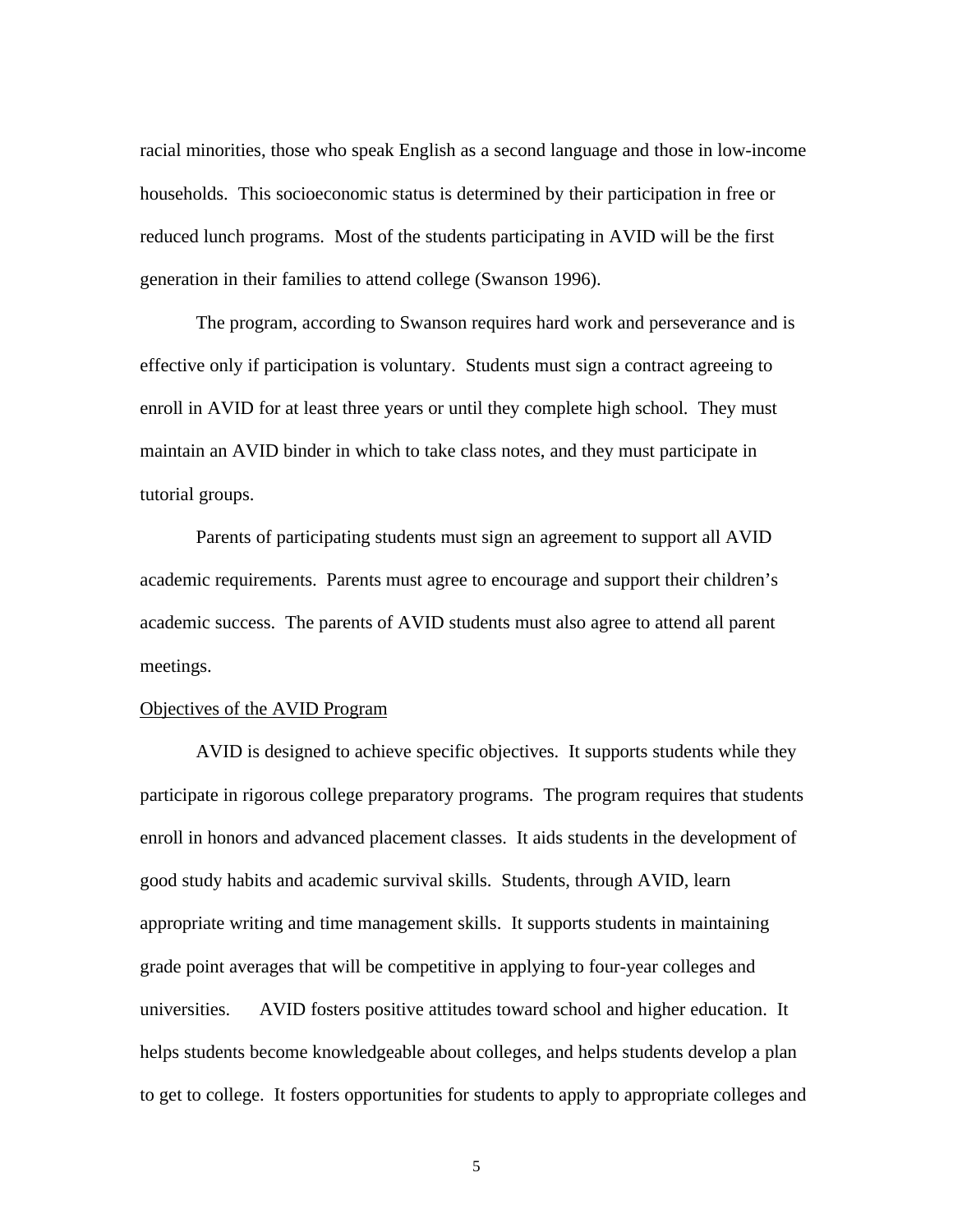to utilize the financial aid process to the fullest. AVID helps create students that college presidents, and admissions officers of public and private colleges and universities will solicit for enrollment (Swanson 1996).

#### Statement of the Problem

Because of the major issue identified surrounding the underrepresentation of minority students seeking postsecondary education, the AVID program was developed. It is the purpose of this study to provide the first causal-comparative data on the Advancement Via Individual Determination (AVID) Program on middle school student academic achievement and attendance.

# Significance for the Study

AVID is a school instructional and restructuring program for which huge amounts of public tax dollars, time and effort have been expended. However, no causalcomparative study of its claims to improve student achievement and attendance has been completed.

# **Research Questions**

There are two major research questions, which were addressed in this study. They are as follows:

Is there a statistically significant interaction among gender, race/ethnicity (blacks, whites), and group membership (AVID, Talented and Gifted) with respect to Stanford total Normal Curve Equivalent (NCE) achievement scores after controlling for initial differences in socioeconomic status?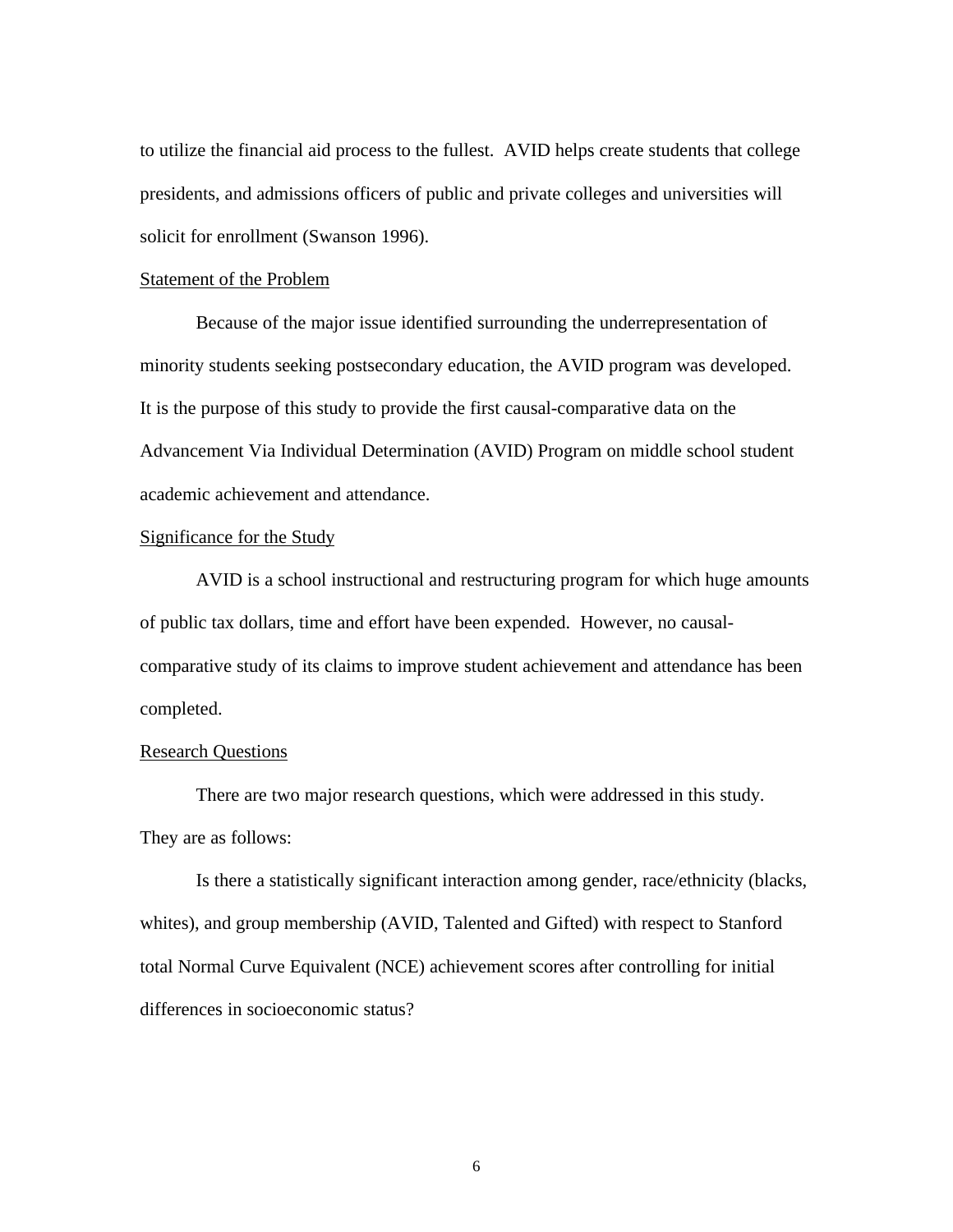Is there a statistically significant interaction among gender, race/ethnicity (blacks, whites), and group membership (AVID, Talented and Gifted) with respect to attendance after controlling for initial differences in socioeconomic status?

#### Definitions of Terms

For the purposes of this study, the following definitions will apply:

Achievement—The degree to which participating students master expected criteria as measured by the Partial Battery Stanford 9-TA Achievement Test, relative to their peers.

Attendance—The sum of the total number of days students attended school during the 1994-1995, 1995-1996, 1996-1997 school years.

AVID Eligible Students —Students not identified as talented and gifted or in need of remedial services and not classified as needing special education support services (Swanson, 1992).

AVID—A school instructional and restructuring program developed by Mary Katherine Swanson and another English teacher designed to provided educational support for students identified as having academic potential, yet are underrepresented on the campuses of four-year colleges and universities.

Basic Total—Stanford 9-TA Achievement Test consisting of tests scores in the areas of reading, language and mathematics.

Normal Curve Equivalent (NCE) Score—A type of standard score with a distribution that has a mean of 50 and a standard deviation of 21.06. These scores are continuous and have quality of units (Gall, Borg, and Gall, 1996).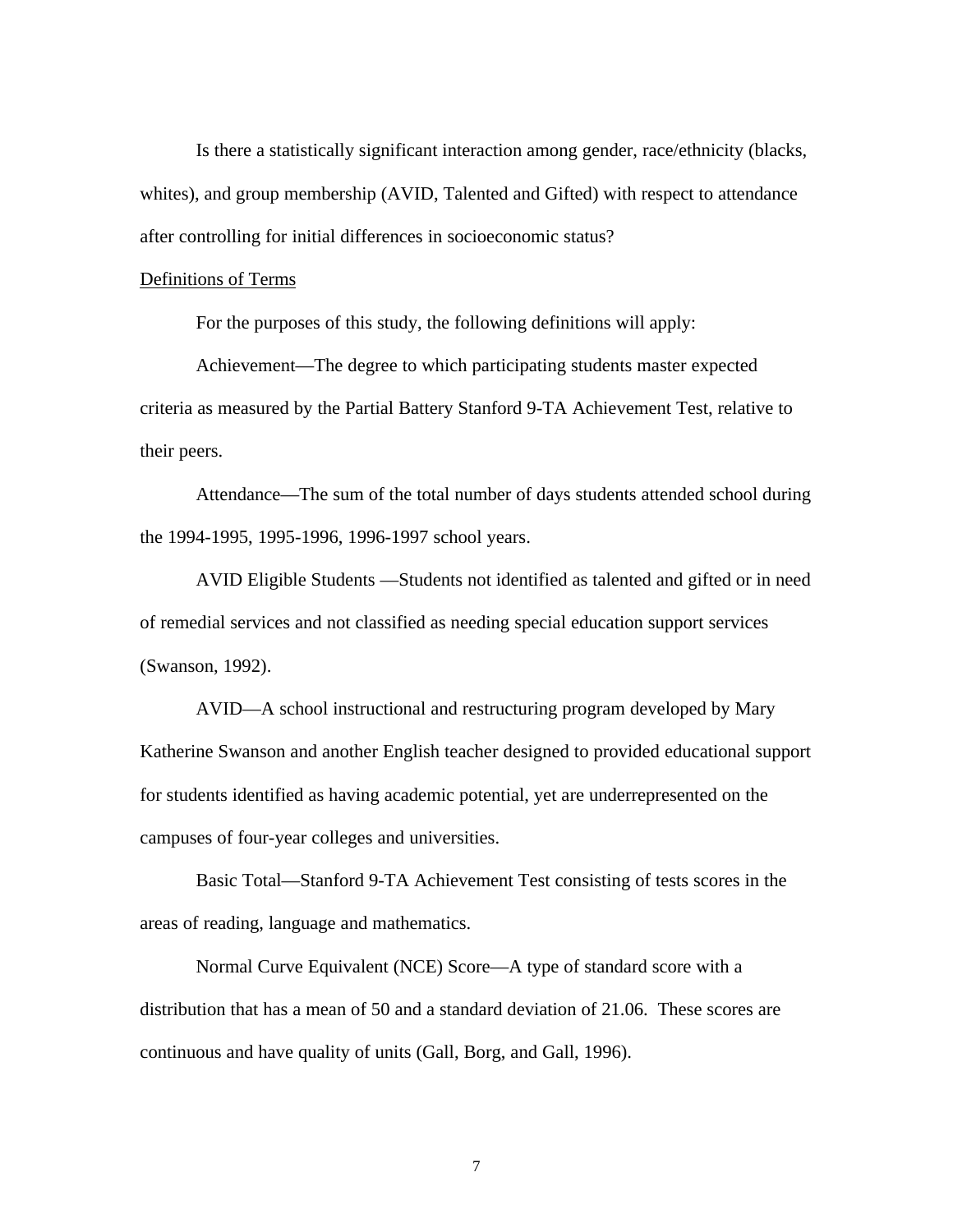Socioeconomic Status (SES)—Free, reduced, or paid lunch status of students for the school years of 1994-1997.

#### Limitations of the Study

This study will only causally-compare the AVID program with respect to achievement and attendance at the middle school level, from within one diverse socioeconomic mid-sized urban school district. Only the testing data on students of oneeighth-grade cohort during the 1996-1997 school year will be statistically analyzed. AVID by design, provides educational support for students from grade six through grade twelve, but this study will not causally-compare the AVID program with respect to student achievement and attendance in grades nine through twelve.

Threats to the internal and external validity of this study may be that students have relocated or were not present during test administrations and their Stanford 9-TA Achievement Test data is not available. Test data on students not identified as blacks or whites were not included in this study and data on students not in either program for the entire three years were also not analyzed. Students missing testing or attendance data were also not considered when the data were analyzed.

# Overview of the Dissertation

The statement of the problem, purpose of the study, research questions, definitions of terms and limitations of this study were presented in Chapter 1. Chapter 2 contains a review of literature related to student achievement and attendance with respect to gender, race/ethnicity and socioeconomic status. Tracking and untracking of students and are also discussed in this chapter, as well as pertinent literature regarding AVID program components. The design and procedures for the research are presented in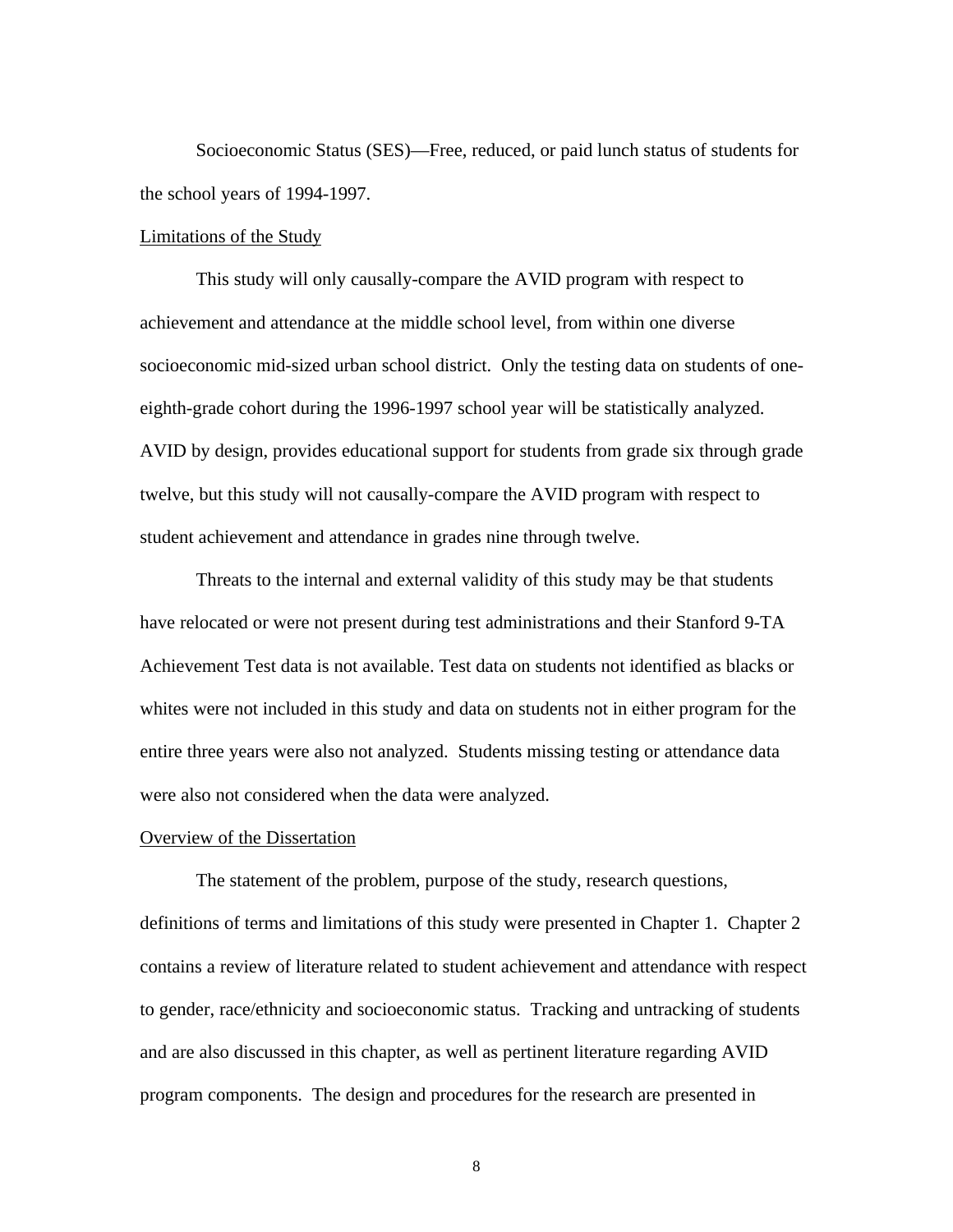Chapter 3, and the data were analyzed and described in Chapter 4. In Chapter 5, general conclusions, implications and recommendations for future research study were made.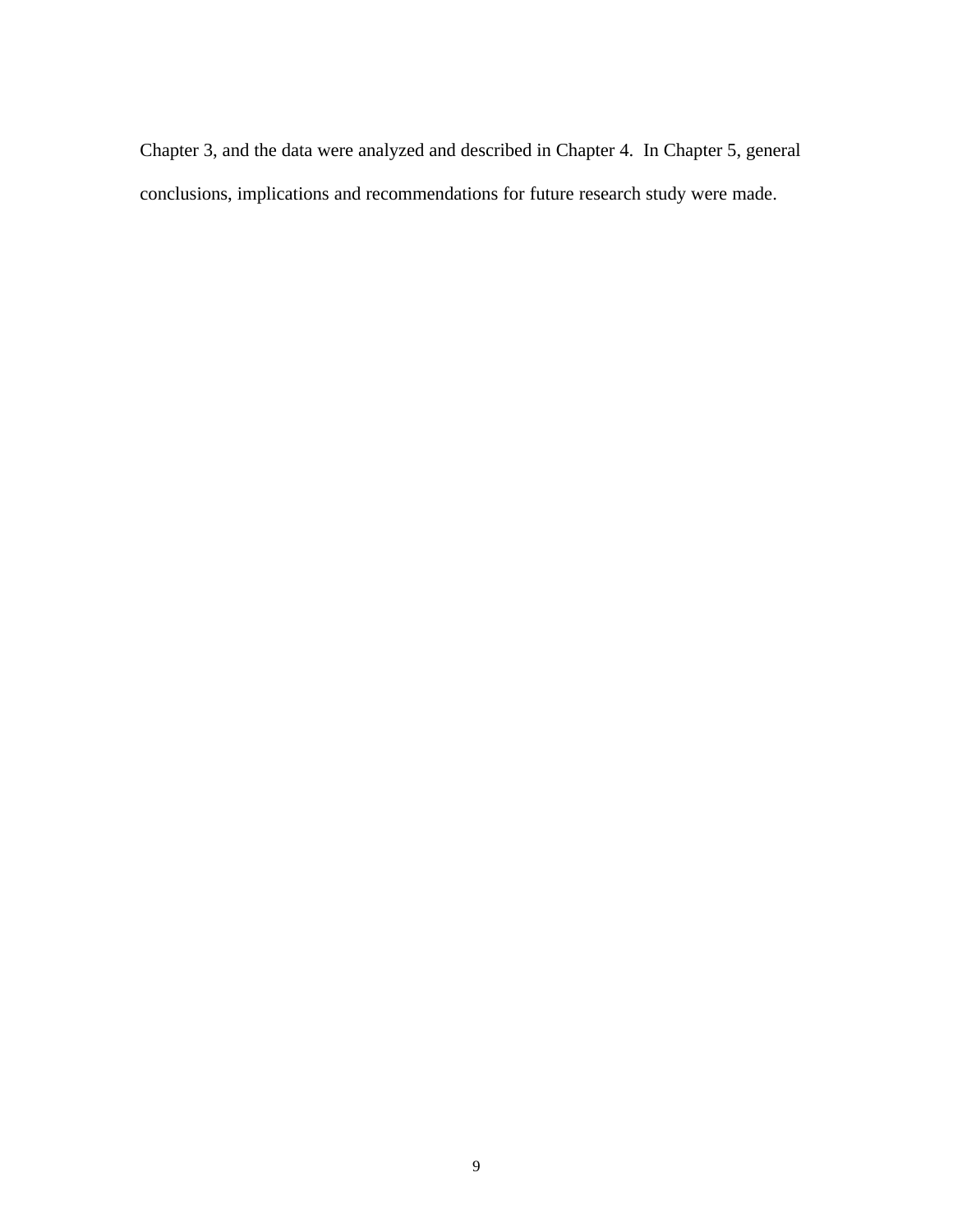## **CHAPTER 2**

## **Review of the Literature**

#### Theoretical Framework

Most learning theories can be thought of as attempts to determine rules by which stimuli and responses become associated. According to Hergenhahan (1976), Guthrie's theory of the law of contiguity is as relevant today as it was in 1952. Hergenhahn shares that there is nothing new about the law of contiguity as a principle of learning. The theory goes all the way back to Aristotle's laws of association, which stresses the importance of sensory experience as the basis of all knowledge.

Guthrie's law of contiguity recognizes the enormous number of stimuli that confront an organism at any given time and the fact that the organism cannot possibly form associations with all of them. Rather, the organism responds selectively to only a small portion of the stimuli confronting him, and it is that proportion that becomes associated with whatever response is being made (Hergenhahan, 1976).

Guthrie's law of contiguity relates very well to the concepts associated with the AVID program. Because AVID has so many components designed to promote student achievement, it is certain that the expectation is not for every component to meet the individual needs of every student. However, it is expected that students will respond positively to those appropriate AVID achievement components.

#### Student Dropout Costs and Interventions

Edmunds (1988) explains that the dropout problem has received increased attention for two reasons. He emphasizes that political and educational leaders have been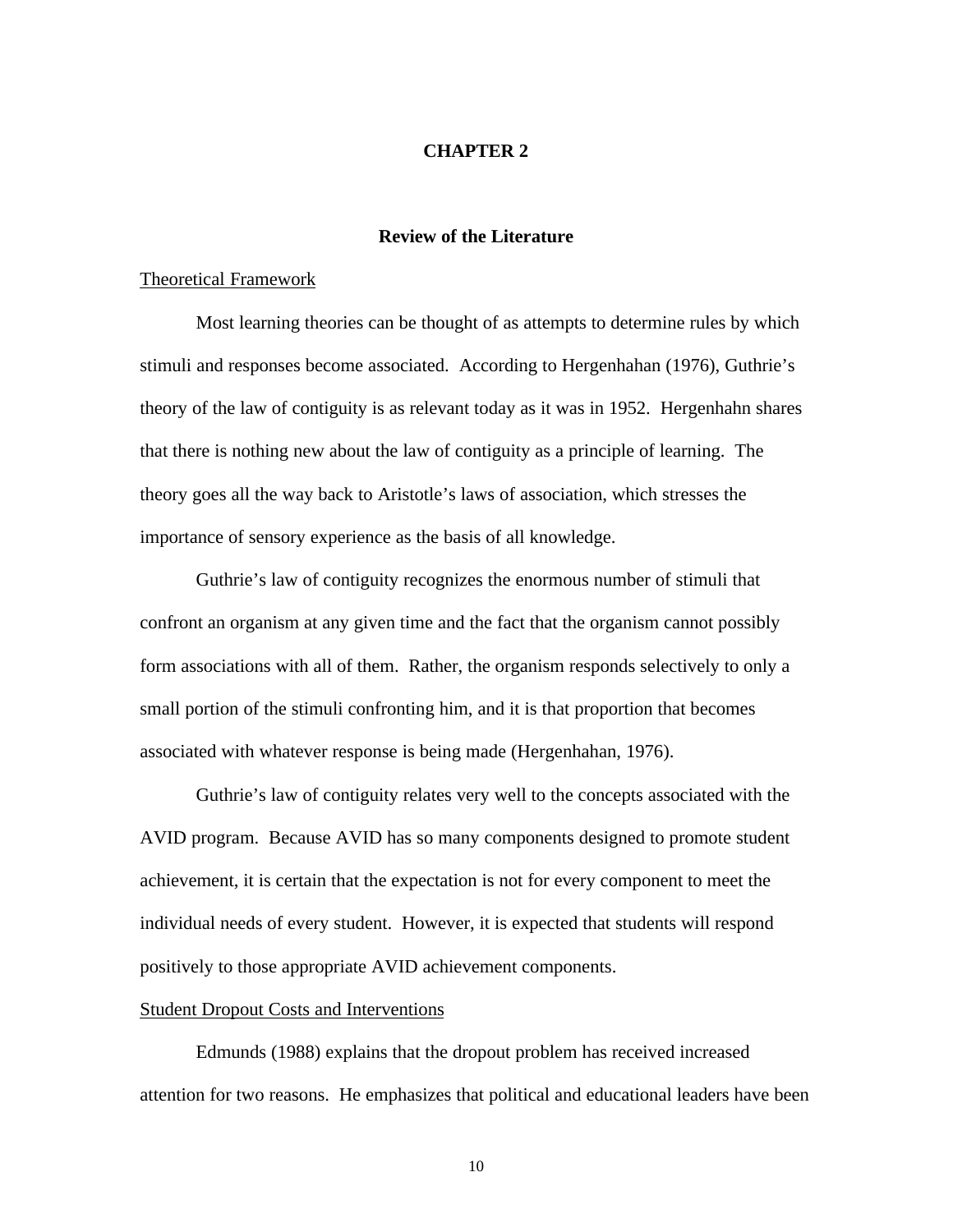involved in various attempts to reform and restructure American education. Edmunds also believes that standards should be raised if America is to be competitive with Japan and other countries.

According to Cardenas, Montecel, Supik, and Harris (1992) youth from non-English-language backgrounds are one and a half times more likely to leave school before high school graduation than those from English-language backgrounds. High dropout rates among students from economically disadvantaged and non-Englishspeaking backgrounds are among the major concerns of middle and high school educators in the United States.

The Office of Educational Research and Improvement (OERI, 1993) provides data which indicates that dropping out of school is a result of many complex factors and long-term individual experiences. Successful dropout prevention programs for language minority students have many components. Usually they have respect for the language and cultural backgrounds of the students they serve and for the positive qualities students bring to school. The expectation of a long-term involvement from middle school through high school must exist for these students. The Office of Educational Research and Improvement (1993) states that the curriculum must be well designed to promote specific academic performances. Committed and experienced professionals must facilitate movement through the program and provide assistance in pursuing academic opportunities beyond high school. Substantive work experience that promotes mature choices and an access to quality employment opportunities must be available. The expectation of a tutoring and mentoring component, which provides intense personal attention and encouragement from successful and caring role models, exists. Finally, the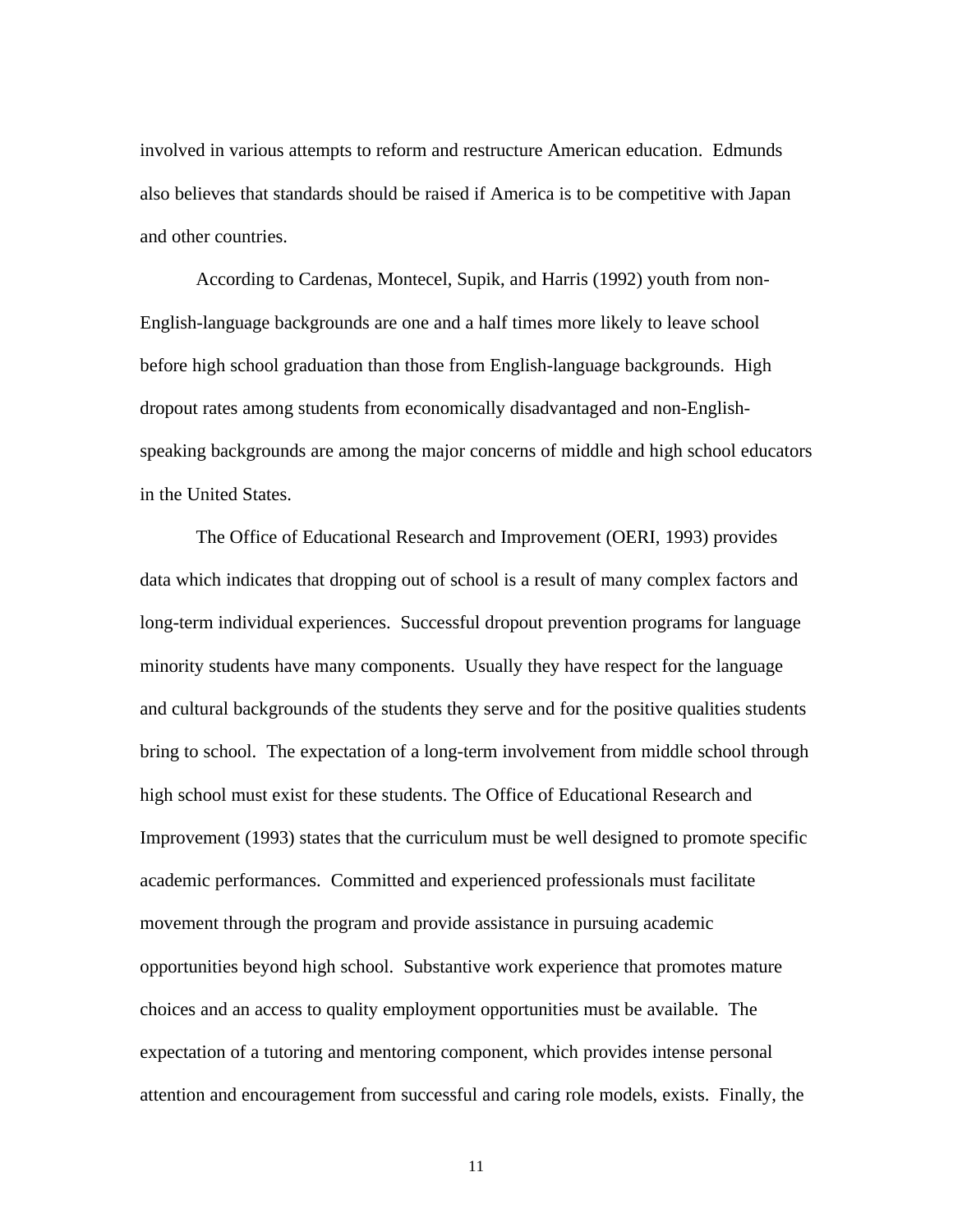support from families and the community must be present (Office of Educational Research and Improvement, 1993).

Blyth (1991) reports that every dollar expended on early education interventions that improve performance for children bring savings of three to six dollars in long-term costs associated with welfare, remedial education, and crime. He also points out that the average high school graduate who does not go to college could expect to earn \$260,000 more than the average dropout. It is estimated that the cost to society from lost national income is about \$360,000 per student not continuing on with their education.

Statistics such as these provide indications that educators cannot afford to wait until students reach high school age to implement preventive and intervention programs. Educators must focus on the potential that students in the average range of intelligence have, and provide them with the kinds of constructive and instructional activities that will encourage them to want to stay in school and continue on to schools of higher education. Cavazos (1989) affirms this in his synopsis on follow-up studies of children who were involved in Head Start, as well as other early childhood educational intervention programs. He concludes that when children are successful in school, they are ultimately more likely to complete high school and even continue on to colleges and universities.

It must be pointed out these students' positive school experience impact drastically on their other efforts in life. To that end, preventions and interventions must be targeted at middle school students, while the growing need for peer acceptance poses grave danger to already at-risk students (Massachusetts Advocacy Center, 1988). It is incumbent upon local school districts to plan and implement programs that will assist middle school students who may live up to their potential, which includes continuing on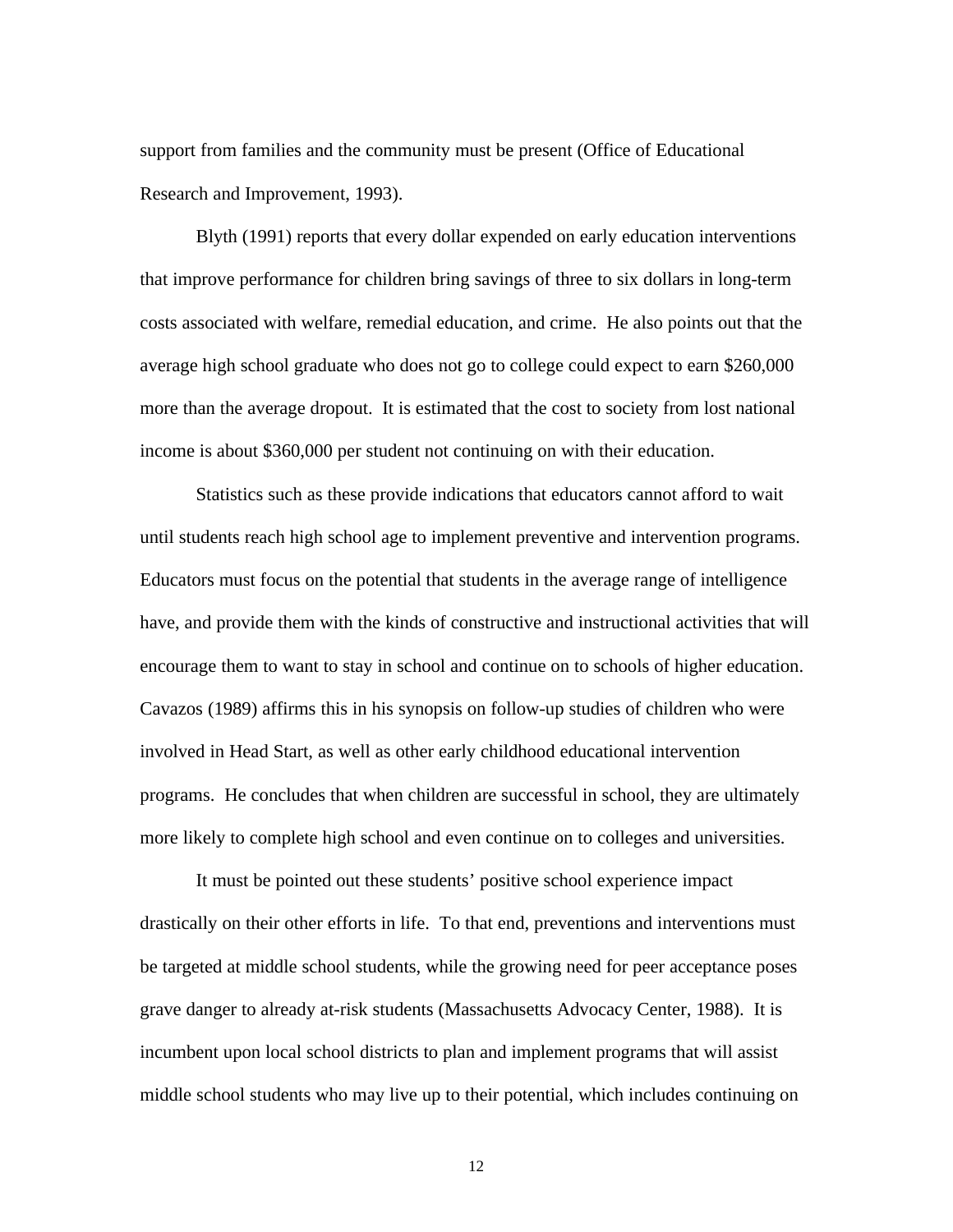to schools of higher education. The Massachusetts Advocacy Center points out that even though research demonstrates the importance of middle schools in retaining students, the organization and curriculum emphasis of most do not meet the needs of young adolescents. The Center further explains that retention is quite common in the middle grades when teachers are looking for more specialized knowledge and academic achievement from their students.

#### Tracking

#### The Rationale for Tracking

Mehan and Villanueva (1994) state that tracking starts as early as elementary school. Students who have similar skills are placed in small working groups, often called ability groups. This is for the purpose of like instruction. Students with greater amounts of measured ability are placed into high-ability groups. According to these researchers, the curriculum in low ability groups may be reduced in scope, content, and pace relative to high ability group classes. Mehan and Villanueva also state that tracking which is often an informal arrangement in elementary school, becomes institutionalized in middle and high schools. They additionally indicate that students usually assigned to the college preparatory track receive a distinct curriculum, which is separate from students who have been assigned to the vocational preparatory program.

## The Role of Tracking Educational Achievement

Mehan (1992) found in his study conducted with 144 AVID graduates from the classes of 1990 and 1991, that 50% of these students were enrolled in four-year colleges. The local average for four-year college enrollment was 38% and the national average was 39%. Of the study's participants, 41% were Hispanic American, 12% were white, 28%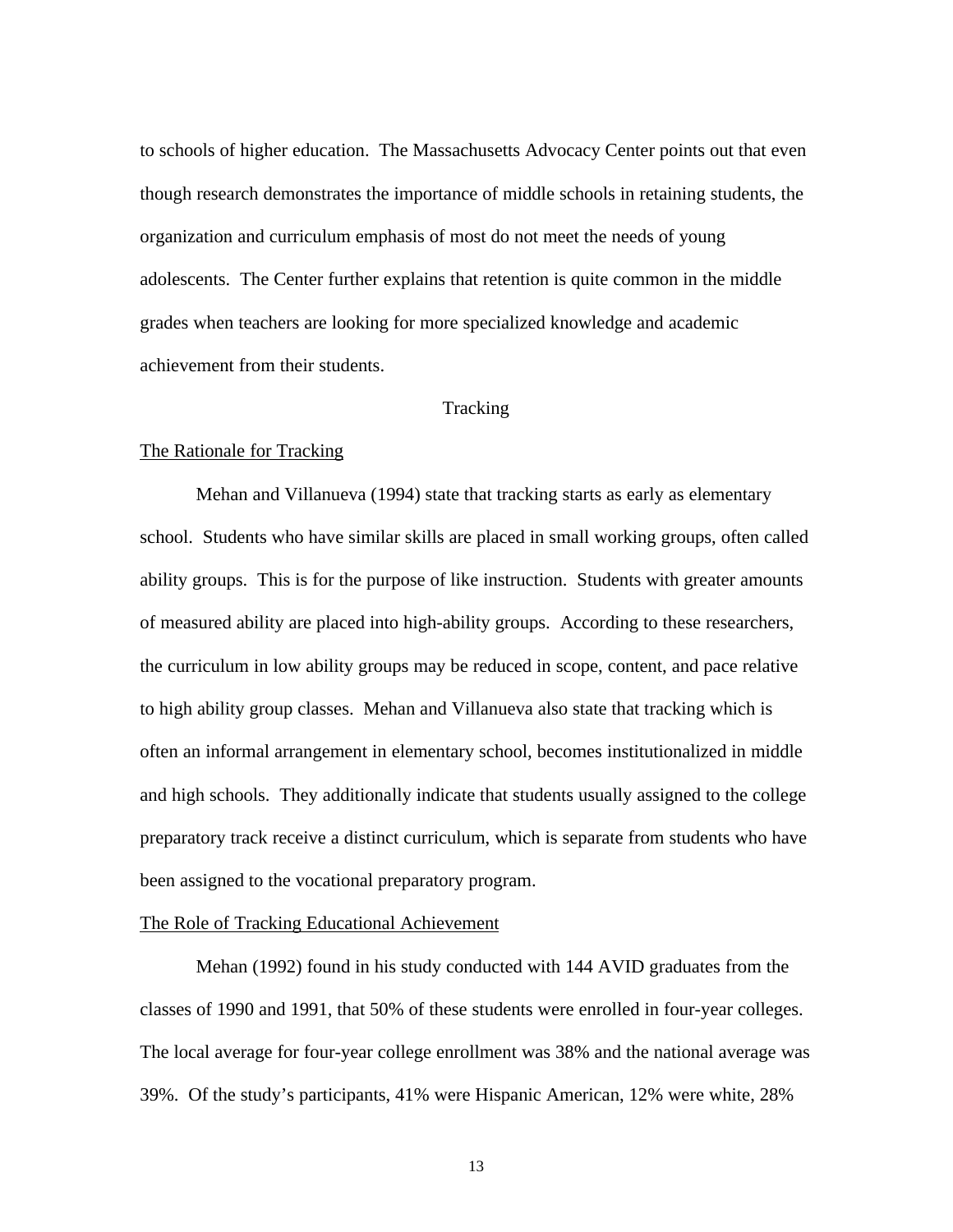were African American, and the remaining represented other minority groups. According to Mehan, these statistics reveal that students who are homogeneously grouped and using AVID program components, benefit with academic success. Many graduate from high school and continue their education at institutions of higher learning.

#### The Critique of Tracking

Oakes, Gamoran and Page (1992) found that students from low socioeconomic status homes, with ethnic or language minority backgrounds are disproportionately represented in low- track and seldom move up to high track classes. They state that the distribution of students to high, middle, and low-ability groups or academic and general tracks seems to be related to race/ethnicity and socioeconomic status. These researchers also state that children from low-income or one-parent households, or from families with an unemployed worker, or from linguistic and ethnic minority groups, are more likely to be assigned to low-ability groups or tracks.

High-group students do more silent reading, and when they read aloud they are less likely to be interrupted (Allington 1980). According to Allington, teachers have the tendency to set different goals for students in different groups and tracks. High-group, high-track teachers more often state that they want their students to be competent and autonomous thinkers. In contrast, Gamoran (1987) reports that teachers of low-track classes more often emphasize basic literacy and computation skills and present topics commonly associated with everyday life and work.

Gamoran also communicates that the concept of tracking is tarnished through the perception that it perpetuates a societal caste system. Once students are placed into low achieving ability groups, experience indicates that they are seldom, if ever promoted to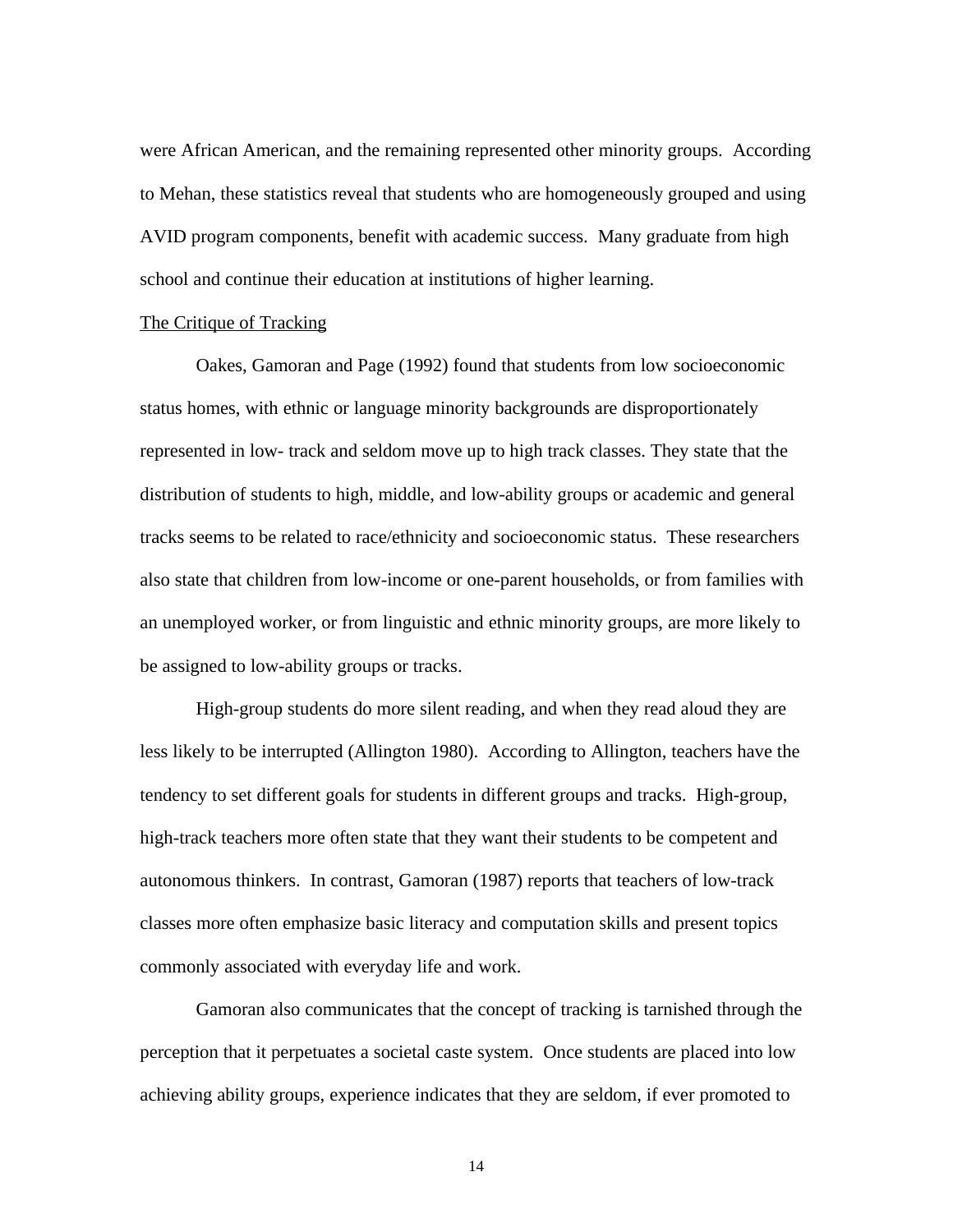high groups. Ability group membership in elementary school often carries track membership into middle school and even on into high school.

According to Reyes and Stanic (1985), the school curriculum benefits white males and students of high socioeconomic status more than minorities, females, and students drawn from low socioeconomic status. For the most part, minorities, females, and students of low socioeconomic status begin their school experience with positive attitudes (Reyes and Stanic 1985). They also indicate that differences in race, gender, and social class often begin to emerge during elementary school and increase by high school and college.

# Untracking: Alternatives to Tracking

Manning (1990) suggests that young adolescents struggle with at-risk conditions such as poverty, low achievement, criminal behaviors, suicidal thoughts, unwanted pregnancies, and substance abuse. School programs must use various approaches to address at-risk conditions. Comprehensive approaches, and emphasis on self-concept, high expectations, improving social skills, teachers and learners agreeing on objectives, methods and materials, involvement of parents and families and a recognition of the relationship between motivation and success are some of the common essentials (Manning, 1990).

Additionally in Manning (1990), these programs must provide comprehensive approaches by addressing more than just one at-risk condition. Few, if any, at-risk conditions result from a single factor. Young adolescents often experience many developmental changes simultaneously, which can create problems for all ten to fourteen year olds (Price and Swanson, 1990). According to Price and Swanson, the physical,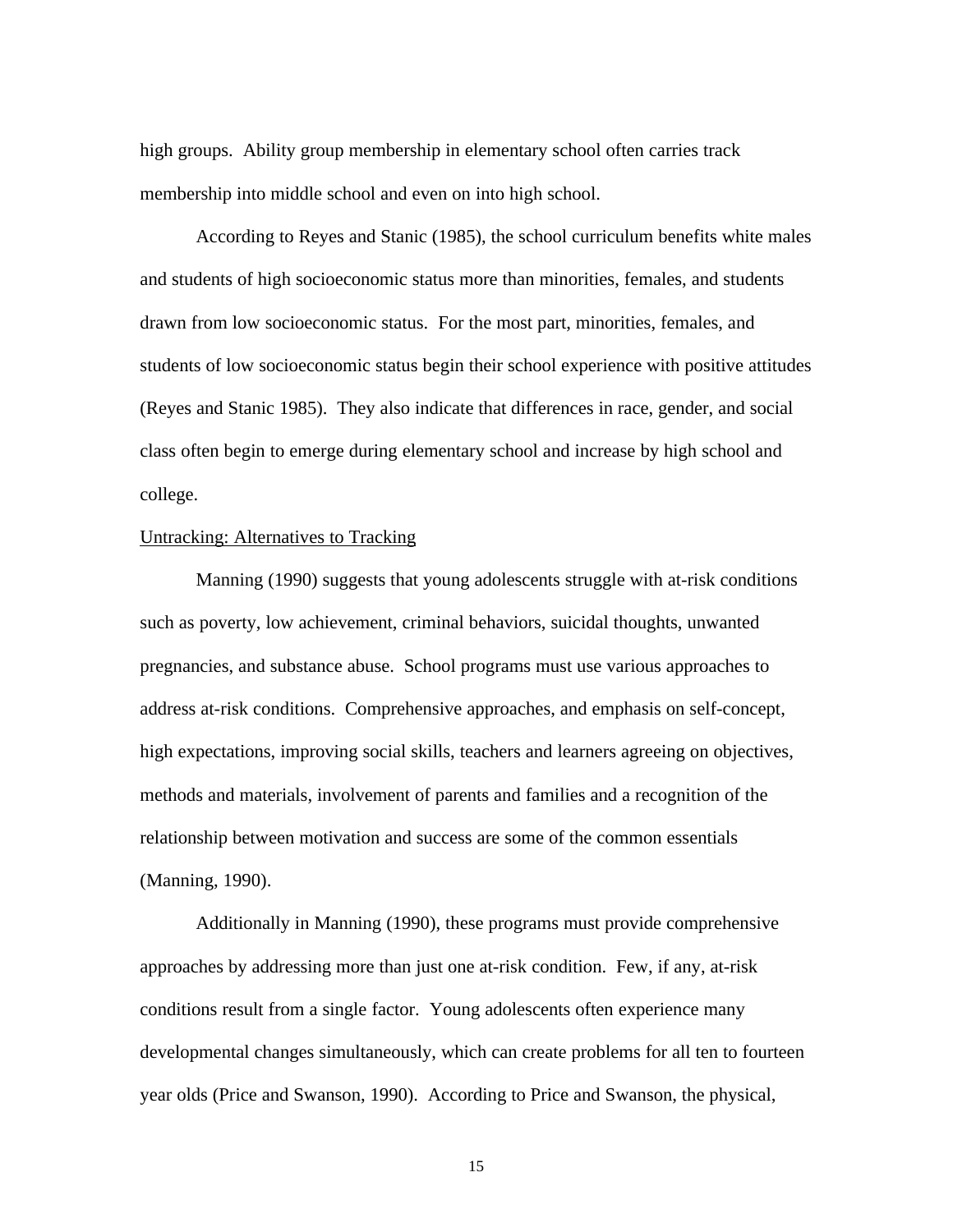cognitive, and psychosocial changes of young adolescents calls for comprehensive programs that address self-esteem, family involvement, age-appropriate sex education, substance abuse, continuation of basic skills, and education for living and thinking in a computer literate society.

#### Achievement

#### Gender and Race/Ethnicity and Achievement

Halle, Kurtz-Costes, Mahoney (1997) cite that gender and race/ethnicity appear to interact with family income and affect student achievement. They state that typically students from low socioeconomic and minority backgrounds are more likely to begin with lower academic performance and gradually fall further behind. According to their research, minority students are overrepresented among students who are retained, referred to special education, and most significantly who dropout of school. As indicated in the National Center for Educational Statistics (1996), 29.3% of students receiving some form of special educational support were black. Of this total percentage of students, 19.5% were black males, while 9.8% were black females. Ten percent of all students who dropped out of school in 1994, were black (National Center For Educational Statistics, 1996).

According to McBay (1992) blacks in general have a poor academic record. However, he states that academic achievement in this population varies along gender lines. More black women graduate from high school and more of them apply to college than black males. McBay reports that in 1988, 687,000 black women attended college compared to only 443,000 black men. Black women also seem to be more persistent in pursuing college credentials. In this same study, Mcbay also indicated that in 1989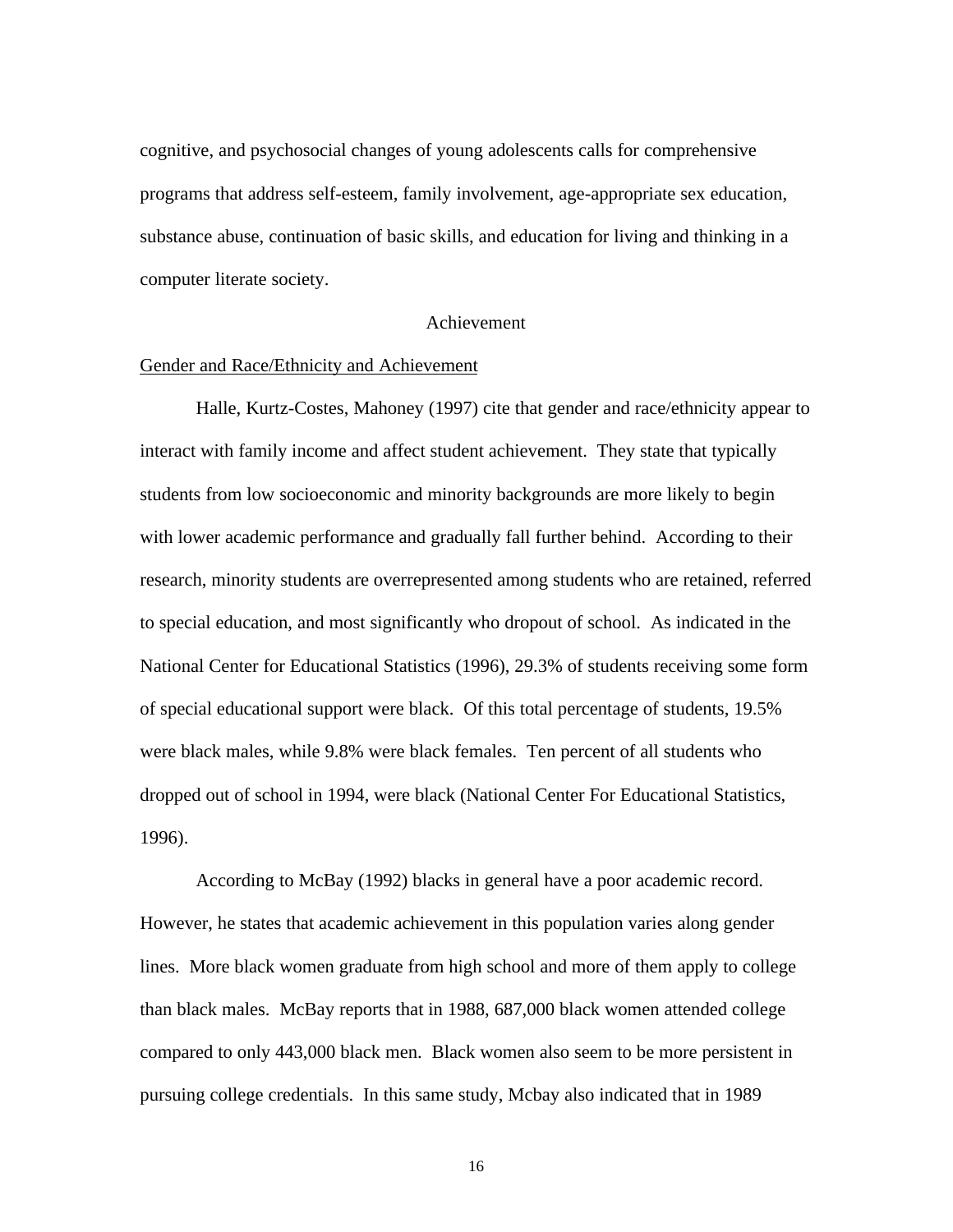almost twice as many black women as men earned an Associate of Applied Science Degree. The further up the academic ladder one goes, the fewer black students one finds. Yet, according to McBay, consistently there are more women represented than men at every level.

In 1992, 76 women graduated from 17 different AVID high school programs; 19 of those were black. Roughly 58 % of these women enrolled in four-year colleges. According to Mehan et al. (1994) this evidence suggests that black women in AVID go to four-year universities more often than do their black male peers.

#### Race/Ethnicity and Achievement

According to the National Center for Education Statistics (1996) there was substantial variation in the average performance among black and white student groups. White students had significantly higher scores, on average than did black students. The mean score for white students on the mathematics portion of the Stanford Achievement 1995 Test (SAT) was 498, while the mean score on the same test for blacks was 388. White students scored a mean of 448 on SAT verbal skills, while black students' mean on this section of the test was 356.

According to the National Center for Educational Statistics (NCES, 1996) the racial/ethnic composition of the student population contributes to the increasing linguistic and cultural diversity of our nation's elementary and secondary schools. This Center also indicates that along with the rich opportunities for learning that diversity brings, come challenges and risks associated with poverty, which is more concentrated among minority that non-minority students.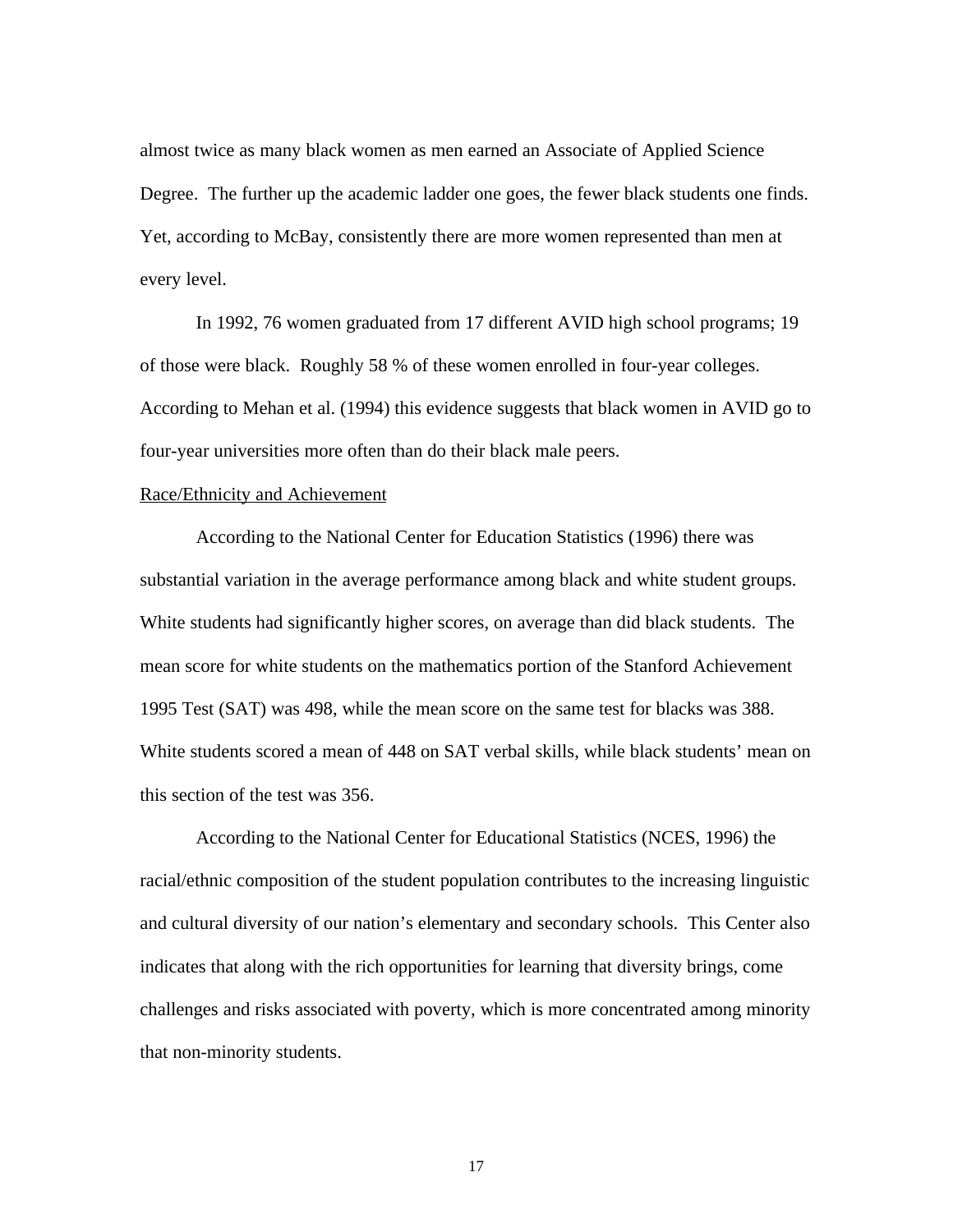There is less student racial/ethnic diversity at the postsecondary level than at the elementary and secondary levels (National Center For Education Statistics, 1996). In 1992, one out of five postsecondary students was a member of a minority group, compared to one out of three public elementary/secondary students. The Center states that this difference is due both to lower college enrollment rates of minorities, with the exception of Asian/Pacific Islanders, and to their smaller representation in the collegeaged population.

#### Student Attendance and Achievement

School attendance is an integral part of a child's success in school. If children are not in school, they do not learn. According to the National Center For Education Statistics (1996), an average of 6% of all students were absent on a typical school day in 1993-1994. In each urban city, students in public schools were more likely to be absent than students in private schools. In public schools, the absentee rate was highest in urban settings and lowest in rural schools. Statistics from this same study express that in public urban schools settings, the absentee rate increased with school levels along with the percentage of students who were eligible for free or reduced-price lunch. Further examination of these same statistics indicate that in public elementary, middle, and combined schools, absentee rates generally increased with rates of student poverty. This poverty rate is measured by the percentage of students eligible for free or reduced-pricelunch. In urban public high schools with a high poverty level (schools where more than 40% of students were eligible for free or reduced-price lunch) the average absentee rate was 12%. In these high schools, 59% of teachers considered absenteeism, 47%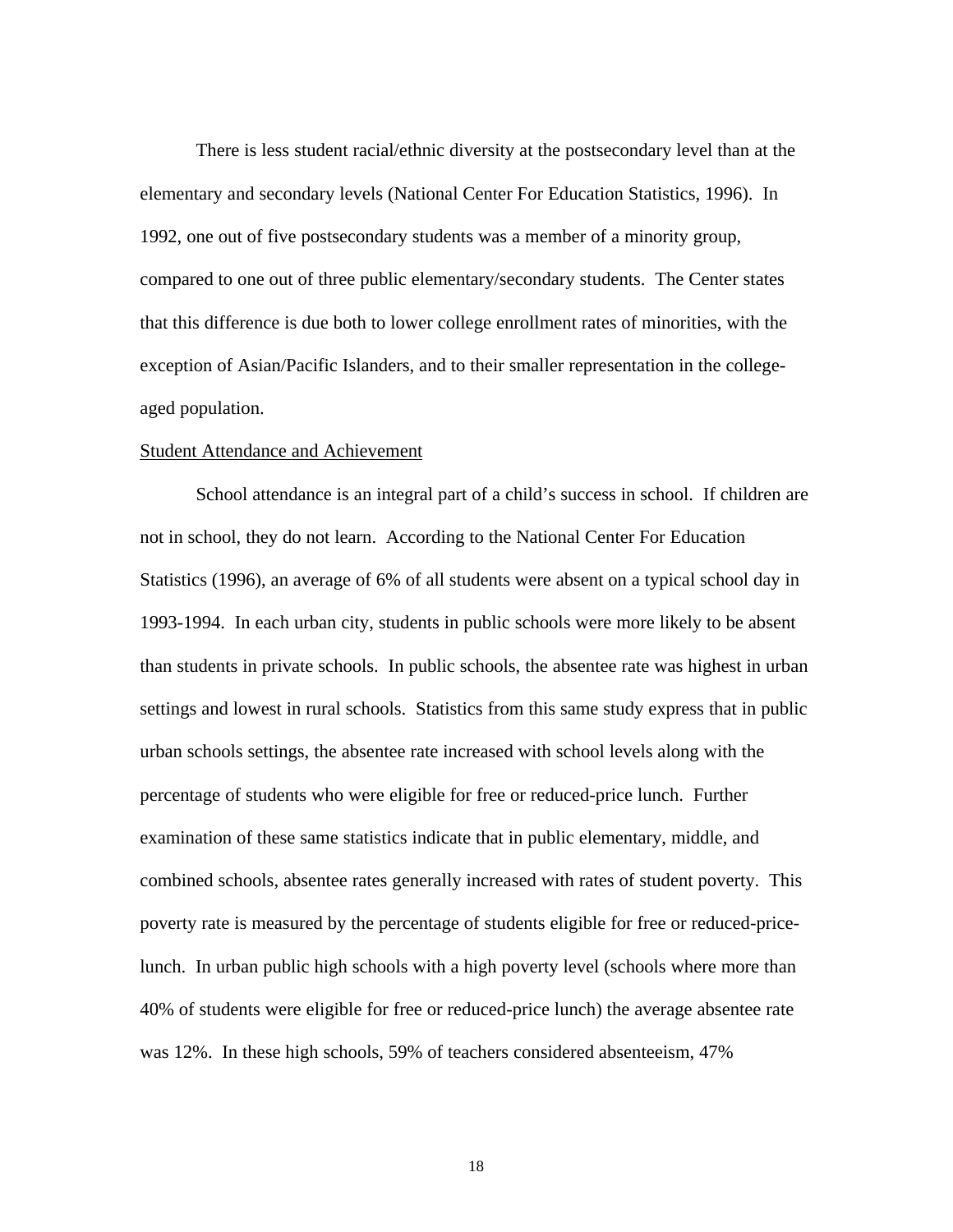considered tardiness, and 40% considered cutting class to be a serious problem (National Center for Educational Statistics, 1996).

#### Governmental and District Achievement Studies

According to MacQuirrie (1994) students who are at risk for academic failure are a national concern for educators and non-educators alike. There has been increased attention drawn to students who graduate from high school functionally illiterate. The high dropout rate among high school students has also been a significant issue. Much has been written about academic failure being a result of students' race/ethnicity. MacQuirrie indicates that a disproportionate number of racial/ethnic minority students are at risk for academic failure and that a disproportionate number of male students are at risk for school failure.

MacQuarrie's (1990) report, which uses 1989 data, shows the median percentile scores of black, Native American and Hispanic students to be well below those of white students. The median scores for white fourth and tenth grade students were above the fiftieth percentile, while the median scores for blacks, Native American, and Hispanic students fell within the thirtieth to fortieth percentile range.

# Reading Achievement

Studies completed in reading show females outperforming males in reading ability. According to Yarborough and Johnson (1980) females have demonstrated higher verbal skills and higher scores on standardized tests, especially in the primary grades, and they learn to read at an earlier age than males. Additionally, a lower percentage of females are referred to remedial reading programs than males. Yarborough and Johnson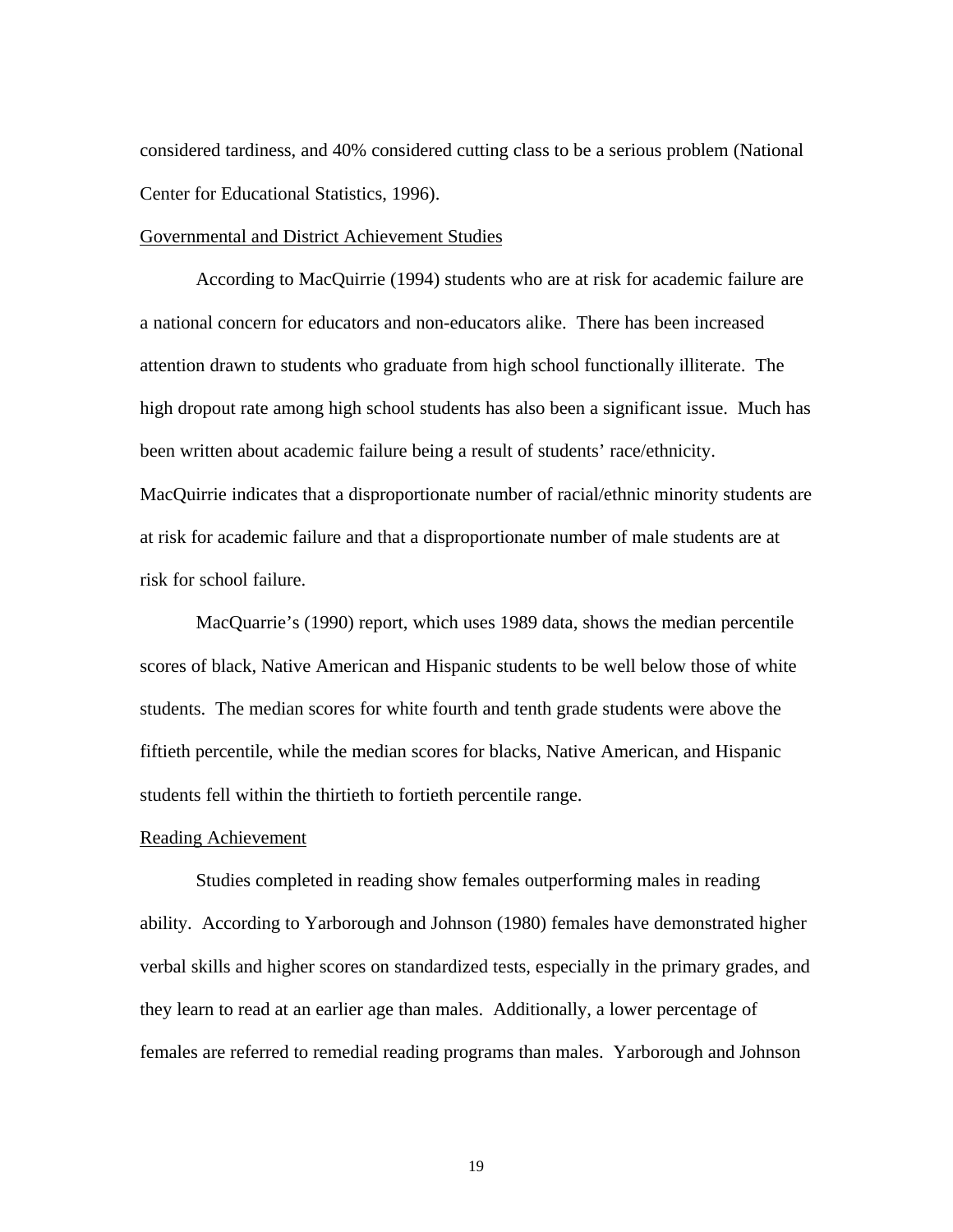conclude that males and females are equally able to acquire reading skills, but females continue to outperform males especially in the areas of spelling and language arts.

These researchers also found that females scored significantly higher on the Nelson, Gates, Macginitie and Spache reading tests. The differences found between the male and female scores were consistently significant. The study also found that males were frequently referred to special education classes. At the time of his study, males represented 51.2% of the students assigned to special education classes within this studied school district. Black students represented 18.5% of that assigned population.

According to Yarborough and Johnson (1980) four explanations are predominately given for the discrepancy between male and female reading ability. The first states that females are more advanced developmentally; therefore they are more ready to read. The second contends that the material in basal readers is more appealing to females than males, and therefore, the male becomes bored with the material. The third explanation is that males have difficulty identifying with their predominately female elementary teachers, and that the female teachers have difficulty relating to male students. The final reason that is given by these researchers contends that cultural expectation is the major reason for males achieving lower reading scores.

Yarborough and Johnson also state that reading is considered by many to be a feminine activity, contrary to the prevailing attitude in Germany where the male/female reading achievement is reversed from that found in the United States. In the traditional male role, males are expected not to be too quiet, docile, or cooperative. These researchers express that males are expected to assert their independence from their mothers and female teachers, while females are encouraged to be passive, docile, and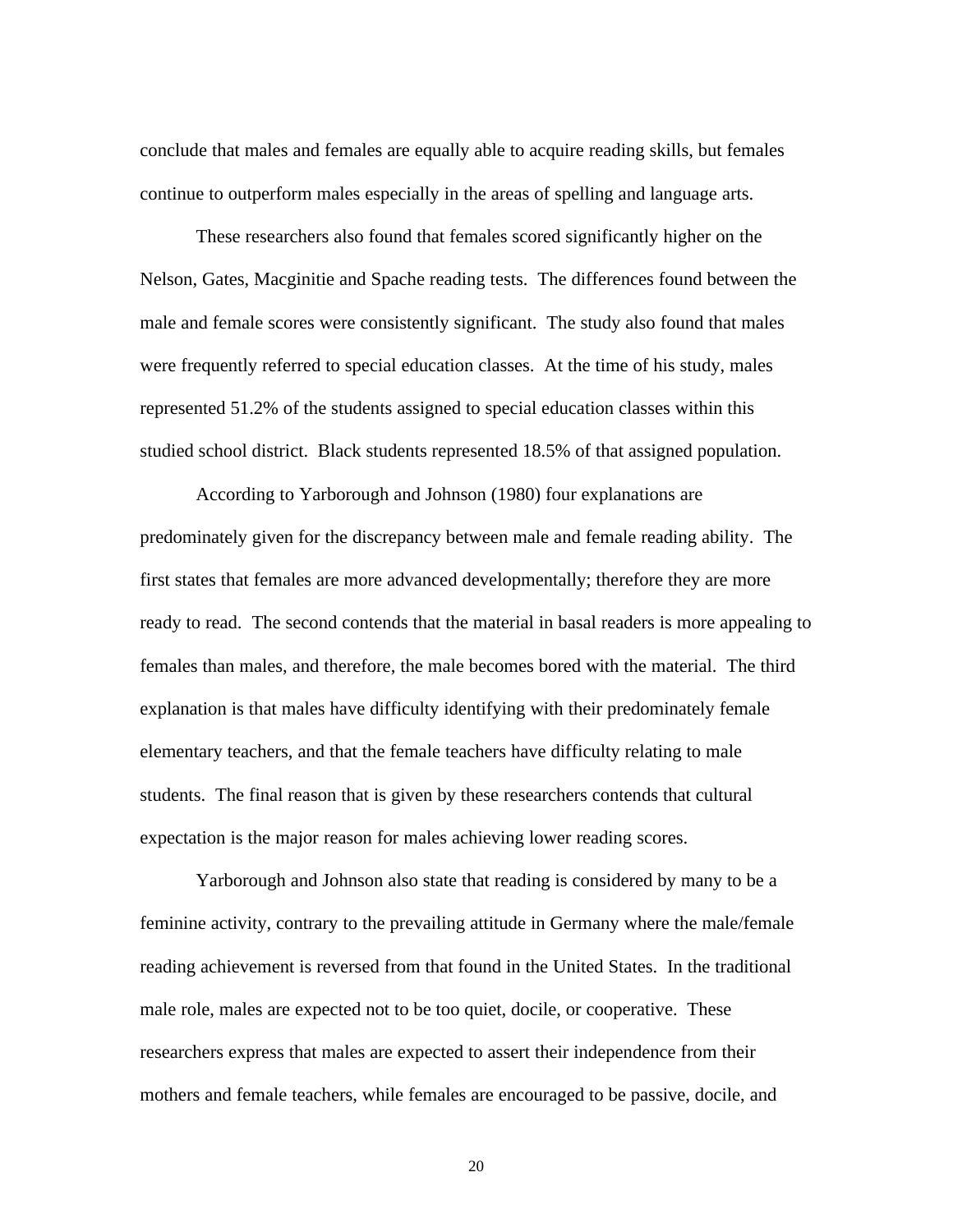cooperative. Therefore presenting a case that the traditional female role is more conducive to the school setting.

#### Mathematics Achievement

Studies in mathematics and science show males exceeding females on non-verbal perceptual tasks. Males tend to have higher visual spatial skills than females (Hyde, 1981). Males have demonstrated superiority in geometry and measurement (Hanna, 1986). While the difference was not large, it was statistically significant. Hanna (1986) concluded that males could have had more out of class experiences, such as model building, than females, which should explain the difference. Hanna indicated at the time of his study only half of the geometry items had been taught. This implies that out of class experience may be one explanation for the disparity in achievement between males and females.

In mathematics achievement, gender and race/ethnic differences were determined to be significant by Moore and Smith (1987). Overall males surpassed females in the areas of mathematics knowledge and arithmetic reasoning. When analyzed according to grade completion, there were no significant gender differences for participants who had completed grade kindergarten through grade eight. A difference favoring males, was apparent for those who had completed grades nine through twelve (Moore and Smith, 1987).

Also according to the study by Moore and Smith, when examined by race/ethnicity, white students scored higher than Hispanics, who scored higher than the black students did. A gender difference was also observed within each racial/ethnic group. This difference was more pronounced among the Hispanic students, but evident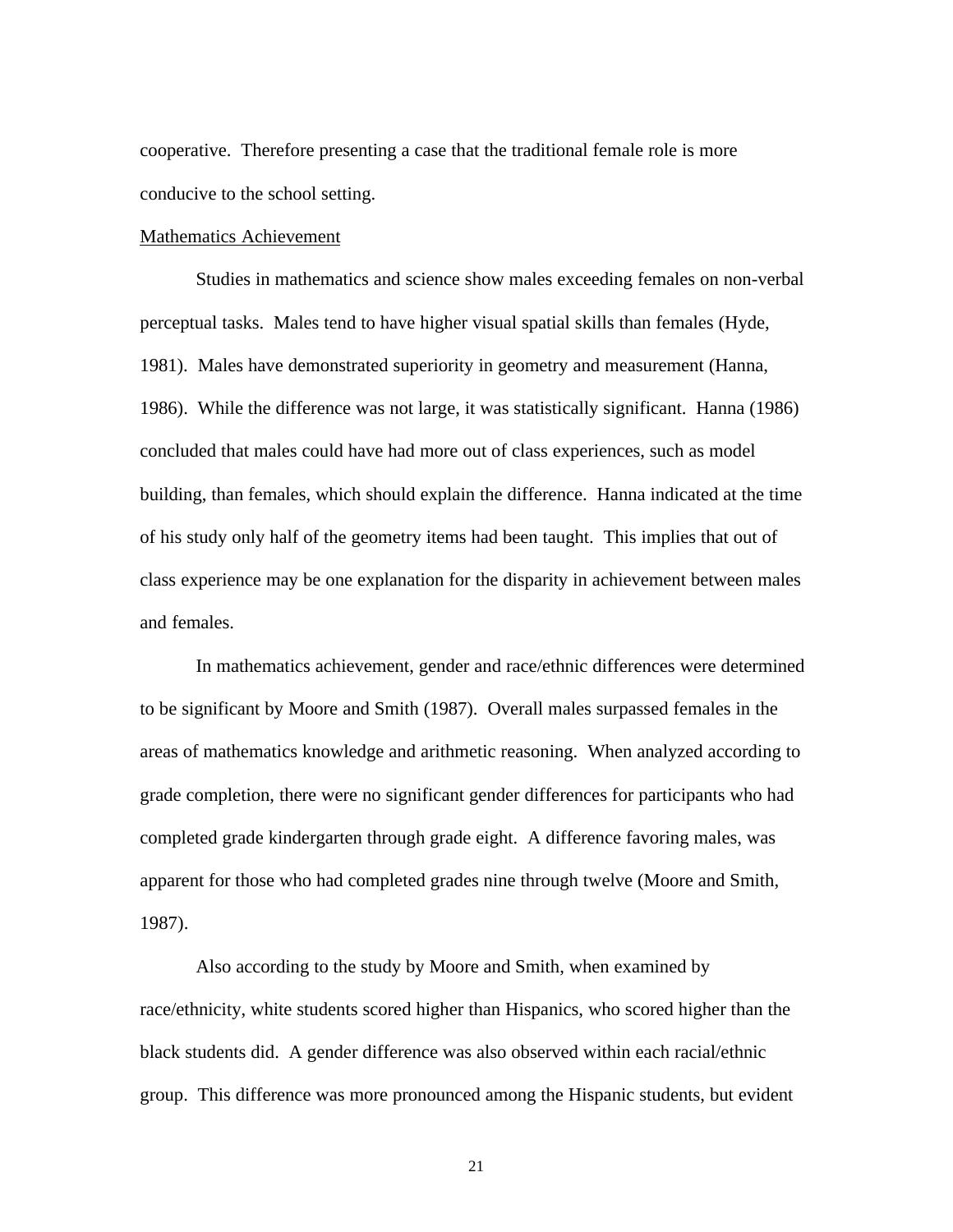in all groups. Moore and Smith also conclude that the combination of gender and race/ethnicity were statistically significant, and black female students scored the lowest in mathematics achievement.

The National Center for Educational Statistics (1997) reports that the mathematics proficiency of both female and 9-year-old males has increased since the early 1970s. The gap in scores that previously favored girls had disappeared. Between 1973 and 1994, the average mathematics proficiency of both 9-year-old girls and boys increased 10 and 14 points, respectively. In 1994, there was no measurable difference in the mathematics proficiency of female and male 9-year-olds. However, according to the Center, the achievement gap widens during the adolescent years. Their data indicates that in 1994, 13 year-old boys scored on average 5 scale points higher than girls of the same age in mathematics and science did. In both mathematics and science, 17-year-old females have consistently scored lower, on average than 17-year-old males. In 1994, females scored 5 scale points lower than males on a nationally normed mathematics and science examination.

# Socioeconomic Status and Student Achievement

Renchler (1993) states that since the late 1960s, a variety of federal, state, and local programs have been designed and implemented in an effort to offset the profound difficulties children from economically and socially disadvantaged backgrounds encounter when they enter our public schools. Many of these programs prepare preschool children of low socioeconomic status (SES) for the challenges they face as they begin their education. Renchler emphasizes that programs must seek to improve the achievement levels of low-SES students who are already struggling in schools that lack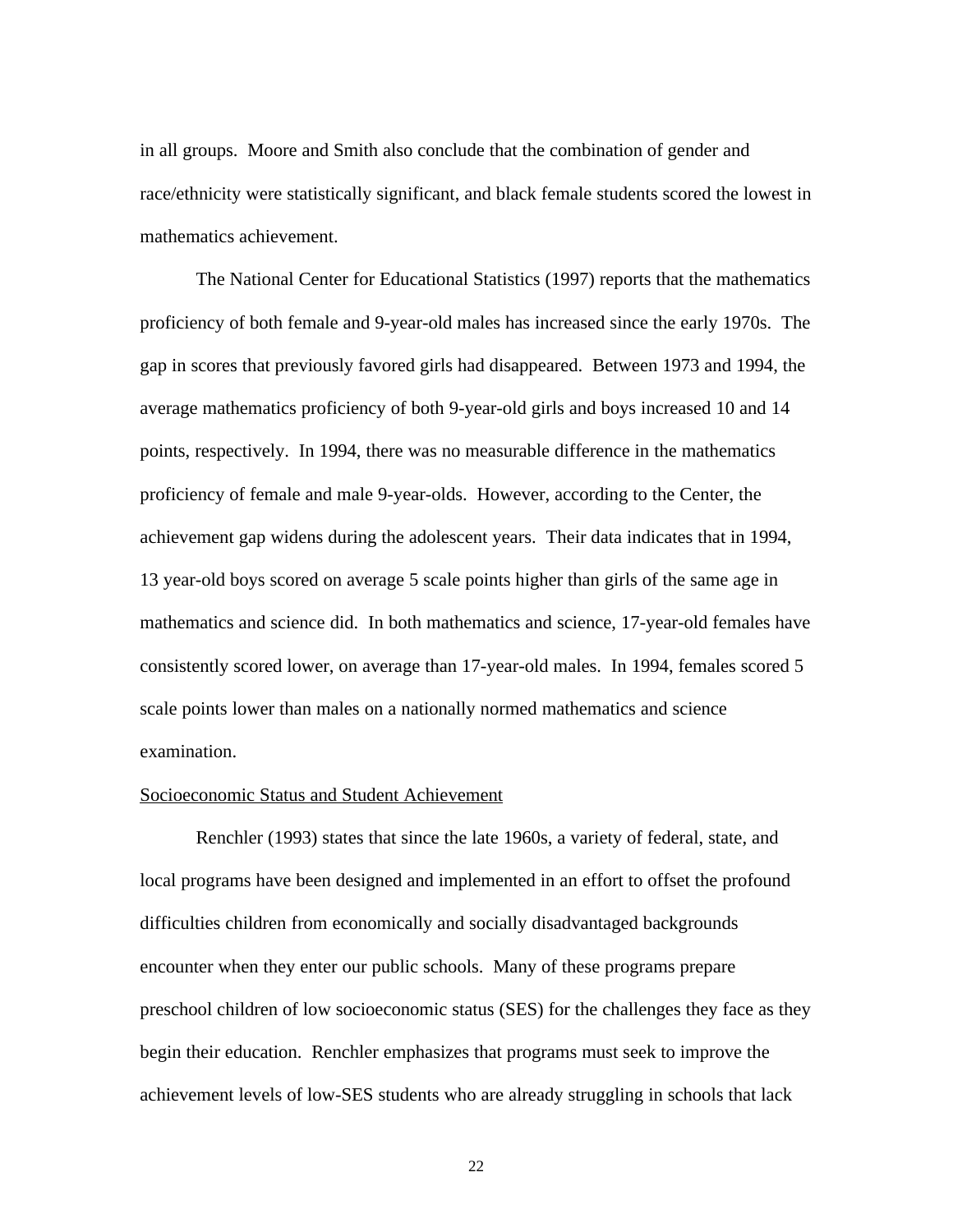the resources to provide them with the special attention they need for success.

The United States has a much higher incidence of child poverty than do other Western nations, and the percentage of impoverished children in the population has continued to increase during the past two decades (Cohen 1993). Although young people constitute only 25% of the population, they represent almost 40% of those persons classified as poor. Haveman and Wolfe, (1992) indicate that 16% of all white children and 44.8% of all black children were living in poverty in 1990. Zigler and Black (1989) express that this life in poverty is associated with other negative conditions, such as poor nutrition and high probability of living in neighborhoods with high rates of crime and drug dependence. These researchers share that numerous efforts have been made to improve child welfare through direct intervention with parents. They also indicate that such interventions have included material supports, emotional encouragement, information presentation, therapeutic guidance, and skill development

According to McCormick (1989) most of these impoverished children are black (43.1%) or Hispanic (39.6%). The National Center for Children in Poverty (1990) found that 31% of the children living in poverty resided in large cities. According to Carta (1991) the price these children pay for being born poor is enormous. Carta states that children living in inner cities are much more likely to have educationally damaging circumstances as part of their life experiences than are higher SES children**.** The dangers they face include: (a) prenatal exposure to drugs and AIDS, (b) low birth weight, (c) poor nutrition, (d) lead exposure, and (e) personal injuries and accidents. Poor inner city youth are seven times more likely to be the victims of child abuse or neglect than are high-SES children (Carta, 1991).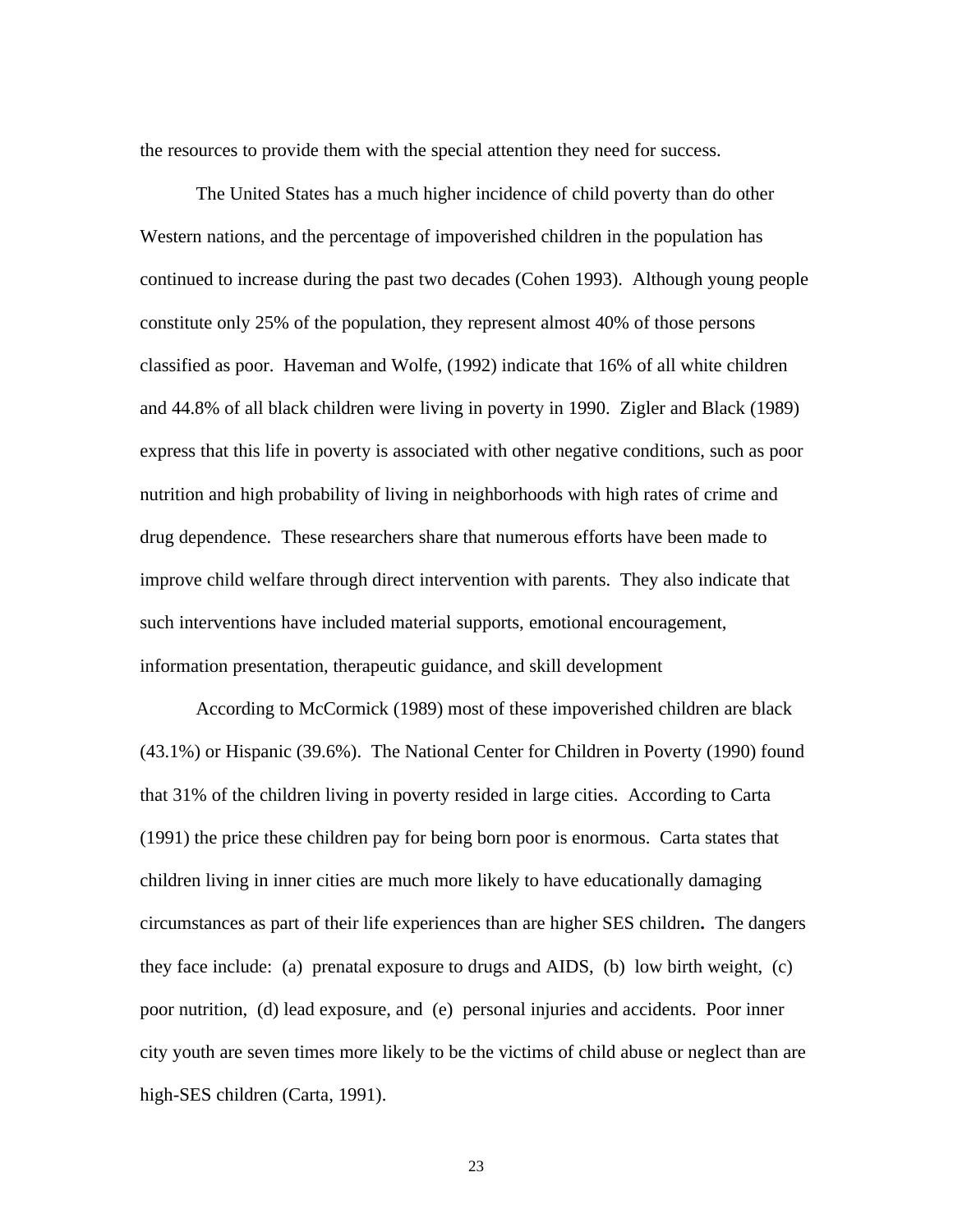Any one or a combination of these factors puts low socioeconomic status students at great risk for having substandard levels of academic achievement. Alexander and Entwisle (1988) express that low-income black children already lag behind academically in the early elementary years, and are three times more likely to be in classes for the mentally retarded, and are at least twice as likely to dropout of school than their more advantaged white peers. These distressing disparities are noted despite a long-standing commitment among blacks to the belief that education could eliminate poverty and eventually end racial discrimination (Kantor and Lowe, 1995).

Not unexpectedly, these circumstances lead these same students to dropout of school far more frequently than their higher socioeconomic counterparts (McCormick, 1989). According to McCormick (1989) as many as one million at-risk students dropout each year.

 Grissmer (1994) explains that some of the characteristics most often worried about, such as working mothers and single parents, turn out not to have much effect on student achievement when taken alone. For example, the simple fact of living in a singleparent household may not hurt achievement, especially if the alternative is living with two parents in conflict. He continues to express that the drop in income associated with the creation of a single-parent family probably does have a negative effect on student achievement.

 Grissmer's research using national demographic trends between 1970 and 1990 confirmed that there had been changes for the better in two of the most influential family characteristics. Mothers in 1990 were better educated than their 1970 counterparts. The data show that 16% of mothers of 15-18 year olds in 1990 were college graduates,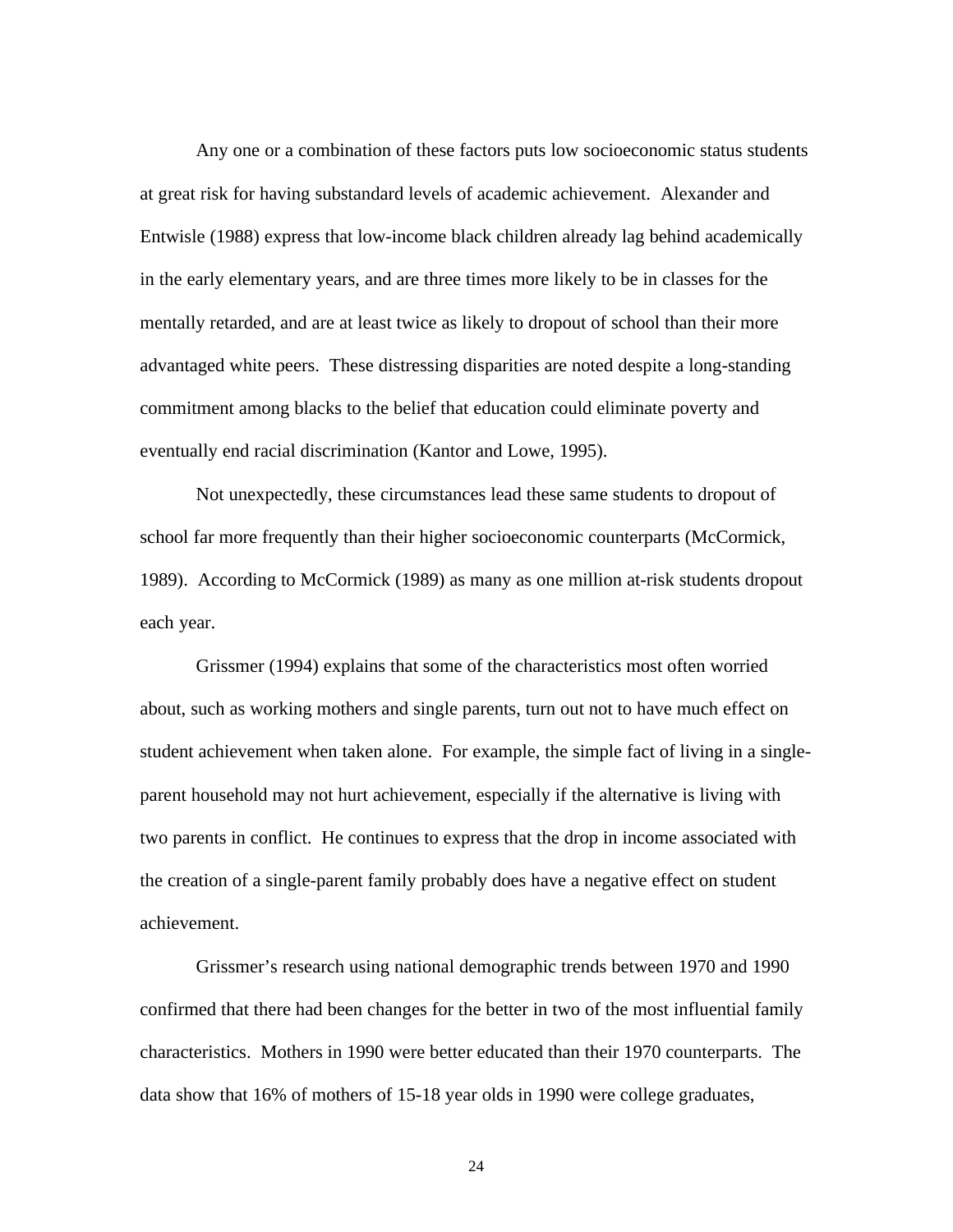compared with 7% in 1970. Also, only 17% of mothers in 1990 lacked a high school diploma, compared with 38% who lacked a diploma in 1970. Changes in family size were also dramatic. In 1990, 73% of teenage children lived in families with either no siblings or one; in 1970, only 48% did (Grissmer, 1994). This researcher cites that changes in the characteristics of families today may account for some of the increases in standardized test scores. Notably, a dramatic increase in the education levels of black mothers and smaller family size account for about one-third of the gains in achievement made by black youths.

It is reinforced by Grissmer that standardized test scores for blacks and Hispanic teenagers improved significantly between the mid-1970s and 1990, narrowing the gap with white students, who made smaller gains. He reiterates that the average mathematics and reading scores of students 13 to 17 years of age increased the equivalent of 3 percentage points for white students, 11 points for Hispanic students and 19 points for black students.

# AVID Program Components

The creators of the Advancement Via Individual Determination (AVID) Program state that certain program components are essential, if AVID is to be successful. Swanson (1992) states that student selection, parental involvement, cooperative learning and the implementation of a functional curriculum are vital. Guthrie and Guthrie (1994) indicate that adult student tutoring, parental tutoring, peer tutoring and mentoring are as important as the aforementioned components.

#### **Student Selection**

According to Guthrie (1994) student selection is a key element of AVID and must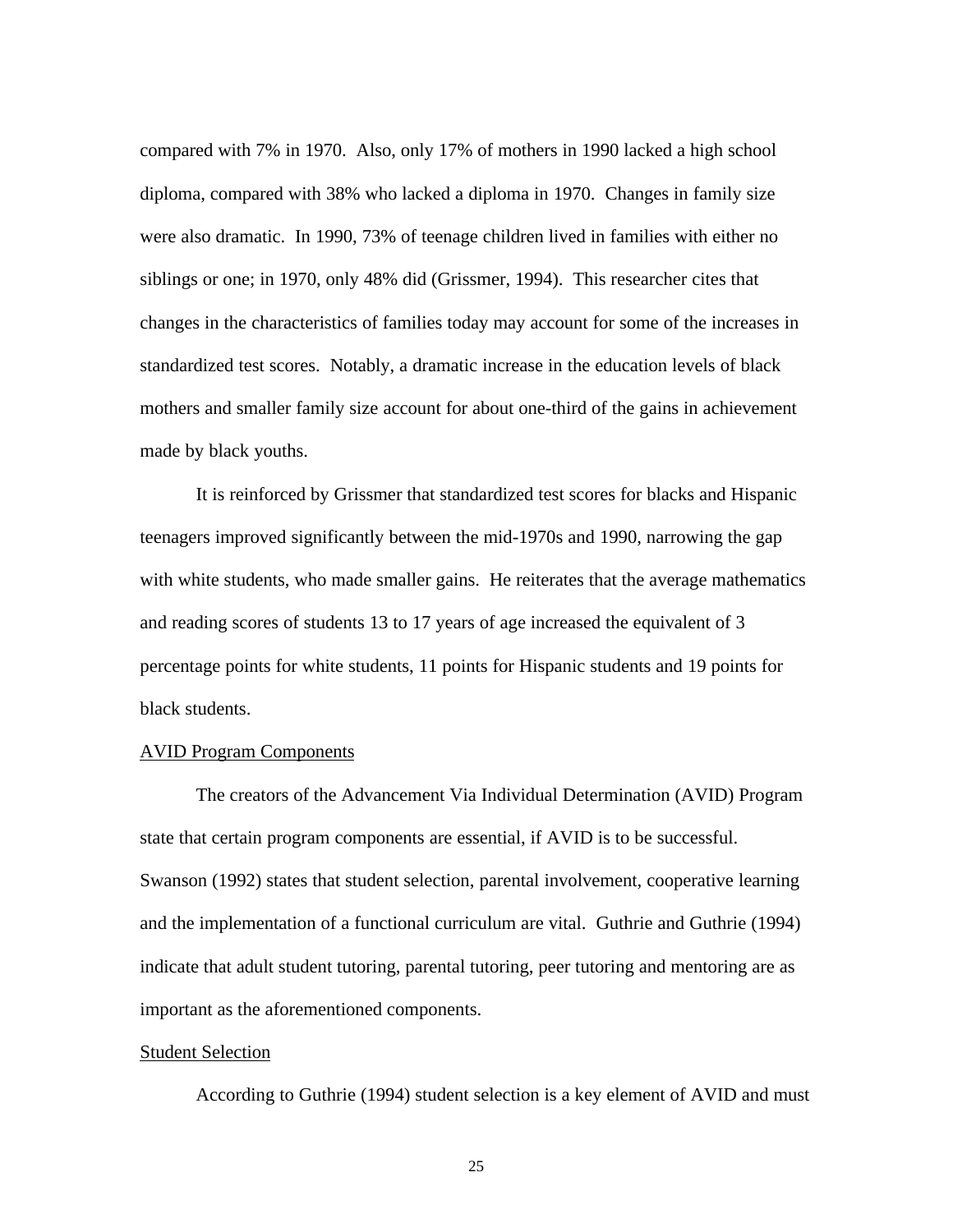be emphasized in AVID training and development of the program. In the middle level schools, following AVID selection guidelines is critical. In the study by (Guthrie, 1994) three clear findings emerged. First, successful student selection requires that all those involved are well informed. Selection and recruitment is a matter of education and buyin all around, including the AVID elective teachers, school administrators, other teachers, and counselors. Guthrie (1994) also states that where feeder schools are involved, as in selecting incoming sixth or seventh graders from the elementary school, AVID program staff need to visit, recruit, and develop relationships with those at the elementary school. This is so that all staffs may be well informed.

Secondly, according to Guthrie student selection procedures must be carefully followed. Guthrie's study indicated that some AVID teachers bent the AVID selection criteria on occasion, invariably with less than good results. He gave the example of an AVID teacher at one specific school that said that when she began her program a few years ago, she targeted a largely "at risk" population of students. She selected students with a GPA of 1.5 to 2.0 with behavior problems. According to Guthrie, she found that those students were not successful and has since adjusted her approach. Guthrie's findings indicated that students, who are too low academically, could not meet the expectations, and eventually have to be dropped from the program. AVID is not a program for students who are in jeopardy, but for those students in the middle, with the potential to be academically successful.

Thirdly, Guthrie found in the 12 schools in his study that AVID as a student choice as an elective was very important. Staff in these schools learned that unless students really wanted to enroll in AVID and make a commitment to the program, they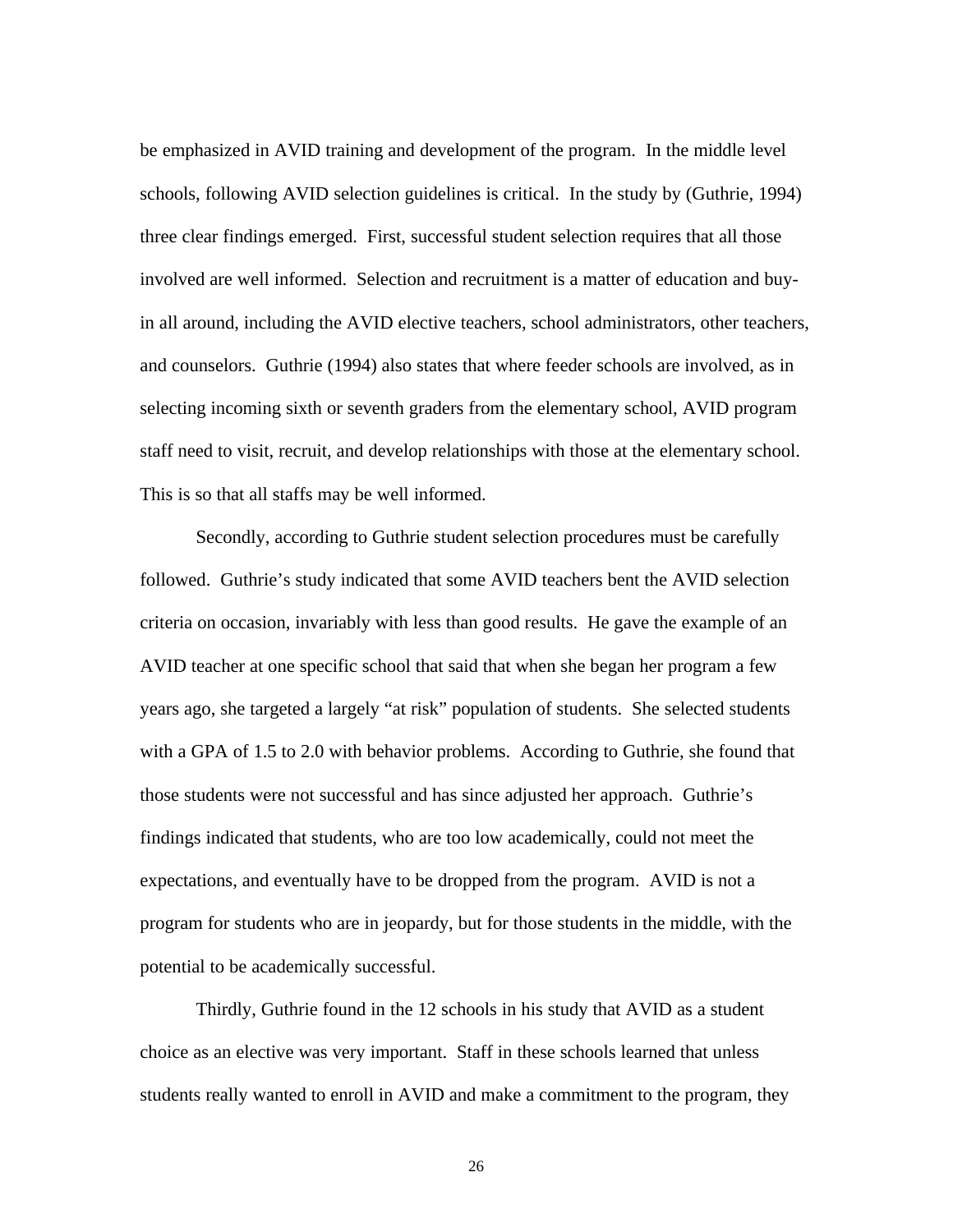did not succeed. Therefore, several of Guthrie's study schools ensured that student's chose AVID as their elective, rather than simply scheduling them into it.

The risks of tampering with AVID student selection criteria have been documented at the high school level (Guthrie and David, 1994). Teachers in that study found that students who did not meet the minimum stanine or GPA criteria were seldom successful in AVID. Also according to Guthrie and David, middle level teachers have had similar experiences. Based on their study, interviews, and student and family commitment are as critical as the GPA, and other objective measures in identifying middle level AVID students.

# Parental Involvement

 Davies (1991) has defined parental involvement from a shifting perspective. As society restructures itself, as communities restructure themselves and as schools restructure, parental involvement also is being transformed (See Table 1).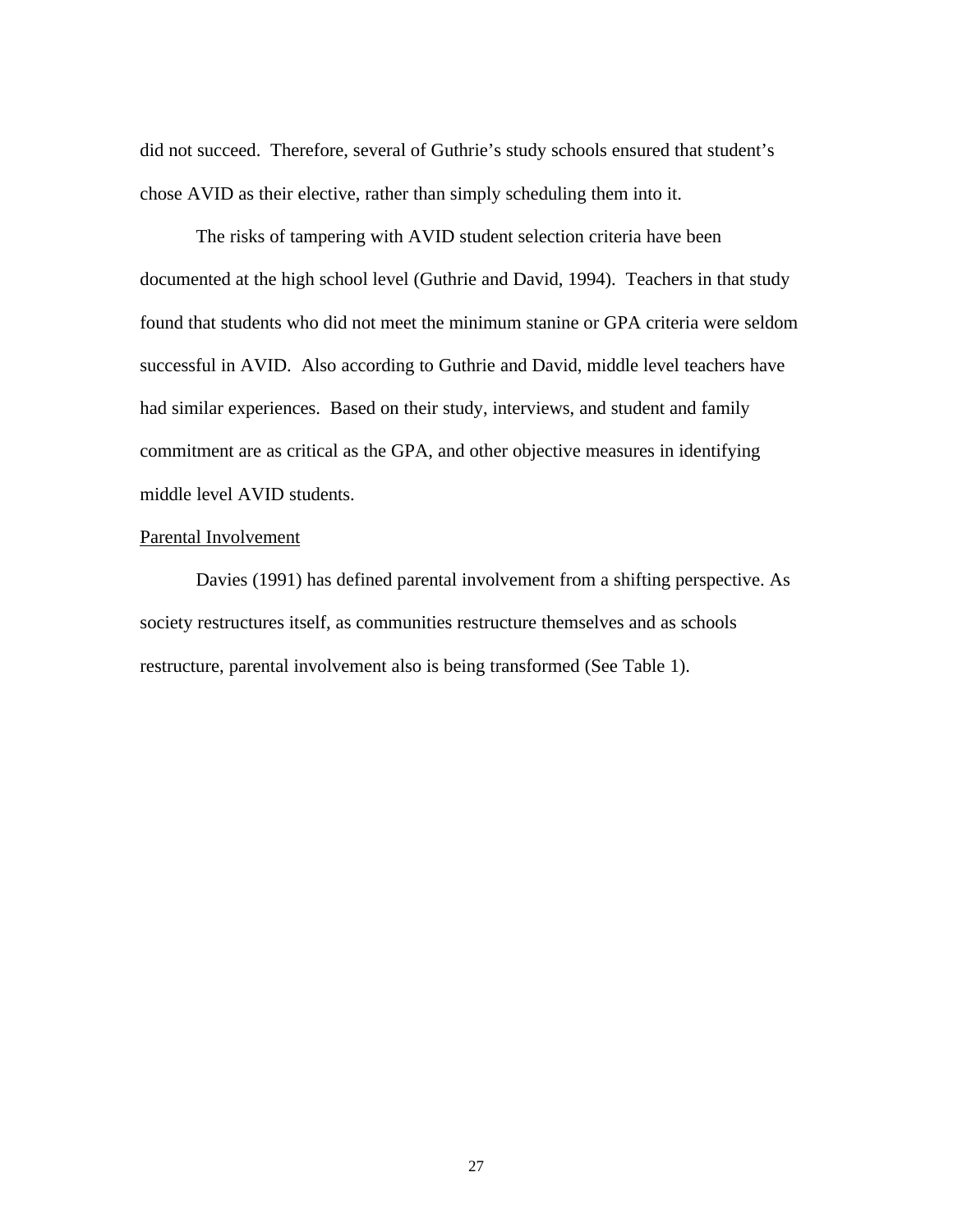## Table 1

| Changing Demintions of Fateman involvement |                                                   |
|--------------------------------------------|---------------------------------------------------|
| Old Paradigm                               | New Paradigm                                      |
| <b>FROM</b>                                | <b>TO</b>                                         |
| Parent Focus                               | <b>Family Focus</b>                               |
| Family                                     | <b>Community Agencies</b>                         |
| <b>School Setting</b>                      | Home/Neighborhood                                 |
| <b>Eager Parents</b>                       | Hard-to-reach                                     |
| Families                                   | Teacher/Administrator                             |
| Agendas                                    | <b>Family Priorities</b>                          |
| Deficit View of Urban Families             | <b>Emphasis on Inherent Strengths of Families</b> |

Changing Definitions of Parental Involvement

Adapted from Davies (1991).

 According to Davies (1991), this table illustrates the changing nature of families and communities. Davies also indicates that nontraditional family units are much more common than they were in the 1950s, but alternative family structures are effective and should be recognized as such. There are many advantages when parents play an active role in the educational process. Children spend much more time at home than at school. Parents know their children intimately, and can interact with them more on a one-to-one basis (Davies, 1991).

 Rich (1985) indicates that the home environment is more familiar and less structured than the classroom, and offers many more "teachable moments." Children whose parents are involved in their formal education have many advantages. They have better grades, test scores, long-term academic achievement, attitudes, and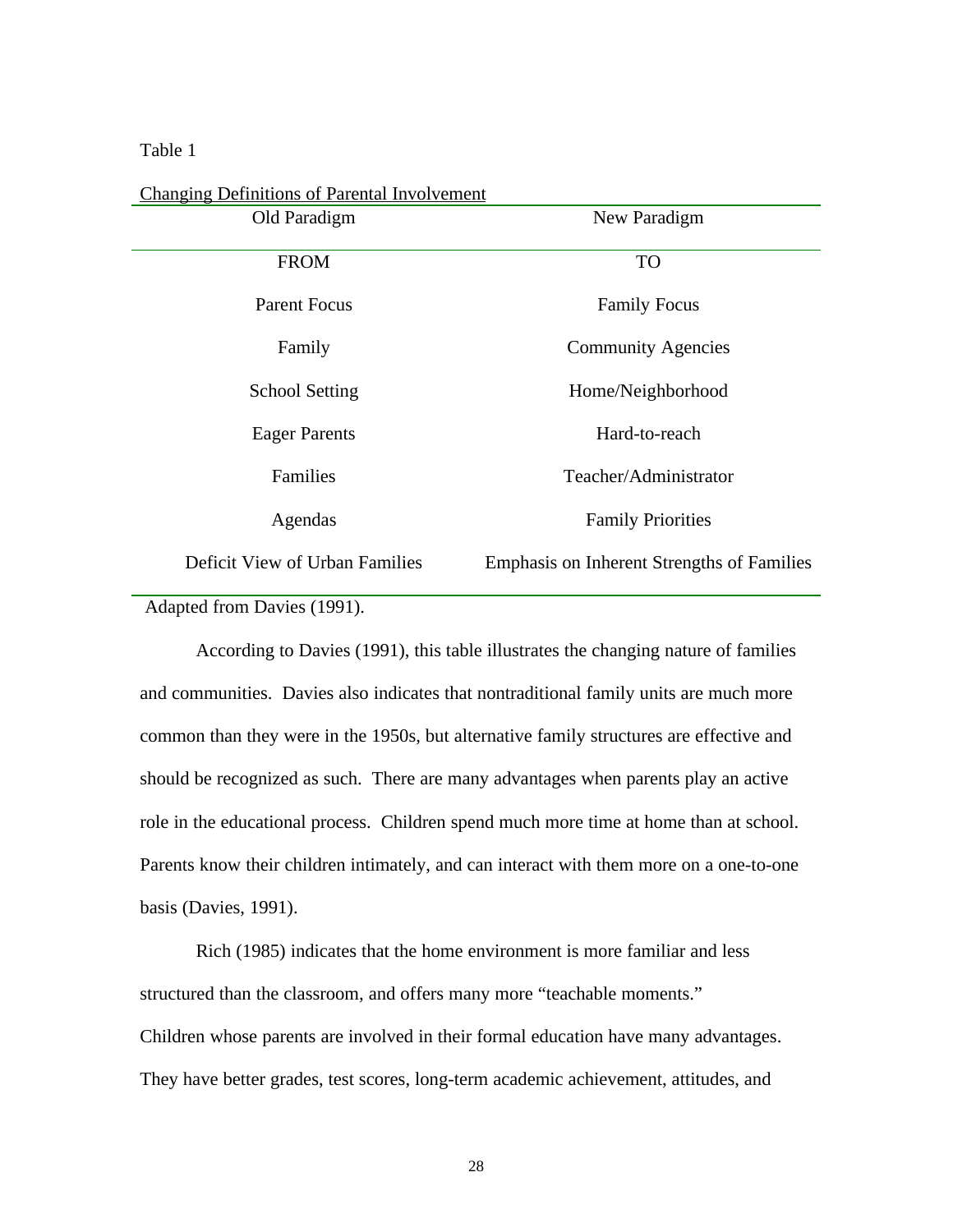behavior than those with disinterested mothers and fathers (Henderson, 1988).

Many studies underscore the point that parent participation in education is very closely related to student achievement. Rich's study found that using parents as tutors brought significant and immediate changes in children's I.Q. scores. Other research projects found that community involvement correlated strongly with school-wide achievement and that all forms of parent involvement helped student achievement.

 Coulombe (1995) states that the mother's employment status was not consistently associated with indicators of student achievement, behavior, or extracurricular activity. However, mothers who were unemployed but looking for work were somewhat more likely to have children who had repeated a grade, and students with employed mothers were slightly more likely to have participated in school-based or out-of-school activities. Also according to Coulombe no matter whether the mother was employed full-time, parttime, looking for work, or not in the labor force, higher parental involvement was associated with better student outcomes.

 It may be argued that parents of older students, though appearing uninvolved in school, actually engage in other forms of supportive activity. This may be the case for some families; for example, Asian families in which students are often encouraged to work hard at school assignments, but parents may be reluctant to assert themselves too overtly into what they view as the proper domain of teachers and school administrators (Cutright, 1989). Furthermore Cutright states that parents who do not come to Parent Teacher Association (PTA) meetings or serve as classroom volunteers also tend not to do things like discussing current events at home or encouraging their teenagers to take more challenging courses at school.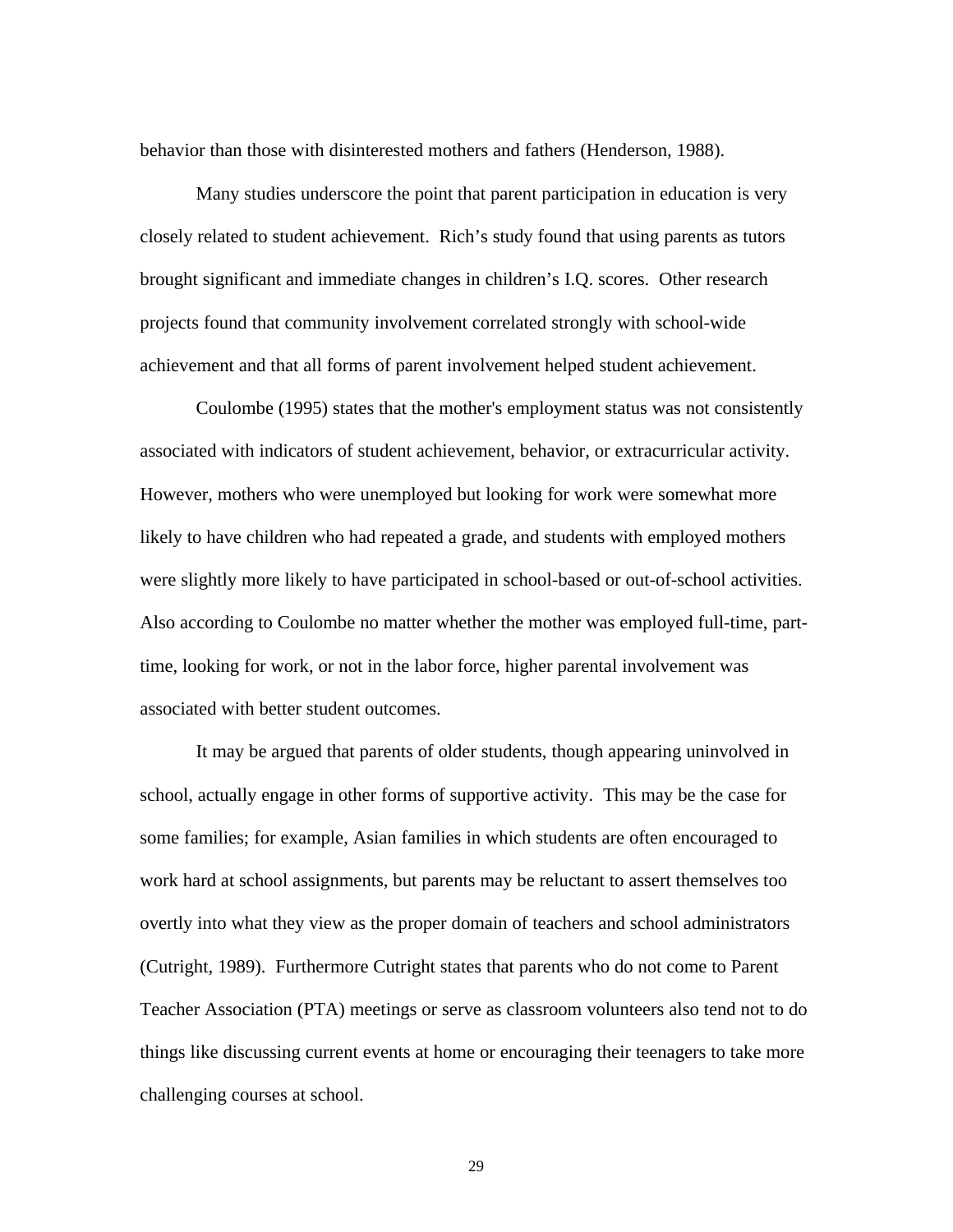The tendency for parents to withdraw from active involvement in their adolescents' schools may stem from a belief that the teenagers no longer need their involvement. After all, the adolescent years are a time when young people undergo a transformation from dependent children to independent young adults (Cutright, 1989). The knowledge and skills that older students possess are far greater than they had in elementary school, and they are more actively engaged with friends and peer groups. These include extracurricular activities and in many cases, paid employment. Yet, Cutright's data shows that if parents wish to increase the chances of their adolescents doing well in school, they should remain more involved in the schooling process and other aspects of their teenagers' lives.

Research suggests that healthy adolescent development, the ability to resist negative peer pressures, and success in school is all facilitated when parents maintain close ties with their adolescent children. What seems to work best is a warm relationship that acknowledges and respects the adolescent's need for more independence, yet still places demands on the young person for hard work and good behavior (Cutright, 1989).

 According to Steinberg (1993) another reason why parents of older students are relatively uninvolved in school is that many high schools do not require and some do not even encourage active parent participation in school activities. Steinberg also states that parent involvement tends to be higher in some kinds of schools, namely, private schools, elementary schools, smaller schools, and schools with a predominance of middle-class, non-minority students, than in other kinds of schools. This suggests that schools with low levels of parental participation may be able to boost participation levels by adopting some of the features that characterize high-involvement schools. Examples might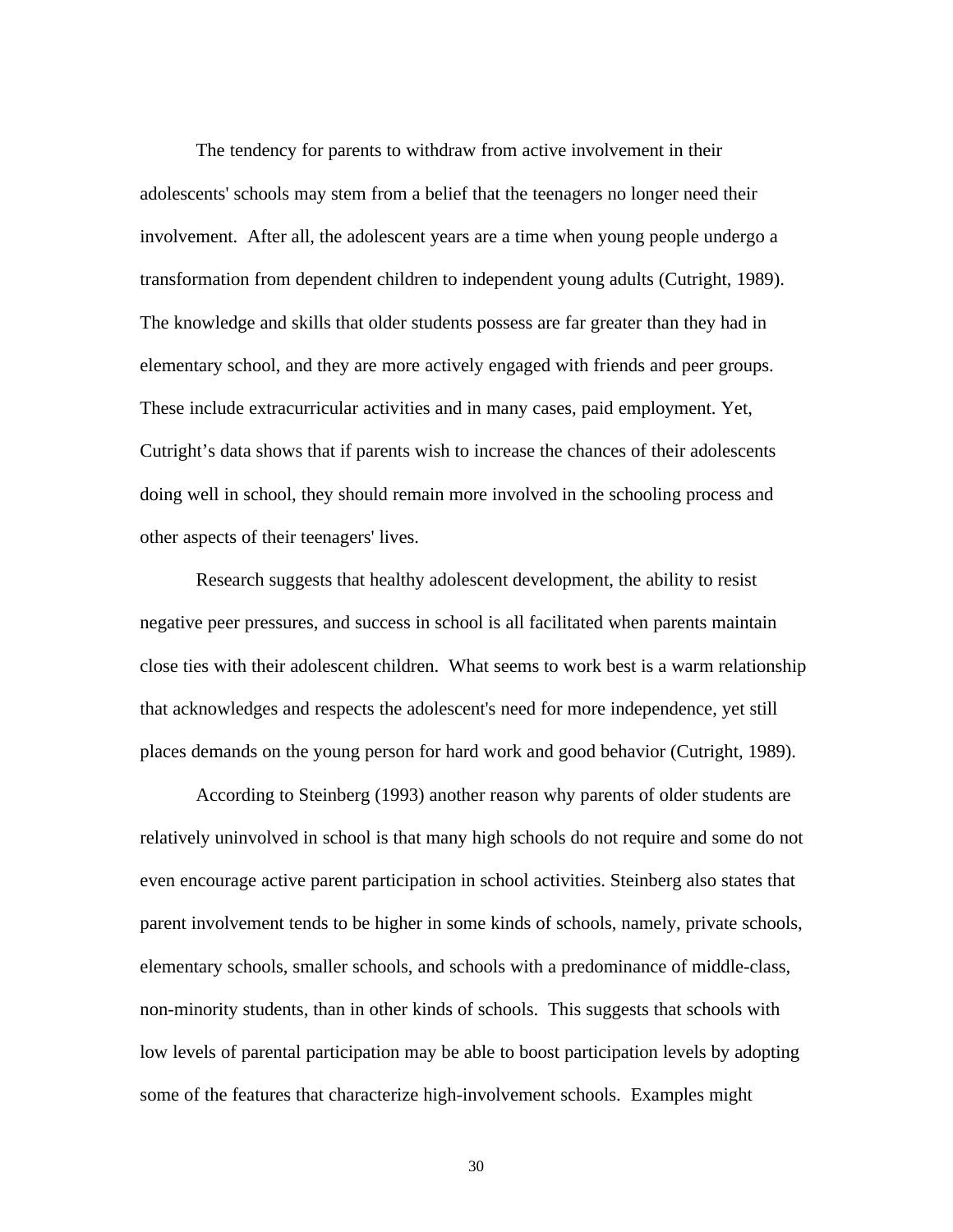include: (a) having a teacher who knows the individual student and family well, (b) insuring that the school ascertains and respects the values and preferences of parents, and (c) creating an atmosphere in which active parental participation is expected and welcomed (Steinberg, 1993).

Whether or not they are aware of it, parents contribute to the learning process of their children (Curriculum Report, 1990). The parents of some at-risk youth realize the part they can play in making school a worthwhile experience for them, but for one reason or another feel helpless to play a more active and influential role. According to this report, guidance departments and other support personnel can spend more effort tutoring such parents in steps they can take to develop closer rapport with their youngsters and activities that will reinforce both the school's curriculum and their children's academic and social growth.

 Hollifield (1995) indicates that it is most important for schools to find ways to involve parents in their children's education. He states that the implications of this for middle schools are clear. Middle schools need to involve all parents, including the poor, minorities, and single parents. His research findings showed that all parents want to be involved. Low socioeconomic and minority parents report as much interest as other parents do in wanting to help their children succeed in school.

Hollifield emphasizes that single and working mothers may be less likely to come to school for meetings or workshops, but they are likely to spend time helping their children with schoolwork at home. The research also shows a gap between what parents want to do and what they know how to do. Most parents report that they are not sure how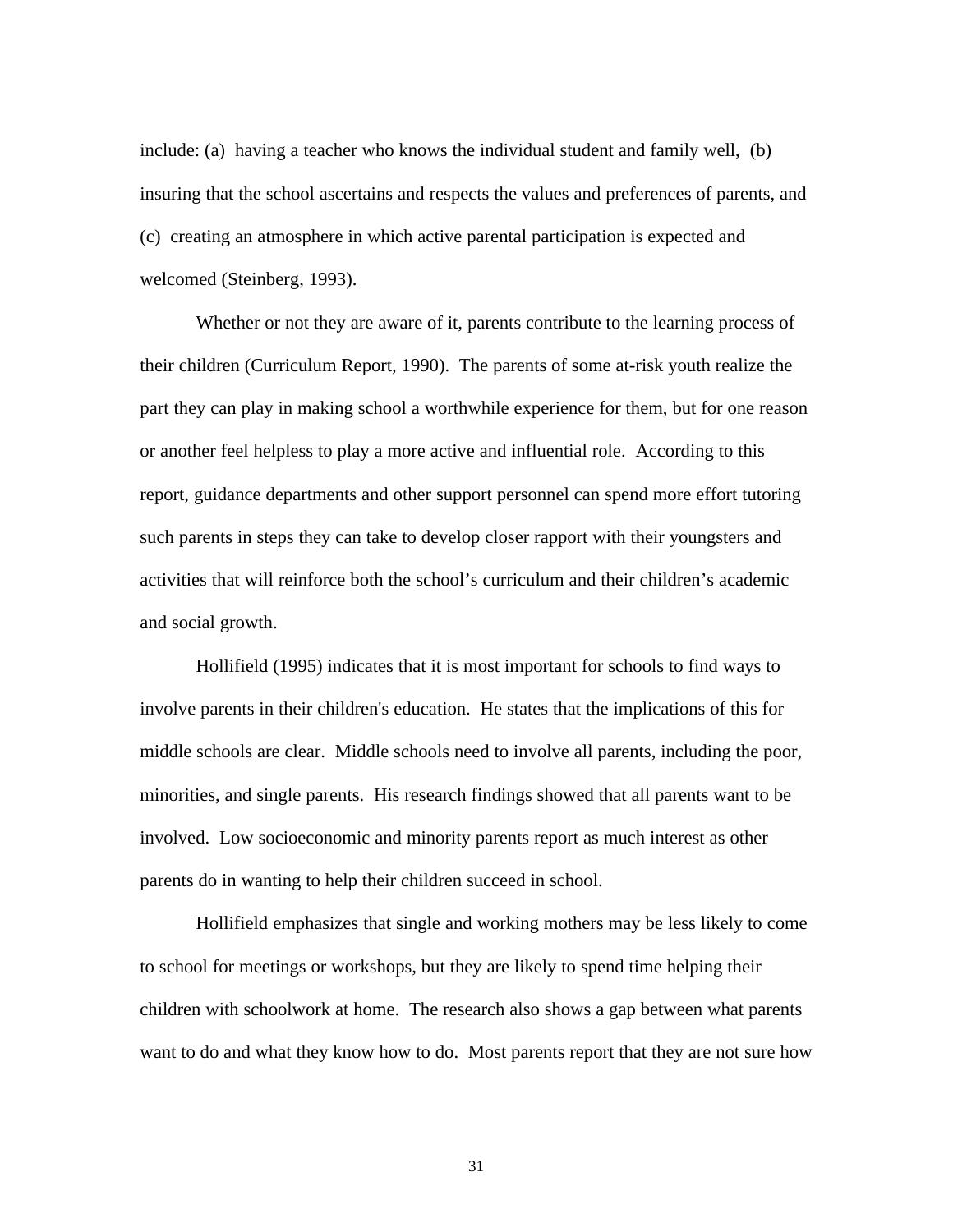to get involved, or how to provide the support necessary to facilitate their children's school successes.

Griffith (1996) emphasizes that parental participation can be influenced by parents, teachers, and students. He indicates that parental participation usually involves grass roots, low-cost programs that are presumed to have positive effects on multiple domains. Griffith explains that parent participation fosters positive parent attitudes and behavior, quality of parent-school and parent-teacher relationships, and academic achievement. Comer and Haynes (1991) found parental participation in a child's education to be essential for effective teaching and learning. They characterized schools as providing children with opportunities for positive interactions with adults and other school children that would transfer to the children's home life and other learning environments.

Stevenson and Baker (1987) found in their study involving 179 grade school children, parents and teachers, a positive relationship between parental involvement and achievement student. They also observed that parents of high educational attainment whose children were in lower grades reported higher levels of involvement than did parents' of low educational attainment. Fuehrmann, Keith, and Reimers (1989) conducted a longitudinal study of high school seniors to determine the effects of parental involvement on student grades. In their study, parental involvement was measured by five items that asked students how often their parents were involved in their daily lives. Analyses showed that parental involvement resulted in students' achieving higher grades and spending less time watching television and more time on homework. They also found these relations to be similar for different ability groups.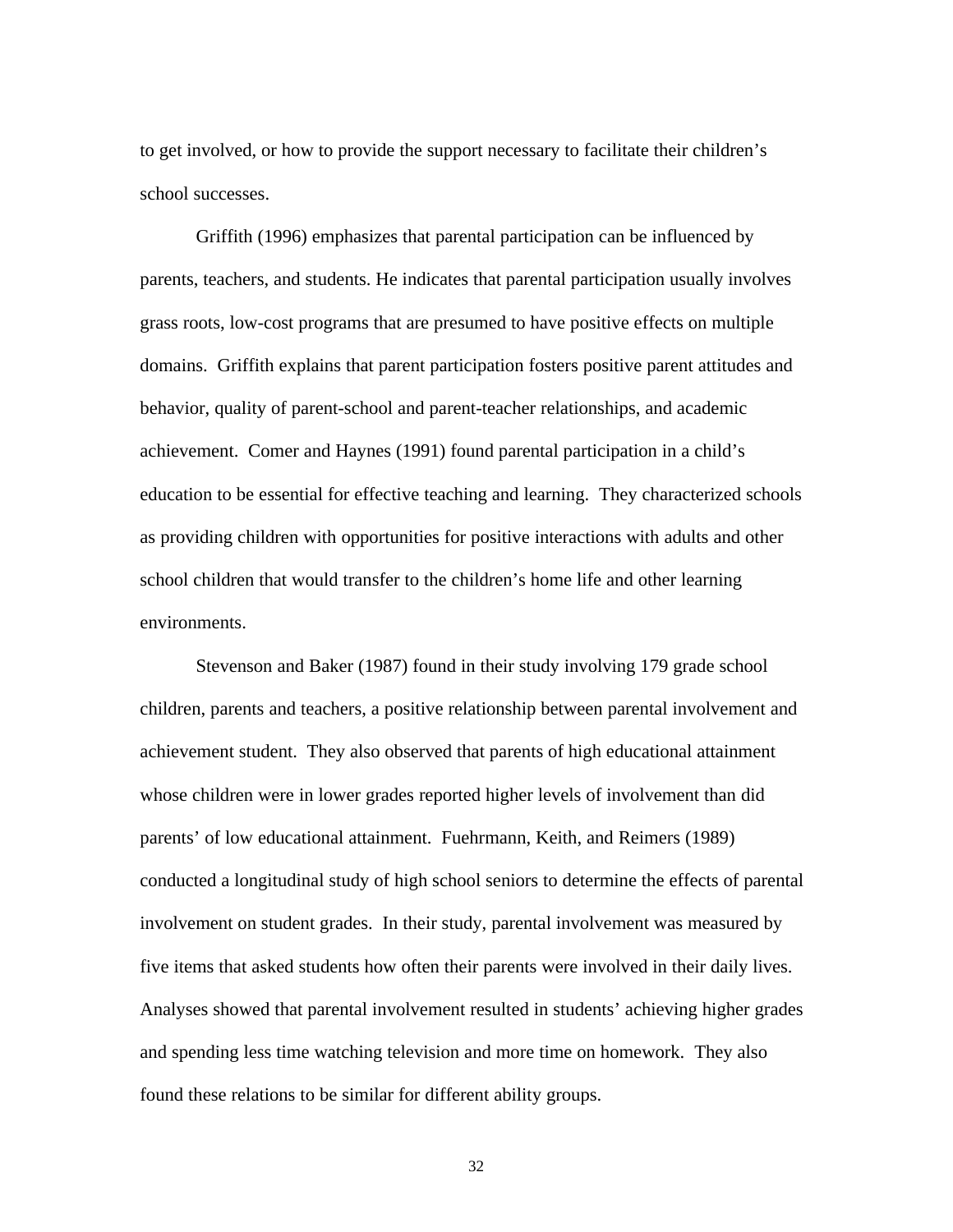## Cooperative Learning

According to the Curriculum Report (1990) the essence of cooperative learning is developing and assigning a group goal to a team of students and then rewarding the entire group on the basis of their work according to preset expectations or standards. That is, individuals are rewarded or graded on the basis of the total group's performance or achievement. Cooperative learning is especially beneficial for heterogeneous student populations because it promotes liking and learning among young people of varying academic abilities and backgrounds and improves student motivation, subject matter mastery of social development and student self-esteem (Curriculum Report, 1990).

Also according to the same report a teacher's responsibilities in a cooperative learning context are: (a) selecting the most appropriate group size for lesson or project, (b) selecting students for each learning cluster, (c) arranging the classroom so that clusters will not interfere with other's activities and learning, (d) explaining the task to be undertaken and the goal of structure to students, (e) providing appropriate directions, materials, supplies and equipment, (f) observing student-to-student reactions and intervening as needed as a consultant or monitor, and (g) evaluating group products using established criteria.

#### Implementation of a Functional Curriculum

A "functional curriculum" refers to teaching basic skills and attitudes by utilizing the community setting, community personnel, field trips, and problem-solving activities. AVID, according to Guthrie (1994) provides a multi-faceted curriculum that includes organizational and study skills, motivation, college, and career awareness activities, as well as content area assistance. All of these components must be designed specifically to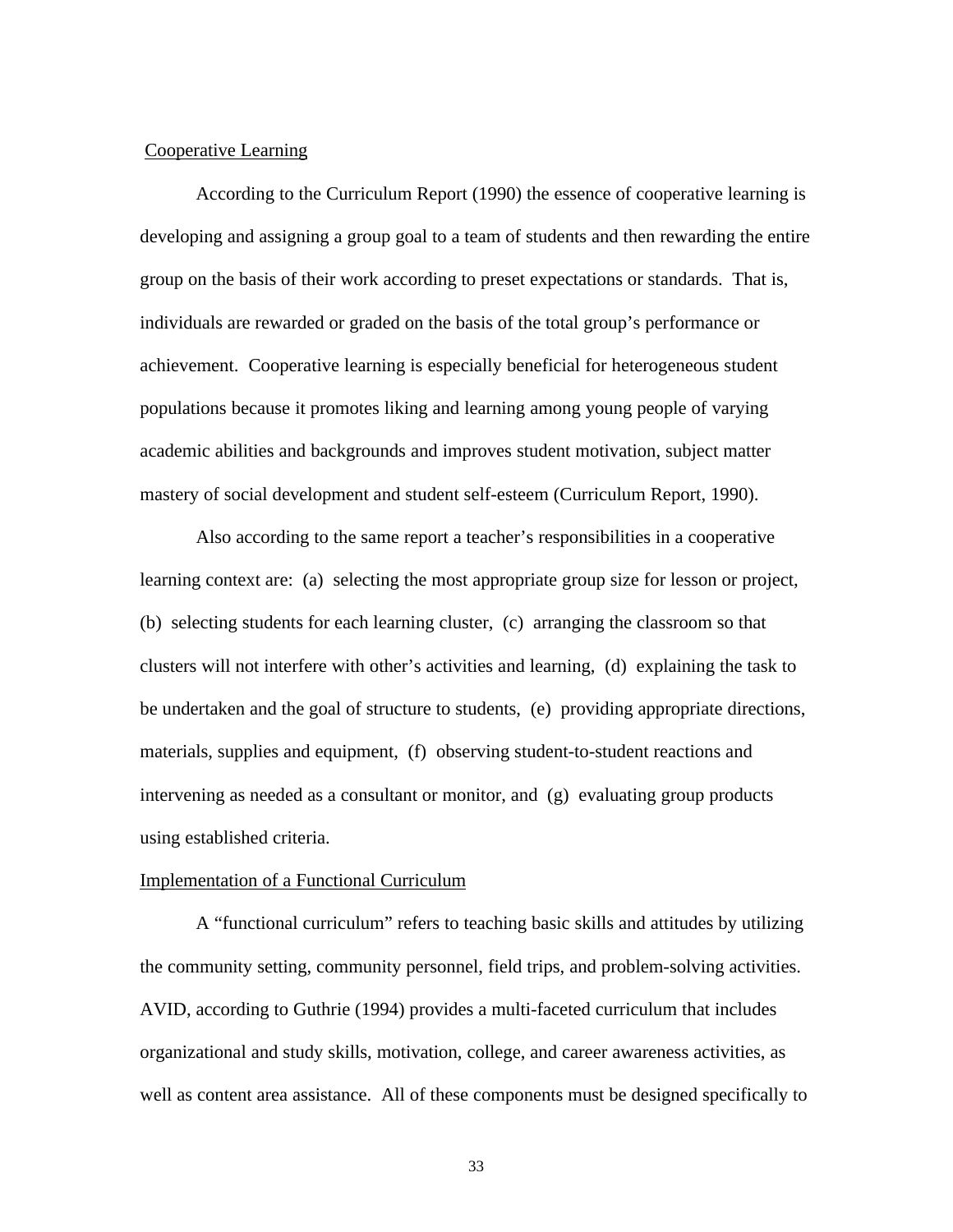ready at-risk students to be self-sufficient young adults at whatever point they choose or are forced to cut their formal school connection (Guthrie and Guthrie, 1994).

According to the Curriculum Report (1990) at-risk students frequently do not see the relevance of their school's curriculum to their out-of-school lives. Linking skills and competencies taught in the classroom to those used in the outside world increases motivation for many young people. A more specific example of a functional curriculum design that can be used with all students is Life-Centered Career Education (LCCE). This curriculum has three principal areas: Daily Living Skills, Personal-Social Skills, and Occupational Guidance and Preparation Skills. According to this same Curriculum Report, the program identifies 22 competencies which are: Employability Skills, which are those essential cognitive and affective abilities that are necessary for successful transition from school to work and beyond. The skills identified by the (LCCE) which are essential for job seeking, job placement, and job retention are: (a) socialization skills, which are designed to help young people effectively manage their relationships with their peers, parents, teachers, and employers, (b) communication skills, to help students improve their use of oral and written language, (c) financial management skills, to assist learners in managing their personal finances and establishing a better understanding of everyday money matters, (d) values clarification abilities, to aid young people in examining the values they hold while they begin to develop those values and more widely held by society, (e) job procurement and retention skills, which assist learners in seeking and holding employment when the time comes to enter the world of work, and (f) emphasizes improving study skills, which help students acquire the skills necessary to help facilitate their own learning.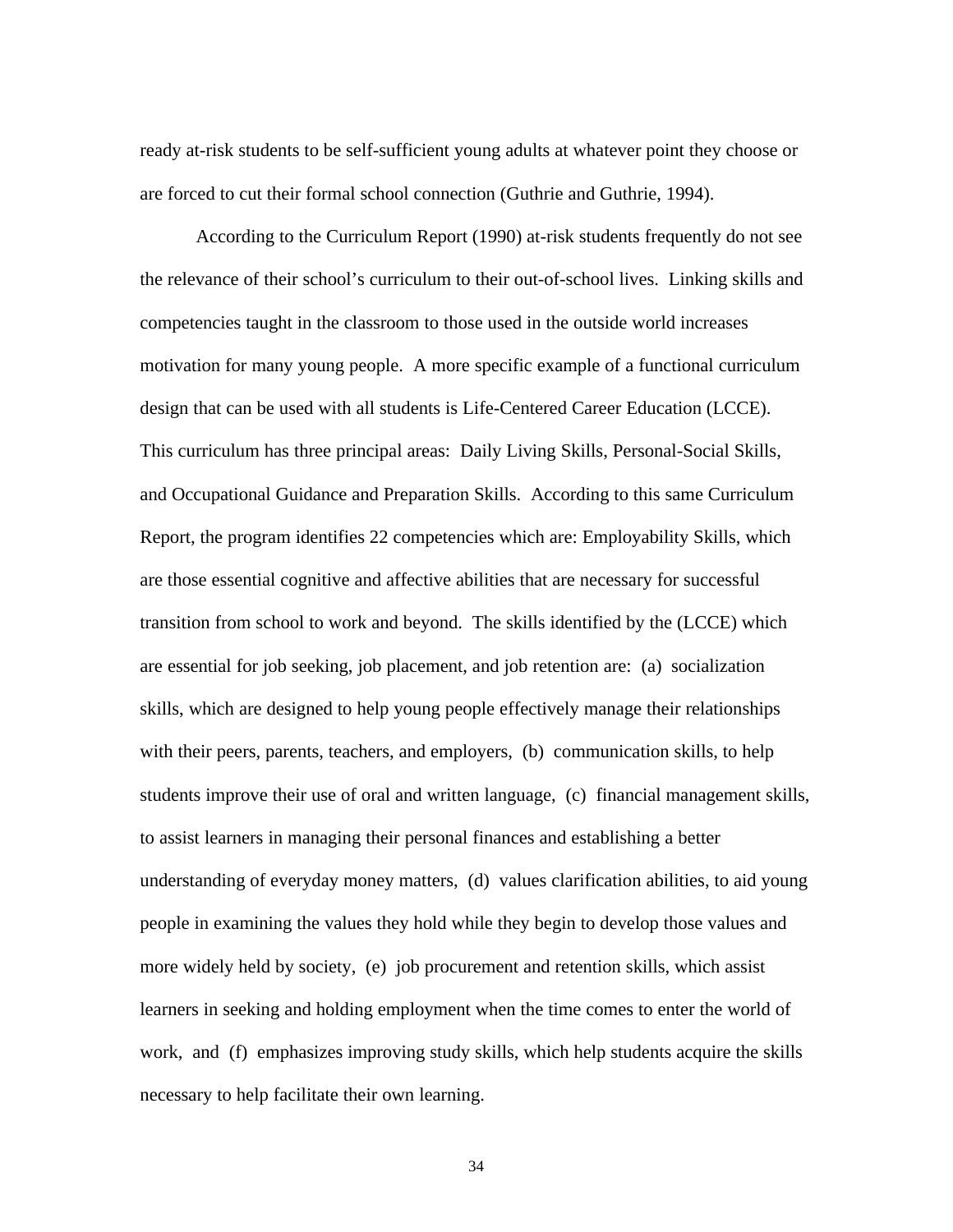## Parent Tutoring

Rich (1985) indicates that tutoring is probably the best way for parents to participate in public education. Intensive, one-to-one teaching is highly effective, and unlike meetings, it does not take parents away from their children and their home. Tutoring may be as simple as reading a book or discussing a television show. It may entail meeting with a teacher to determine how to help with homework, or it may mean mastering a detailed curriculum written by specialists in home learning (Rich, 1985).

Parents' attitudes and expectations toward education can be as important as explicit teaching activities. The American Association of School Administrators (1988) suggests that homes promote a curriculum of high expectation, emphasize achievement, role modeling the work ethic, encourage providing a place for study, establish and practice structured routines, monitor television, limit after school jobs, and discuss school events.

## Peer Tutoring and Mentoring

 According to the Curriculum Report (1990) peer tutoring is a technique in which at-risk students are teamed one-on-one or in very small groups with other students. Research indicates that at-risk students who are involved in well-planned and supervised peer tutoring situations show: (a) gains in their grade-point averages, (b) improvement in reading, mathematics, writing, communication, and study skills, (c) increases in reading comprehension levels, (d) improvement in their ability to identify long-range goals, and (e) gains in self-confidence and in interpersonal skills.

 This same report indicates that there is more involved than merely putting a few students at a table, to successfully create a peer-tutoring concept. A few prerequisites for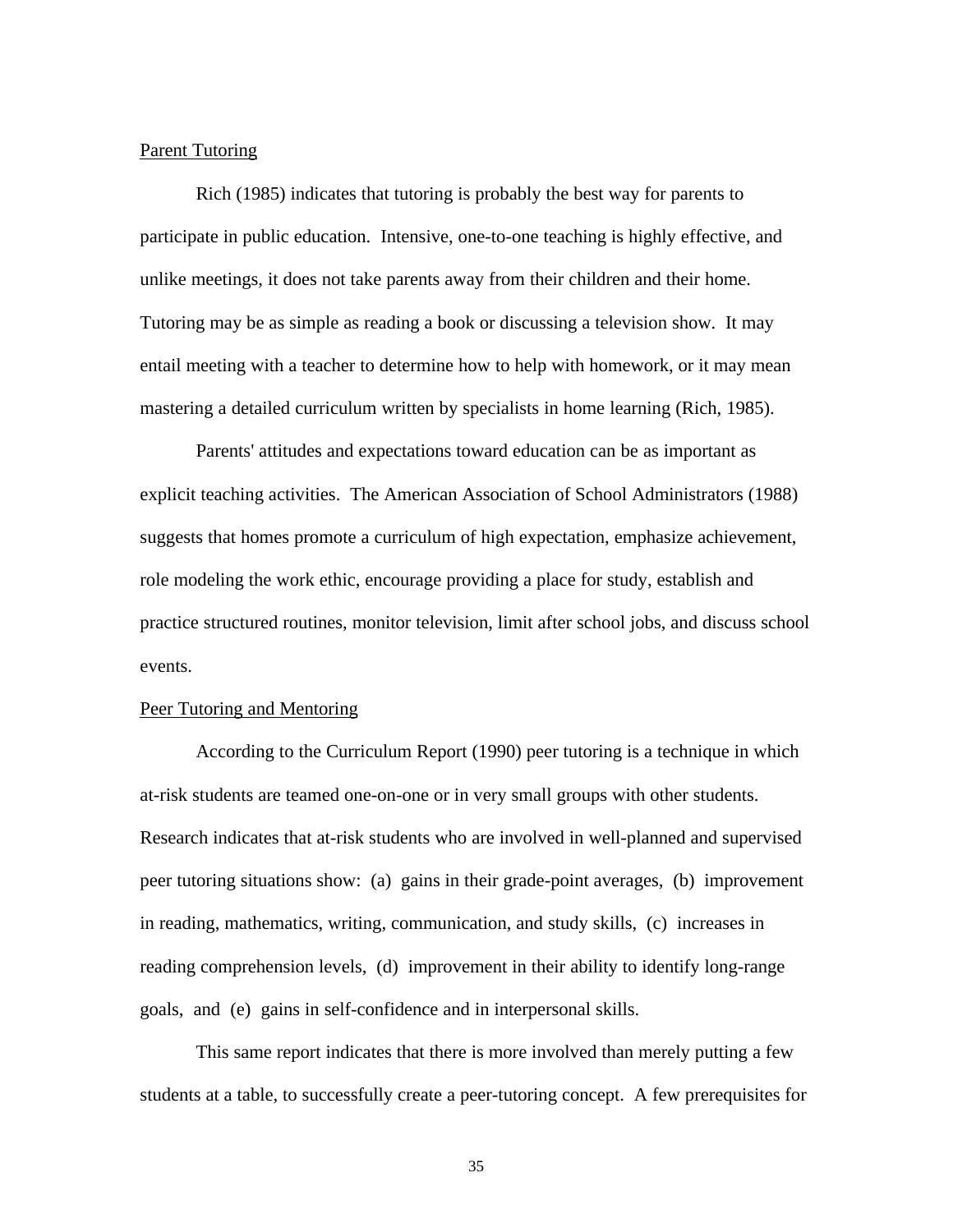a successful program are: (a) program philosophy and policies, (b) criteria for selecting tutors, (c) criteria for selecting students to be tutored, (d) role and limitations of tutors, (e) a process for matching students and tutors,  $(f)$  tutor-training sessions,  $(g)$ supervision of tutors on an ongoing basis, (h) community awareness about the program, (i) parental awareness that their students are involved, and (j) evaluation of the program's effectiveness as a whole and for individual participants.

## Ethnicity, Gender and School Attendance

According to Phillips (1997), the best predictor of student's attendance in eighth grade is students' attendance in seventh grade. Phillips explains that students' socioeconomic status, their elementary school test scores, and their seventh-grade grades are also positively related to attendance. Blacks tend to have lower attendance than European Americans do, and boys tend to have lower attendance than girls do (Phillips, 1997).

The finding that blacks miss more days than whites is consistent with other studies. Bryk and Thum (1989) found higher rates of absenteeism among blacks in their high school sophomore sample. Heyns (1978) found that black sixth and seventh graders in Atlanta had higher rates of absenteeism than whites.

Bryk and Thum (1989) found that girls missing more days of school than boys, might be age specific. They state that gender was unrelated to absenteeism among high school sophomores. It is again their finding, that girls may be more absent than boys in eighth grade, with everything else being equal, because of puberty changes such as menstruation.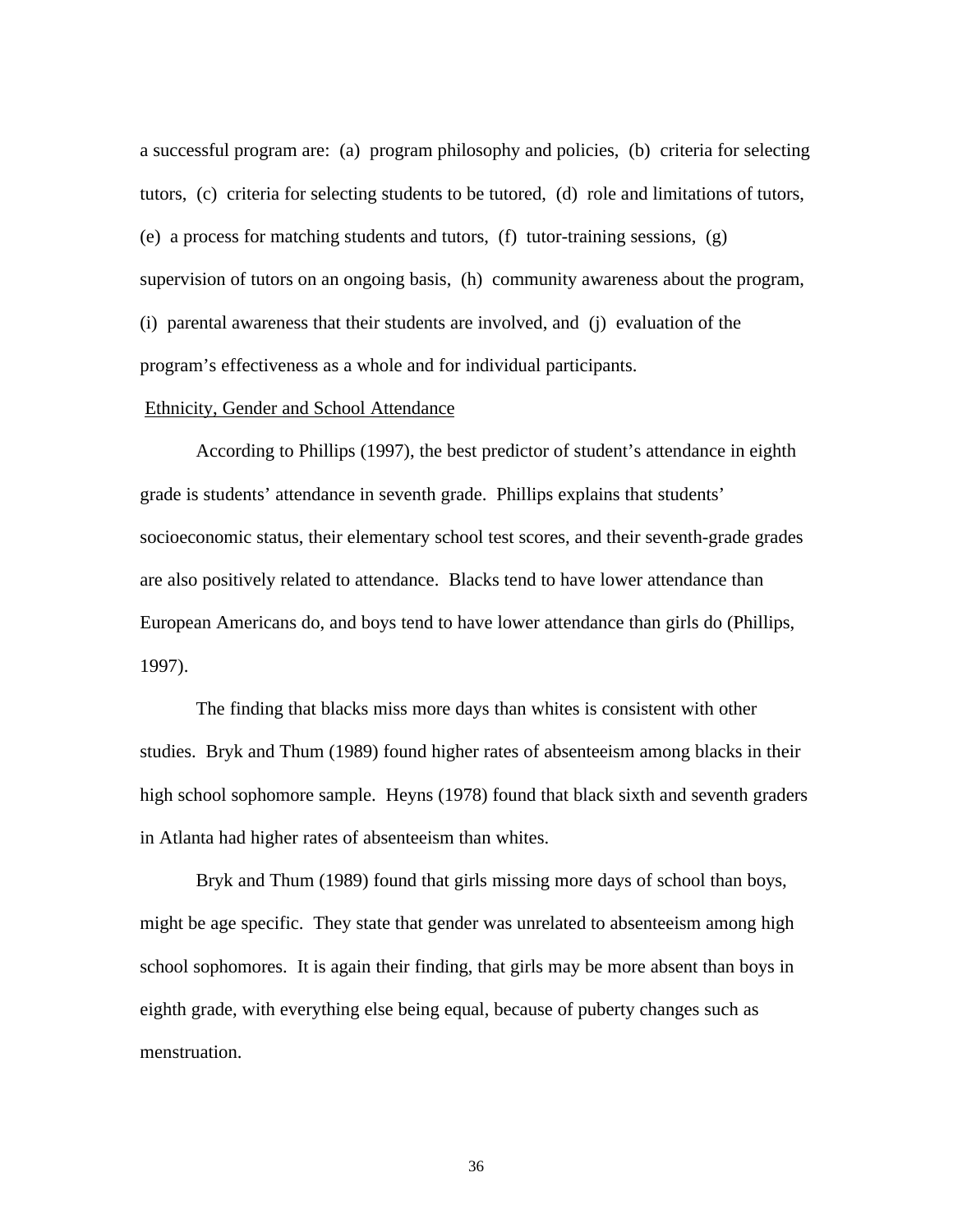Poor academic performance is one of the most often cited correlates of and reasons given for dropping out of school (Ekstrom, Goertz, Pollack, and Rock, 1986). They indicate that academic performance as measured by grades generally heads the list of the variables found to be most highly related to subsequent dropout behavior. Not only has poor performance been associated with the initial act of dropping out, it also has been related to high school dropouts subsequent decisions of whether to return to high school to complete their diplomas (Kaufman, 1989).

Academic performance could also be considered a primary element of unsuccessful school outcomes relative to poor attendance behaviors (Finn, 1989). Researchers such as Barrington and Hendrick (1989) have reported connections between measures of academic performance in early elementary school and poor attendance and dropout behavior before high school graduation.

## Chapter Summary

In this chapter, researched information was presented regarding student achievement and attendance with respect to gender, race/ethnicity, and group membership. Information aligned to the role of tracking students for the purpose of achievement was also discussed. Each of these educational alternatives has elements, which seek to facilitate student learning, as do the components of the AVID program.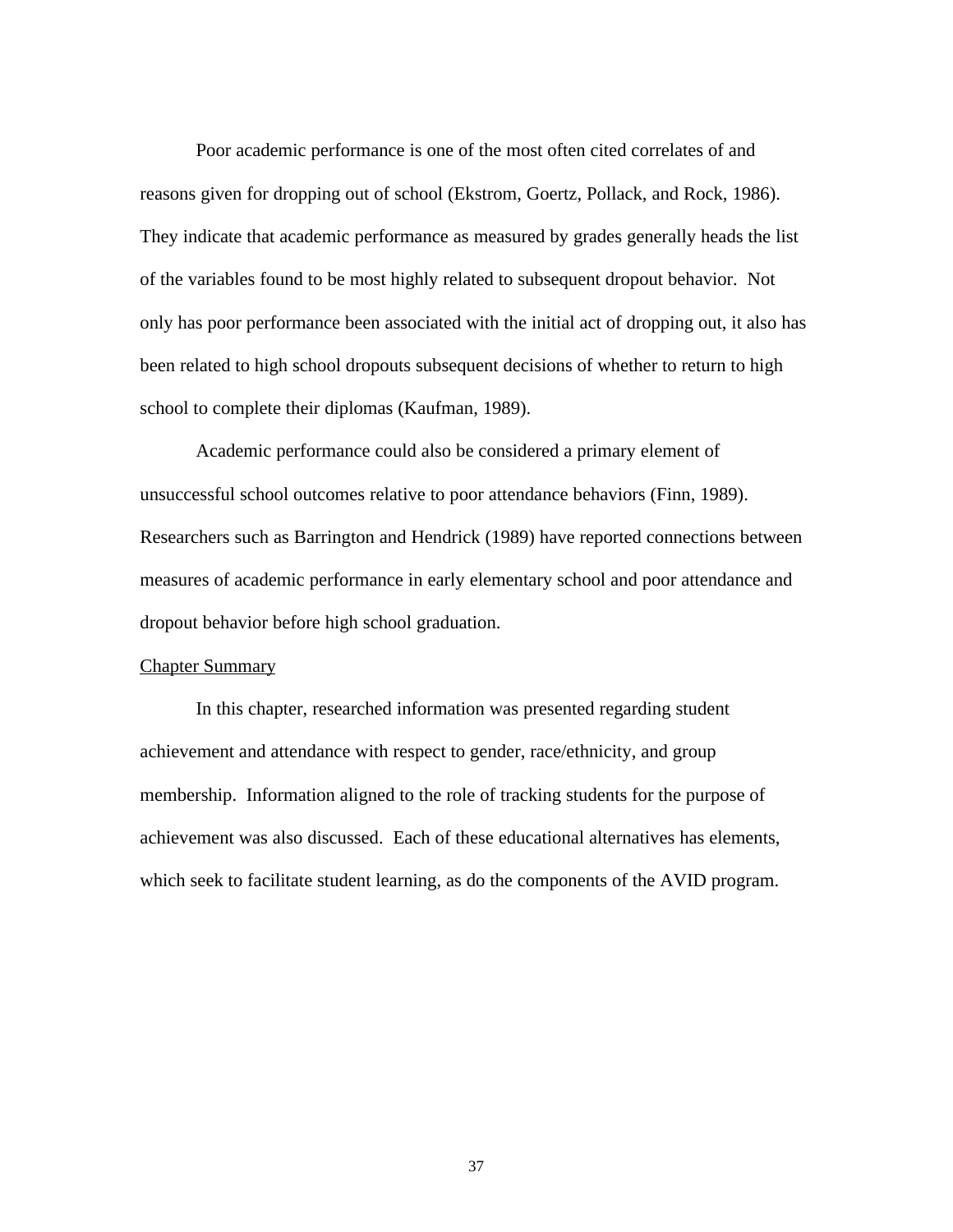#### **CHAPTER 3**

#### **Methodology**

The data from the Stanford 9-TA Achievement Test, which was administered to the 1996-1997 eighth grade student cohort within one diverse socioeconomic urban midsized school district, was collected and statistically analyzed. The researcher analyzed standardized testing and attendance data, collected on the 1996-1997 eighth grade student cohort, which consisted of 398 students. In this chapter data collection procedures, population and sample (s), instrumentation, and research methodology are described. Data Collection Procedures

Permission to access the Stanford 9-TA Partial Battery Achievement Test data for this student cohort for the purpose of statistically analyzing it, was requested from the Superintendent in this mid-sized urban school district. In collaboration with the Testing and Evaluation Department within this same school district, the student data for the past three school years was collected and statistically analyzed.

The Stanford 9-TA data in the areas of reading, language, and mathematics, were collected and analyzed by gender, (males, females), race/ethnicity (blacks, whites) and group membership (Talented and Gifted, AVID). Data regarding students' free, reduced, or paid lunch status was also requested and analyzed.

 Students' attendance data over this same three-year time span were also requested by gender (males, females), race/ethnicity (blacks, whites) and group membership (Talented and Gifted, AVID). Data regarding students' free, reduced, or paid lunch status was also requested.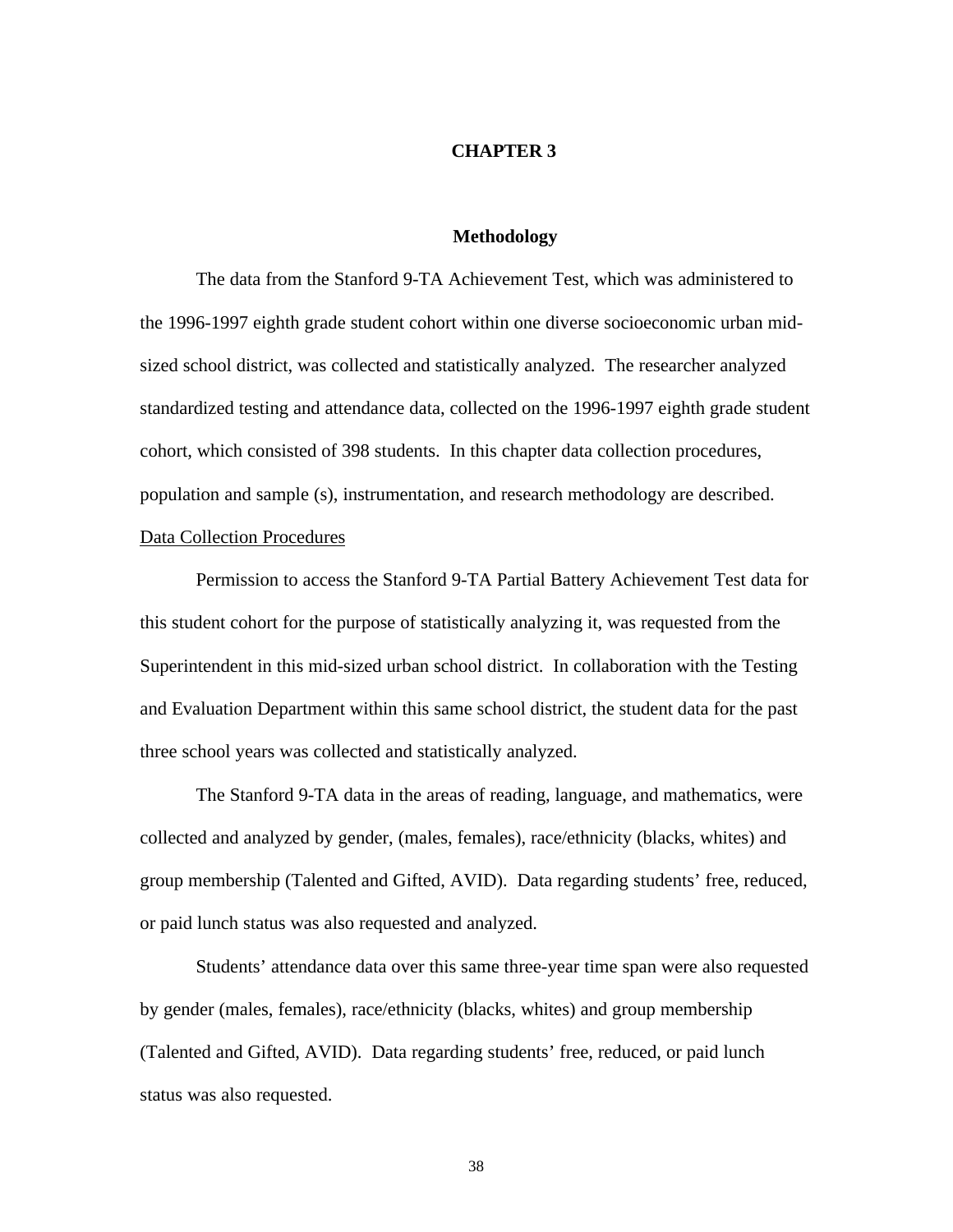The socioeconomic backgrounds of these students are varied. Each had been enrolled within this same school district either as AVID or Gifted and Talented, since the 1994-1995 through 1996-1997 school years. Statistical data on students not enrolled in either program for this length of time were not included in the data analyzed.

In 1995-1996 there were 32,754 students enrolled in this mid-sized urban school district. There were 17,416 students in pre-kindergarten through the fifth grade. The middle schools were populated with 7,394 students and 7,944 students were in its high schools. One percent (234) of the students were American Indian, while 2% (790) were of Asian decent. Sixteen thousand, six hundred thirteen (51%) were African-American, while (3%) 1,027 were Hispanic and 14,090 (43%) were Caucasian.

#### Population and Samples (s)

During this same school year, 14,313 (44%) of the total population of students received free or reduced priced lunches. One thousand, eight hundred twenty-five (6%) of these students were identified to receive talented and gifted services. A total of 3,196 students (10%) were enrolled in resource and self-contained Special Education classes. In the Title I Program, there were a total of 2,308 students enrolled. This represents 7% of the total district's (Pre-Kindergarten-12) enrollment. Included in this figure were 1,488 First Step students and 820 students in the Title I reading and Reading Recovery program.

## Instrumentation

During the test construction phase of the Stanford 9-TA, each test item underwent intense review by content and curriculum specialists to ascertain that they were well constructed. This helped assure that the Stanford 9-TA items adhered to the test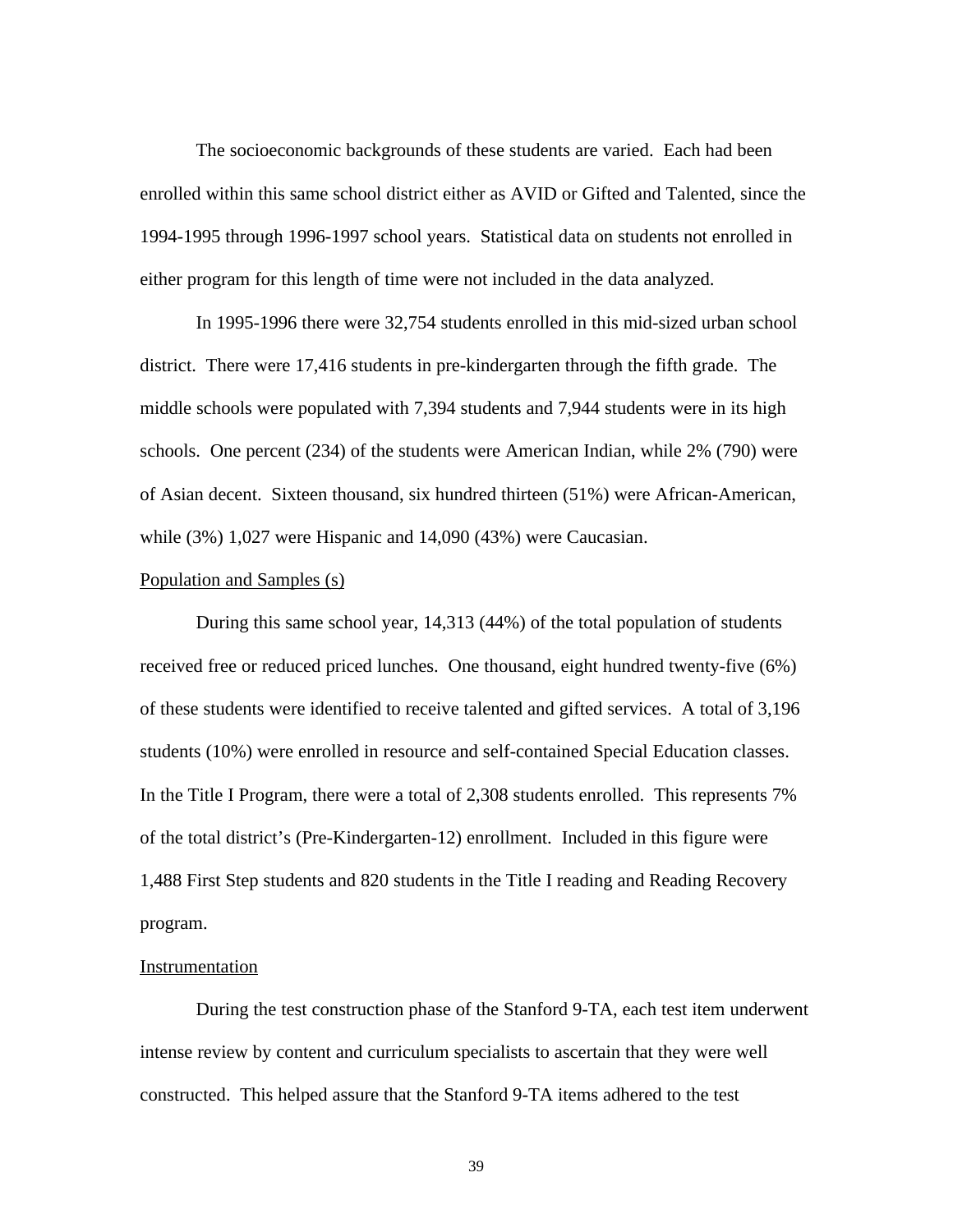blueprint, and were seemingly free from cultural, ethnic, gender, and racial biases with regard to the content, style, and vocabulary. The test items also were subjected to statistical item analysis and were examined to ensure that they functioned similarly by gender and race/ethnicity. The test items cover a broad range of material within each subject area. Many items incorporate visual aids, while several require students to apply knowledge, and others ask them to draw parallels between two different sets of variables (Conoley and Impara, 1995). According to Conoley and Impara, the Stanford 9-TA is a solid instrument that can provide schools with useful information about how well their students are satisfying the desired outcomes specified by curriculum and content experts relative to other students nationwide.

 Kuder-Richardson-20 (KR-20) measures of internal consistency are given as evidence of reliability. KR-20 coefficients for each sub-test of the Stanford 9-TA and composite tests are provided separately for fall and spring administrations and test forms. In general, the KR-20s for all ages and tests, most subscale coefficients are in excess of .85 or .90, and the total scores and composite scores are almost all in excess of .95 (Conoley and Impara, 1995).

 Scores are available for each Stanford 9-TA subtest, as well as composite scores for total reading, mathematics, and language and overall scores for the Basic or Complete testing battery. Several types of scores are available with the Stanford 9-TA. In addition to typical raw scores, percentile ranks, and scaled scores, the Stanford 9-TA provides stanines, grade equivalents, and normal curve equivalents (Conoley and Impara, 1995).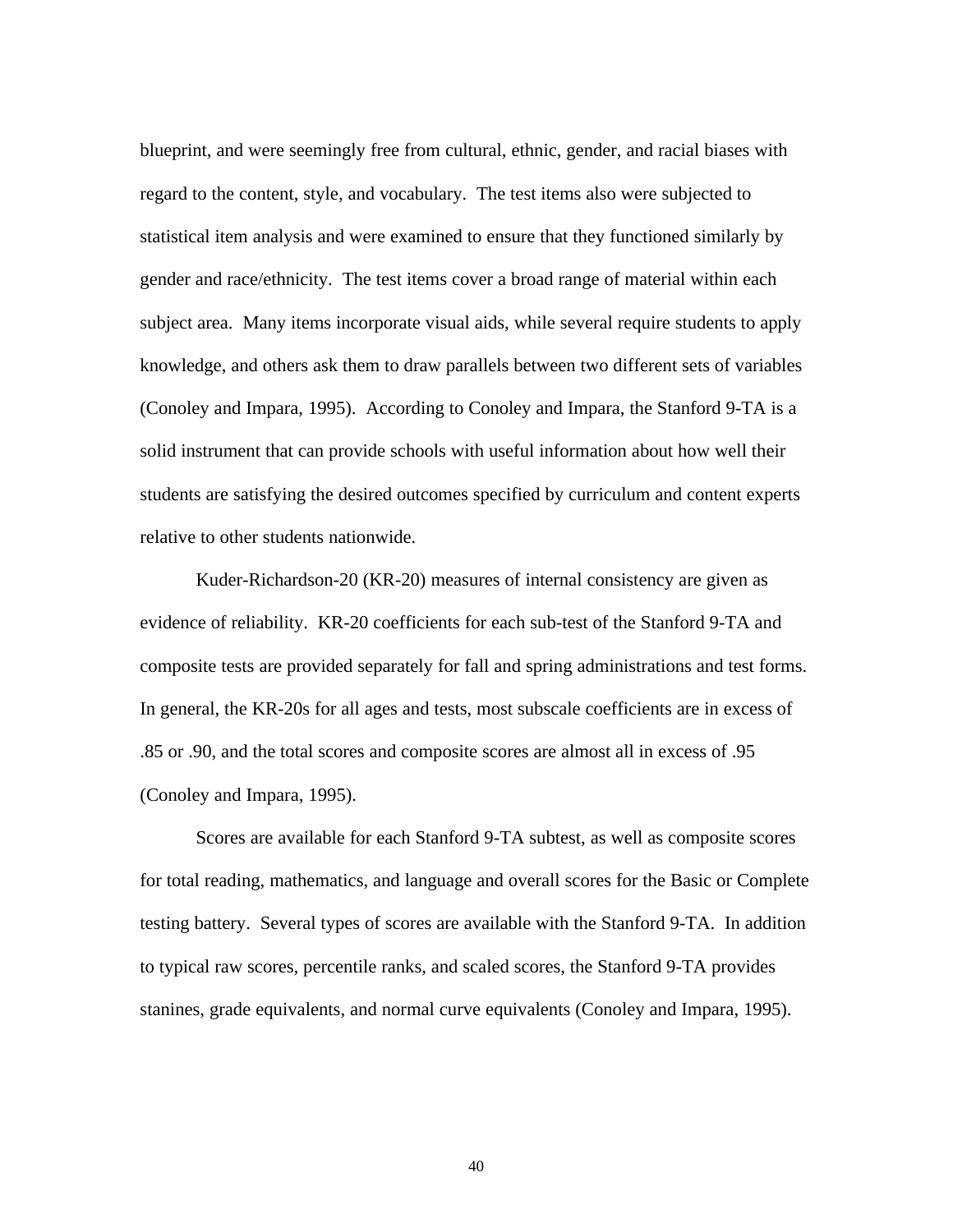## Research Hypotheses

While Chapter 1 listed the two overall guiding research questions, noted below are the corresponding null hypotheses, which will be tested.

Guiding Research Question:

1. Is there a statistically significant interaction among gender (males, females), race/ethnicity (blacks, whites), and group membership (Talented and Gifted, AVID) with respect to Stanford 9-TA total NCE achievement scores after controlling for initial differences in socioeconomic status?

Null Hypotheses:

1a. There is no statistically significant difference between gender (males, females) with respect to Stanford Basic Battery NCE scores after controlling for initial differences in socioeconomic status.

1b. There is no statistically significant difference between race/ethnicity (blacks, whites) with respect to Stanford Basic Battery NCE scores after controlling for initial differences in socioeconomic status.

1c. There is no statistically significant difference between group membership (Talented and Gifted, AVID) with respect to Stanford Basic Battery NCE scores after controlling for initial differences in socioeconomic status.

1d. There is no statistically significant interaction between gender (males, females) and race/ethnicity (blacks, whites) with respect to Stanford Basic Battery NCE scores after controlling for initial differences in socioeconomic status.

1e. There is no statistically significant interaction between gender (males, females) and group membership (Talented and Gifted, AVID) with respect to Stanford Basic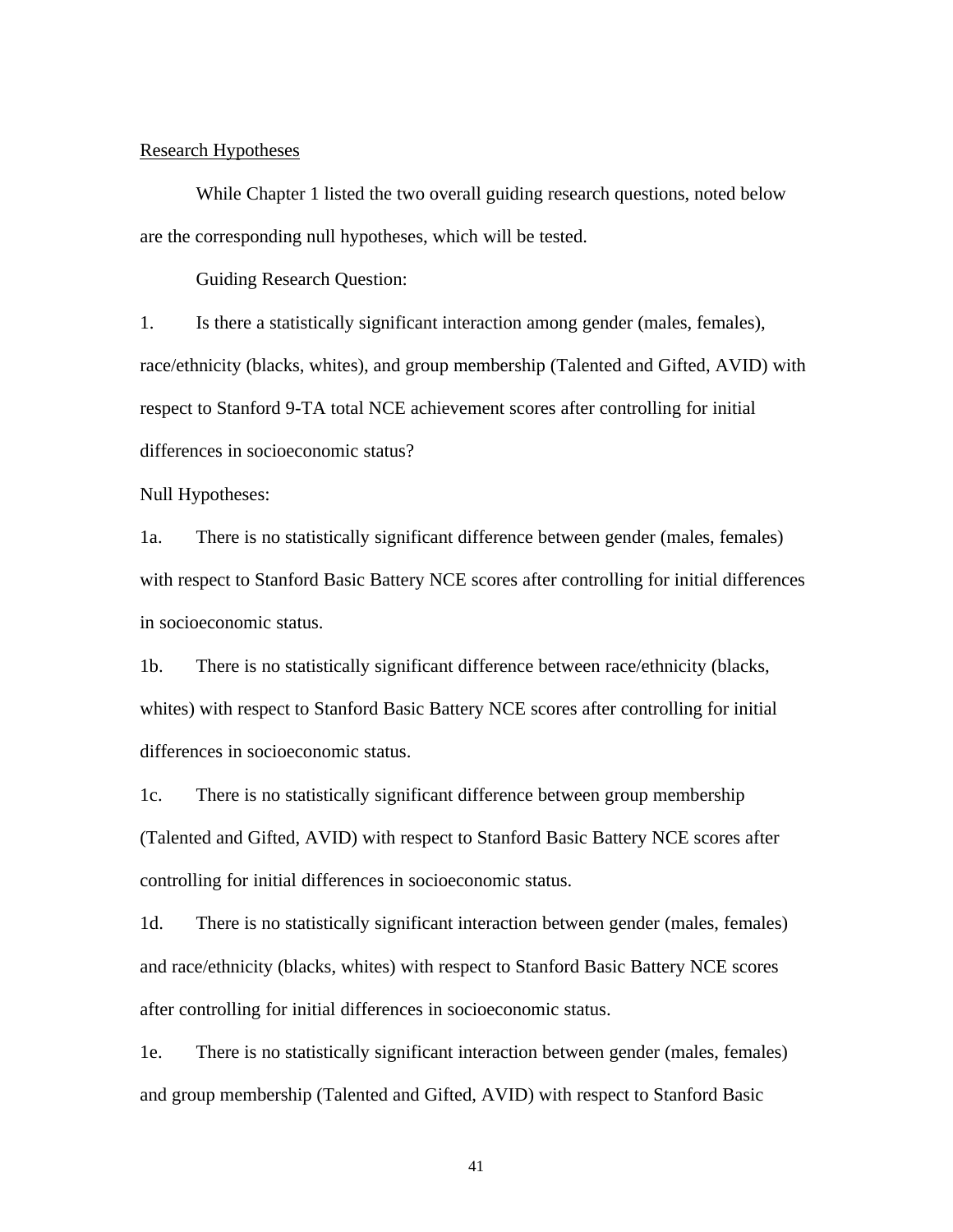Battery NCE scores after controlling for initial differences in socioeconomic status.

1f. There is no statistically significant interaction between race/ethnicity (blacks, whites) and group membership with respect to Stanford Basic Battery NCE scores after controlling for initial differences in socioeconomic status.

1g. There is no statistically significant interaction among gender (males, females), race/ethnicity (blacks, whites), and group membership (Talented and Gifted, AVID) with respect to Stanford Basic Battery NCE scores after controlling for initial differences in socioeconomic status.

Null hypothesis 1g is deemed most important as it represents the interaction among all independent variables to be investigated in this study.

Guiding Research Question:

2. Is there a statistically significant interaction among gender (males, females), race/ethnicity (blacks, whites), and group membership (Talented and Gifted, AVID) with respect to attendance after controlling for initial differences in socioeconomic status? Null Hypotheses:

2a. There is no statistically significant difference between gender (males, females) with respect to attendance after controlling for initial differences in socioeconomic status.

2b. There is no statistically significant difference between race/ethnicity (blacks, whites) with respect to attendance after controlling for initial differences in socioeconomic status.

2c. There is no statistically significant difference between group membership (Talented and Gifted, AVID) with respect to attendance after controlling for initial differences in socioeconomic status.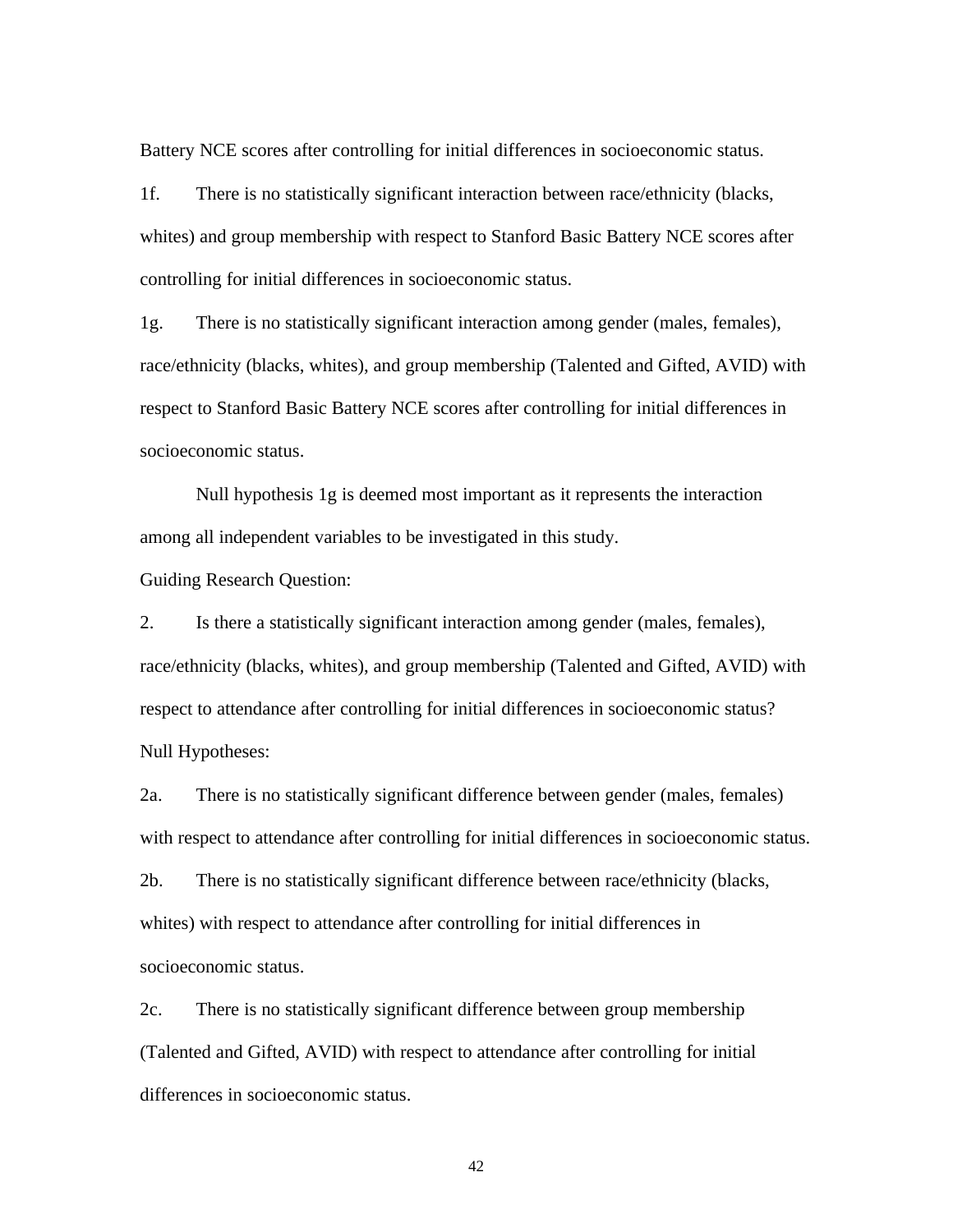2d. There is no statistically significant interaction between gender (males, females) and race/ethnicity (blacks, whites) with respect to attendance after controlling for initial differences in socioeconomic status.

2e. There is no statistically significant interaction between gender (males, females) and group membership (AVID, Talented and Gifted) with respect to attendance after controlling for initial differences in socioeconomic status.

2f. There is no statistically significant interaction between race/ethnicity (blacks, whites) and group membership (Talented and Gifted, AVID) with respect to attendance after controlling for initial differences in socioeconomic status.

2g. There is no statistically significant interaction among gender (males, females), race/ethnicity (blacks, whites), and group membership (Talented and Gifted, AVID) with respect to attendance after controlling for initial differences in socioeconomic status.

Null hypothesis 2g is deemed most important as it represents the interaction among all independent variables to be investigated in this study.

### Data Analysis

Is there a statistically significant interaction among gender (males, females) race/ethnicity (blacks, whites), and group membership (Talented and Gifted, AVID) with respect to achievement and attendance after controlling for initial differences in socioeconomic status is the major research question in this study. This question was statistically analyzed using two three way ANCOVAS (Gall, Borg, and Gall, 1996), with each consisting of a 2 x 2 x 2 factorial design. A .05 alpha level was employed to test for statistical significance. All collected data were analyzed using the Statistical Package for the Social Sciences (SPSS, 1995).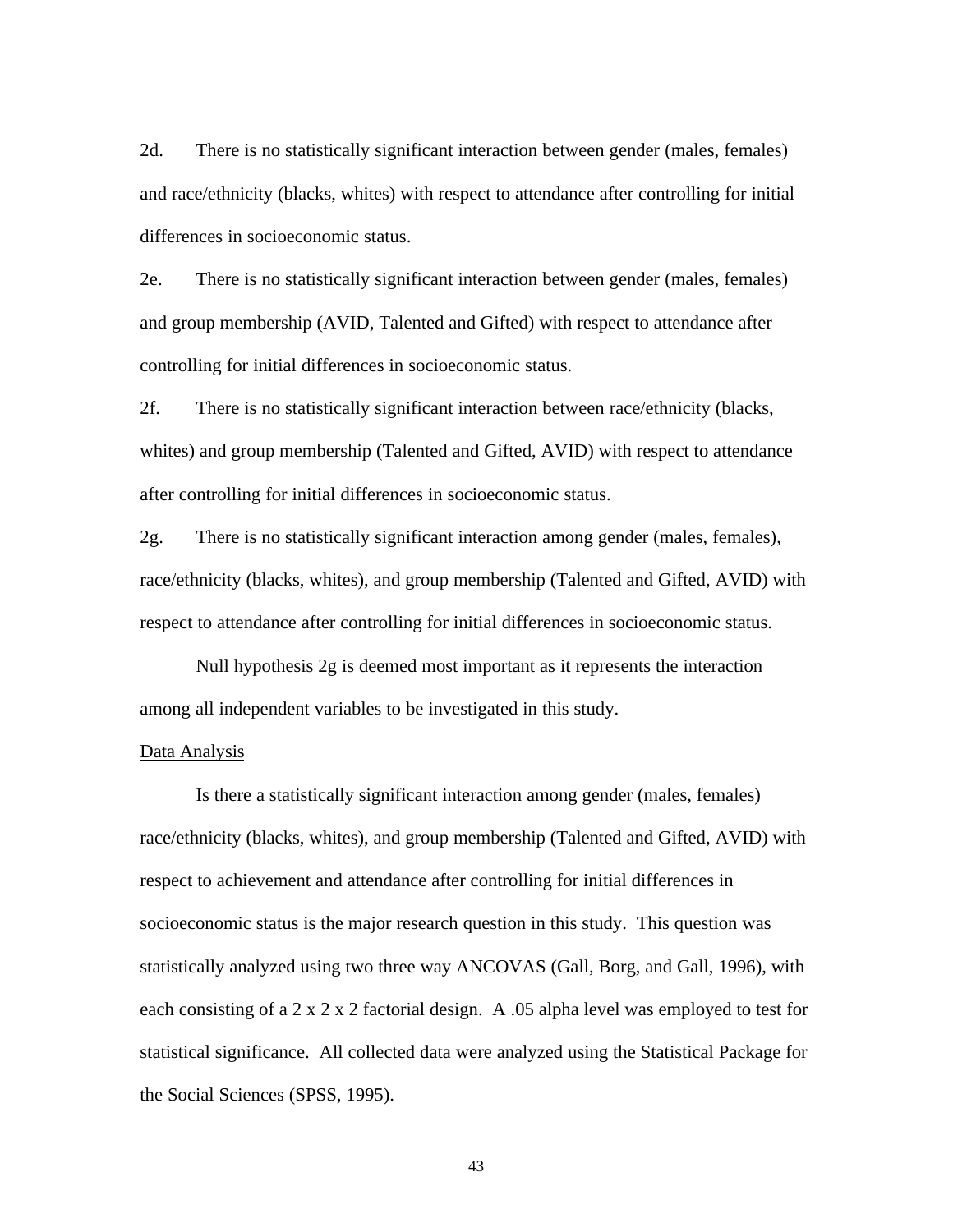# Chapter Summary

 This chapter presented the population and sample (s) examined, and the instrumentation utilized. It also discussed the data collection procedures, the research hypotheses investigated, and the methods of analyses employed.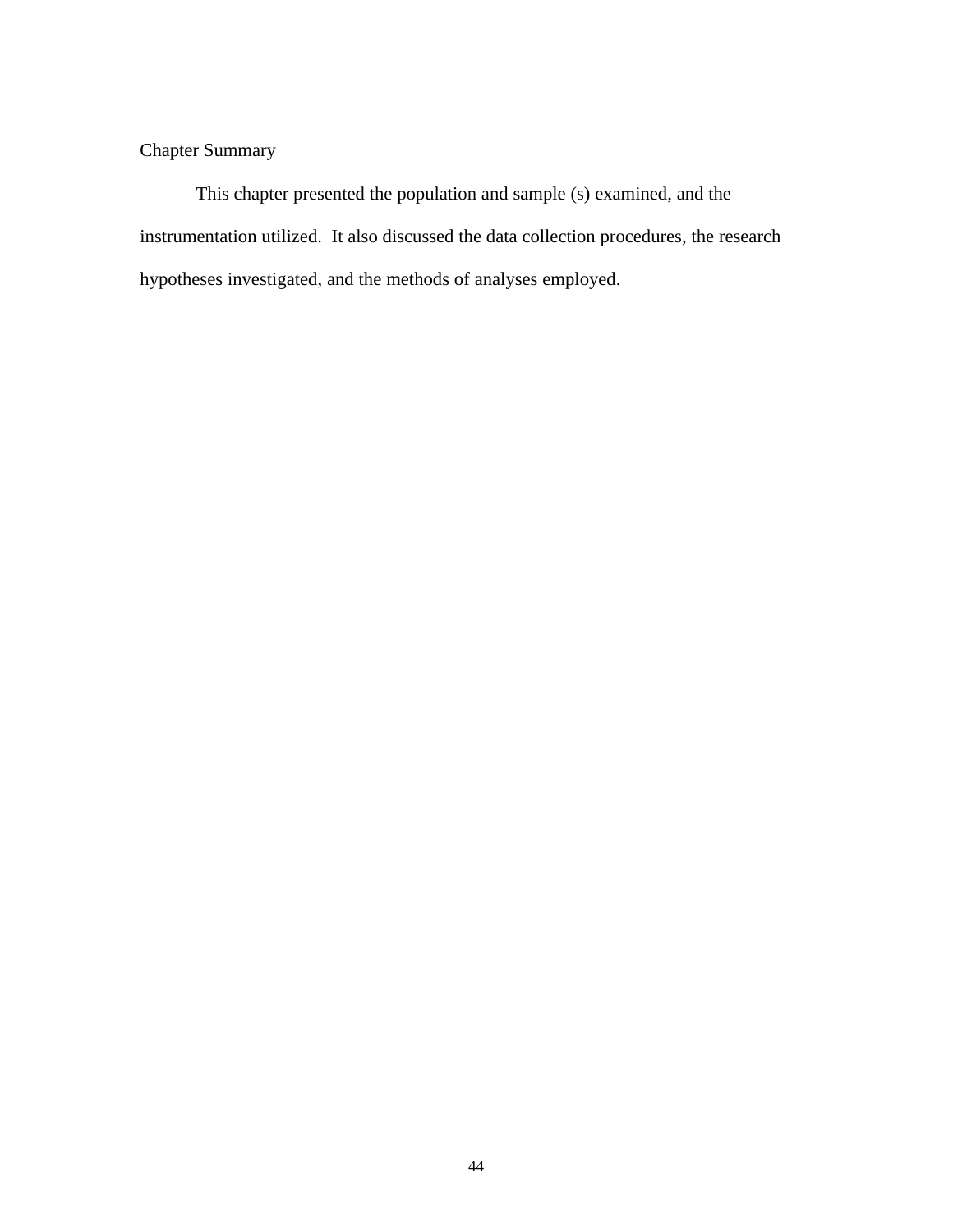#### **CHAPTER 4**

## **Findings**

The focus of this study was to determine if there was a statistically significant interaction among gender (males, females), race/ethnicity (blacks, whites), and group membership (AVID, Talented and Gifted) with respect to middle school student achievement and attendance after controlling for initial differences in socioeconomic status.

#### **Descriptive Statistics**

Initially, 455 students' Partial Battery Stanford 9-TA student test scores, were selected to be analyzed. However, some test scores were not analyzed because of missing or incomplete achievement or attendance data. Some data were also eliminated because the data were on students of races or ethnic backgrounds other than black or white. Of the total group whose achievement or attendance data were analyzed, 152 (38.2%) participated in the Talented and Gifted Program, while 246 (61.8%) were AVID students. In the total population, there were 180 males (45.2%) and 218 females (54.8%). Of the 398 students whose data were analyzed, 166 (41.7) of these students were white, and 232 (58.3%) were black. One hundred seven (26.9%) of these students received free lunches, 36 (9.0%) received reduced lunches, and 255 (64.1%) paid for their school lunches. (See Table 2.)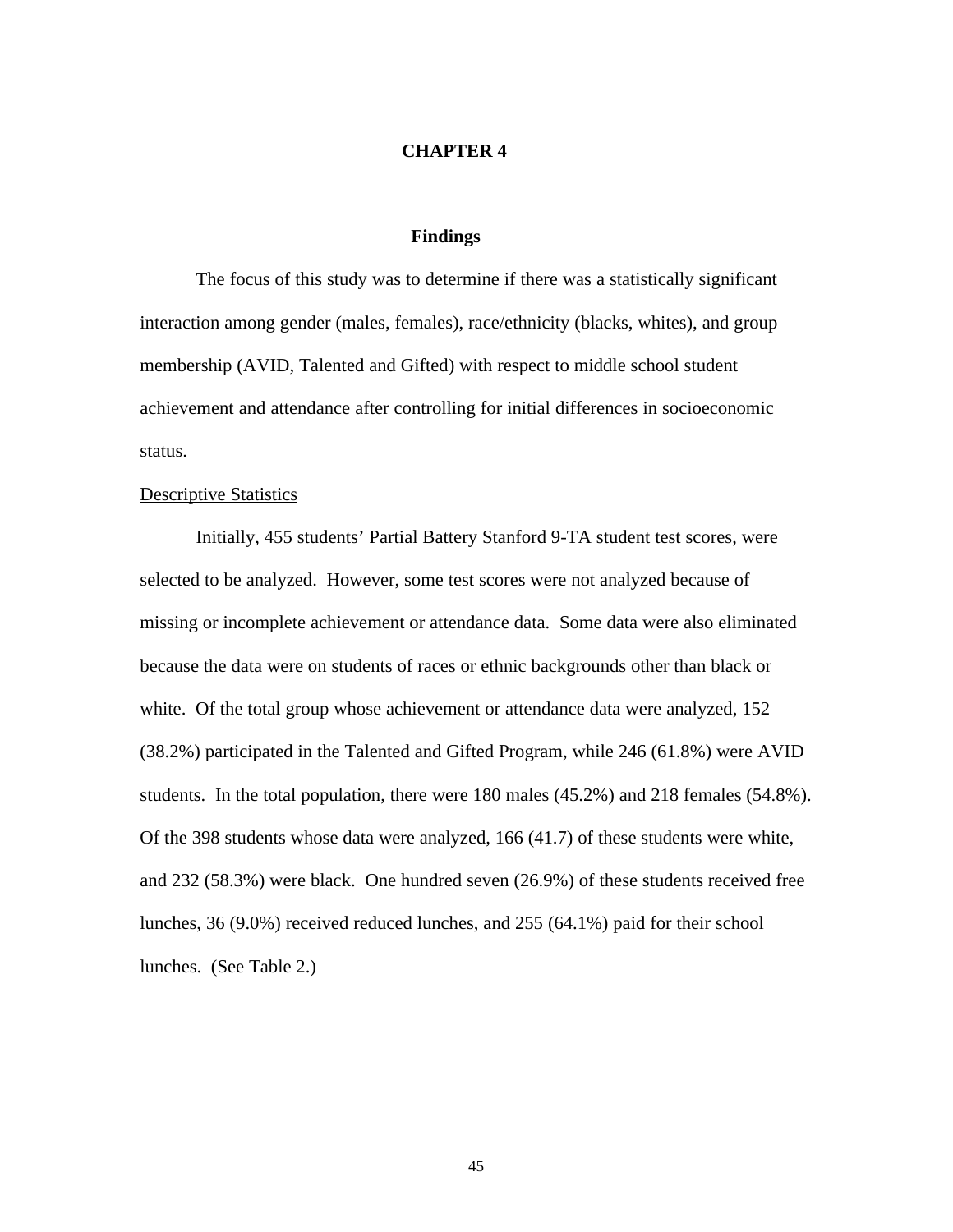| Descriptive Statistics of Overall Student Sample |               |                         |               |       |
|--------------------------------------------------|---------------|-------------------------|---------------|-------|
| Variable                                         | N(% )         | N(% )                   | N(% )         | Total |
|                                                  |               |                         |               |       |
| Gender                                           | Males         | Females                 |               |       |
|                                                  |               |                         |               |       |
|                                                  |               | 180 (45.2%) 218 (54.8%) |               | 398   |
|                                                  |               |                         |               |       |
| Race/Ethnicity                                   | <b>Blacks</b> | Whites                  |               |       |
|                                                  |               |                         |               |       |
|                                                  | 232 (58.3%)   | 166(41.7%)              |               | 398   |
|                                                  |               |                         |               |       |
| <b>SES</b>                                       | Free Lunch    | Reduced Lunch           | Paid Lunch    |       |
|                                                  |               |                         |               |       |
|                                                  | $107(26.9\%)$ | $36(9.0\%)$             | $255(64.1\%)$ | 398   |
|                                                  |               |                         |               |       |

Table 2 Descriptive Statistics of Overall Student Sample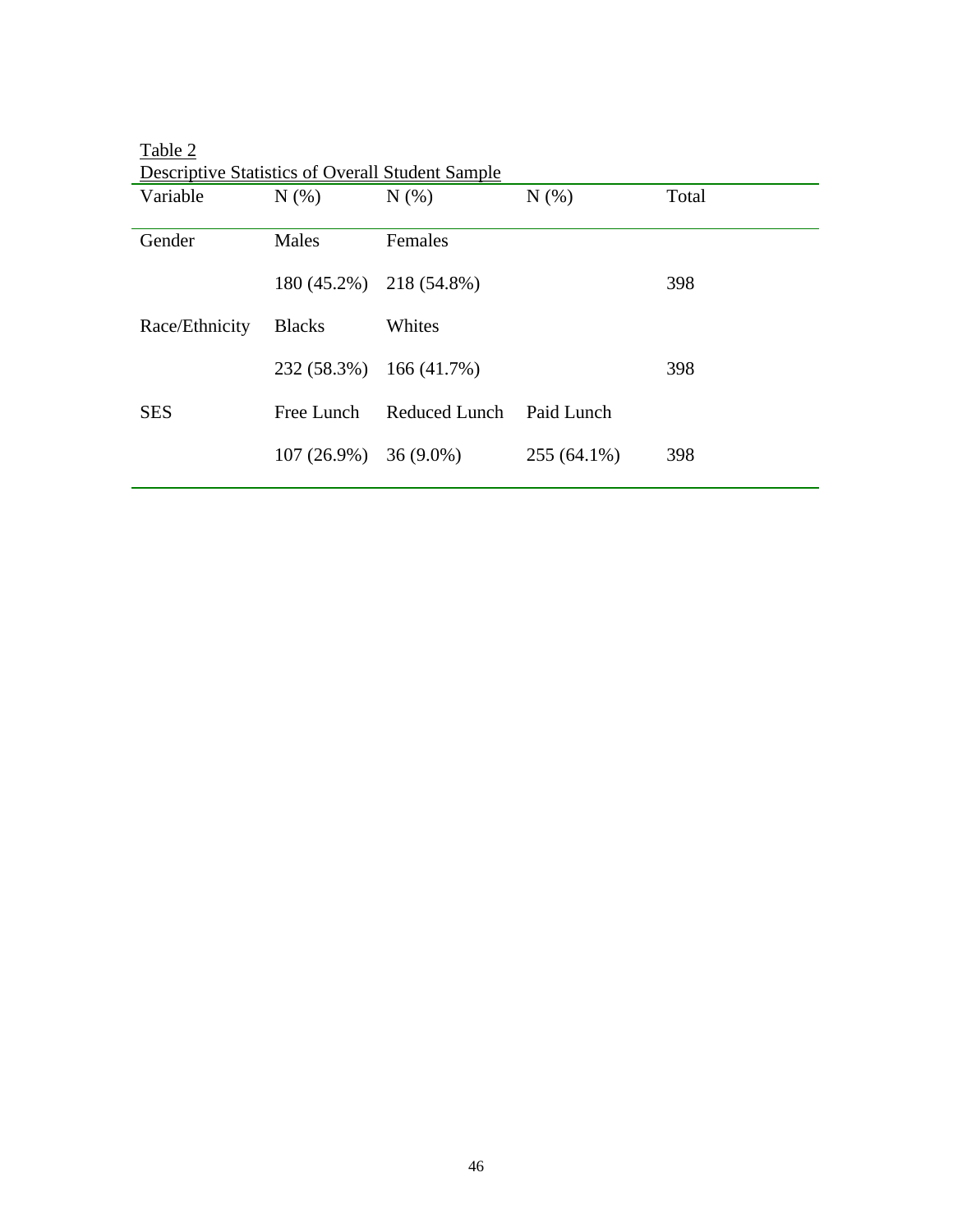The basic total mean score for all students was 58.7 and (SD 17.3). Their reading mean score was 62.4 (SD 18.4). The mean score for this same language arts group was 60.9 (SD 22.0). Their mathematics mean score was 56.0 (SD 21.1) and their mean score for average attendance was 174.5 (SD 13.8). (See Table 3.)

| Variable                 | Mean  | <b>SD</b> |
|--------------------------|-------|-----------|
| <b>Basic Total</b>       | 58.7  | 17.3      |
| <b>Reading Total</b>     | 62.4  | 18.4      |
| Language Total           | 60.9  | 22.0      |
| <b>Mathematics Total</b> | 56.0  | 21.1      |
| <b>Attendance Total</b>  | 174.5 | 13.8      |
|                          |       |           |

Table 3 **Statistical Frequency Data**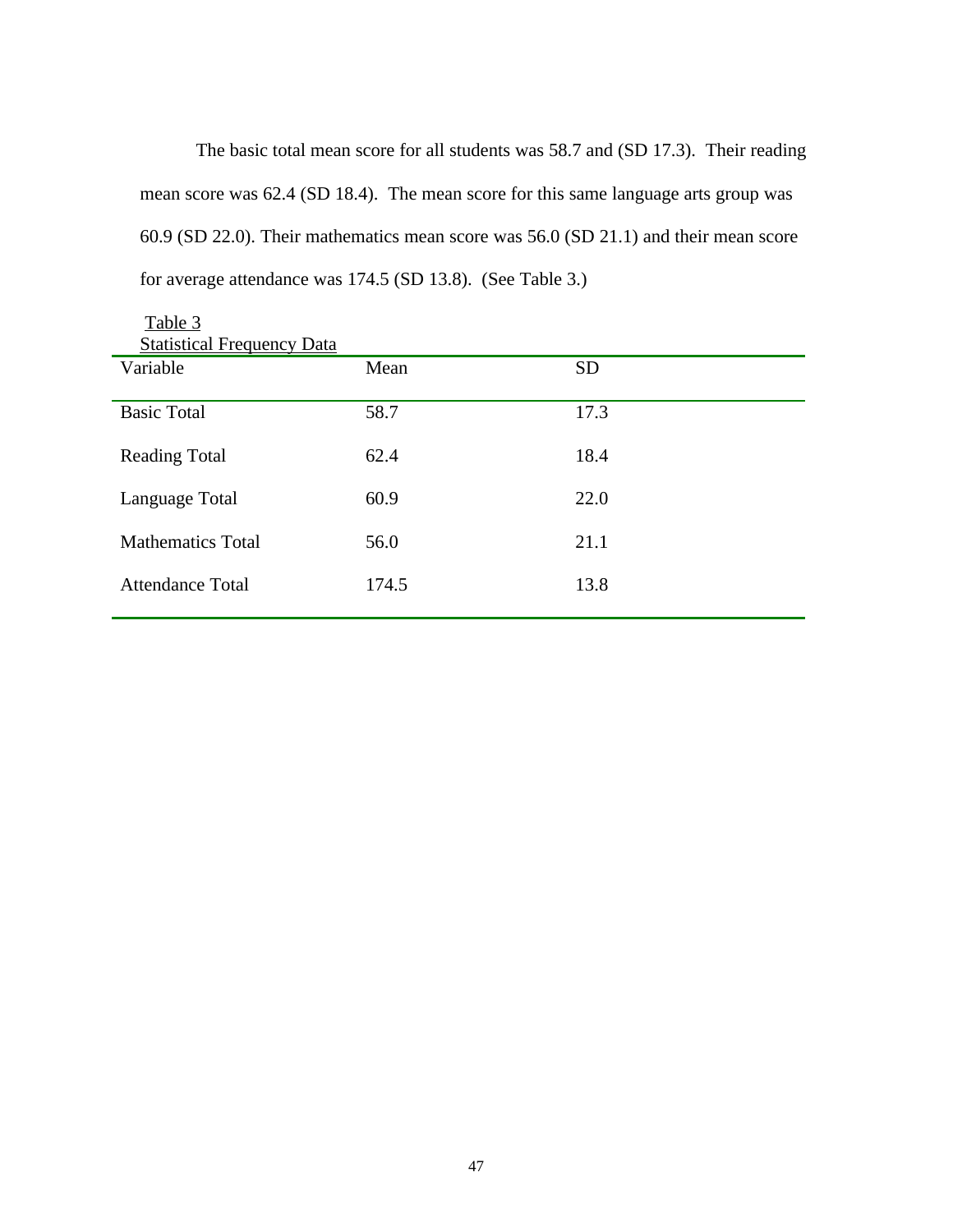There were 152 (38.2%) students in the TAG program. Seventy-eight of them (51.3%) were males, while 74 (48.7%) were female students. One hundred twenty-three (80.9%) of the students in this group were white, while 29 (19.1%) were black. Twelve (7.8%) of these students received free lunch, 3 (1.9%) received reduced lunch, while 137 (89.3%) of this Talented and Gifted group paid for their lunches.

Two hundred forty-six students comprised the AVID group. One hundred two (41.5%) of these students were male, while 144 (58.5%) were females. Forty-three (17.5%) of these students were white, and 203 (82.5%) were black. One hundred-nine (38.1%) received free lunch, 34 (11.9%) received reduced lunch, and 143 (50%) paid for their lunches. (See Table 4.)

| Variable       | Levels               | <b>TAG</b>  | <b>AVID</b> |
|----------------|----------------------|-------------|-------------|
| Gender         | Male                 | 78 (51.3%)  | 102(41.5%)  |
|                | Female               | 74 (48.7%)  | 144 (58.5%) |
| Race/Ethnicity | <b>Black</b>         | 29 (19.1%)  | 203 (82.5%) |
|                | White                | 123 (80.9%) | 43 (17.5%)  |
| <b>SES</b>     | Free Lunch           | $12(7.8\%)$ | 109 (38.1%) |
|                | <b>Reduced Lunch</b> | $3(1.9\%)$  | 34 (11.9%)  |
|                | Paid Lunch           | 137 (89.3%) | 143 (50.0%) |

## Table 4 Analysis by Group Membership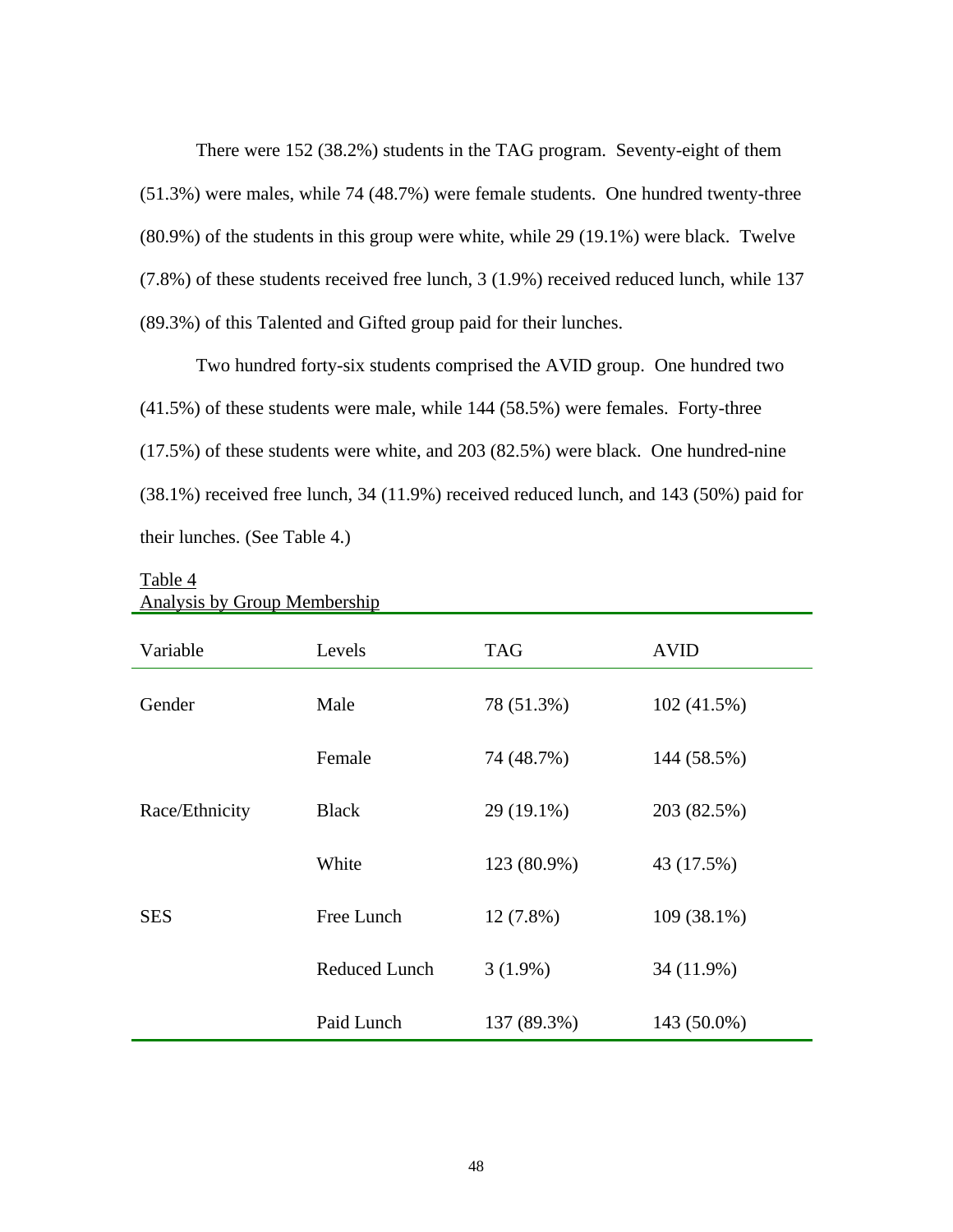For the Talented and Gifted students, the basic total Stanford 9-TA score yielded a mean of 75.9 (SD 10.8). Of those students taking the Stanford 9-TA reading component, the mean score was 78.3 (SD 12.9), the language arts component mean score was 80.1 (SD 14.4). The mathematics component mean score was 75.6 (SD 15.9). The average daily attendance mean score for this group was 175.7 (SD 11.2). (See Table 5.)

| <b>Statistical Frequency Data for Talented and Gifted Students</b> |       |           |  |  |
|--------------------------------------------------------------------|-------|-----------|--|--|
| Variable                                                           | Mean  | <b>SD</b> |  |  |
|                                                                    |       |           |  |  |
| <b>Basic Total</b>                                                 | 75.9  | 10.8      |  |  |
| <b>Reading Total</b>                                               | 78.3  | 12.9      |  |  |
|                                                                    |       |           |  |  |
| Language Total                                                     | 80.1  | 14.2      |  |  |
| <b>Mathematics Total</b>                                           | 75.6  | 15.9      |  |  |
|                                                                    |       |           |  |  |
| <b>Attendance Total</b>                                            | 175.7 | 11.2      |  |  |
|                                                                    |       |           |  |  |

Table 5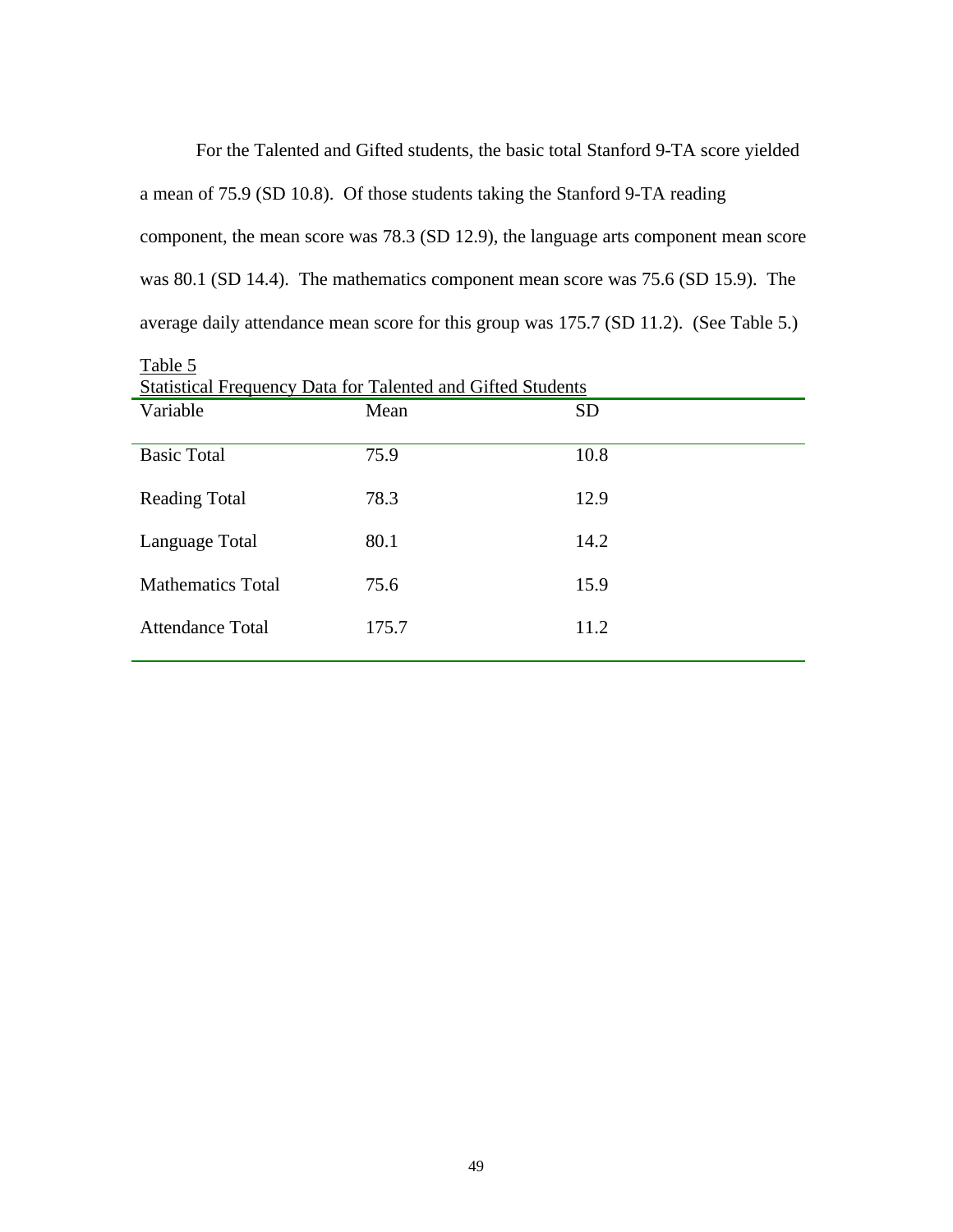For the AVID students, the basic total Stanford 9-TA score yielded a mean of 48.1 (SD 10.9). Of those students taking the Stanford 9-TA reading component, the mean score was 52.2 (SD 13.3). The language arts component mean score was 49.0 (SD 17.0), and the mathematics component mean score was 43.8 (SD 13.3). The average attendance mean score for this group was 173.8 (SD 15.2). (See Table 6.)

| <b>Statistical Frequency Data for AVID Students</b> |       |           |  |  |
|-----------------------------------------------------|-------|-----------|--|--|
| Variable                                            | Mean  | <b>SD</b> |  |  |
| <b>Basic Total</b>                                  | 48.1  | 10.9      |  |  |
|                                                     |       |           |  |  |
| <b>Reading Total</b>                                | 52.2  | 13.3      |  |  |
|                                                     |       |           |  |  |
| Language Total                                      | 49.0  | 17.0      |  |  |
| <b>Mathematics Total</b>                            | 43.8  | 13.3      |  |  |
|                                                     |       |           |  |  |
| Attendance Total                                    | 173.8 | 15.2      |  |  |
|                                                     |       |           |  |  |

Table 6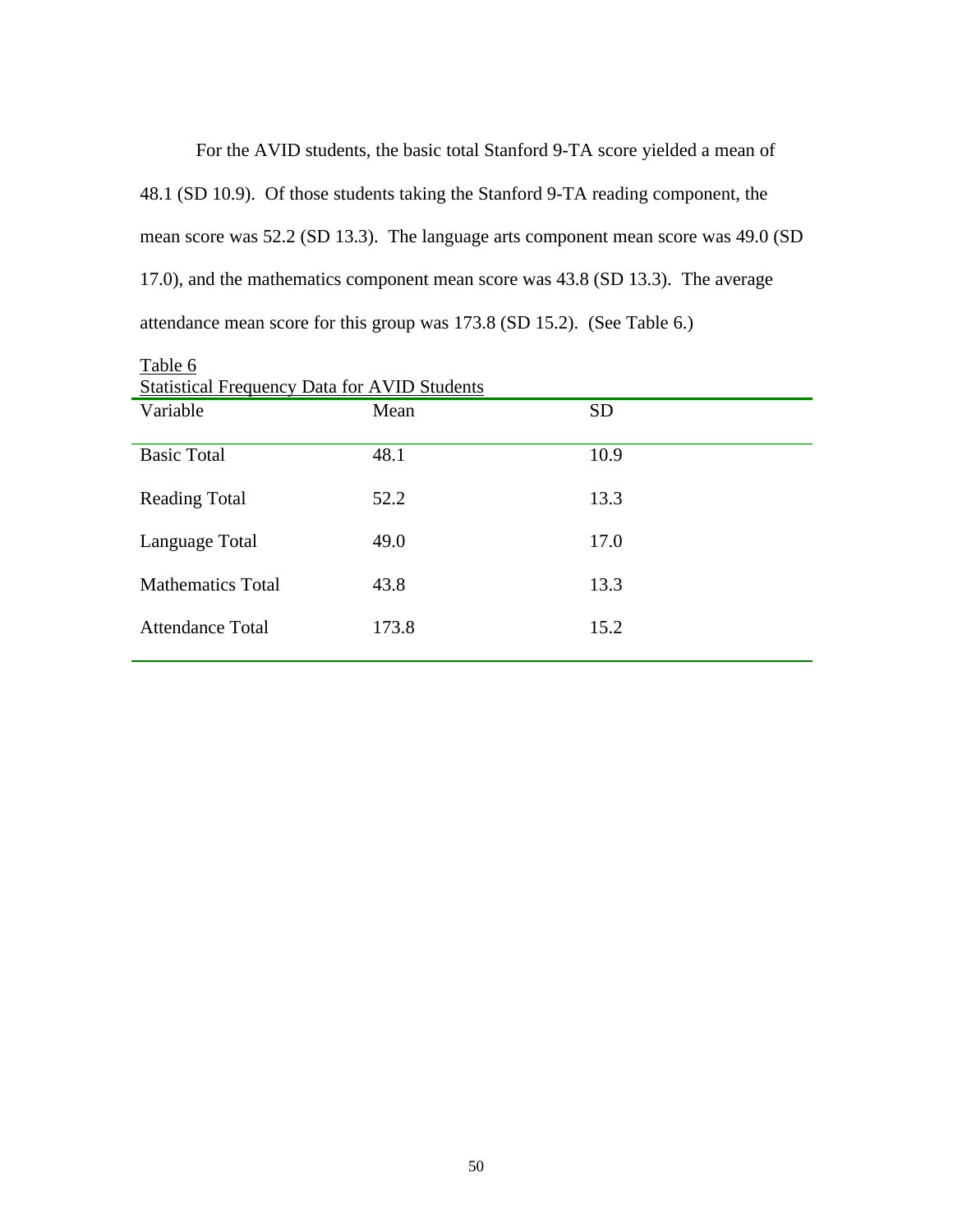## Treatment of Missing Student Data

Some students Stanford 9-TA Partial Battery Achievement Test scores were deleted from the final analysis because of missing data. This deletion included students who did not take any or all portions of the Stanford 9-TA Partial Battery Achievement Test or who were not participants in either the Talented and Gifted or AVID groups for the school years, 1994 through 1997. Fifty-seven student test scores were omitted from the analyses because of not meeting one or more portions of the above criteria. Also, student test scores of race/ethnicity other than black or white were not considered in the data analysis. These twenty-six students, if included, would have accounted for (5.7%) of the total population of scores analyzed. (See Table 7.)

| Number of Students Excluded from the Study |        |         |  |  |
|--------------------------------------------|--------|---------|--|--|
| Variable                                   | Number | Percent |  |  |
|                                            |        |         |  |  |
| <b>Basic Total</b>                         | 57     | 12.5%   |  |  |
| <b>Reading Total</b>                       | 57     | 12.5%   |  |  |
|                                            |        |         |  |  |
| Language Total                             | 57     | 12.5%   |  |  |
| <b>Mathematics Total</b>                   | 57     | 12.5%   |  |  |
| Race/Ethnicity (Other)                     | 26     | 5.7%    |  |  |
|                                            |        |         |  |  |

Table 7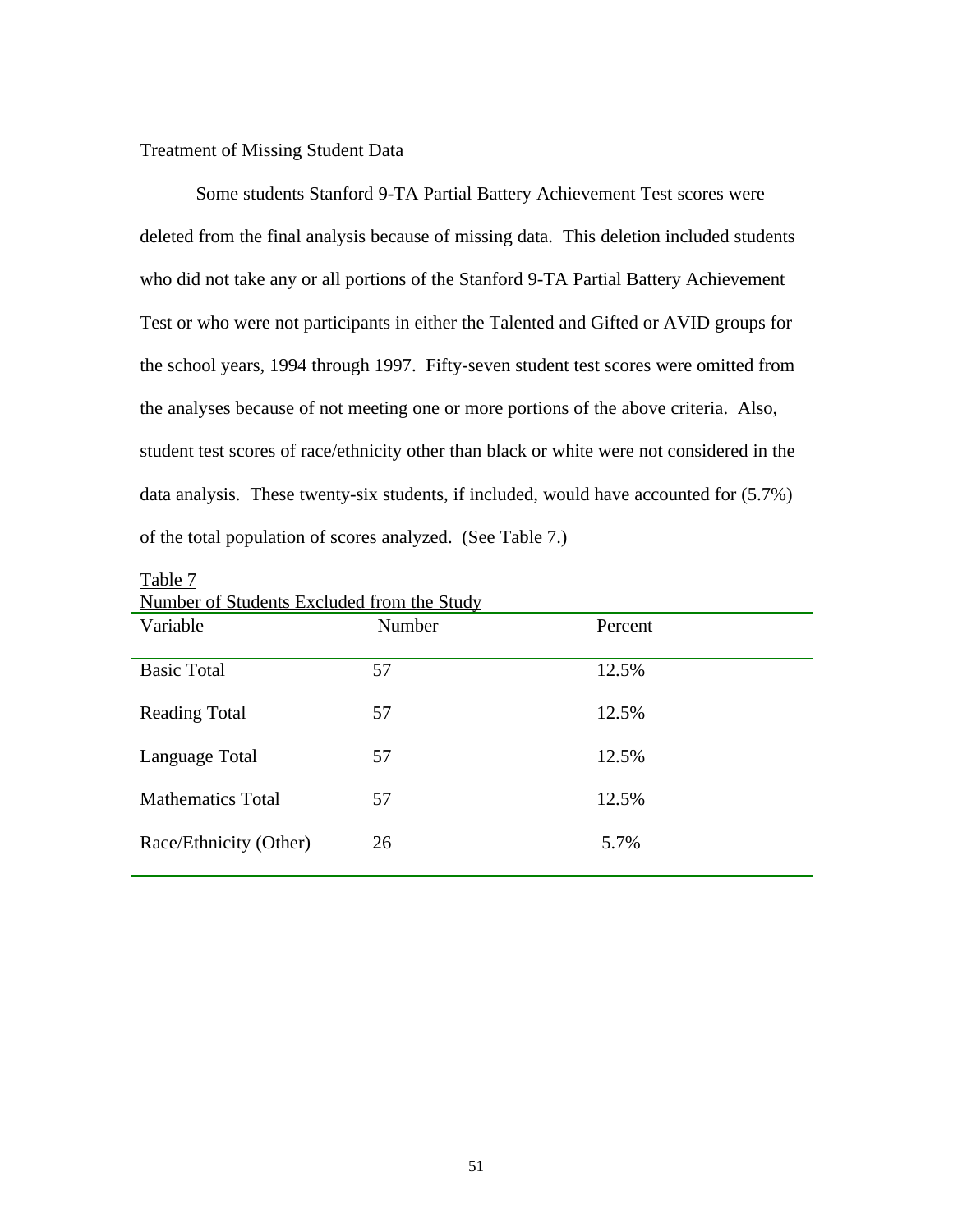## Analysis of Covariance

Two three-way ANCOVAS were employed for each component of the Partial Battery of the Stanford 9-TA Achievement Test and attendance. Therefore the adjusted dependent variables are basic total NCE achievement, reading total NCE achievement, language total NCE achievement, mathematics total NCE achievement and attendance. The independent variables in this study were gender (males, females), race/ethnicity (blacks, whites) and group membership (Talented and Gifted, AVID). The covariate in this study was SES.

## Basic Achievement Analysis of Covariance

The first analysis of covariance (ANCOVA) procedure examined basic total NCE scores. The ANCOVA summary table for basic total NCE achievement is shown in Table 8. The data were examined to determine if any two or three-way interactions were significant. (See Table 8.)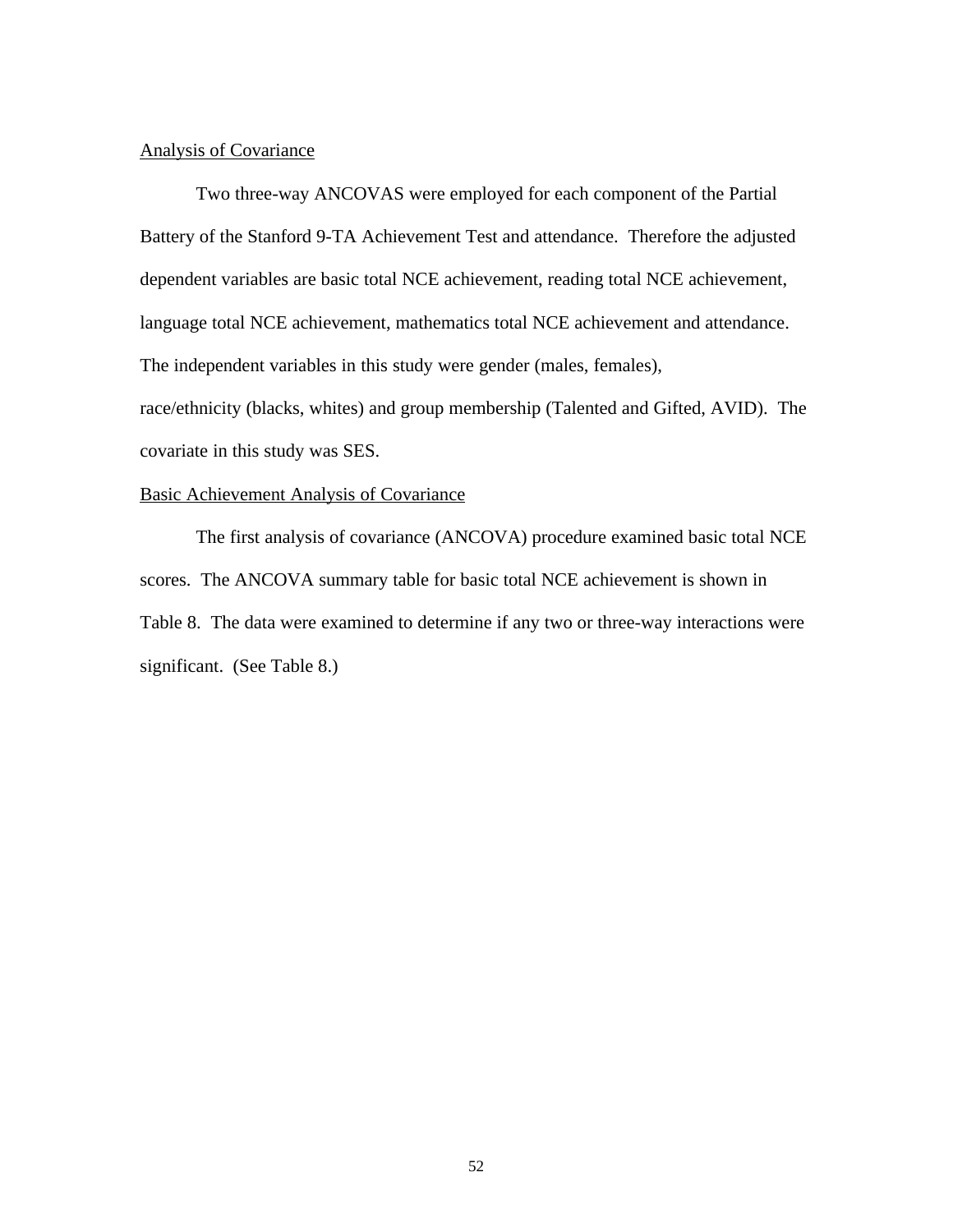|                       | <b>SS</b> | $\underline{df}$ | $\underline{\mathbf{M}}\underline{\mathbf{S}}$ | $\mathbf F$ | $Sig.$ of $F$ |
|-----------------------|-----------|------------------|------------------------------------------------|-------------|---------------|
| Covariate             |           |                  |                                                |             |               |
| <b>SES</b>            | 899.5     | $\mathbf{1}$     | 899.5                                          | 8.5         | $.004*$       |
| <b>Main Effects</b>   |           |                  |                                                |             |               |
| Gender                | 14.2      | $\mathbf{1}$     | 14.2                                           | $\cdot$ 1   | .713          |
| Race/Ethnicity        | 2882.7    | $\mathbf{1}$     | 2882.7                                         | 27.3        | $.001*$       |
| Group                 | 22587.7   | $\mathbf{1}$     | 22587.7                                        | 214.0       | $.001*$       |
| 2-Way Interactions    |           |                  |                                                |             |               |
| Gender x Race         | 2.5       | $\mathbf{1}$     | 2.5                                            | $\cdot$ 1   | .878          |
| Gender x Group        | 15.8      | $\mathbf{1}$     | 15.8                                           | $\cdot$ 1   | .698          |
| Race x Group          | 406.7     | $\mathbf{1}$     | 406.7                                          | 3.8         | $.050*$       |
| Gender x Race x Group | 8.9       | $\mathbf{1}$     | 8.9                                            | $\cdot$ 1   | .771          |
| Within                | 41056.4   | 389              | 105.5                                          |             |               |
| Total                 | 119162.0  | 397              | 300.1                                          |             |               |

## Table 8 Basic Achievement Analysis of Covariance

 $*p \leq .05$ 

It was hypothesized that there would be no statistically significant difference at the .05 alpha level in basic total NCE Stanford 9-TA achievement scores between students in the Talented and Gifted and AVID programs. This hypothesis was not substantiated. It was found that students engaged in the Talented and Gifted program achieved higher NCE scores on the basic total portion of the Stanford 9-TA than students participating in the AVID program did. Therefore, it was determined that group membership was a significant main effect. It was also found that white students achieved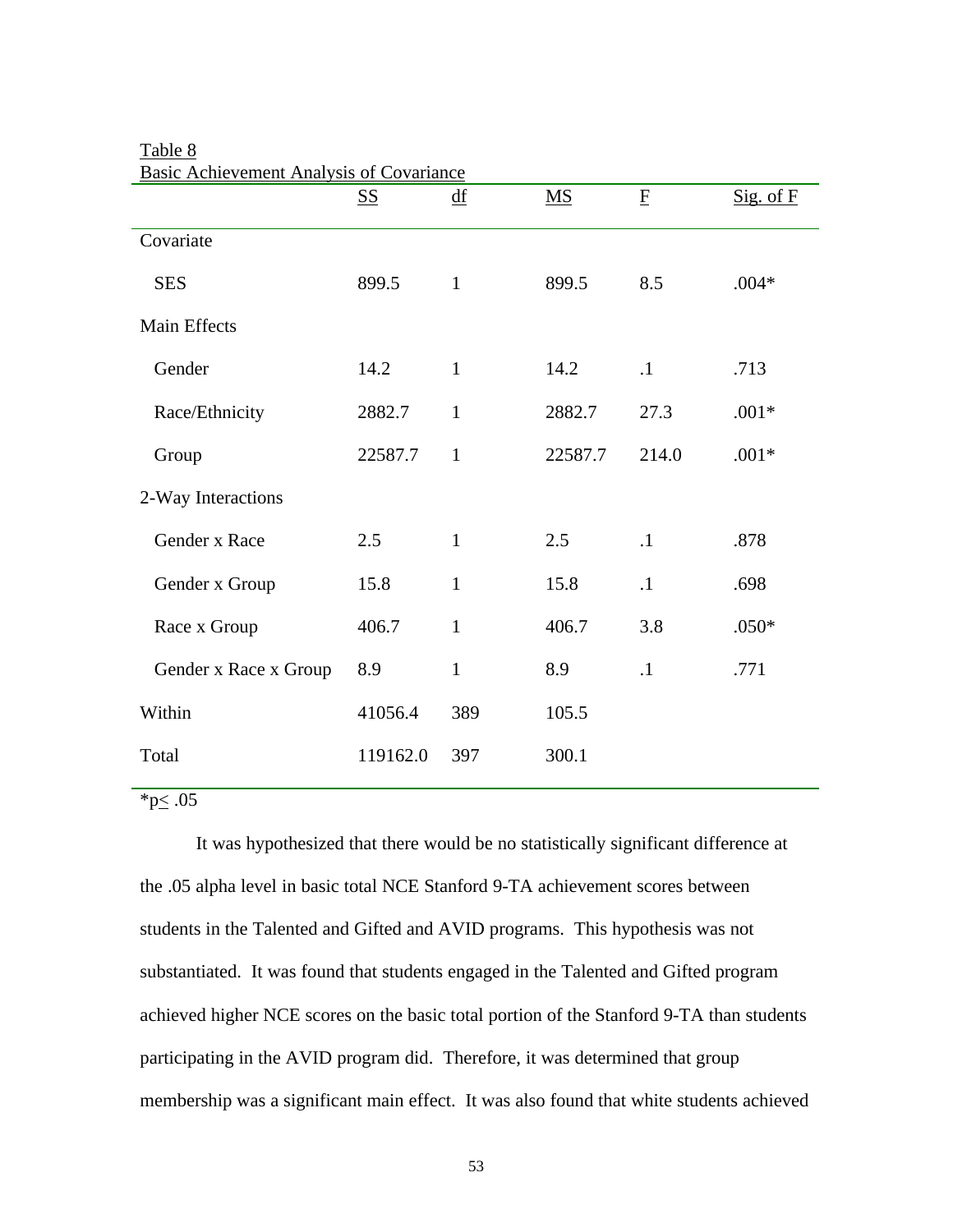higher basic total NCE scores, than did black students. There were no differences noted in gender with respect to basic total NCE achievement. The covariate, socioeconomic status was also found to be a significant factor in determining the achievement of these students. The data yielded one significant two-way interaction. This interaction existed between race/ethnicity and group membership. The findings of this Basic Total ANCOVA analysis are discussed in the Summary of Null Hypotheses. (See Table 9.) This is also evident when the cell means and adjusted cell means are analyzed. (See Table 10.) The basic total two-way interaction between race and group is shown in Figure 1. (See Figure 1.)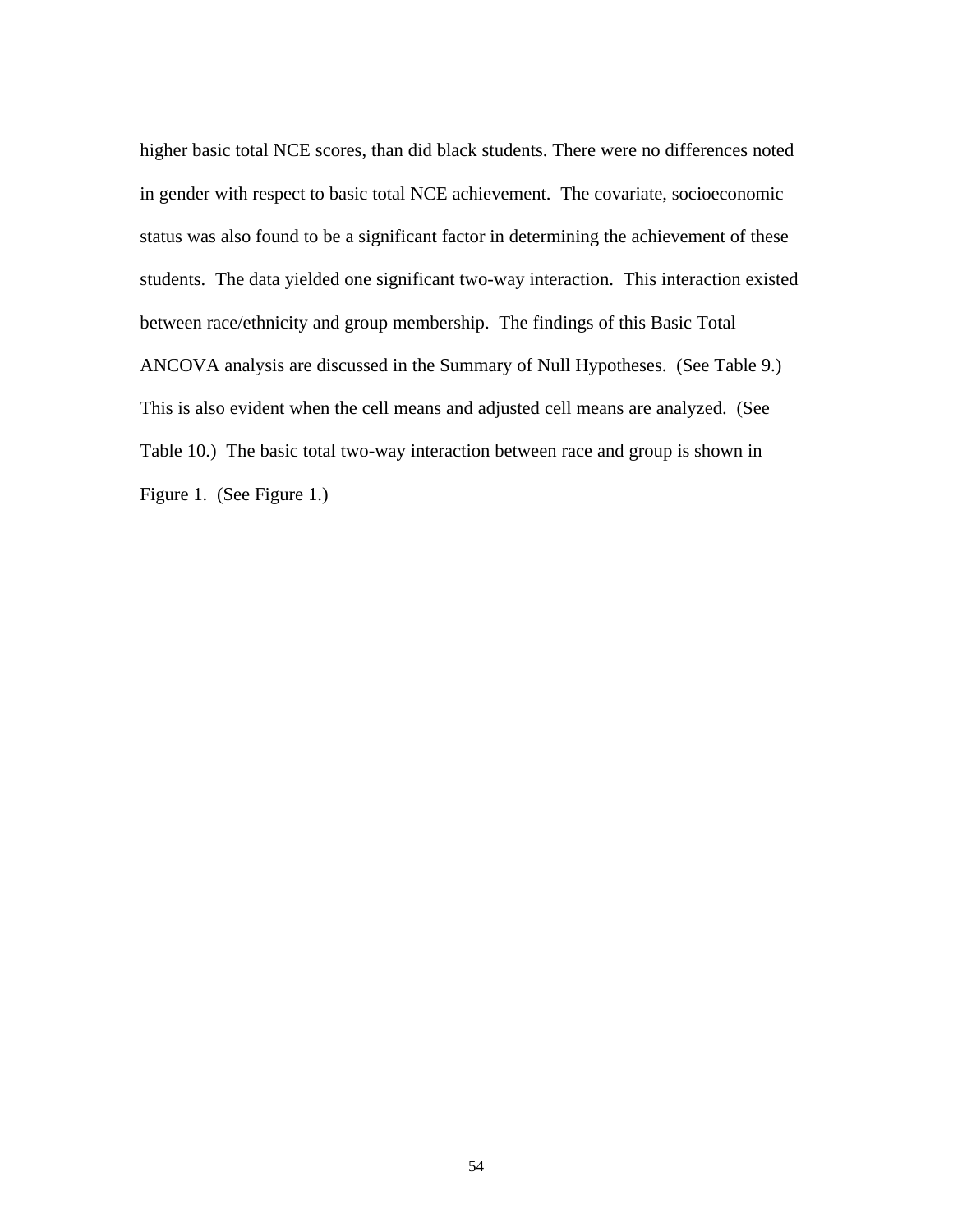| Table 9<br>Summary of Null Hypotheses With Respect to Basic Achievement<br><b>Null Hypothesis</b><br>1. There is no statistically significant difference in gender | Reject/Fail to Reject<br>Fail to reject |  |  |  |
|--------------------------------------------------------------------------------------------------------------------------------------------------------------------|-----------------------------------------|--|--|--|
| (males, females).                                                                                                                                                  |                                         |  |  |  |
| 2. There is no statistically significant difference in race/ethnicity                                                                                              | Reject                                  |  |  |  |
| (blacks, whites).                                                                                                                                                  |                                         |  |  |  |
| 3. There is no statistically significant difference in group                                                                                                       | Reject                                  |  |  |  |
| membership (Talented and Gifted, AVID).                                                                                                                            |                                         |  |  |  |
| 4. There is no statistically significant interaction between gender                                                                                                | Fail to reject                          |  |  |  |
| (males, females) and race/ethnicity (blacks, whites).                                                                                                              |                                         |  |  |  |
| 5. There is no statistically significant interaction between gender                                                                                                | Fail to reject                          |  |  |  |
| (males, females) and group membership (Talented and Gifted,                                                                                                        |                                         |  |  |  |
| AVID).                                                                                                                                                             |                                         |  |  |  |
| 6. There is no statistically significant interaction between                                                                                                       | Reject                                  |  |  |  |
| race/ethnicity (blacks, whites) and group membership (Talented                                                                                                     |                                         |  |  |  |
| and Gifted, AVID).                                                                                                                                                 |                                         |  |  |  |
| 7. There is no statistically significant interaction among gender                                                                                                  | Fail to reject                          |  |  |  |
| (males, females) race/ethnicity (blacks, whites) and group                                                                                                         |                                         |  |  |  |
| membership (Talented and Gifted, AVID).                                                                                                                            |                                         |  |  |  |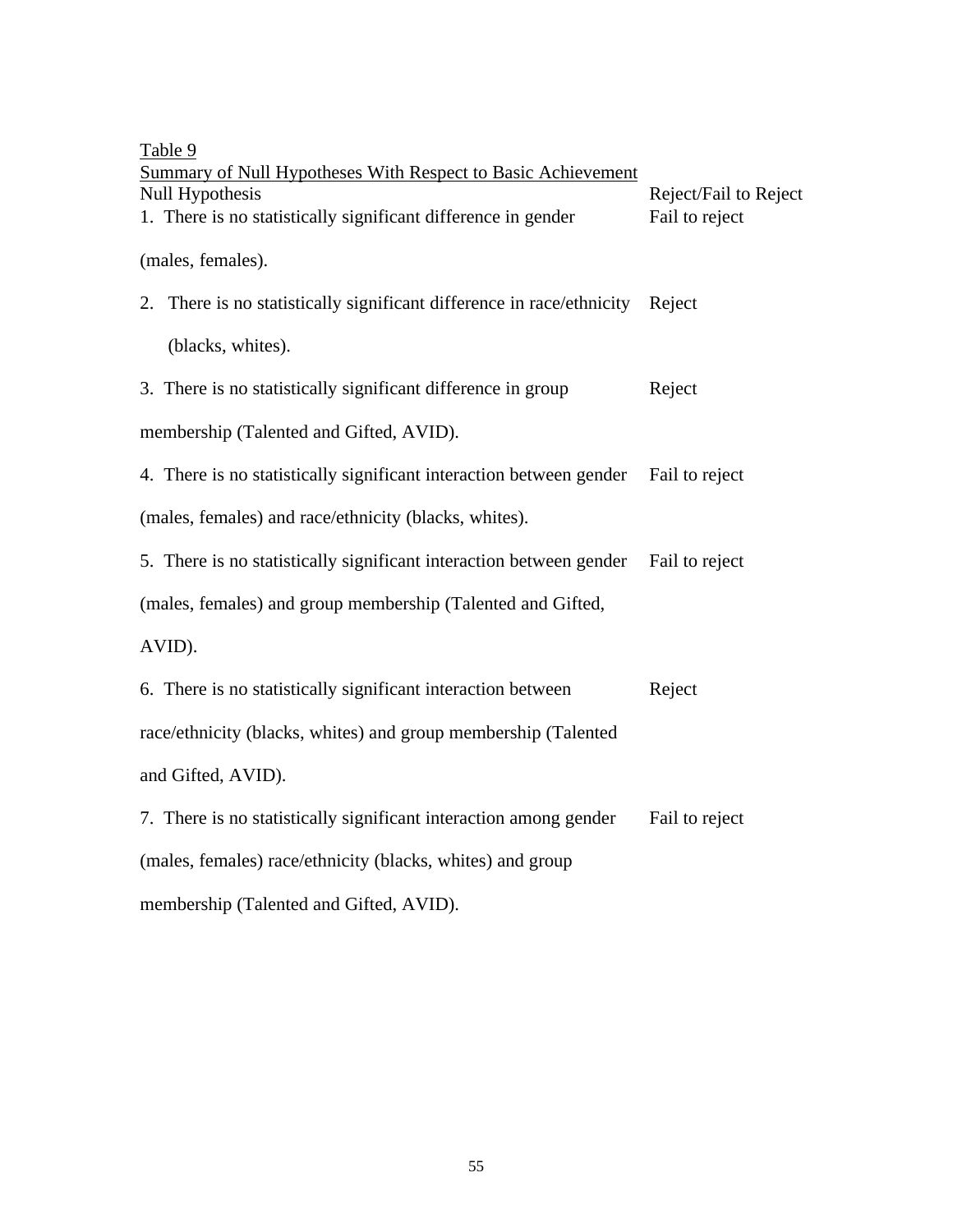| Variable            | Cell Means | <b>Adjusted Cell Means</b> |
|---------------------|------------|----------------------------|
| Gender              |            |                            |
| Males               | 59.9       | 58.4                       |
| Females             | 57.7       | 59.4                       |
| Race/Ethnicity      |            |                            |
| <b>Blacks</b>       | 49.4       | 55.7                       |
| Whites              | 71.7       | 63.0                       |
| Group Membership    |            |                            |
| Talented and Gifted | 78.8       | 72.1                       |
| <b>AVID</b>         | 48.1       | 50.4                       |

Table 10 Analysis of Basic Cell Means and Adjusted Cell Means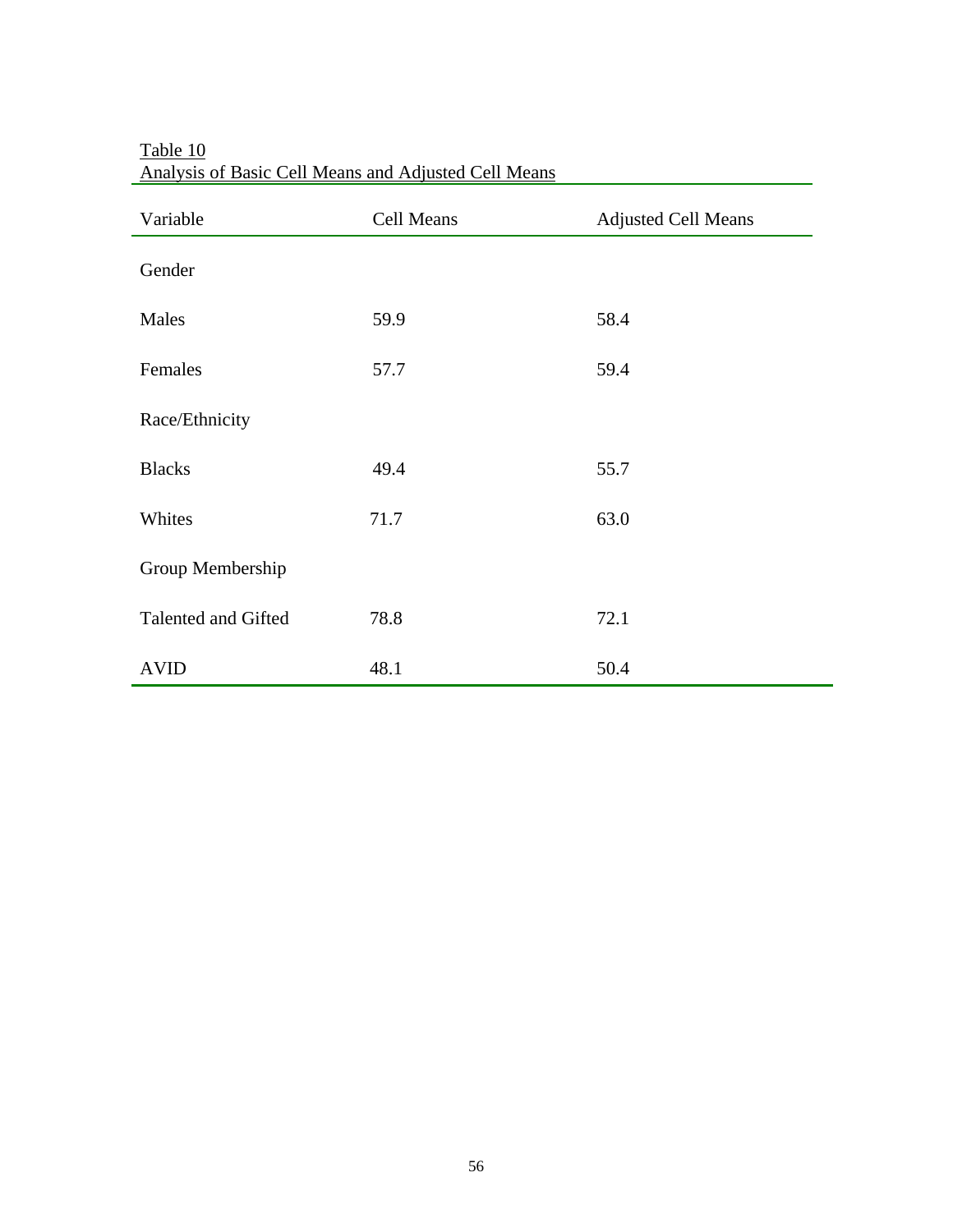

Figure 1. **Race and Group Basic Achievement Total Two-Way Interaction**

The second analysis of covariance (ANCOVA) procedure examined reading total NCE scores. The ANCOVA summary table for reading total NCE achievement is shown in Table 11. The data were examined to determine if any two or three-way interactions were significant. (See Table 11.)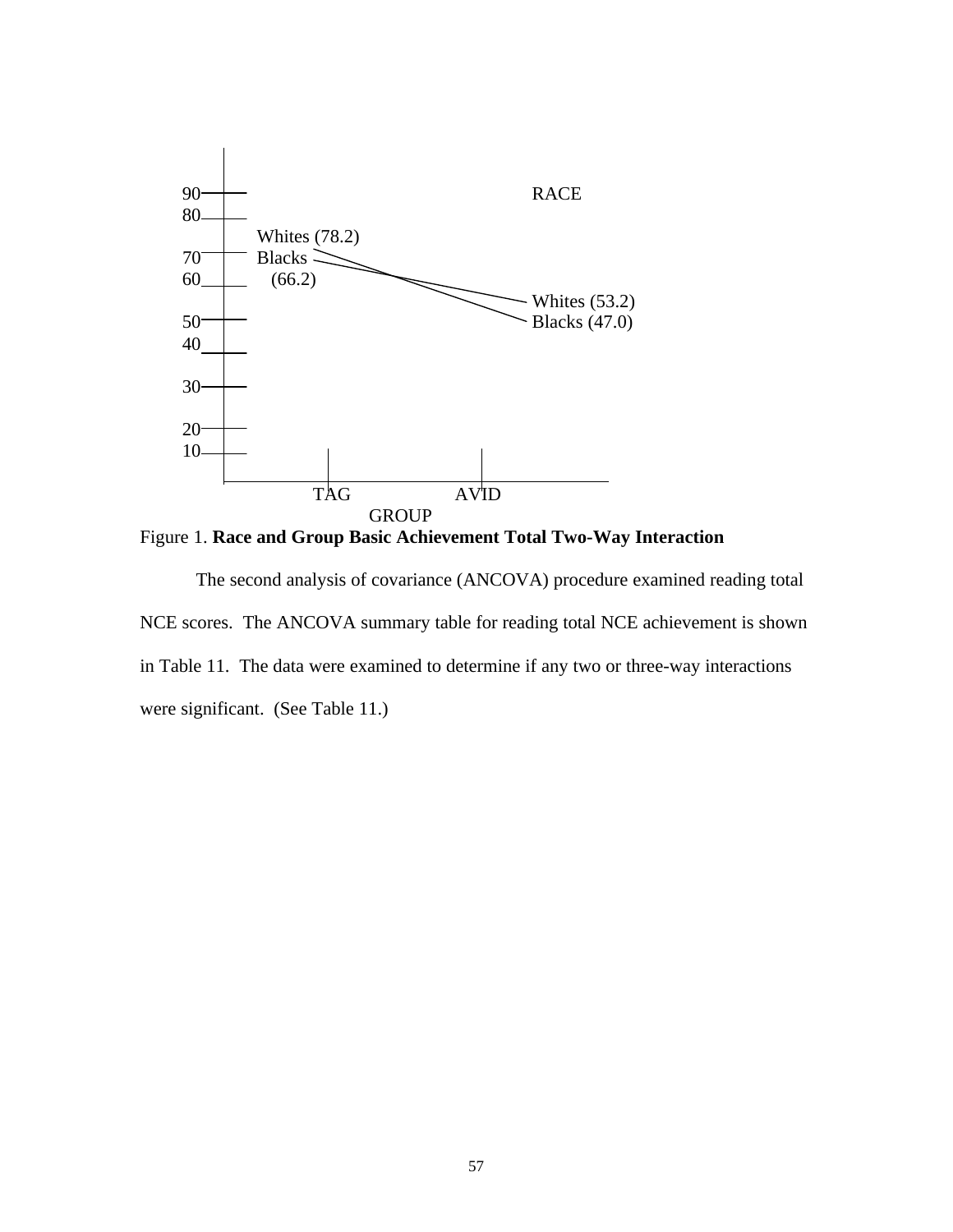|                       | $S_{\mathcal{S}}$ | $\underline{df}$ | MS      | $\overline{E}$ | $Sig.$ of $F$ |
|-----------------------|-------------------|------------------|---------|----------------|---------------|
| Covariate             |                   |                  |         |                |               |
| <b>SES</b>            | 877.5             | $\mathbf{1}$     | 877.5   | 5.4            | $.020*$       |
| <b>Main Effects</b>   |                   |                  |         |                |               |
| Gender                | 802.2             | $\mathbf{1}$     | 802.2   | 4.9            | $.027*$       |
| Race/Ethnicity        | 2557.7            | $\mathbf{1}$     | 2557.7  | 15.7           | $.001*$       |
| Group                 | 20787.4           | $\mathbf{1}$     | 20787.4 | 128.2          | $.001*$       |
| 2-Way Interactions    |                   |                  |         |                |               |
| Gender x Race         | 140.8             | $\mathbf{1}$     | 140.8   | 1.0            | .363          |
| Gender x Group        | 63.7              | $\mathbf{1}$     | 63.7    | $\cdot$ 3      | .531          |
| Race x Group          | 398.9             | $\mathbf{1}$     | 398.9   | 2.4            | .117          |
| 3-Way Interactions    |                   |                  |         |                |               |
| Gender x Race x Group | 35.4              | $\mathbf{1}$     | 35.4    | .21            | .640          |
| Within                | 63029.5           | 389              | 162.0   |                |               |
| Total                 | 135048.5          | 397              | 340.1   |                |               |
|                       |                   |                  |         |                |               |

# Table 11 Reading Achievement Analysis of Covariance

 $*p \le .05$ 

It was hypothesized that there would be no statistically significant difference at the .05 alpha level in reading total NCE Stanford 9-TA achievement scores between students in the Talented and Gifted and AVID programs. This hypothesis was also not substantiated. It was found that students engaged in the Talented and Gifted program achieved higher NCE scores on the reading total portion of the Stanford 9-TA than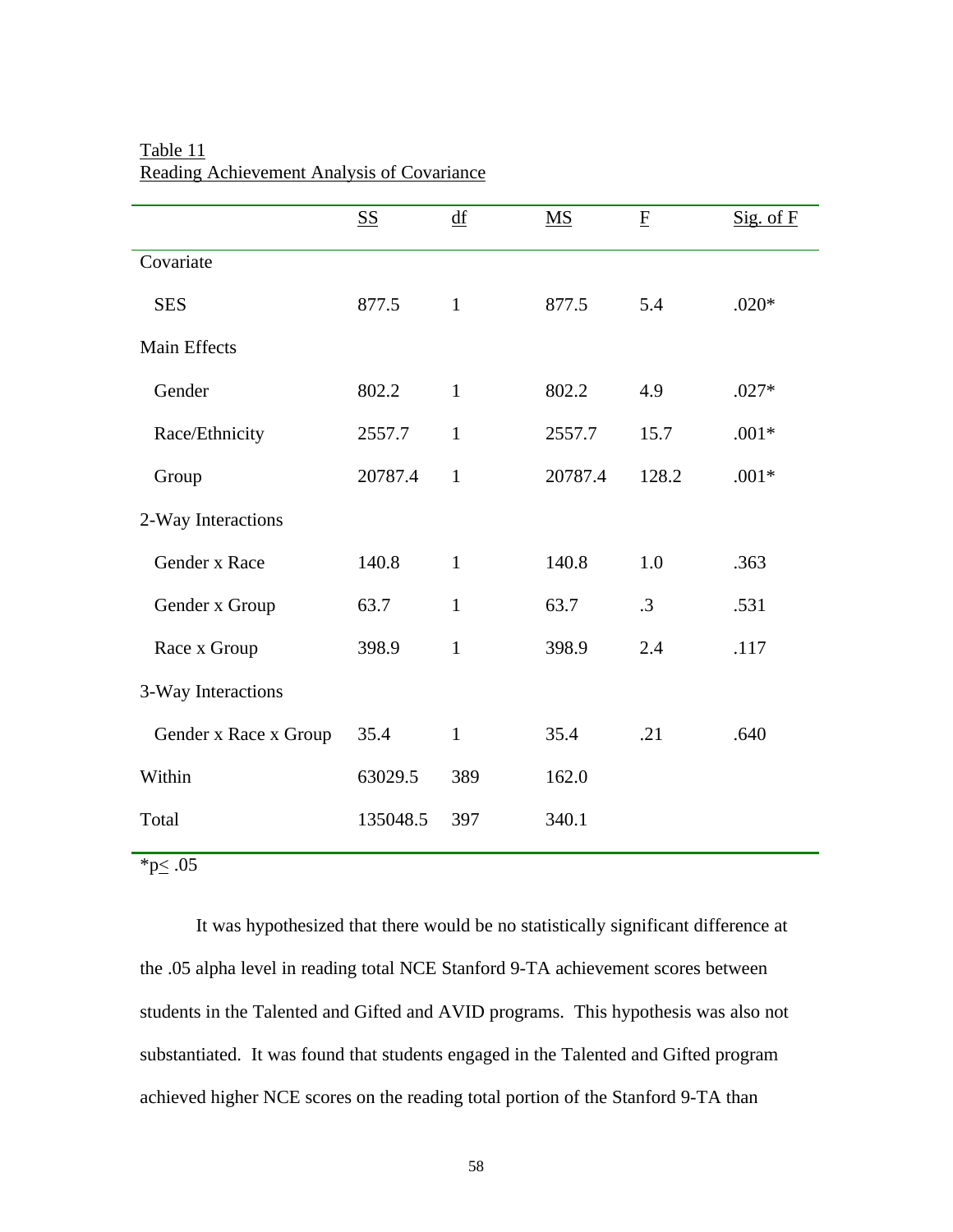students participating in the AVID program did. Therefore, it was determined that group membership was a significant main effect. It was also found that white students scored higher NCE scores on the reading total portion, than did black students. There were also no statistically significance differences noted in gender with respect to reading total achievement. The covariate, socioeconomic status was also found to be a significant factor in determining the achievement of these students. The data yielded no significant two-way interactions. The findings of this Reading Total ANCOVA analysis are discussed in the Summary of Null Hypotheses. (See Table 12.) This is also evident when the cell means and adjusted cell means are analyzed. (See Table 13.)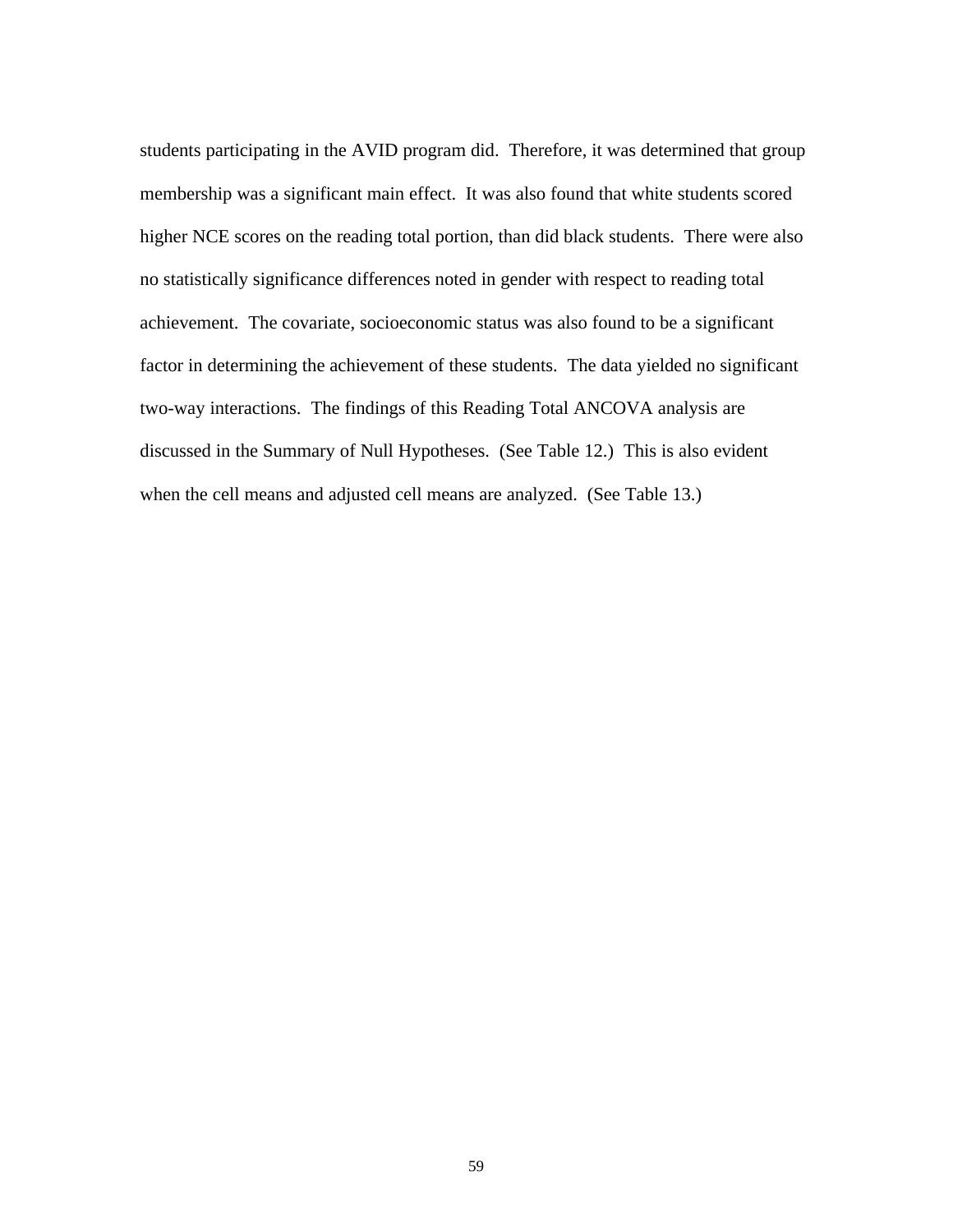| Table 12                                                              |                       |
|-----------------------------------------------------------------------|-----------------------|
| Summary of Null Hypotheses With Respect to Reading Achievement        |                       |
| Null Hypothesis                                                       | Reject/Fail to Reject |
| 1. There is no statistically significant difference in gender         | Reject                |
| (males, females).                                                     |                       |
| 2. There is no statistically significant difference in race/ethnicity | Reject                |
| (blacks, whites).                                                     |                       |
| 3. There is no statistically significant difference in group          | Reject                |
| membership (Talented and Gifted, AVID).                               |                       |
| 4. There is no statistically significant interaction between gender   | Fail to reject        |
| (males, females) and race/ethnicity (blacks, whites).                 |                       |
| 5. There is no statistically significant interaction between gender   | Fail to reject        |
| (males, females) and group membership (Talented and Gifted,           |                       |
| AVID).                                                                |                       |
| 6. There is no statistically significant interaction between          | Fail to reject        |
| race/ethnicity (blacks, whites) and group membership (Talented        |                       |
| and Gifted, AVID).                                                    |                       |
| 7. There is no statistically significant interaction among gender     | Fail to reject        |
| (males, females) race/ethnicity (blacks, whites) and group            |                       |
| membership (Talented and Gifted, AVID).                               |                       |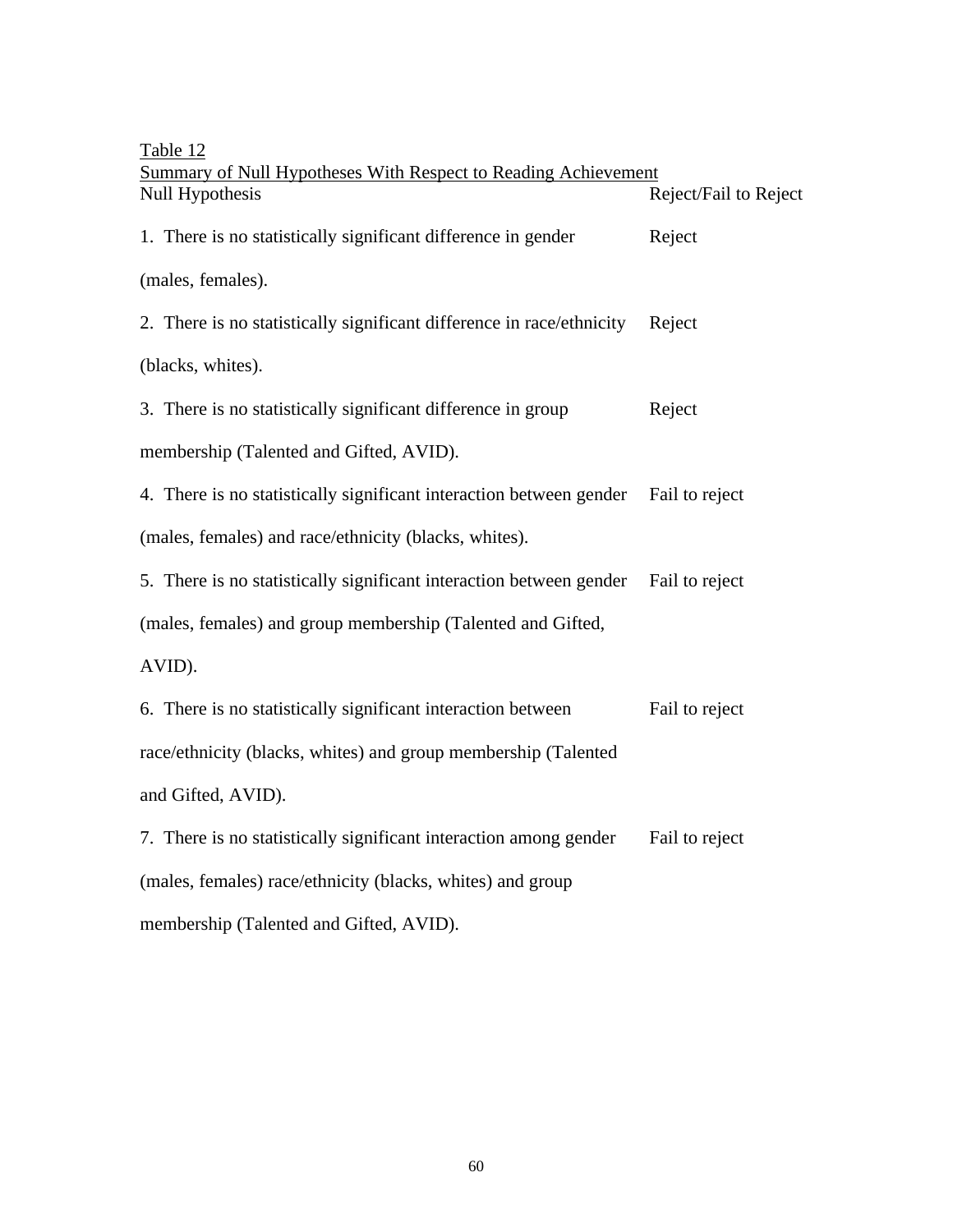| Variable            | Cell Means | <b>Adjusted Cell Means</b> |  |
|---------------------|------------|----------------------------|--|
| Gender              |            |                            |  |
| Males               | 62.1       | 60.6                       |  |
| Females             | 62.6       | 63.8                       |  |
| Race/Ethnicity      |            |                            |  |
| <b>Blacks</b>       | 53.6       | 59.7                       |  |
| Whites              | 74.6       | 66.1                       |  |
| Group Membership    |            |                            |  |
| Talented and Gifted | 78.2       | 75.6                       |  |
| <b>AVID</b>         | 52.2       | 54.2                       |  |

Table 13 Analysis of Reading Cell Means and Adjusted Cell Means

The third analysis of covariance (ANCOVA) procedure examined language total NCE scores. The ANCOVA summary table for language total NCE achievement is shown in Table 14. The data were examined to determine if any two or three-way interactions were significant. (See Table 14.)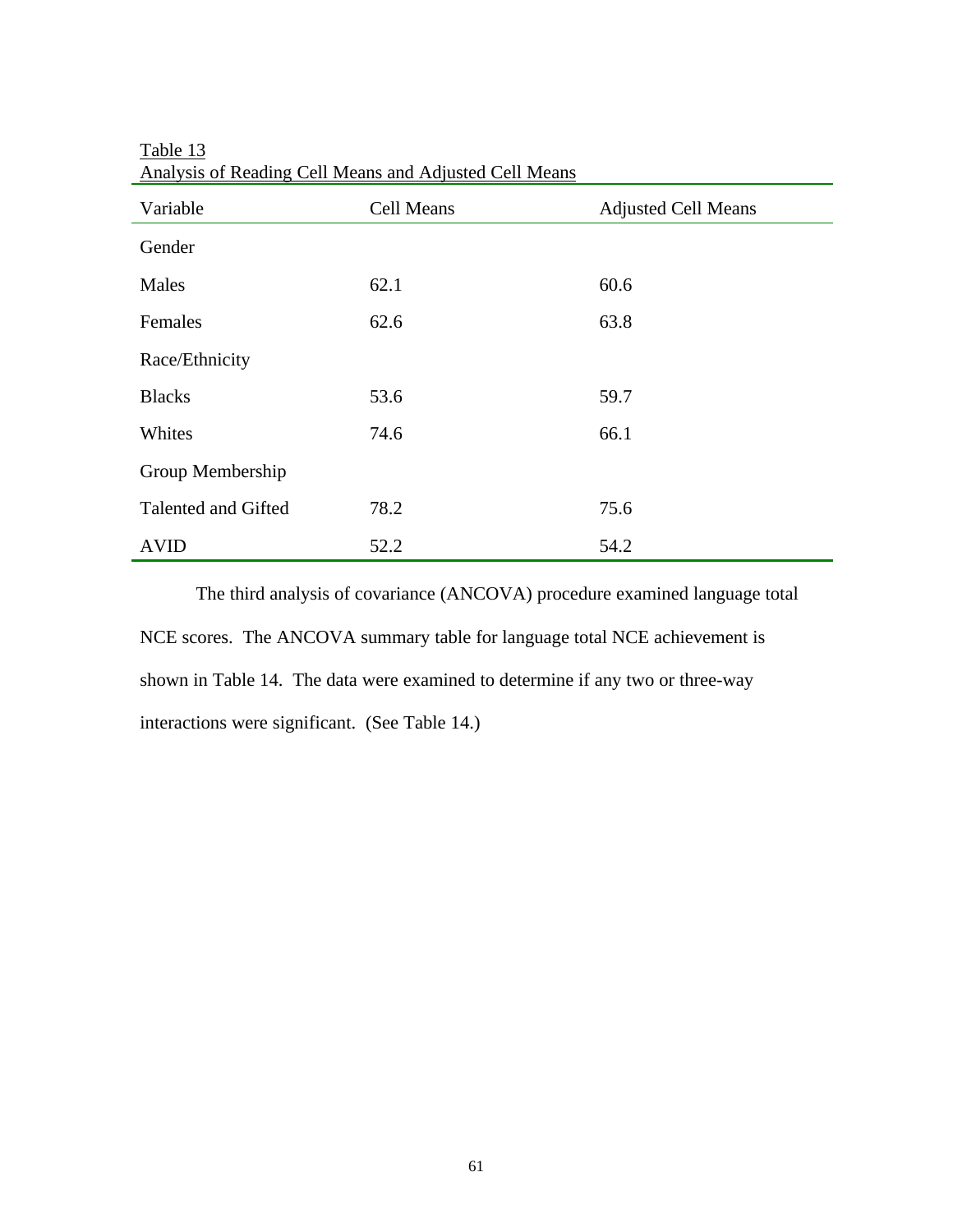|                       | <b>SS</b> | $\underline{df}$ | $\overline{\text{MS}}$ | $\overline{\mathrm{E}}$ | Sig. of F |
|-----------------------|-----------|------------------|------------------------|-------------------------|-----------|
| Covariate             |           |                  |                        |                         |           |
| <b>SES</b>            | 1045.1    | $\mathbf{1}$     | 1045.1                 | 4.3                     | $.039*$   |
| Main Effects          |           |                  |                        |                         |           |
| Gender                | 405.6     | $\mathbf{1}$     | 405.6                  | 1.6                     | .197      |
| Race/Ethnicity        | 4108.5    | $\mathbf{1}$     | 4108.5                 | 16.9                    | $.001*$   |
| Group                 | 27915.0   | $\mathbf{1}$     | 27915.0                | 115.0                   | $.001*$   |
| 2-Way Interactions    |           |                  |                        |                         |           |
| Gender x Race         | 42.1      | $\mathbf{1}$     | 42.1                   | $\cdot$ 1               | .667      |
| Gender x Group        | 28.7      | $\mathbf{1}$     | 28.7                   | $\cdot$ 1               | .731      |
| Race x Group          | 171.5     | $\mathbf{1}$     | 171.5                  | .7                      | .401      |
| 3-Way Interactions    |           |                  |                        |                         |           |
| Gender x Race x Group | .17       | $\mathbf{1}$     | .17                    | $\cdot$ 1               | .979      |
| Within                | 94378.4   | 389              | 242.6                  |                         |           |
| Total                 | 193634.1  | 397              | 487.7                  |                         |           |
|                       |           |                  |                        |                         |           |

Table 14 Language Achievement Analysis of Covariance

 $*p \leq .05$ 

It was hypothesized that there would be no statistically significant difference at the .05 alpha level in language total NCE Stanford 9-TA achievement scores between students in the Talented and Gifted and AVID programs. This hypothesis was again not substantiated. It was found that students engaged in the Talented and Gifted program achieved higher NCE scores on the language total portion of the Stanford 9-TA than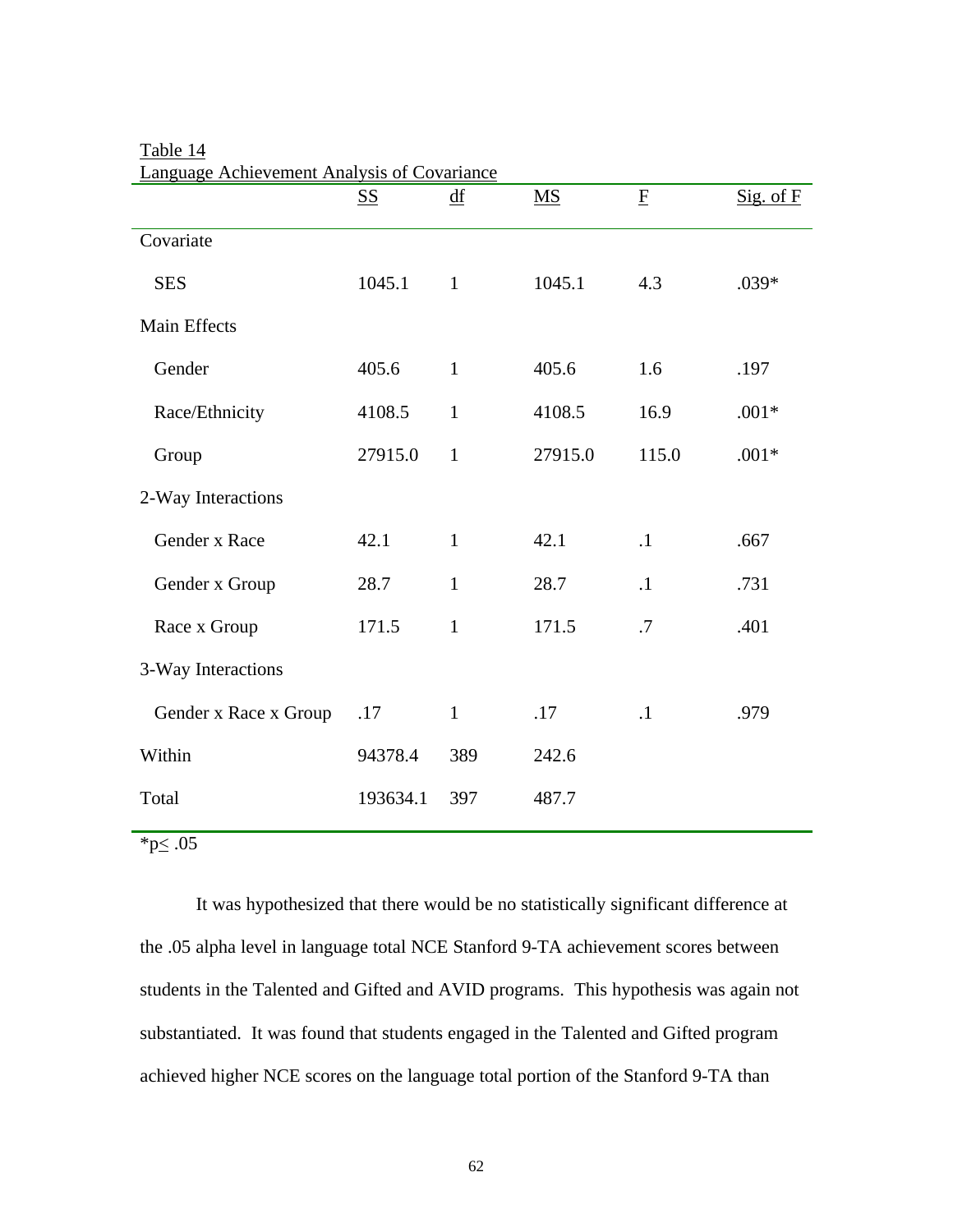students participating in the AVID program did. Therefore, it was determined that group membership was a significant main effect. It was also found that white students achieved higher NCE scores on the language total portion, than did black students. The covariate, socioeconomic status was also found to be a significant factor in determining the achievement of these students. The data yielded no two or three-way interactions which were statistically significant. The findings of this Language Total ANCOVA analysis are discussed in the Summary of Null Hypotheses. (See Table 15.) This is also evident when the cell means and adjusted cell means are analyzed. (See Table 16.)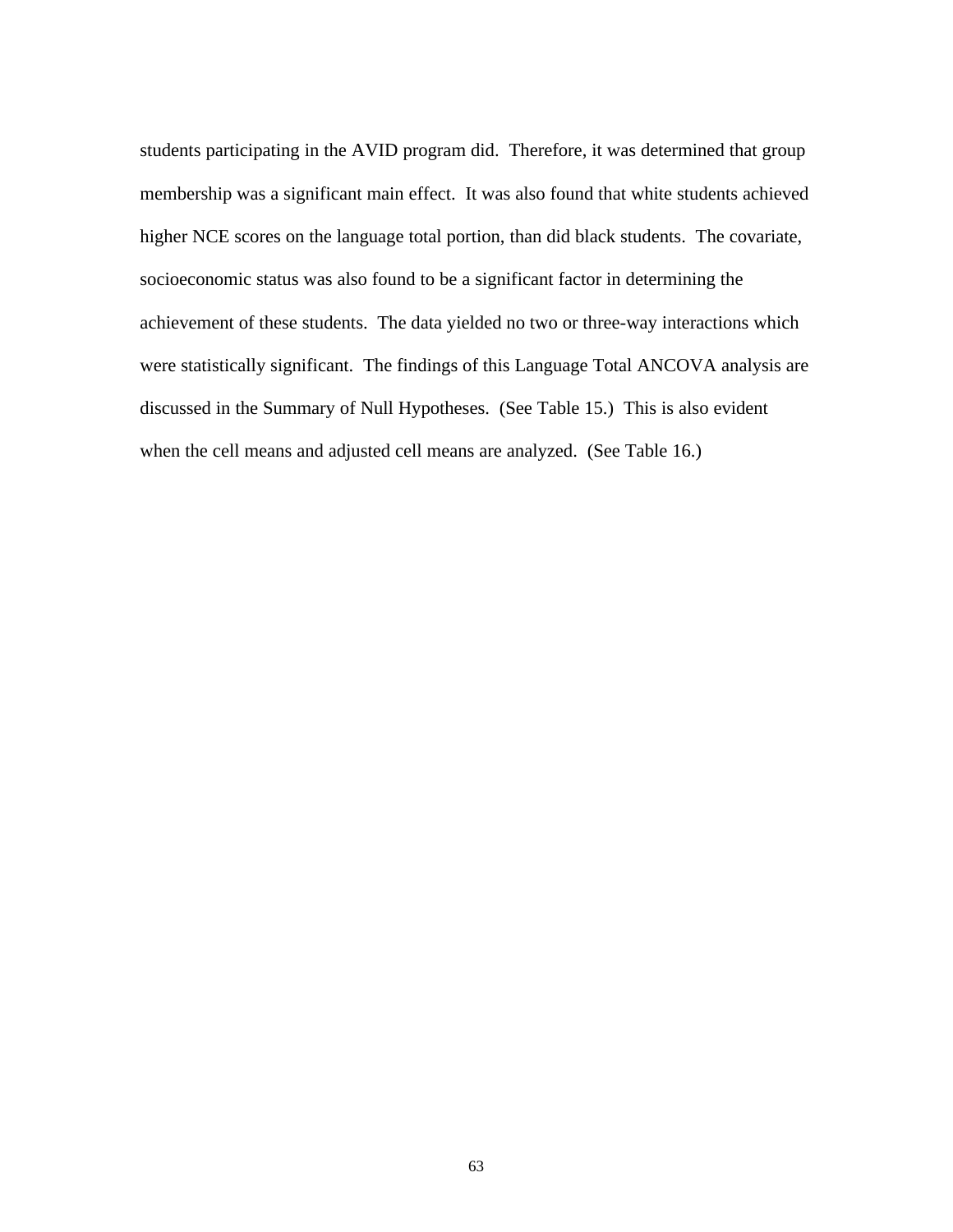| Table 15                                                                                  |                       |
|-------------------------------------------------------------------------------------------|-----------------------|
| <b>Summary of Null Hypotheses With Respect to Language Achievement</b><br>Null Hypothesis | Reject/Fail to Reject |
| 1. There is no statistically significant difference in gender                             | Fail to reject        |
| (males, females).                                                                         |                       |
| 2. There is no statistically significant difference in race/ethnicity                     | Reject                |
| (blacks, whites).                                                                         |                       |
| 3. There is no statistically significant difference in group                              | Reject                |
| membership (Talented and Gifted, AVID).                                                   |                       |
| 4. There is no statistically significant interaction between gender                       | Fail to reject        |
| (males, females) and race/ethnicity (blacks, whites).                                     |                       |
| 5. There is no statistically significant interaction between gender                       | Fail to reject        |
| (males, females) and group membership (Talented and Gifted,                               |                       |
| AVID).                                                                                    |                       |
| 6. There is no statistically significant interaction between                              | Fail to reject        |
| race/ethnicity (blacks, whites) and group membership (Talented                            |                       |
| and Gifted, AVID).                                                                        |                       |
| 7. There is no statistically significant interaction among gender                         | Fail to reject        |
| (males, females) race/ethnicity (blacks, whites) and group                                |                       |
| membership (Talented and Gifted, AVID).                                                   |                       |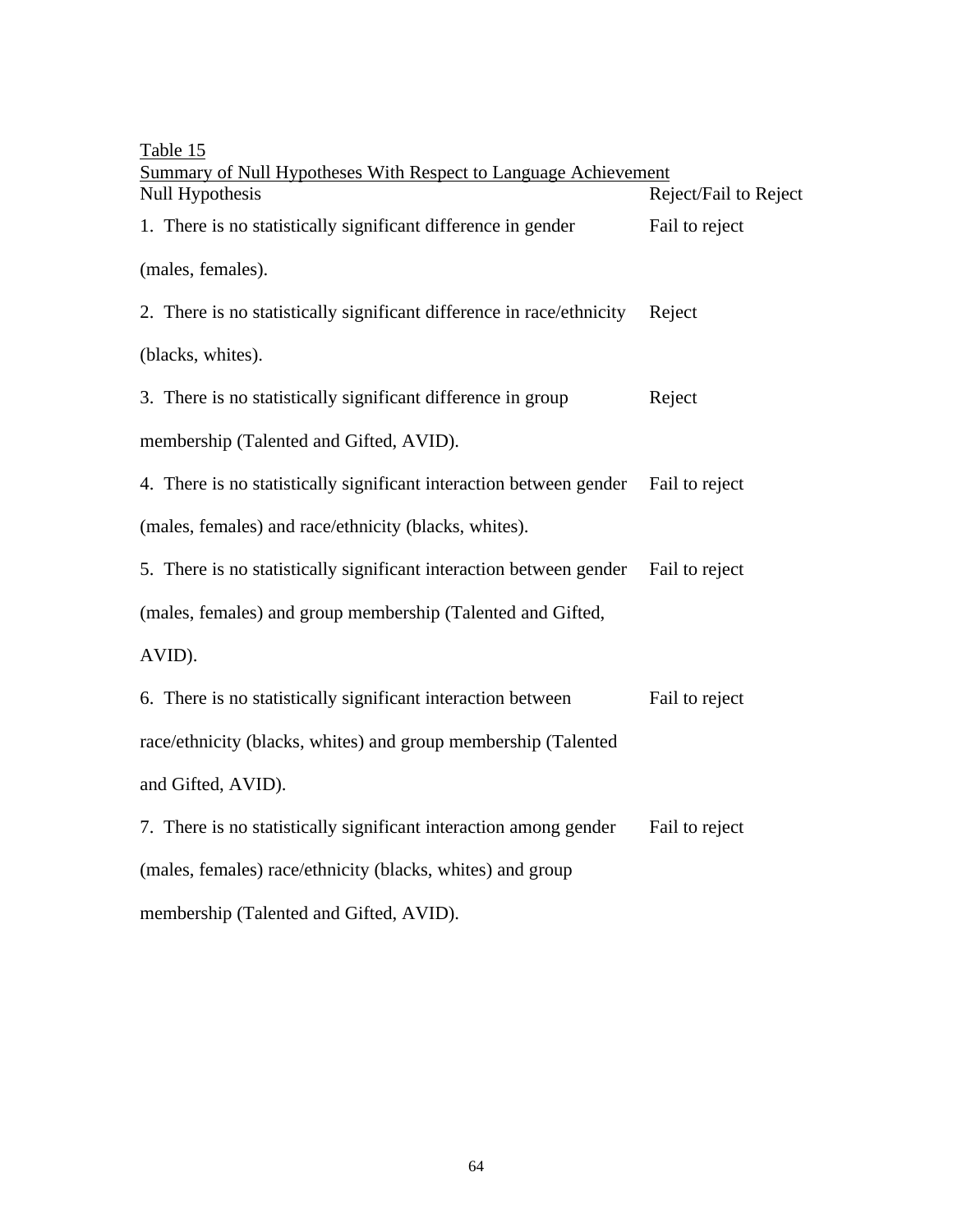| Variable            | Cell Means | <b>Adjusted Cell Means</b> |
|---------------------|------------|----------------------------|
| Gender              |            |                            |
| Males               | 61.0       | 59.2                       |
| Females             | 60.8       | 62.3                       |
| Race/Ethnicity      |            |                            |
| <b>Blacks</b>       | 50.3       | 57.1                       |
| Whites              | 75.7       | 66.2                       |
| Group Membership    |            |                            |
| Talented and Gifted | 80.1       | 75.8                       |
| <b>AVID</b>         | 49.0       | 51.7                       |
|                     |            |                            |

| Table 16                                                |  |  |
|---------------------------------------------------------|--|--|
| Analysis of Language Cell Means and Adjusted Cell Means |  |  |

The fourth analysis of covariance (ANCOVA) procedure examined mathematics total NCE scores. The ANCOVA summary table for mathematics total NCE achievement is shown in Table 17. The data were examined to determine if any two or three-way interactions were significant. (See Table 17.)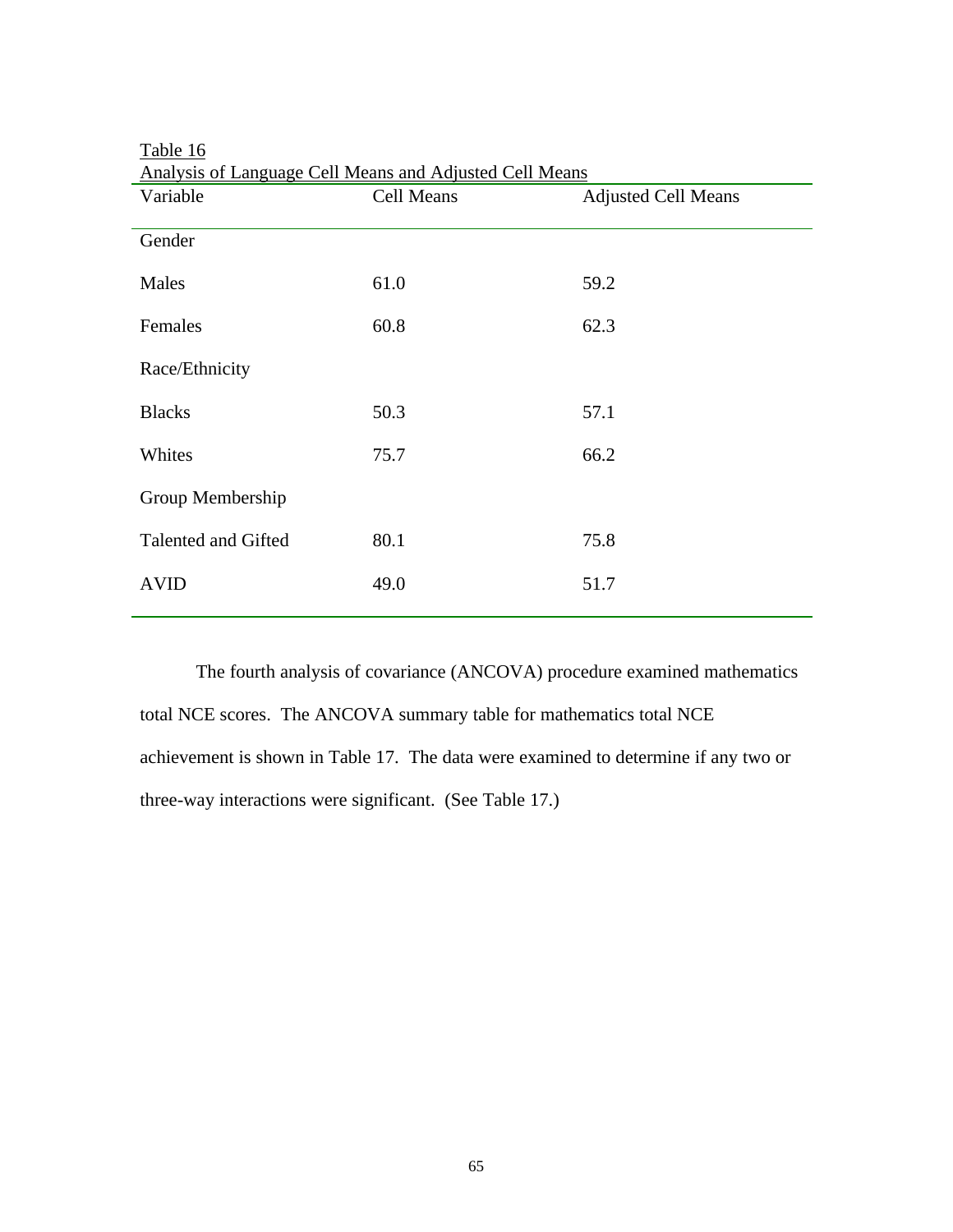|                       | $S\!\!\!\!\Sigma$ | df           | $\overline{\text{MS}}$ | $\mathbf F$ | Sig. of F |
|-----------------------|-------------------|--------------|------------------------|-------------|-----------|
| Covariate             |                   |              |                        |             |           |
| <b>SES</b>            | 1116.1            | $\mathbf{1}$ | 1116.1                 | 5.9         | $.015*$   |
| Main Effects          |                   |              |                        |             |           |
| Gender                | 637.6             | $\mathbf{1}$ | 637.6                  | 3.4         | .065      |
| Race/Ethnicity        | 3873.0            | $\mathbf{1}$ | 3873.0                 | 20.7        | $.001*$   |
| Group                 | 29421.1           | $\mathbf{1}$ | 29421.1                | 157.4       | $.001*$   |
| 2-Way Interactions    |                   |              |                        |             |           |
| Gender x Race         | 68.6              | $\mathbf{1}$ | 68.6                   | $\cdot$ 3   | .545      |
| Gender x Group        | 205.0             | $\mathbf{1}$ | 205.0                  | 1.0         | .295      |
| Race x Group          | 855.2             | $\mathbf{1}$ | 855.2                  | 4.5         | $.033*$   |
| 3-Way Interactions    |                   |              |                        |             |           |
| Gender x Race x Group | 114.1             | $\mathbf{1}$ | 114.1                  | .6          | .435      |
| Within                | 72695.0           | 389          | 186.8                  |             |           |
| Total                 | 177296            | 397          | 446.5                  |             |           |
|                       |                   |              |                        |             |           |

Table 17 Mathematics Achievement Analysis of Covariance

 $*<sub>p</sub>≤.05$ 

It was hypothesized that there would be no statistically significant difference at the .05 alpha level in mathematics total NCE Stanford 9-TA achievement scores between students in the Talented and Gifted and AVID programs. Once again, this hypothesis was not substantiated. It was found that students engaged in the Talented and Gifted program achieved higher NCE scores on the mathematics total portion of the Stanford 9- TA than did students participating in the AVID program did. Therefore, it was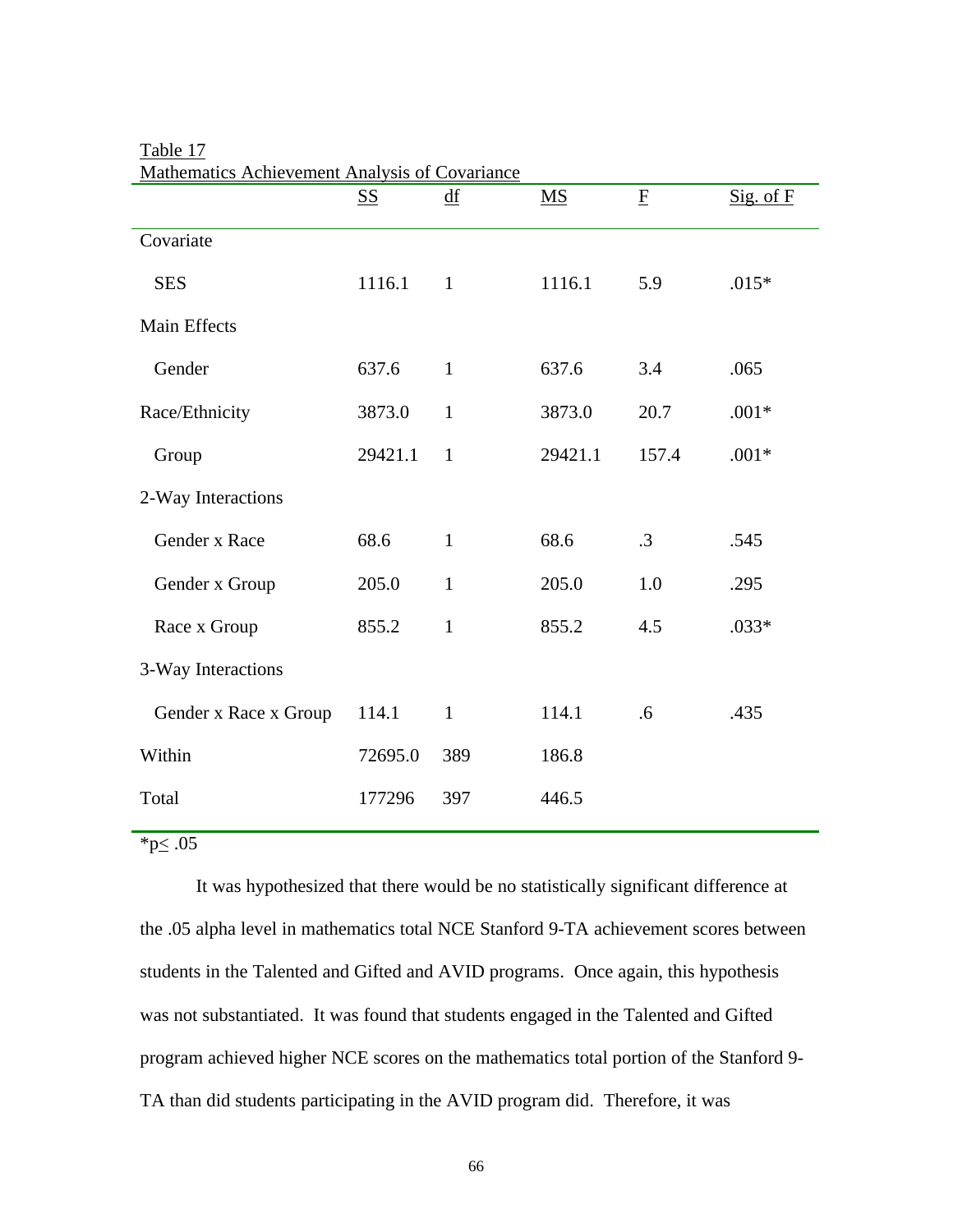determined that group membership was a significant main effect. It was also found that white students achieved higher NCE scores on the mathematics total portion, than did black students. The covariate, socioeconomic status was also found to be a significant factor in determining the achievement of these students. There were no statistically significant differences noted in gender with respect to mathematics total achievement. The data yielded one two-way interaction, which was statistically significant. The mathematics total two-way interaction between race and group is shown in Figure 2. (See Figure 2.) The findings of this Mathematics Total ANCOVA analysis are discussed in the Summary of Null Hypotheses. (See Table 18.) This is also evident when the cell means and adjusted cell means are analyzed. (See Table 19.)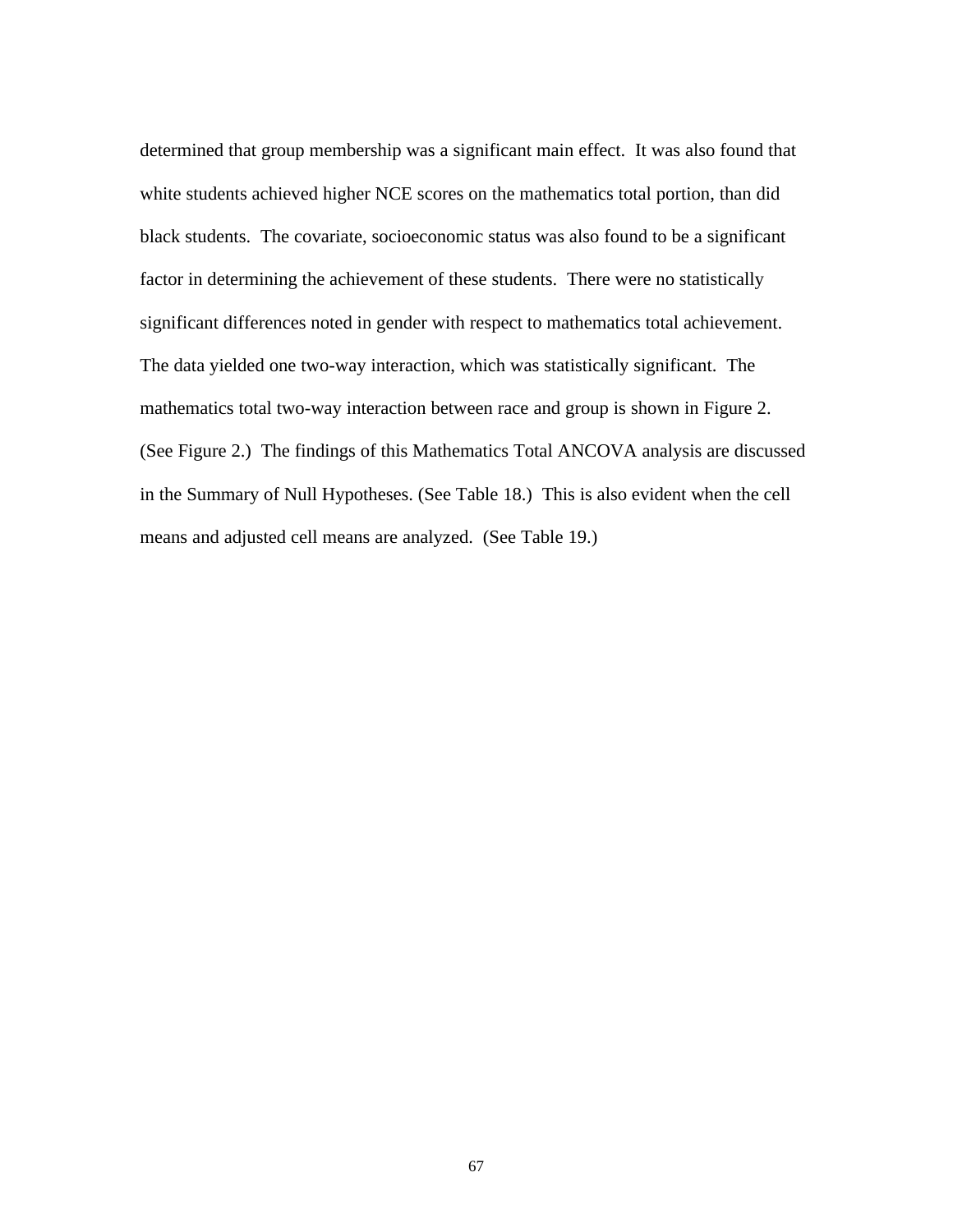## Table 18

| <u>Lavie</u> 10<br>Summary of Null Hypotheses With Respect to Mathematics Achievement |                       |
|---------------------------------------------------------------------------------------|-----------------------|
| Null Hypothesis                                                                       | Reject/Fail to Reject |
| 1. There is no statistically significant difference in gender (males, Fail to reject  |                       |
| females).                                                                             |                       |
| 2. There is no statistically significant difference in race/ethnicity                 | Reject                |
| (blacks, whites).                                                                     |                       |
| 3. There is no statistically significant difference in group                          | Reject                |
| membership (Talented and Gifted, AVID).                                               |                       |
| 4. There is no statistically significant interaction between gender                   | Fail to reject        |
| (males, females) and race/ethnicity (blacks, whites).                                 |                       |
| 5. There is no statistically significant interaction between gender                   | Fail to reject        |
| (males, females) and group membership (Talented and Gifted,                           |                       |
| AVID).                                                                                |                       |
| 6. There is no statistically significant interaction between                          | Reject                |
| race/ethnicity (blacks, whites) and group membership (Talented                        |                       |
| and Gifted, AVID).                                                                    |                       |
| 7. There is no statistically significant interaction among gender                     | Fail to reject        |
| (males, females) race/ethnicity (blacks, whites) and group                            |                       |
| membership (Talented and Gifted, AVID).                                               |                       |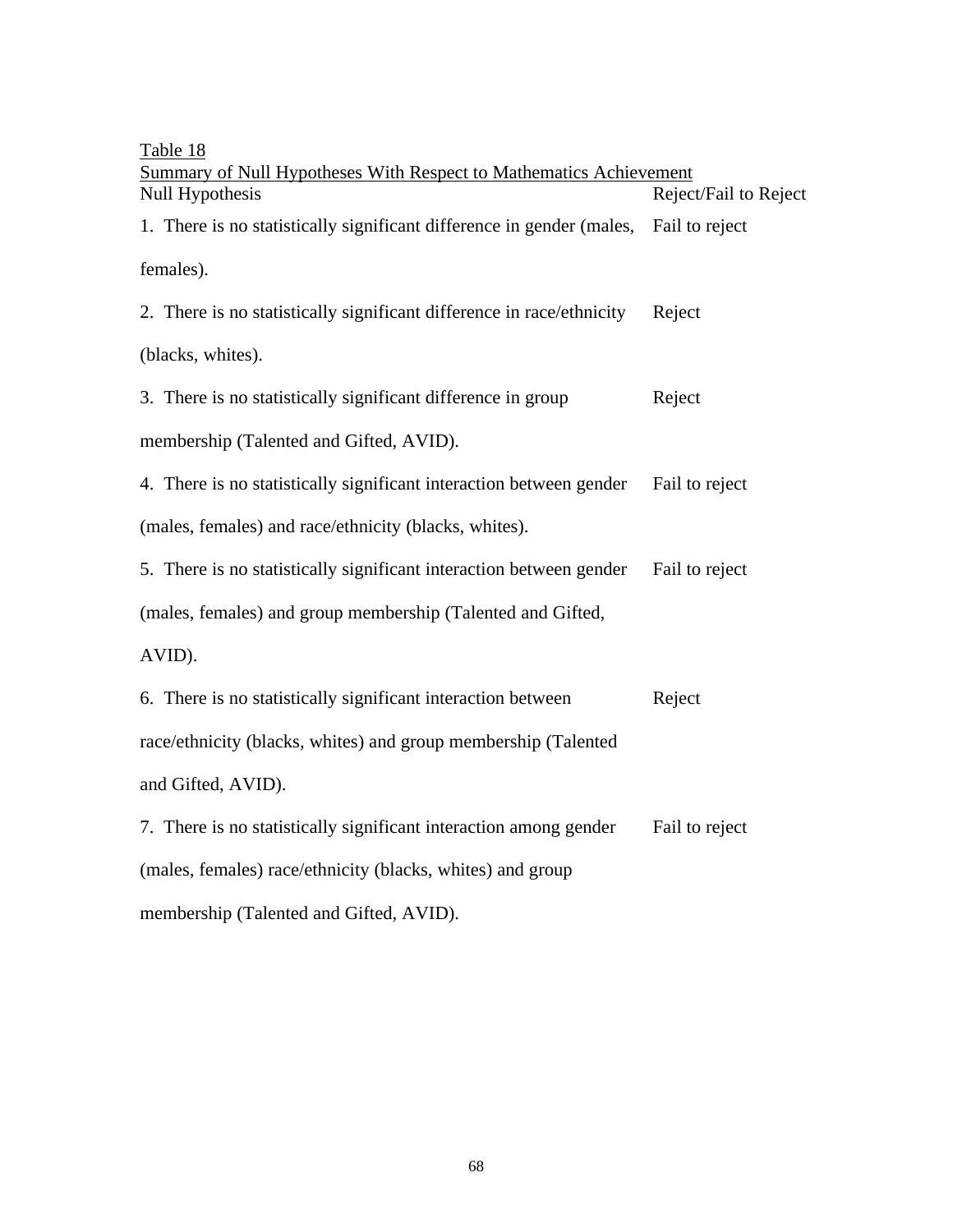| Variable            | Cell Means | <b>Adjusted Cell Means</b> |
|---------------------|------------|----------------------------|
| Gender              |            |                            |
| Males               | 59.3       | 57.5                       |
| Females             | 53.3       | 54.7                       |
| Race/Ethnicity      |            |                            |
| <b>Blacks</b>       | 45.2       | 52.3                       |
| Whites              | 71.0       | 61.7                       |
| Group Membership    |            |                            |
| Talented and Gifted | 75.6       | 71.0                       |
| <b>AVID</b>         | 43.8       | 46.7                       |

Table 19 Analysis of Mathematics Cell Means and Adjusted Cell Means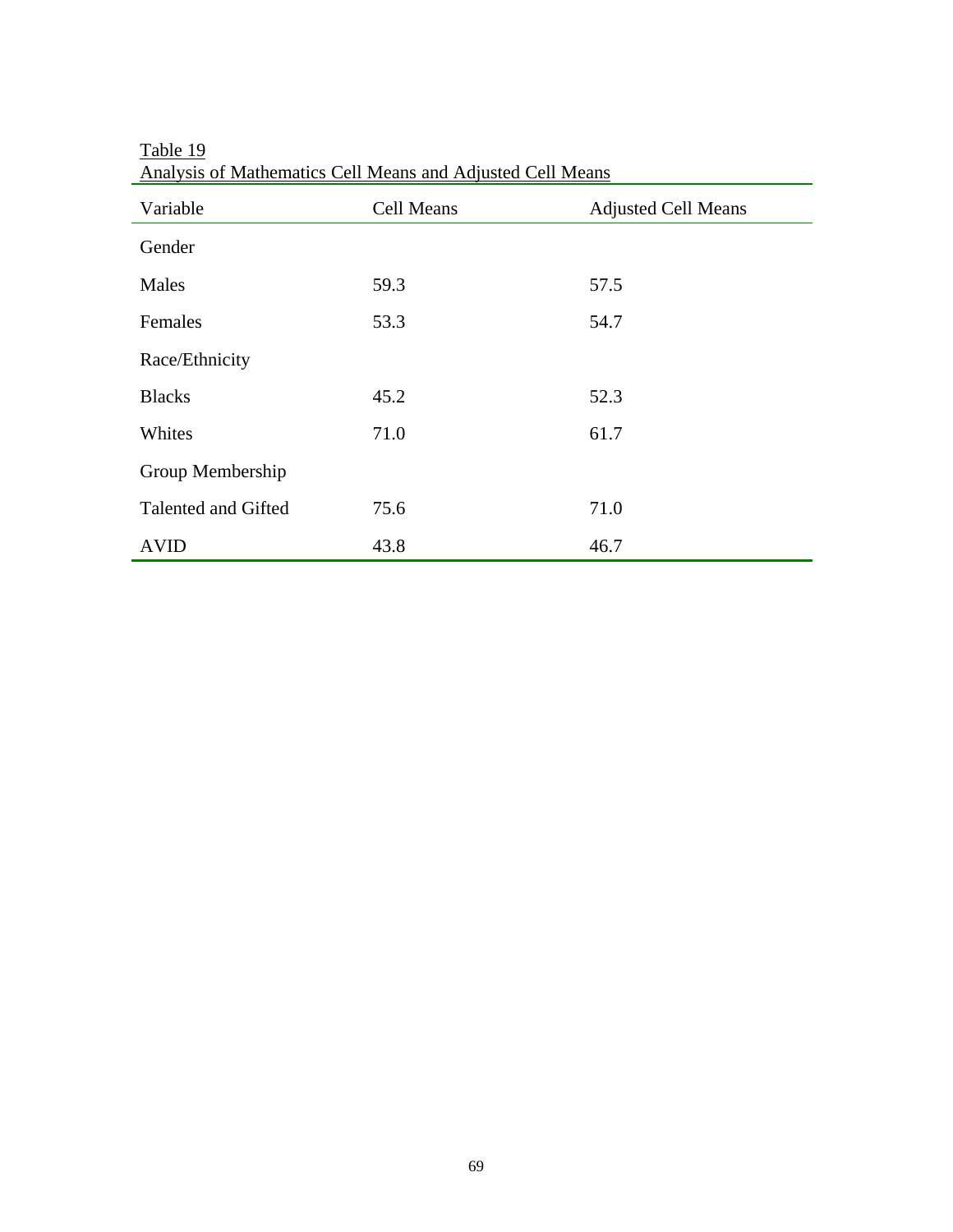

Figure 2. **Race and Group Mathematics Achievement Total Two-Way Interaction**

The fifth analysis of covariance (ANCOVA) procedure examined students' school attendance. The ANCOVA summary table for student attendance is shown in Table 20. The data were examined to determine if any two or three-way interactions were significant. (See Table 20.)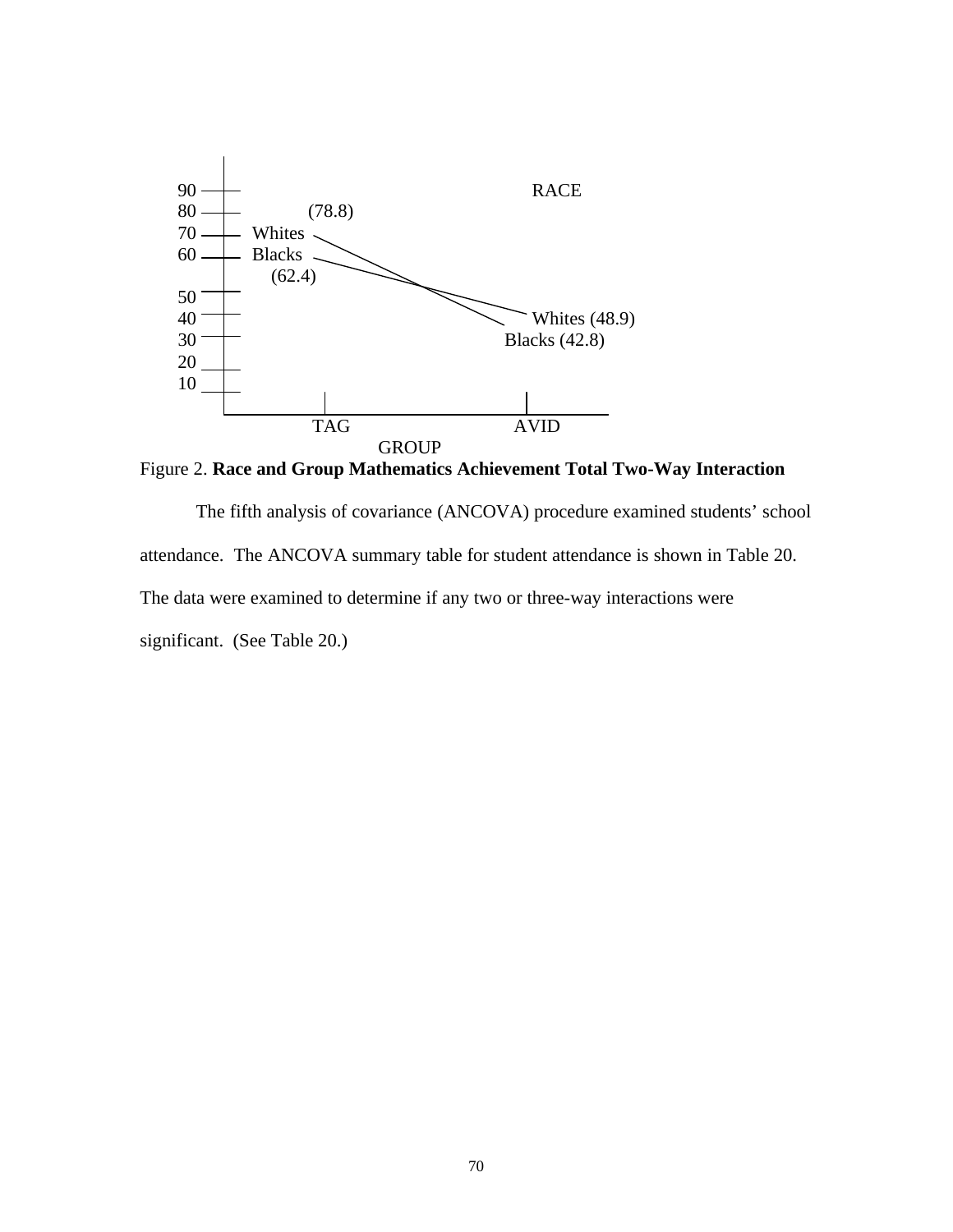|                       | <b>SS</b> | $\underline{df}$ | $\overline{\text{MS}}$ | ${\underline{\mathbf{F}}}$ | Sig. of F |
|-----------------------|-----------|------------------|------------------------|----------------------------|-----------|
| Covariate             |           |                  |                        |                            |           |
| <b>SES</b>            | 1899.0    | $\mathbf{1}$     | 1899.0                 | 10.0                       | $.002*$   |
| Main Effects          |           |                  |                        |                            |           |
| Gender                | 274.4     | $\mathbf{1}$     | 274.4                  | 1.4                        | .228      |
| Race/Ethnicity        | 59.2      | $\mathbf{1}$     | 59.2                   | .3                         | .575      |
| Group                 | 8.5       | $\mathbf{1}$     | 8.5                    | $\cdot$ 1                  | .831      |
| 2-Way Interactions    |           |                  |                        |                            |           |
| Gender x Race         | 41.4      | $\mathbf{1}$     | 41.4                   | $\cdot$ .2                 | .639      |
| Gender x Group        | 12.0      | $\mathbf{1}$     | 12.0                   | $\cdot$ 1                  | .800      |
| Race x Group          | 210.1     | $\mathbf{1}$     | 210.1                  | 1.1                        | .291      |
| 3-Way Interactions    |           |                  |                        |                            |           |
| Gender x Race x Group | 125.6     | $\mathbf{1}$     | 125.6                  | .6                         | .415      |
| Within                | 73245.9   | 389              | 188.2                  |                            |           |
| Total                 | 76179.4   | 397              | 191.8                  |                            |           |
|                       |           |                  |                        |                            |           |

Table 20 **Student Attendance Analysis of Covariance** 

 $*<sub>p</sub>≤.05$ 

It was hypothesized that there would be no statistically significant difference at the .05 alpha level in school attendance between students in the Talented and Gifted and AVID programs. This hypothesis was substantiated. It was found that students engaged in the Talented and Gifted program achieved no higher school attendance than students participating in the AVID program did. The data did not yield any statistically significant differences among gender or race/ethnicity with respect to school attendance. Therefore,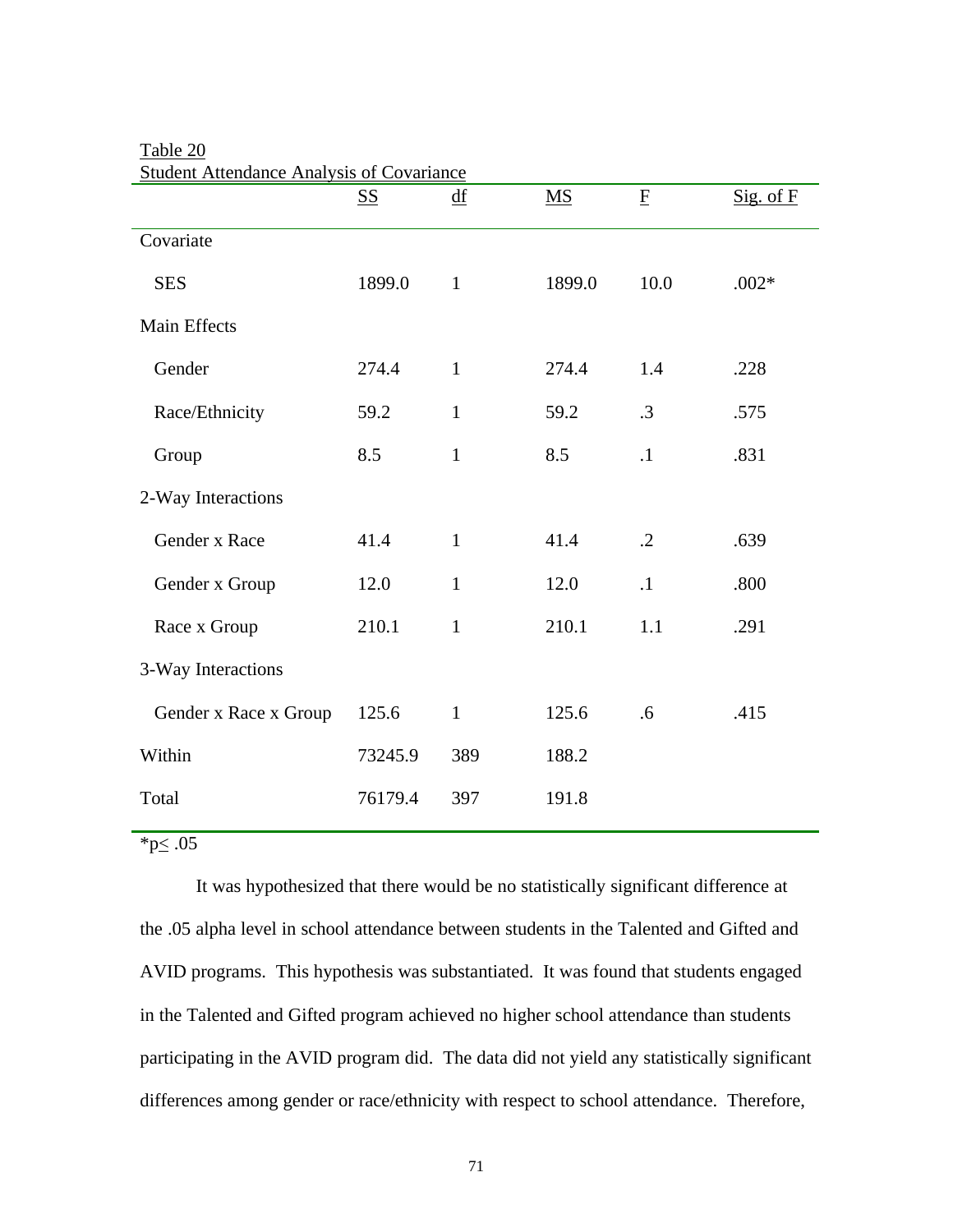it was determined that no significant main effects with regards to attendance existed. The data yielded no two or three-way interactions which were statistically significant. The findings of this Attendance Total ANCOVA analysis are discussed in the Summary of Null Hypotheses. (See Table 21.) This is also evident when the cell means and adjusted cell means are analyzed. (See Table 22.) The yearly attendance means and standard deviations are shown in Table 23. (See Table 23.)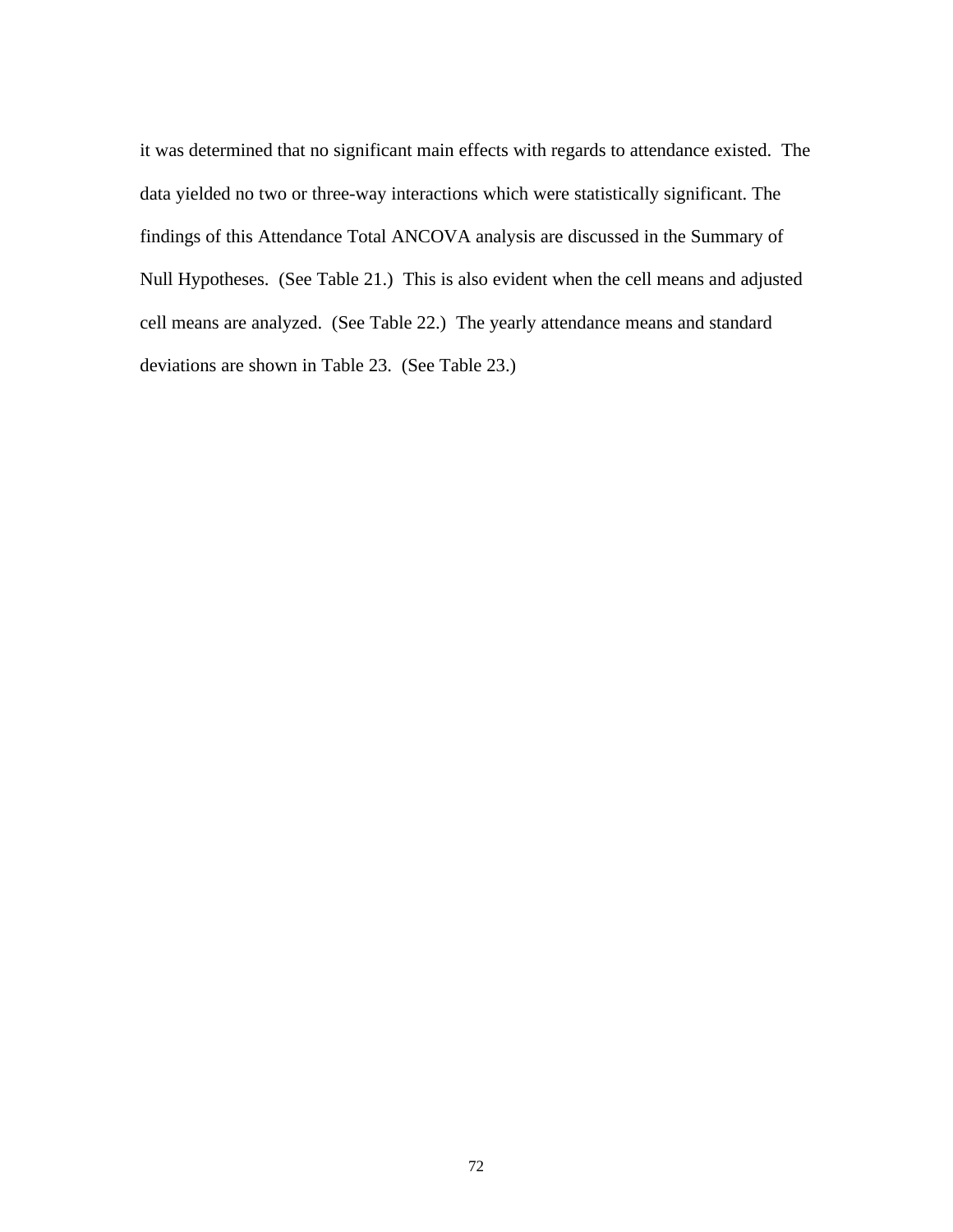| Table 21                                                                             |                       |
|--------------------------------------------------------------------------------------|-----------------------|
| <b>Summary of Null Hypotheses With Respect to Attendance</b><br>Null Hypothesis      | Reject/Fail to Reject |
| 1. There is no statistically significant difference in gender                        | Fail to reject        |
| (males, females).                                                                    |                       |
| 2. There is no statistically significant difference in race/ethnicity Fail to reject |                       |
| (blacks, whites).                                                                    |                       |
| 3. There is no statistically significant difference in group                         | Fail to reject        |
| membership (Talented and Gifted, AVID).                                              |                       |
| 4. There is no statistically significant interaction between gender Fail to reject   |                       |
| (males, females) and race/ethnicity (blacks, whites).                                |                       |
| 5. There is no statistically significant interaction between gender                  | Fail to reject        |
| (males, females) and group membership).                                              |                       |
|                                                                                      |                       |
| 6. There is no statistically significant interaction between                         | Fail to reject        |
| race/ethnicity (blacks, whites) and group membership (Talented                       |                       |
| and Gifted, AVID).                                                                   |                       |
| 7. There is no statistically significant interaction among gender                    | Fail to reject        |
| (males, females) race/ethnicity (blacks, whites) and group                           |                       |

membership (Talented and Gifted, AVID).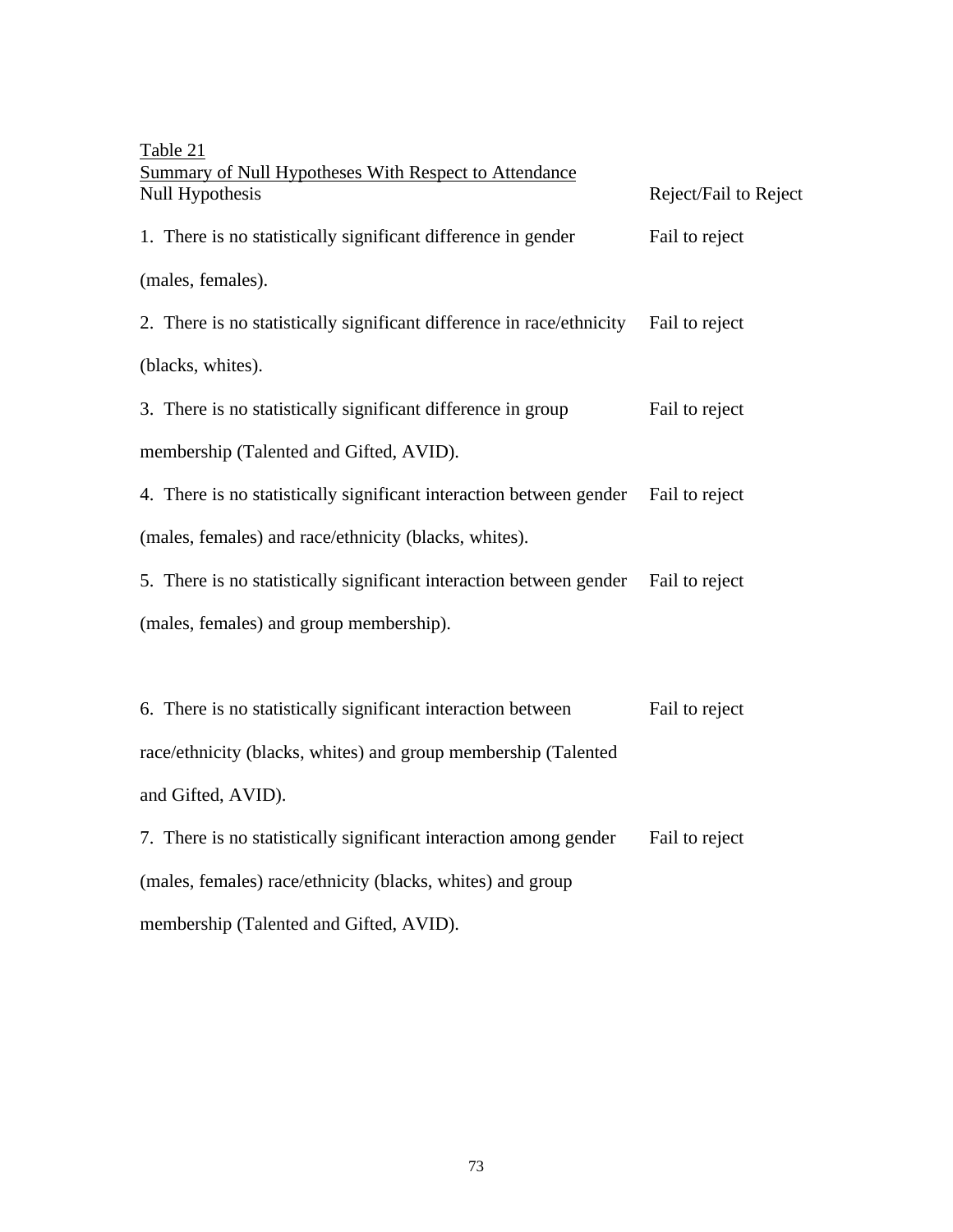| Variable            | Cell Means | <b>Adjusted Cell Means</b> |
|---------------------|------------|----------------------------|
| Gender              |            |                            |
| Males               | 174.3      | 175.3                      |
| Females             | 172.4      | 173.9                      |
| Race/Ethnicity      |            |                            |
| <b>Blacks</b>       | 172.2      | 174.8                      |
| Whites              | 174.8      | 174.1                      |
| Group Membership    |            |                            |
| Talented and Gifted | 174.9      | 174.6                      |
| <b>AVID</b>         | 172.3      | 174.5                      |

Table 22 Analysis of Attendance Cell Means and Adjusted Cell Means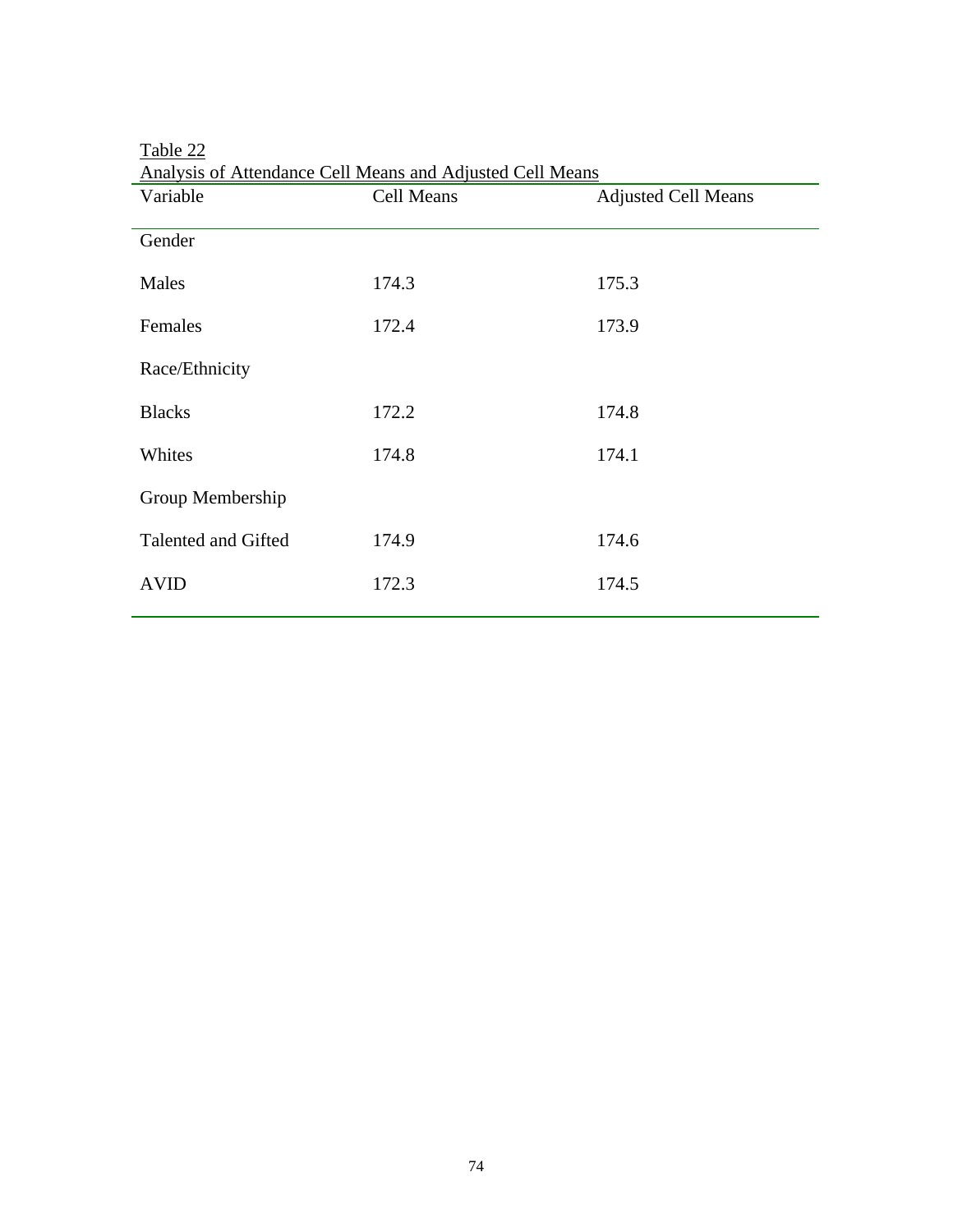|               | 94/95 |           | 95/96 |           | 96/97 |           |
|---------------|-------|-----------|-------|-----------|-------|-----------|
| Variable      | Means | <b>SD</b> | Means | <b>SD</b> | Means | <b>SD</b> |
| Gender        |       |           |       |           |       |           |
| Males         | 178.3 | 12.6      | 170.3 | 27.4      | 177.7 | 15.2      |
| Females       | 176.9 | 17.6      | 169.8 | 27.1      | 174.6 | 14.7      |
| Race/         |       |           |       |           |       |           |
| Ethnicity     |       |           |       |           |       |           |
| Whites        | 178.8 | 11.6      | 170.9 | 25.5      | 177.0 | 14.5      |
| <b>Blacks</b> | 176.7 | 17.3      | 169.5 | 28.5      | 175.3 | 23.0      |
| Group         |       |           |       |           |       |           |
| <b>TAG</b>    | 177.7 | 14.9      | 172.2 | 22.8      | 177.1 | 14.4      |
| <b>AVID</b>   | 177.4 | 15.5      | 168.7 | 29.6      | 175.4 | 22.6      |
|               |       |           |       |           |       |           |

## Table 23 Yearly Attendance with Means and Standard Deviations

### Chapter Summary

Recalling the focus of this study, there were five main conclusions ascertained:

1. Analysis of the basic total NCE scores data, yielded statistically significant differences when comparing race/ethnicity (blacks, whites) and group membership (Talented and Gifted, AVID). White students who were members of the Talented and Gifted program scored higher than black students who were members of the AVID program with respect to basic NCE total scores. A statistically significant two-way interaction between race and group membership in the basic NCE total component was also found.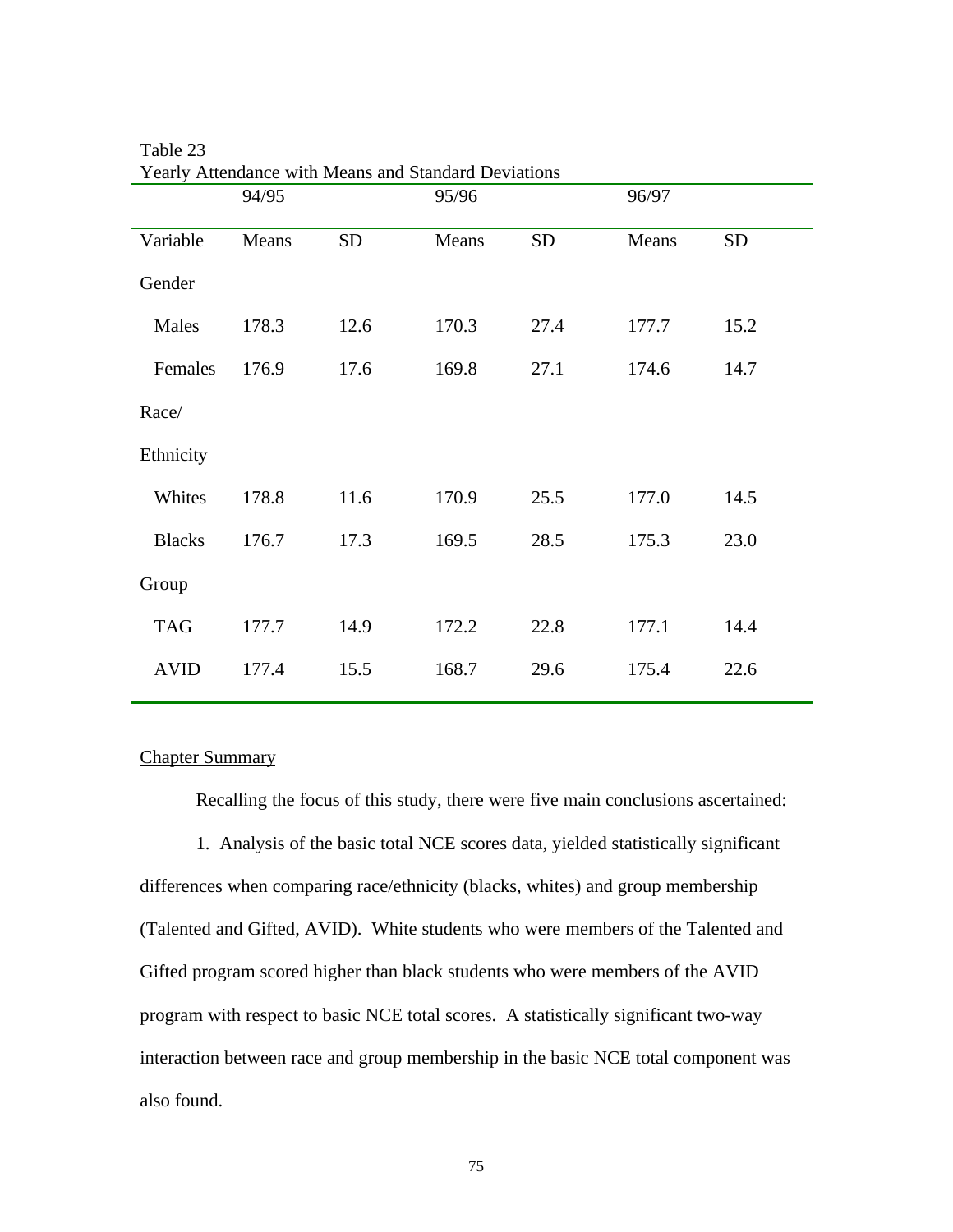2. Analysis of the reading total NCE scores data, yielded statistically significant differences when comparing gender (males, females), race/ethnicity (blacks, whites) and group membership (Talented and Gifted, AVID). White students who were members of the Talented and Gifted program achieved higher NCE reading total scores than black students who were members of the AVID program. Females also scored higher than males with regards to NCE reading total scores. No statistically significant reading NCE total two-way or three-way interactions were found.

3. Analysis of the language total NCE scores data, yielded statistically significant differences when comparing race/ethnicity (blacks, whites), and group membership (Talented and Gifted, AVID). White students who were members of the Talented and Gifted program scored higher than black students who were members of the AVID program with respect to language total NCE scores. Gender, within this component was not found to be statistically significant. No two or three-way interactions were found to be statistically significant, regarding the language NCE total scores.

4. Analysis of the mathematics total NCE scores data, yielded statistically significant differences when comparing race/ethnicity (blacks, whites) and group membership (Talented and Gifted, AVID). White students who were members of the Talented and Gifted program scored higher than black students who were members of the AVID program with respect to mathematics NCE total scores. A statistically significant two-way interaction between race and group membership was also found within the mathematics NCE total component.

5. Analysis of the attendance total data, yielded no statistically significant differences when comparing gender (blacks, whites), race/ethnicity (blacks, whites), and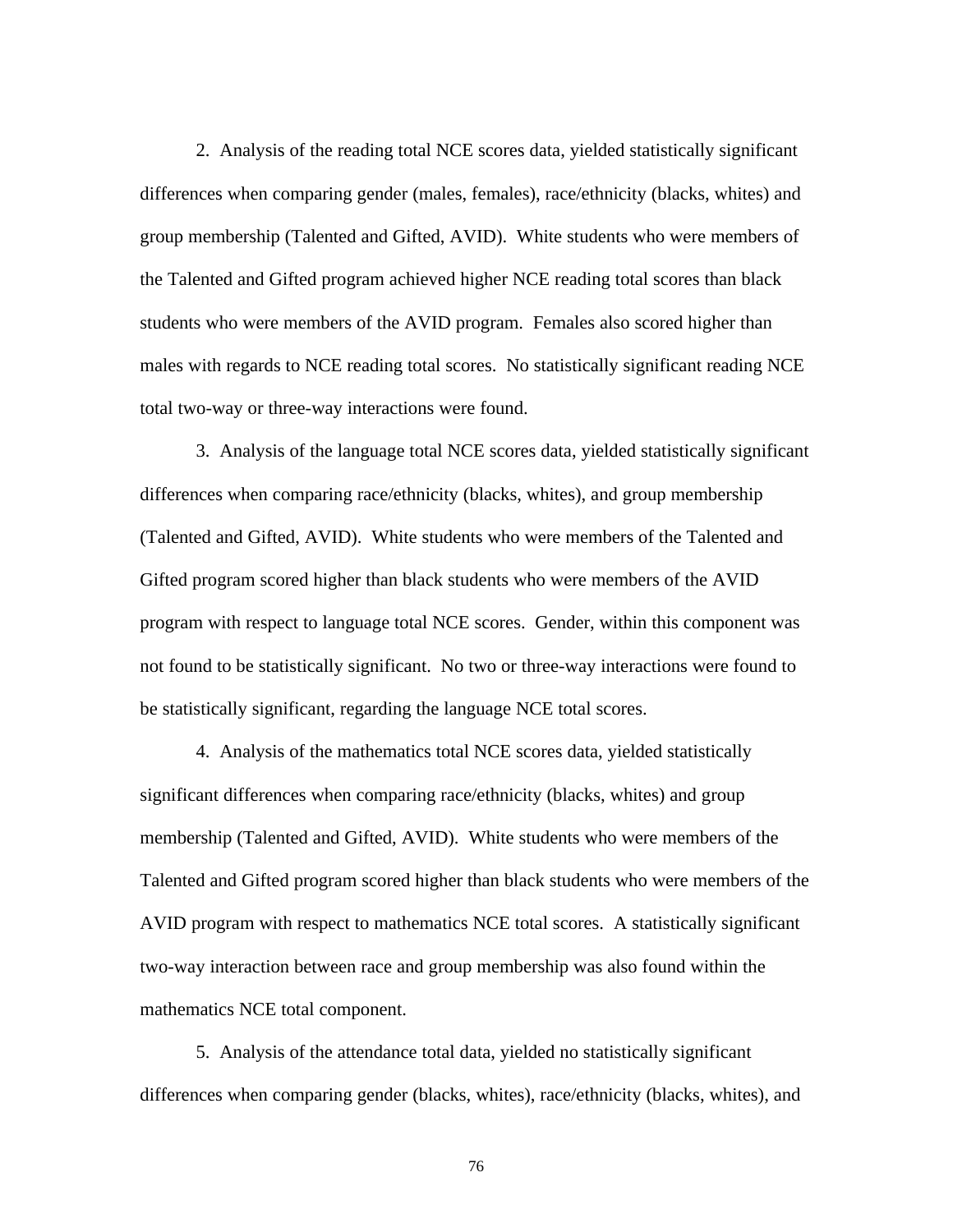group membership (Talented and Gifted, AVID). Regardless of gender, race/ethnicity or group membership, students attended school equally as well.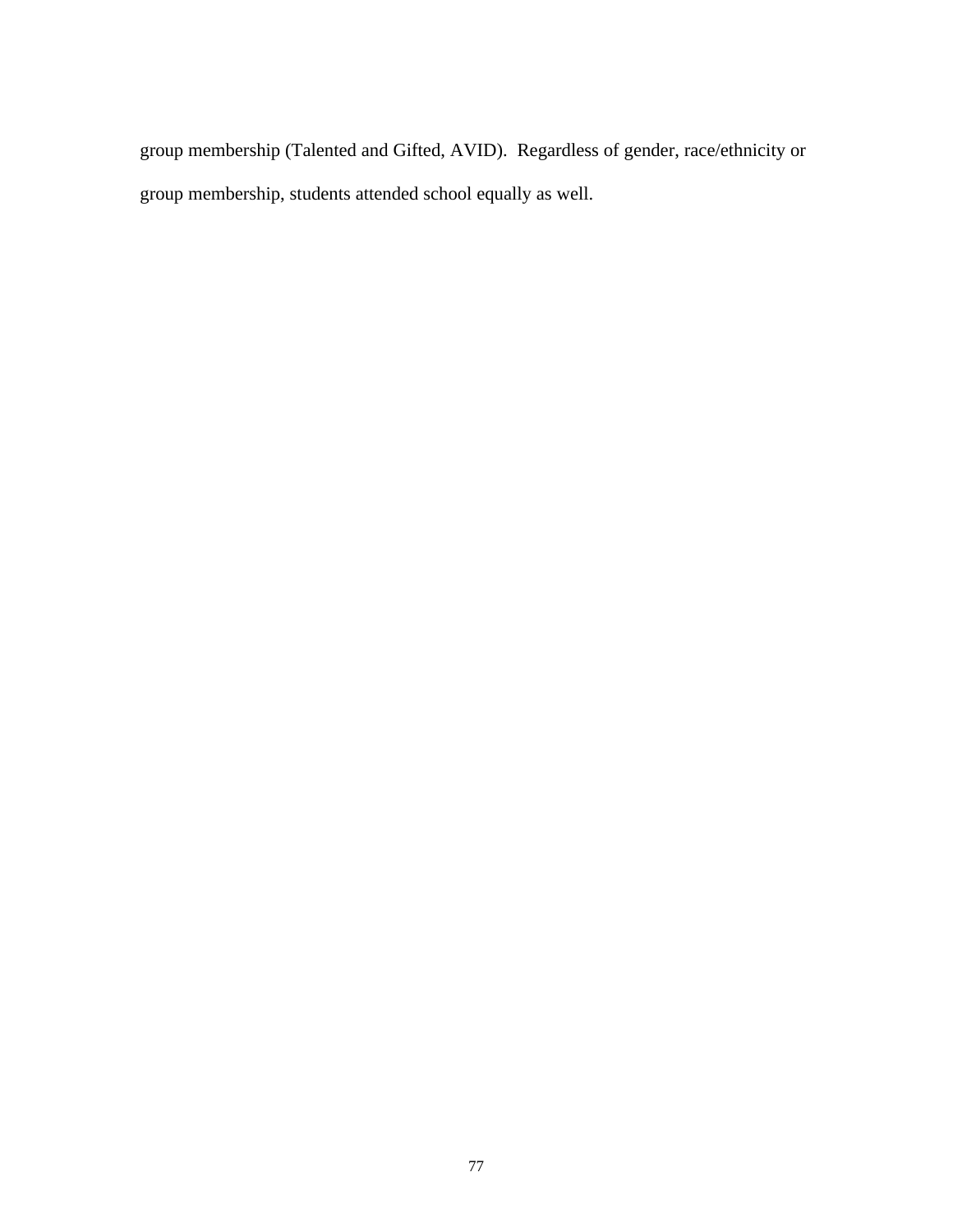### **CHAPTER 5**

#### **Overview, Conclusions, Implications,**

#### **and Recommendations for Future Research**

### Overview

The purpose of this casual-comparative study of the Advancement Via Individual Determination (AVID) Program was to determine if the selected independent variables of gender, race/ethnicity, and group membership were significant with respect to middle school student achievement and attendance. The goal was to try to better understand the relationship of these independent variables and their effect upon the dependent variables of student achievement and attendance, while employing socioeconomic status as a covariate.

In this chapter, the researcher will present the major findings relative to the research questions. Secondly, the implications of the research findings will be discussed, and finally, future avenues for additional AVID research will be suggested.

### Conclusions

The analyses of data found that group membership and race/ethnicity are statistically significant in the areas of basic total and mathematics total NCE scores, as measured by the Stanford 9-TA Partial Battery Tests. White students who were members of the Talented and Gifted program achieved higher NCE basic and mathematics total scores than black students who were members of the AVID program. Gender was not found to be a statistically significant factor among these areas. However, there were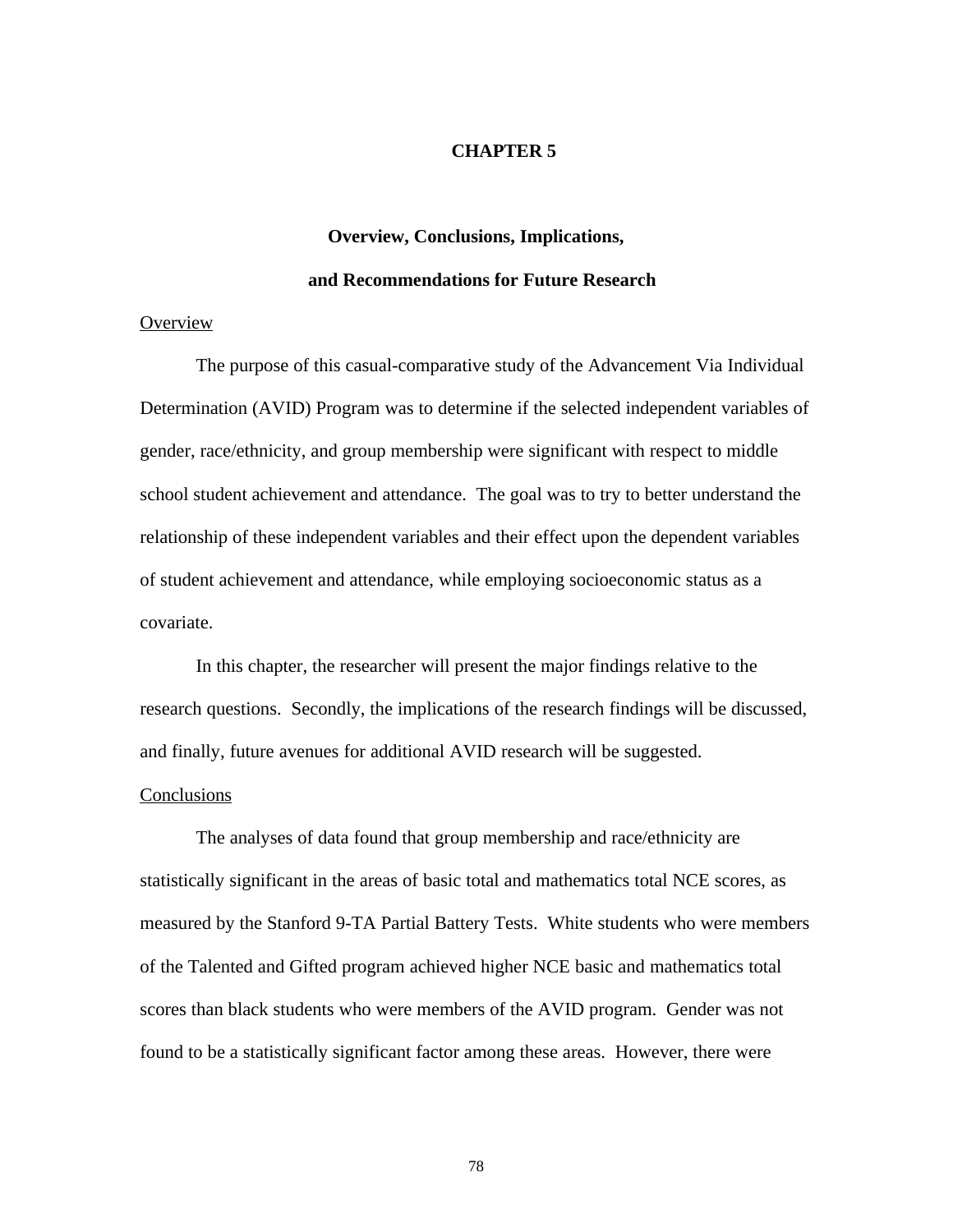statistically significant two-way interactions between race/ethnicity and group membership on these same Stanford 9-TA components.

Gender, race/ethnicity, and group membership were all statistically significant factors in the areas of reading total and language total NCE scores, as measured by the Stanford 9-TA Partial Battery Tests. Whites students who were members of the Talented and Gifted program achieved higher NCE reading and language total scores than black students who were members of the AVID program. There were no statistically significant two or three-way interactions among these same Stanford 9-TA components.

In examining the attendance data, no statistically significant factors were found. There also were no statistically significant two or three-way interactions found with respect to student attendance. This indicated that students in the Talented and Gifted and AVID programs, regardless of gender or race/ethnicity, attend school equally as well. **Implications** 

The necessity for change at the school level has been accompanied by inquiries from those who insist that schools can only do so much. They argue that it is the cultural background of minority students and the actions of the students themselves that undermine efforts to improve academic achievement. In light of education's huge need to make an instructional difference in the lives of children in our charge, it is incumbent upon educators to arbitrarily not accept the newest panacea to come along.

As indicated by the creators of AVID, students participating in the AVID program will attend school and achieve academically as well as other groups of children. The researcher's analyses of the data does not substantiate this claim. Students in AVID attend school as well as Talented and Gifted children, but attendance is only one of the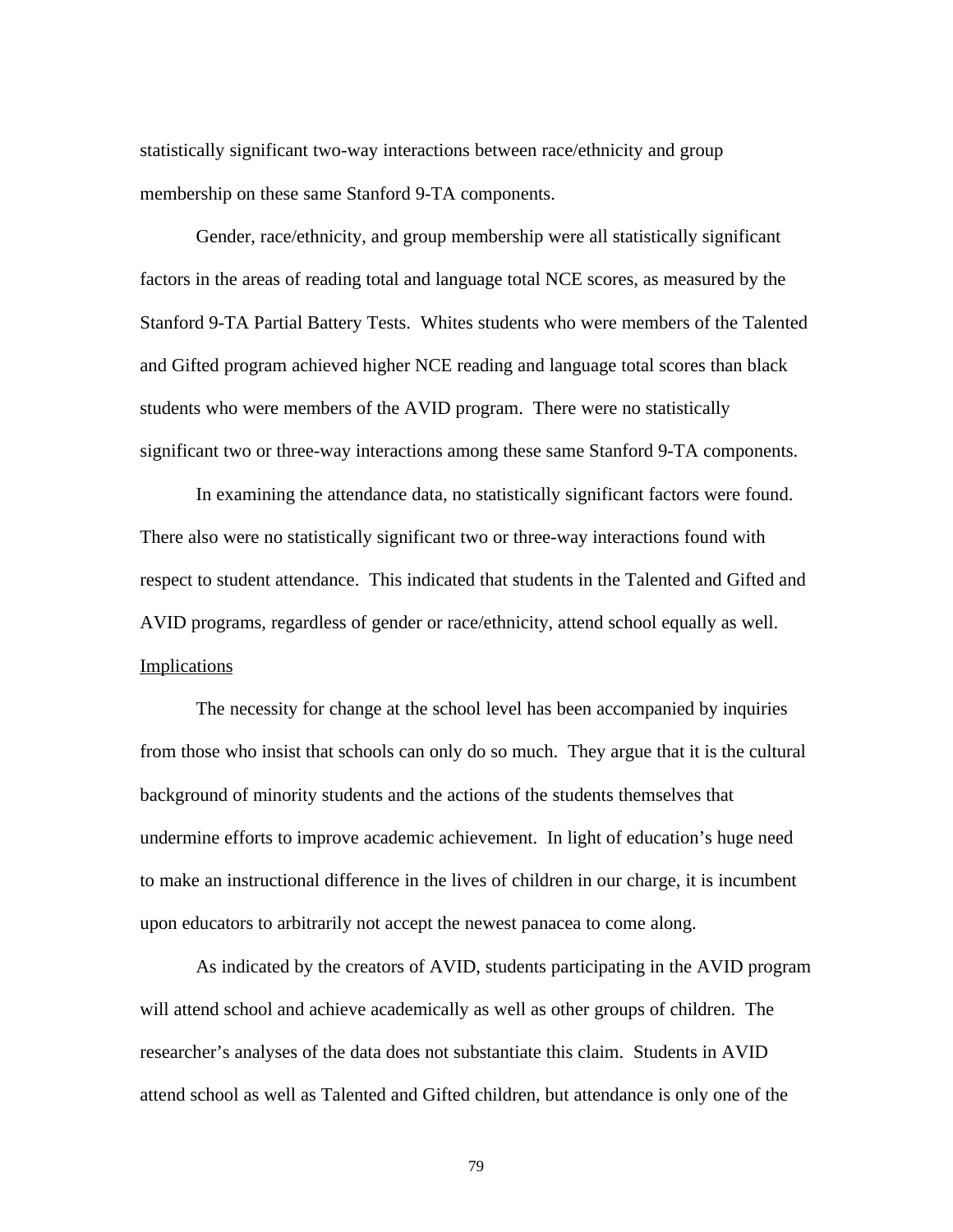many factors used to validate the overall success of individual schools and districts. Student achievement is the number one criteria under which schools are presently judged.

The disheartening part of this entire study is the fact that AVID has been proposed as an instructional and restructuring program since the early 1980s and no prior casualcomparative study was completed to substantiate its claims of student achievement and attendance successes. Programs, which are as financially or otherwise demanding as AVID, need to be evaluated more frequently. The accountability upon public school educators is far too great not to do so. Our communities and public school educators must know if educational programs are providing expected results.

However revealing these research results appear, it must be noted that this researcher presented only one avenue of study regarding the AVID program. According to the raw data, many students originally selected as AVID students started the program with low standardized test scores. According to Swanson (1996), average standardized test scores, average classroom ability, school personnel recommendations, student attitude, and the potential to be successful are critical to AVID's success. Had the standard of average test scores been followed completely, all students assigned to this AVID cohort would not have been selected. It is the opinion of the researcher that a better adherence to the AVID student selection process is critical. In fairness to the program, the researcher feels that if the initial selection of these students were more inline with suggested AVID criteria, the research comparison results may have also been different.

The researcher would also suggest that an Interrupted Time-Series Design be used to facilitate future evaluations of the AVID program. In this design, a series of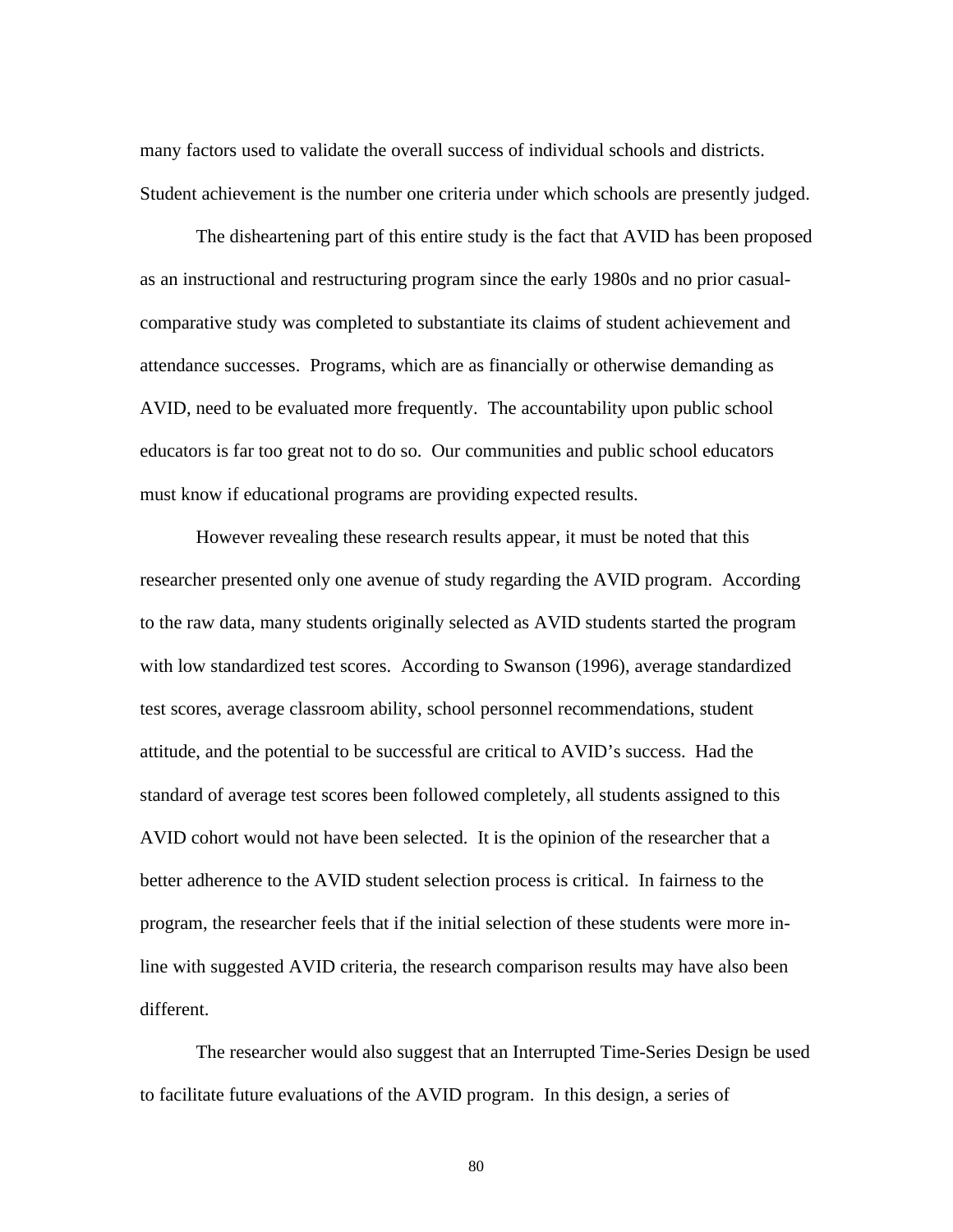measurements is taken both before and after the introduction of the program to be evaluated (Popham, 1988). Popham states that these measurements may be drawn from existing records, such as regularly administered achievement tests, attendance reports, disciplinary referrals, high school enrollment in college preparatory classes, continuation of education at the postsecondary level, and completion of postsecondary courses of study.

Assuming that the intention is still to measure pupil achievement and attendance, and that AVID is still the program of choice, it would be possible to take statistical measurements among groups, preceding, following, or anywhere along the continuum of the treatment. The treatment in this case would be the AVID program. This would allow for a comparison of students' preceding levels, to their present ones, after exposure to the components of AVID. Statistical evaluations of these measures may be taken at specified intervals. This continual analysis of the data would provide opportunities to consistently evaluate AVID's components and to implement changes or intervention techniques. The time-series evaluation design would create an up-to-date evaluation of the program.

According to Popham, the greatest advantage of time-series designs is not that they offer an alternative to traditional comparative designs but that they provide a markedly different perspective for evaluating the effects of an educational intervention, such as AVID. Popham also states that many treatments of interest to an educational evaluator produce their effects across time, not in a single instant as measured by a posttest. In the opinion of this researcher, AVID has many student benefits, but the program's components need to be continuously assessed over predetermined periods of time.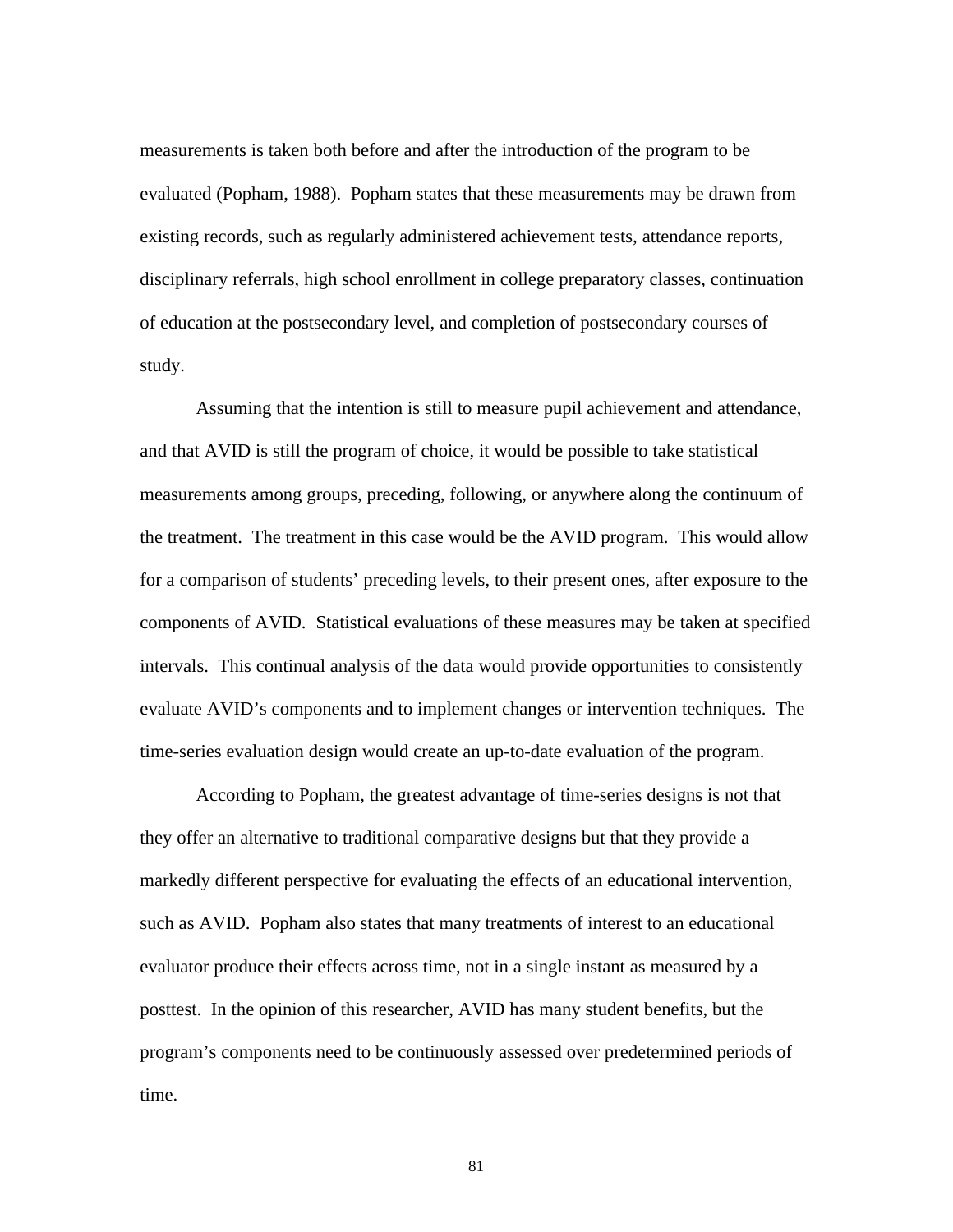### Recommendations for Future Research Study

While this study was limited to analyses of data of one middle school student cohort, within one mid-sized urban school district, it is recommended that all school districts presently using the AVID program replicate this study or conduct related research. This would include analyses of data at the secondary level as well. Other avenues of study may include:

- 1. Do comparable students not enrolled in AVID achieve higher standardized test scores after being assigned to the AVID program?
- 2. How would an Interrupted Time-Series Evaluation Design provide a more conclusive evaluation of AVID's effectiveness?
- 3. How would results of an evaluation of the AVID program, utilizing grades nine through twelve, provide more comprehensive measurements of AVID's possible effectiveness?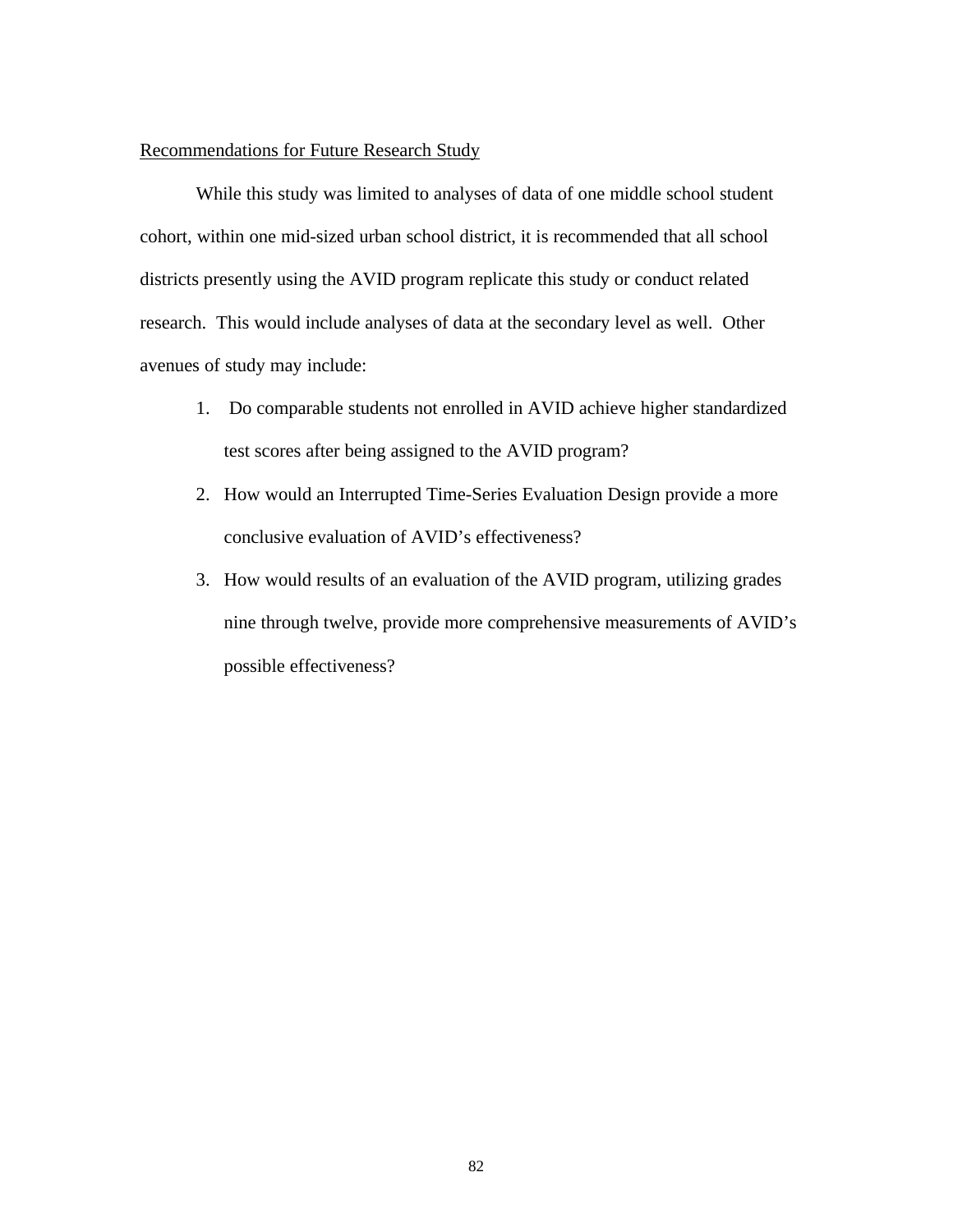### **References**

Alexander, K., and Entwisle, D. R. (1988). Achievement in the first two years of school: Patterns and processes. Society for Research in Child Development, 53, (2).

Allington, Richard. (1980). Teacher interruption behaviors during primary grade oral reading. Journal of Educational Society, 72, 371-372.

American Association of School Administrators (AASA). (1988). Challenges for school leaders. Arlington, Virginia: 98-99. ED 300 915.

Barrington, B.L., and Hendricks, B., (1989). Differentiating characteristics of high school graduates, dropouts and nongraduates. The Journal of Educational Research, 82 (6), 309-310.

Blyth, Jon R., (1991). "Preventing school dropout," The Education Digest, December, 32-33.

Bryk, A. S., and Thum, Y.M. (1989). The effects of high school organization on dropping out: An exploratory investigation. American Education Research Journal, 26, 353-354.

 Cardenas, J.A., Montecel, M.R., Supik, J. D., and Harris, R. J. (1992). The Coca-Cola Valued Youth Program. Dropout prevention strategies for at-risk students. "Texas Researcher", 3, 111-112.

 Carta, Judith J. (1991). "Education for young children in inner-city classrooms." American Behavioral Scientists 34, 440-442. EJ 430 592.

Cavazos, Laura F. (1989, November). "Building bridges for at-risk children," The Education Digest. 17-18.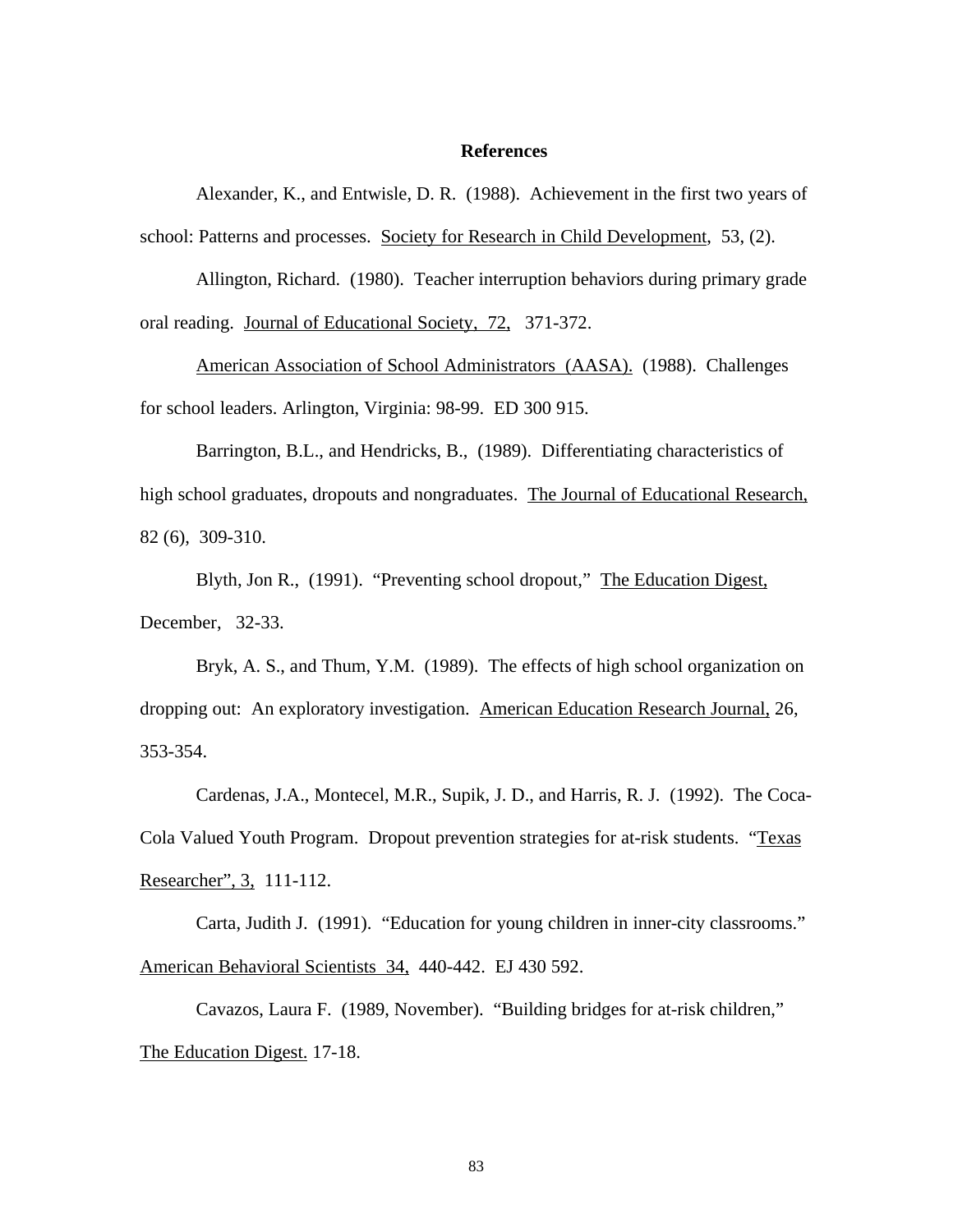Cohen, Deborah L. (1993). "New study links lower I.Q. at age 5 to poverty." Education Week, 12, (28) 4-5.

Comer, J. P., and Haynes, N. M. (1991). Parent involvement in schools: An ecological approach. Elementary School Journal, 91 (3), 271-272.

 Coulombe, G. (1995, January). Parental involvement: A key to successful schools. NASSP Bulletin, 79 (567) 71-75.

Conoley, Jane Close and Impara, James C. (1995). The twelfth

mental measurements yearbook. Lincoln, Nebraska: The University of Nebraska Press.

Curriculum Report (1990, April). Instructional alternatives: Rescue strategies for at-risk students. NASSP Bulletin, 19 (4).

 Cutright, M. J. (1989). The national pta talks to parents: How to get the best education for your child. New York: Doubleday.

 Davies, D. (1991). Schools reaching out: Family, school and community partnerships for student success. Phi Delta Kappan, 72 (5) 376-382.

Emmons, Christine Laura. (1992). School development in an inner city: An analysis of factory selected from comer's program using latent variable structural equations modeling (Comer, James, classroom climate, school climate) (On-line). Abstract from: ERIC File: Item ED381909.

Edmunds, Neil, (1988, September). Our commitment to at-risk students. Vocational Education Journal, 11-12.

Ekstrom, R. B., Goertz, M. E., Pollack, J. M., and Rock, D.A. (1986). Who drops out of high school and why? Teachers College Record, 87, 356-357.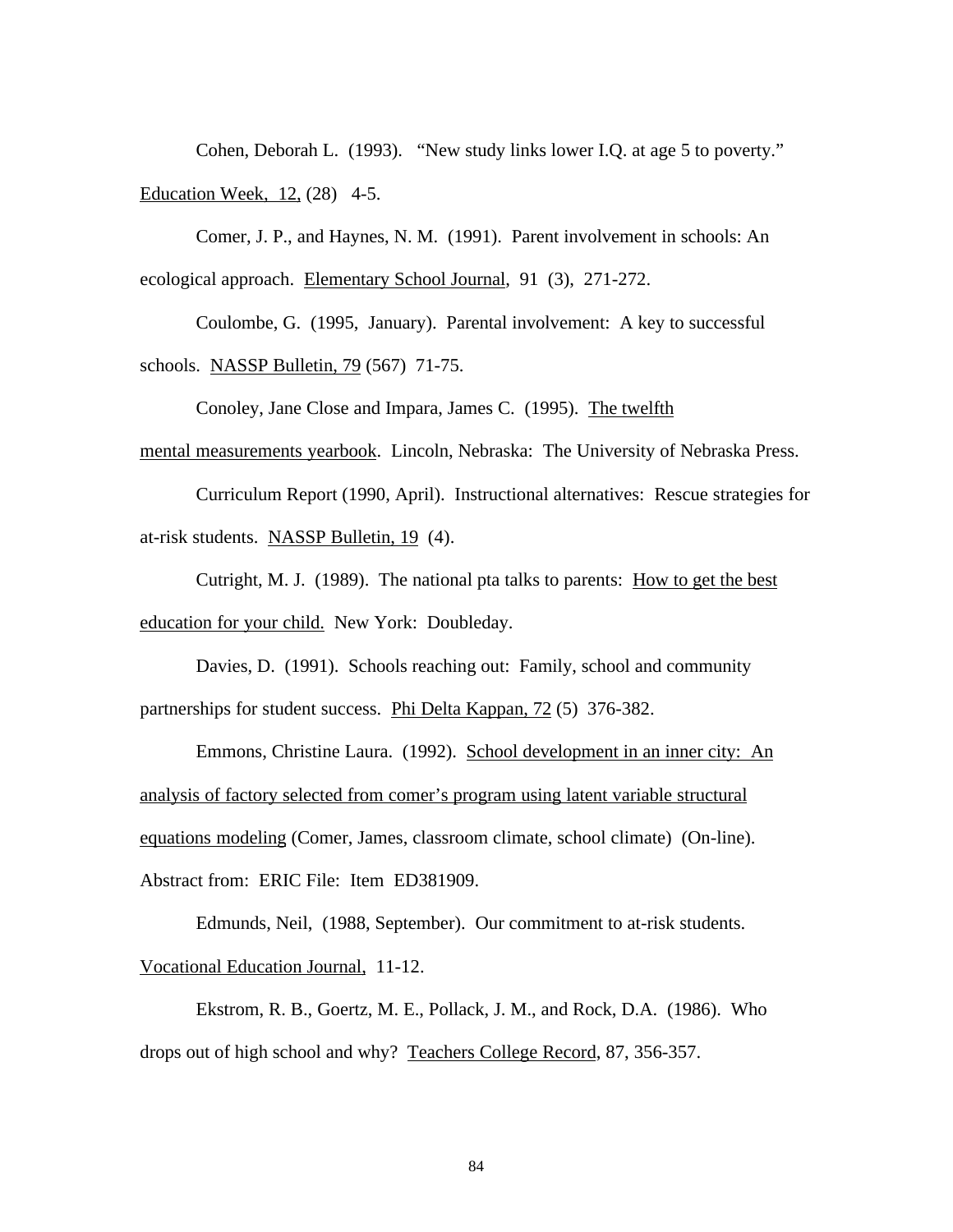Fehrmann, P. G., Keith, T. Z., and Reimers, T. M. (1987). Home influences on school learning: Direct and indirect effects of parental involvement on high school grades. The Journal of Educational Research, 80, (6) 330-332.

 Gall, Meredith D., Borg, Walter R., Gall, Joyce P. (1996). Educational research: An introduction, Sixth Edition. New York: Longman. Group Ltd.

Gamaron, Adam. (1987). The stratification of high school learning opportunities. Sociology of Education, 60, 134-135.

 General Accounting Office. (1994). "Hispanics' schooling: Risk factors for dropping out and barriers to resuming education." Washington DC:.

Griffith, J., (1996). Relation of parental involvement empowerment, and school traits to student academic performance. The Journal of Educational Research, 90, (1) 33-34.

Grissmer, D. W., (1994). Student achievement and the changing american family. Rand McNally.

Guthrie, L. F., and David, J. (1994). Advancement via individual determination (AVID): Strategies for dissemination. San Diego: The AVID Center.

Guthrie, L. F., and Guthrie, G. P. (1988). Minority retention and achievement: Evaluation of the California state university summer bridge and intensive learning experience programs. Final Report. San Francisco, CA: Far West Laboratory for Educational Research and Development.

Halle, T. G., Kurtz-Costes, B., Mahoney, J. L. (1997). Family influences on school achievement in low-income african american children. Journal of Educational Psychology, 89, (3) 527-528.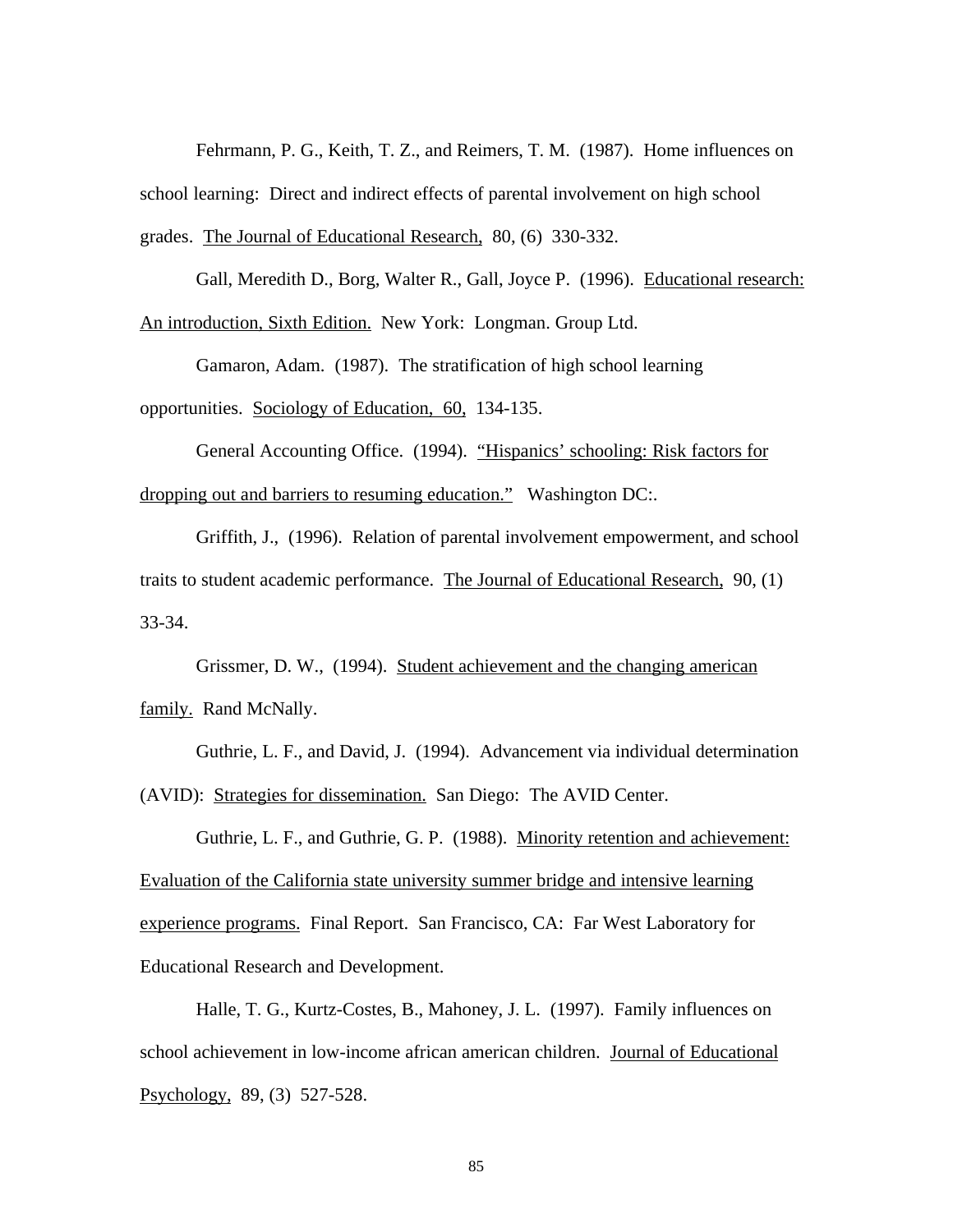Hanna, G. (1986). Sex differences in the mathematics achievement of eighth graders. Journal for Research in Mathematics Education, 17, 231-235.

Haveman, R., and Wolfe, B. (1994). Succeeding generations: On the effects of investments in children. New York: Russell Sage Foundation.

Henderson, Anne T. (1988, September). "Parents are a school's best friends." Phi Delta Kappan 70, (2) 148-149.

Hergenhahn, B. R. (1976). An introduction to theories of learning. Englewood Cliffs, New Jersey: Prentice-Hall, Inc.

Heyns, B. (1978). Summer learning and the effects of schooling. New York: Academic.

Hollifield, John H. (1995, September). Tips to involve middle school parents. The Education Digest 74, 14-16.

Hyde, J. S. (1981). How large are cognitive gender differences? American Psychologist 36, (8) 892-895.

Jones, Dionne J., and Betty J. Watson. (1988). "The increasing significance of race in poverty, race and public policy." National Urban League Press.

Kantor, H., and Lowe, R. (1995). Class, race, and the emergence of federal education policy. Educational Researcher, 24, 4-6.

Kaufman, P. (1989). High school dropouts who return to school. Unpublished doctoral dissertation, Claremont College, Claremont, California.

MacQuarrie, D. (1990). Selected aspects of african american student performance: Washington State Assessment Program October 1989. Olympia, WA:

Office of the Superintendent of Public Education.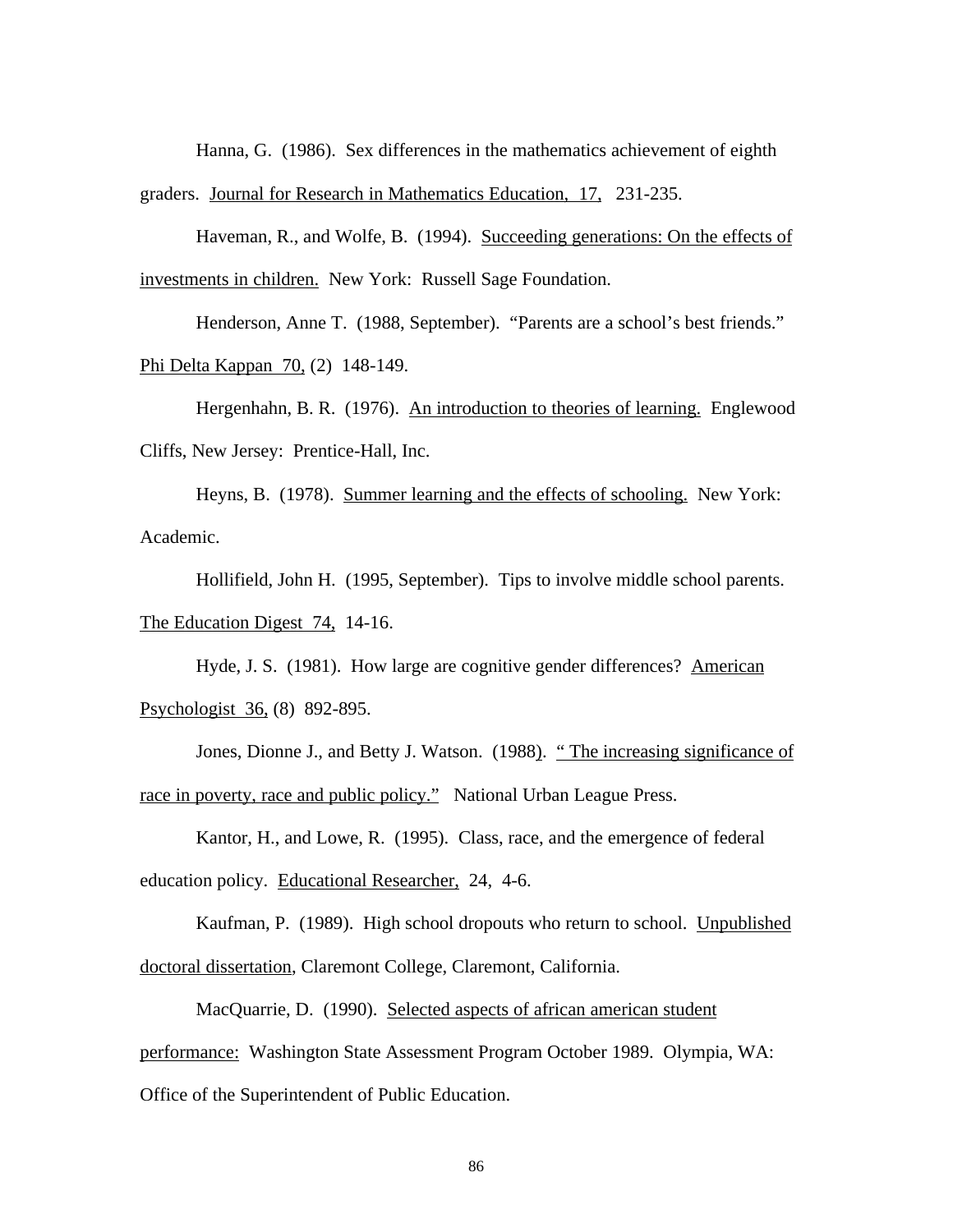Manning, D. (1990, April). Dropout prevention: Getting serious about programs that work. NASSP Bulletin, 66-68.

 Massachusetts Advocacy Center. (1988). Before it's too late: Dropout prevention in the middle grades. Boston.

 McBay, Shirley M. (1992). The condition of african american education: Changes and Challenges in: The State of Black America. Billy J. Tidwell (Ed.) New York: National Urban League.

Mehan, Hugh and Villanueva, Irene. (1992). "Tracking untracking: The consequences of placing low achieving students in high track classes." Cambridge University Press.

 Mehan, Hugh., Hubbard, Lea., and Villanueva, Irene. (1994). Forming Academic Identities: Accommodation without assimilation among involuntary minorities. Anthropology and Education Quarterly. 25, (2) 91-93.

 Moore, E. G. J., and Smith, A. W. (1987). Sex and ethnic group differences in mathematics achievement: Results from the national longitudinal study. Journal for Research in Mathematics Education, 18, 25-30.

 McCormick, Kathleen. (1989). An equal chance: Educating at-risk children to succeed. Alexandria,VA. National School Boards Association: ED 307 359.

 National Association of Secondary School Principal. (1990). Instructional alternatives: Rescue strategies for at-risk students. Curriculum Report. 19, (4).

National Center For Education Statistics. (1996). The condition of education 1996. U.S. Department of Education: Office of Educational Research and Improvement.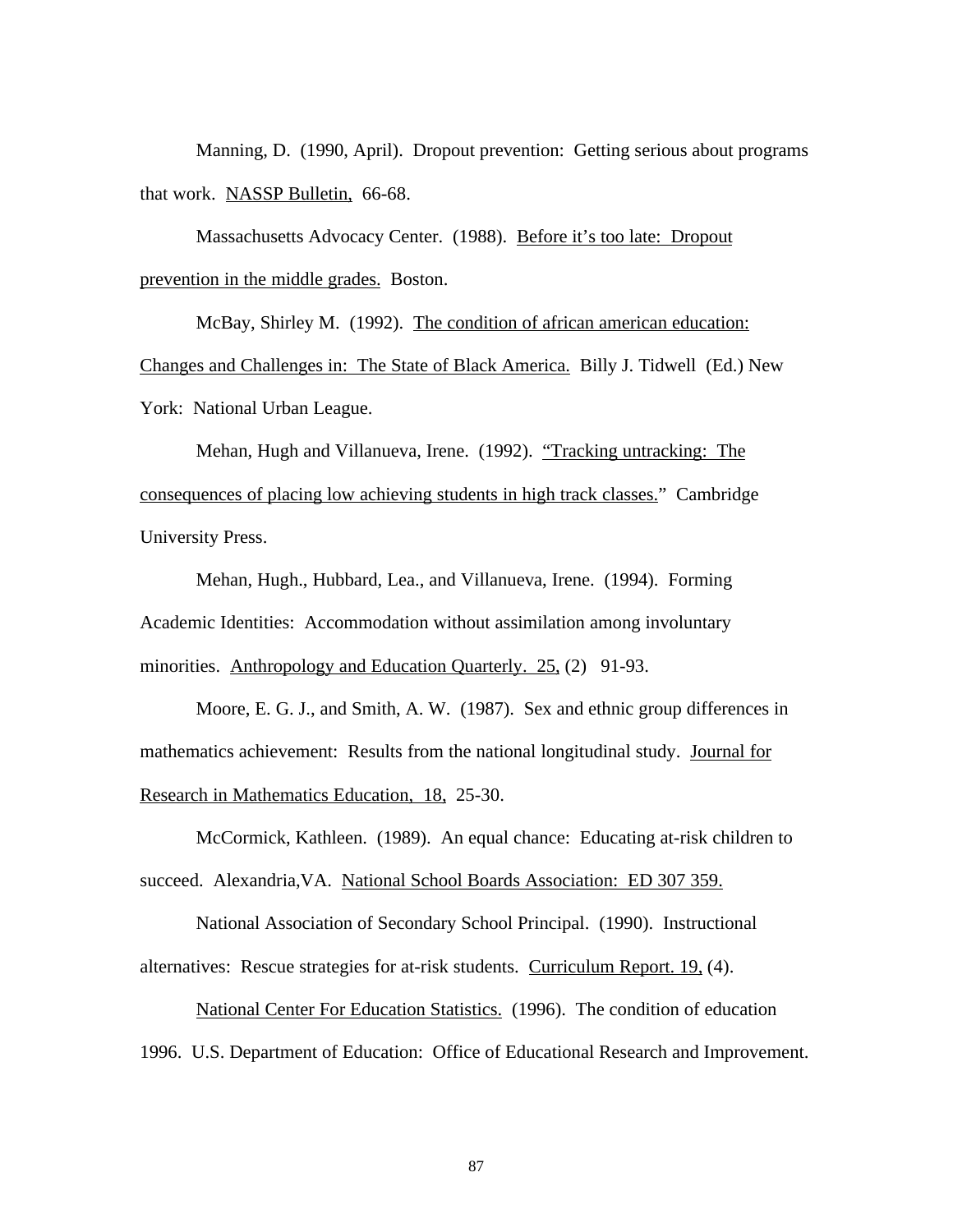National Center For Educational Statistics. (1997). Findings from the condition of education 1997: Women in mathematics and science. U.S. Department of Education: Office of Educational Research and Improvement.

Oakes, Jeannie, Adam, Gamoran, and Reba N. Page. (1992). Curriculum

differentiation: Outcomes and meanings. New York: Macmillan.

 Office of Educational Research and Improvement. (1993). "Reaching the goals Goal 2: high school completion." Washington DC. ED 365 471.

Phillips, M., (1997) What makes schools effective?: A comparison of the relationships of communitarian climate and academic climate to mathematics achievement and attendance during middle school. American Educational Research Journal, 34, (4) 633-635.

Popham, W. J. (1988). Educational Evaluation. (Second Edition). Englewood Cliffs, New Jersey: Prentice-Hall, Inc.

Price, T., and Swanson, K. (1990). Reaching and teaching the whole student: A comprehensive approach for at-risk students. Thrust 19, (4) 13-14.

 Renchler, Ron. (1993, May). Poverty and learning. ERIC Document Reproduction Service No. ED 357 433.

Reyes, L. H., and Stanic, G. M. A. (1985, April). A review of literature on blacks and mathematics. Chicago Illinois.

 Rich, Dorothy. (1985). "The forgotten factor in school success, the family: A policymaker's guide." District of Columbia. The Home and School Institute. ED 263 264.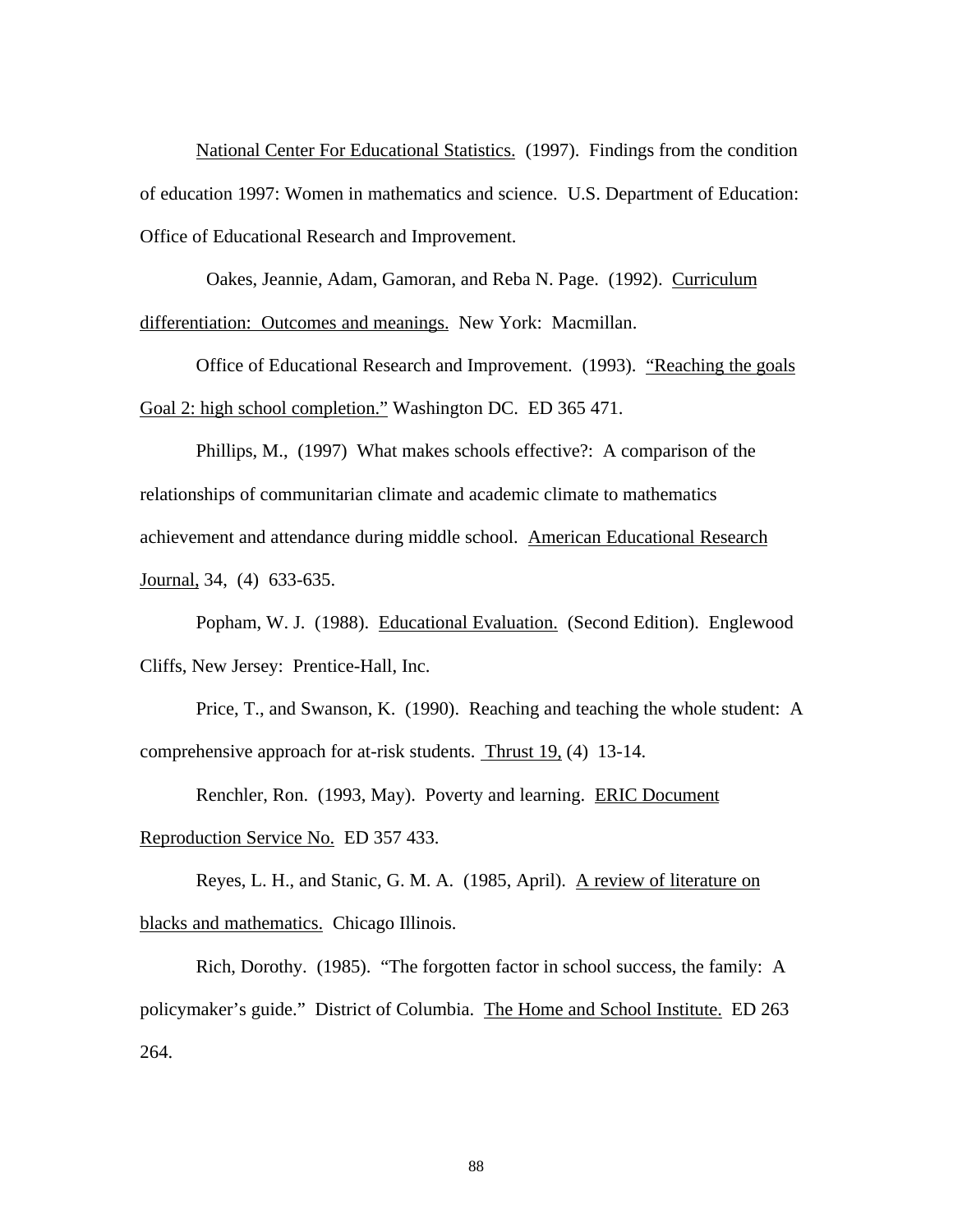Simon and Schuster. (1995). SPSS for the Macintosh Student Version (Version

6.1) {Computer software}. Upper Saddle River, NJ: Prentice-Hall, Inc.

Southern Education Foundation. (1995). Redeeming the American promise. Report of the panel on educational opportunity and postsecondary desegregation. Atlanta, GA.

Steinberg, L. "Autonomy, conflict, and harmony in the family relationship." In Feldman, S.S., and Elliott, G.R. (Eds.) At the threshold: The developing adolescent. Cambridge, MA: Harvard University Press.

Stevenson, D. L., and Baker, D. P. (1987). The family-school relation and the child's school performance. Society of Child Development. 58, 1348-1350.

Swanson, Mary Catherine. (1996). AVID: A college preparatory program for underrepresented students. San Diego: San Diego County Office of Education.

UC Linguistic Minority Research Institute Newsletter. (1994, January/February). 3, (3).

Yarborough, B. H., and Johnson, R. A. (1980). A six-year study of sex differences intellectual functioning, reading/language arts achievement, and affective development. The Journal of Psychology 106, 55-61.

Zigler, E., and Black, K. B. (1989). America's family support movement: Strengths and limitations. American Journal of Orthopsychiatry, 59 (1), 6-7.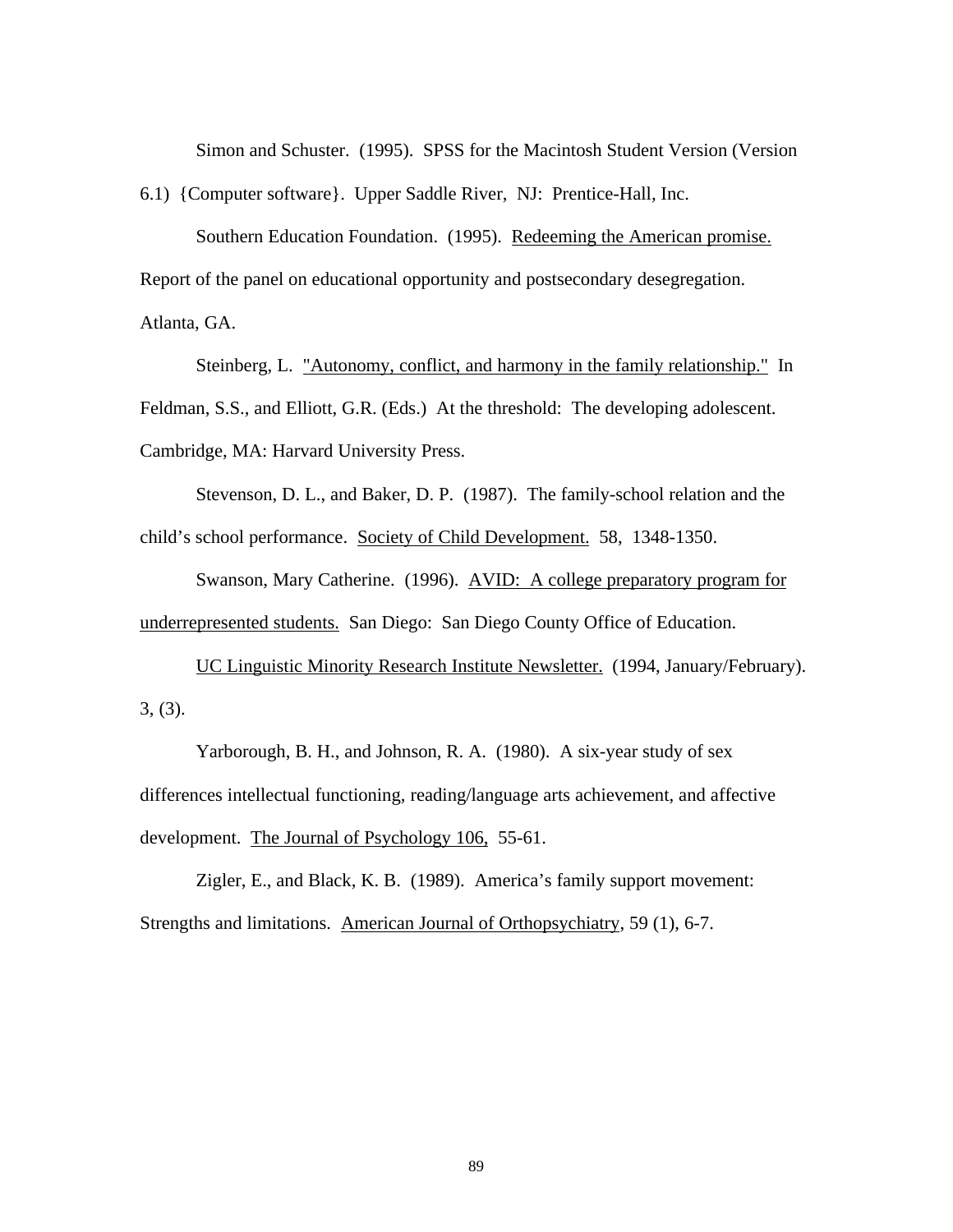# VITA

# JAMES MICHAEL VICTORY

| Home Address:        |                                                     | Date of Birth: |
|----------------------|-----------------------------------------------------|----------------|
| 3408 Albury Ct.      |                                                     | March 25, 1955 |
| Chesapeake, VA 23321 |                                                     |                |
| <b>DEGREES</b>       |                                                     |                |
| B.S.                 | Elementary Education, 1977                          |                |
|                      | Endorsement (Grades 4-7)                            |                |
|                      | Norfolk State University, Norfolk, Virginia         |                |
| M.S.                 | Urban Education, 1988                               |                |
|                      | Norfolk, State University, Norfolk, Virginia        |                |
| Certifications       | <b>Elementary School Principalship</b>              |                |
|                      | Middle School Principalship                         |                |
| C.A.G.S.             | <b>Educational Administration, 1997</b>             |                |
|                      | Virginia Polytechnic Institute and State University |                |
|                      | Blacksburg, Virginia                                |                |
|                      |                                                     |                |
| <b>EXPERIENCE</b>    |                                                     |                |

| 1995-Present | Middle School Principal            |
|--------------|------------------------------------|
|              | <b>Hampton City Public Schools</b> |
| 1993-1995    | <b>Elementary School Principal</b> |
|              | <b>Portsmouth Public Schools</b>   |
| 1988-1993    | <b>Elementary School Principal</b> |